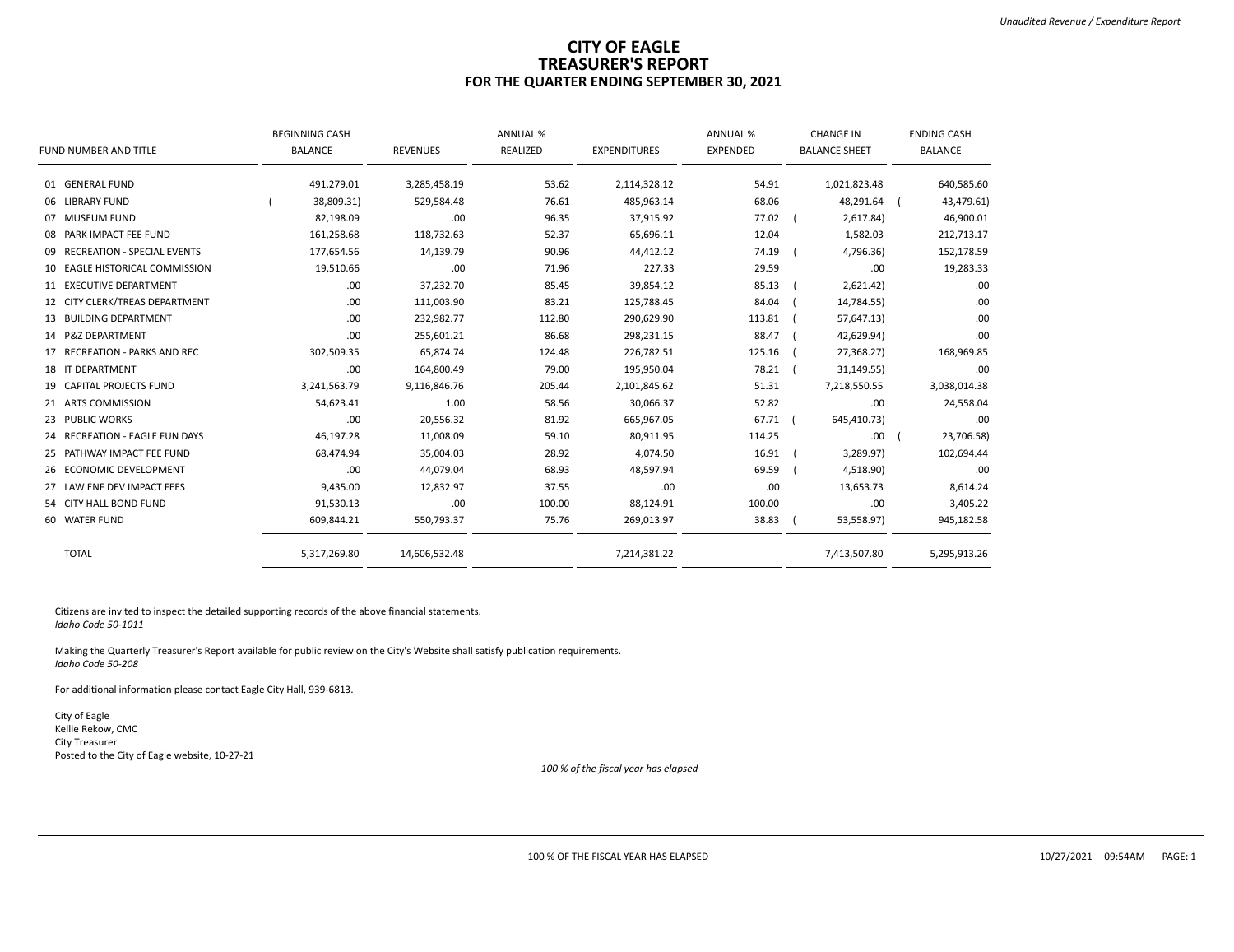### CITY OF EAGLE COMBINED CASH INVESTMENT SEPTEMBER 30, 2021

### COMBINED CASH ACCOUNTS

| 99-0103-00-00<br>99-0106-00-00<br>99-0108-00-00 | CASH IN CHECKING<br>RETURNED CHECK CLEARING ACCT<br>CASH CLEARING-ACCOUNTS REC | 5,142,400.79<br>102.55<br>153,615.02 |
|-------------------------------------------------|--------------------------------------------------------------------------------|--------------------------------------|
| 99-0101-00-00                                   | TOTAL COMBINED CASH<br>CASH ALLOCATED TO OTHER FUNDS                           | 5,295,913.26<br>5,295,913.26)        |
|                                                 | TOTAL UNALLOCATED CASH                                                         | .00                                  |

## CASH ALLOCATION RECONCILIATION

| 1  | ALLOCATION TO GENERAL FUND                         |   | 640,585.60    |
|----|----------------------------------------------------|---|---------------|
| 6  | ALLOCATION TO LIBRARY FUND                         | ( | 43,479.61)    |
| 7  | ALLOCATION TO MUSEUM FUND                          |   | 46,900.01     |
| 8  | ALLOCATION TO PARK IMPACT FFF FUND                 |   | 212,713.17    |
| 9  | ALLOCATION TO RECREATION - SPECIAL EVENTS          |   | 152,178.59    |
| 10 | ALLOCATION TO EAGLE HISTORICAL COMMISSION          |   | 19,283.33     |
| 17 | ALLOCATION TO RECREATION - PARKS AND REC           |   | 168,969.85    |
| 19 | ALLOCATION TO CAPITAL PROJECTS FUND                |   | 3,038,014.38  |
| 21 | ALLOCATION TO ARTS COMMISSION                      |   | 24,558.04     |
| 24 | ALLOCATION TO RECREATION - EAGLE FUN DAYS          |   | 23,706.58)    |
| 25 | ALLOCATION TO PATHWAY IMPACT FFF FUND              |   | 102,694.44    |
| 27 | ALLOCATION TO LAW ENF DEV IMPACT FEES              |   | 8,614.24      |
| 54 | ALLOCATION TO CITY HALL BOND FUND                  |   | 3,405.22      |
| 60 | ALLOCATION TO WATER FUND                           |   | 945, 182.58   |
|    | TOTAL ALLOCATIONS TO OTHER FUNDS                   |   | 5,295,913.26  |
|    | ALLOCATION FROM COMBINED CASH FUND - 99-0101-00-00 |   | 5,295,913.26) |
|    |                                                    |   |               |
|    | ZERO PROOF IF ALLOCATIONS BALANCE                  |   | .00.          |
|    |                                                    |   |               |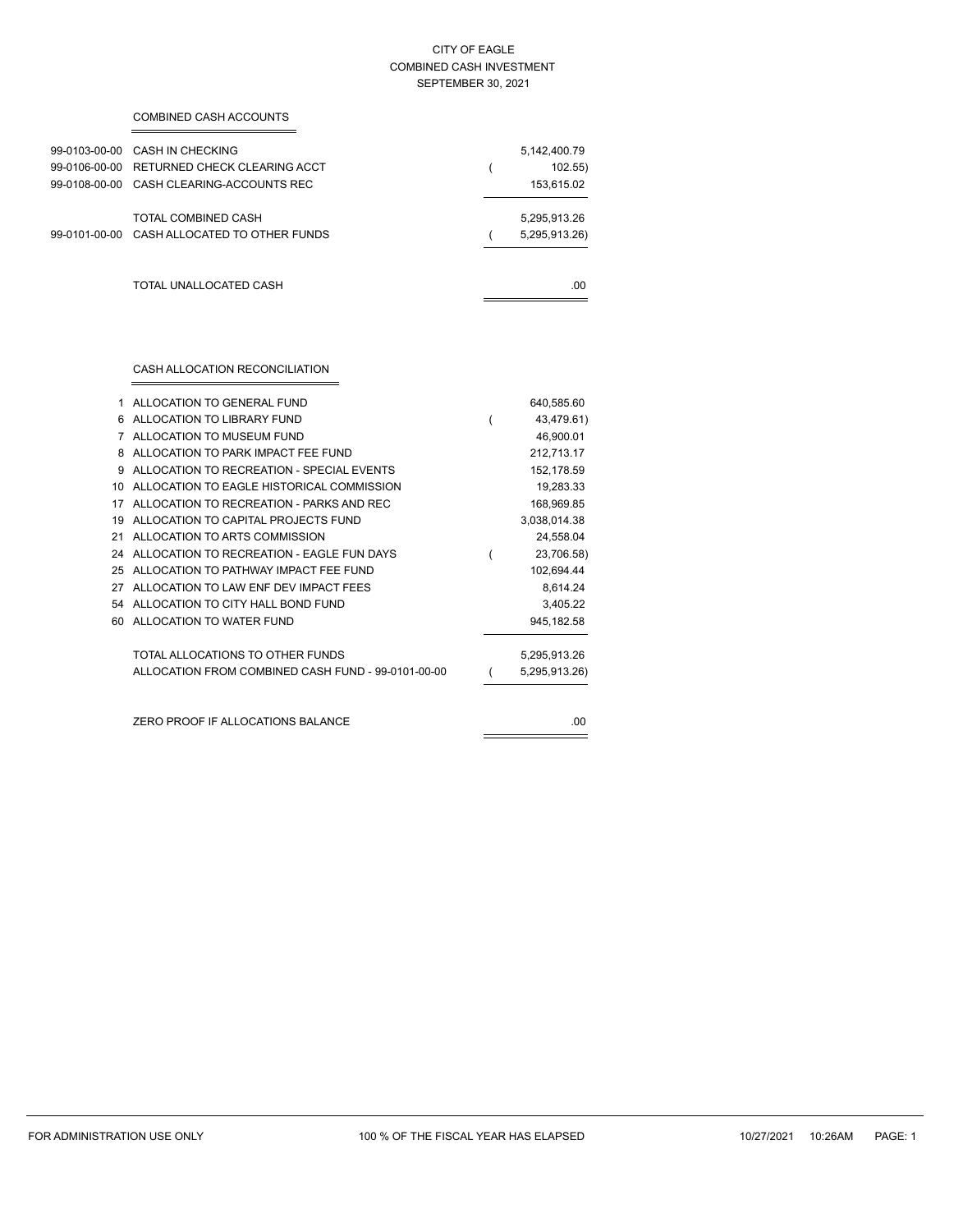## GENERAL FUND

### ASSETS

| 01-0101-00-00 CASH<br>01-0103-00-00 PETTY CASH<br>01-0151-28-00 ICCU CD | 01-0107-00-00 TAXES RECEIVABLE DELINQUENT<br>01-0115-00-00 ACCOUNTS RECEIVABLE<br>01-0132-00-00 DUE FROM OTHER GOVERNMNTL UNTS<br>01-0151-25-00 FIRST INTERSTATE INVESTMENT<br>01-0170-00-00 HRA 10 % DEPOSIT<br><b>TOTAL ASSETS</b>                                                                                                                                                                                                                                                            |             |                                                                                | 640,585.60<br>100.00<br>23,145.52<br>54,229.06<br>839,550.12<br>4,173,893.40<br>50,933.96<br>5,785.92                                        | 5,788,223.58 |
|-------------------------------------------------------------------------|-------------------------------------------------------------------------------------------------------------------------------------------------------------------------------------------------------------------------------------------------------------------------------------------------------------------------------------------------------------------------------------------------------------------------------------------------------------------------------------------------|-------------|--------------------------------------------------------------------------------|----------------------------------------------------------------------------------------------------------------------------------------------|--------------|
|                                                                         | <b>LIABILITIES AND EQUITY</b>                                                                                                                                                                                                                                                                                                                                                                                                                                                                   |             |                                                                                |                                                                                                                                              |              |
|                                                                         | <b>LIABILITIES</b>                                                                                                                                                                                                                                                                                                                                                                                                                                                                              |             |                                                                                |                                                                                                                                              |              |
|                                                                         | 01-0202-00-00 VOUCHERS PAYABLE<br>01-0203-00-00 ACCTS PAYABLE-ACHD IMPACT FEES<br>01-0203-01-01 BONDS DEPOSITS PAYABLE<br>01-0203-01-02 FIREWORKS BOND DEPOSIT PAYABLE<br>01-0203-01-03 VENDORS BOND DEPOSITS PAYABLE<br>01-0203-01-05 P&Z DEPOSITS PAYABLE<br>01-0203-01-06 LAND USE DEPOSITS PAYABLE<br>01-0217-07-00 GEN ADMIN HEALTH INSURANCE<br>01-0217-07-01 COBRA-HEALTH INSURANCE<br>01-0217-09-00 WORKERS' COMPENSATION<br>01-0226-00-00 DEFERRED REVENUE<br><b>TOTAL LIABILITIES</b> |             | $\overline{(}$<br>$\overline{(}$<br>$\overline{ }$<br>$\overline{\phantom{a}}$ | 153,023.89<br>99.00)<br>1,500,332.44<br>2,000.00)<br>4,939.00<br>205,624.00<br>50,933.96<br>10,779.13)<br>1,415.27)<br>1,465.85<br>18,513.60 | 1,920,539.34 |
| 01-0271-00-00                                                           | <b>FUND EQUITY</b><br><b>FUND BALANCE</b>                                                                                                                                                                                                                                                                                                                                                                                                                                                       |             |                                                                                | 4,174,598.60                                                                                                                                 |              |
|                                                                         | UNAPPROPRIATED FUND BALANCE:<br>REVENUE OVER EXPENDITURES - YTD<br>$\overline{ }$                                                                                                                                                                                                                                                                                                                                                                                                               | 306,914.36) |                                                                                |                                                                                                                                              |              |
|                                                                         | <b>BALANCE - CURRENT DATE</b>                                                                                                                                                                                                                                                                                                                                                                                                                                                                   |             | $\overline{ }$                                                                 | 306,914.36)                                                                                                                                  |              |
|                                                                         | <b>TOTAL FUND EQUITY</b>                                                                                                                                                                                                                                                                                                                                                                                                                                                                        |             |                                                                                |                                                                                                                                              | 3,867,684.24 |
|                                                                         | <b>TOTAL LIABILITIES AND EQUITY</b>                                                                                                                                                                                                                                                                                                                                                                                                                                                             |             |                                                                                |                                                                                                                                              | 5,788,223.58 |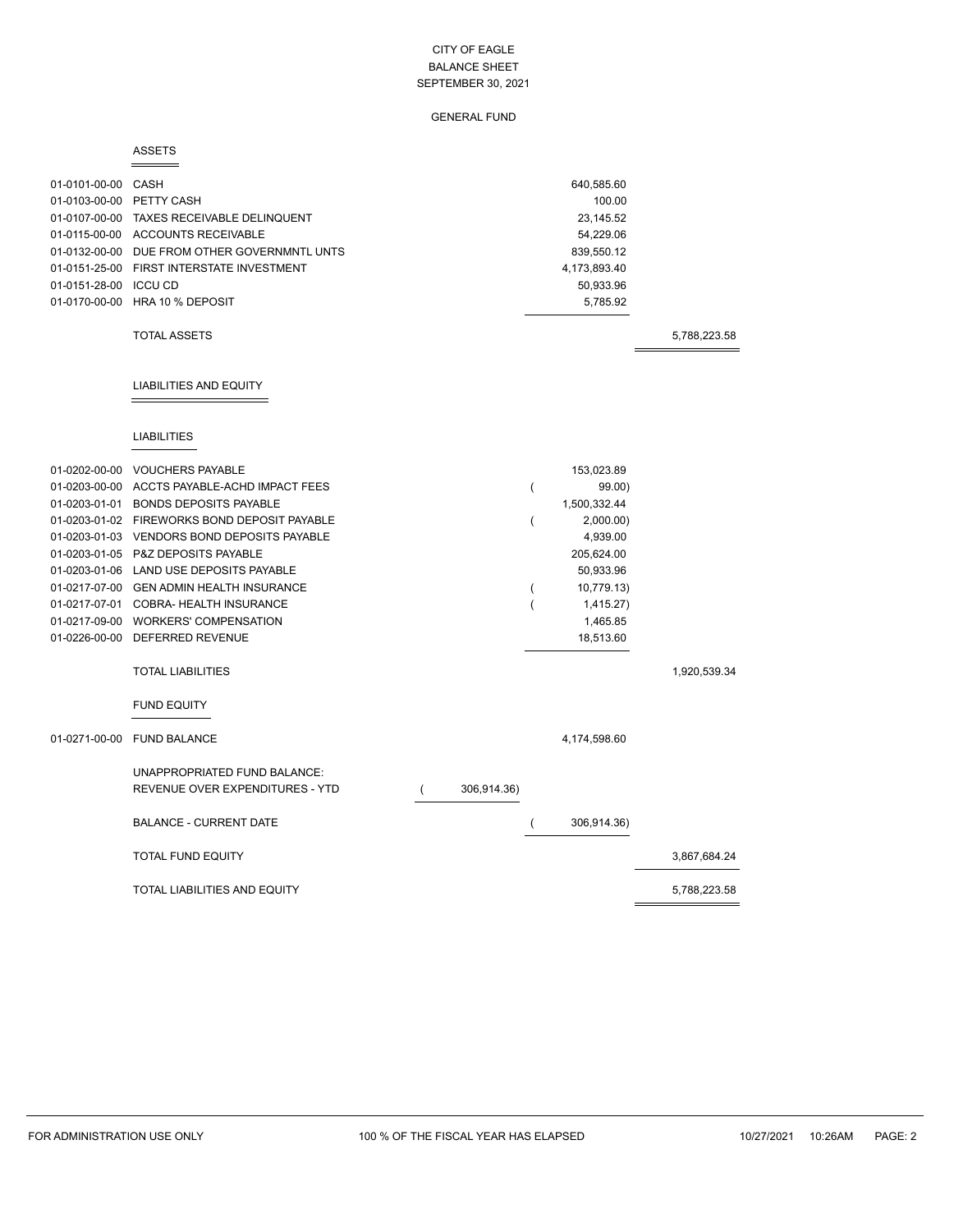|               |                                          | PERIOD ACTUAL | YTD ACTUAL   | <b>BUDGET</b> |                | UNEARNED          | <b>PCNT</b> |
|---------------|------------------------------------------|---------------|--------------|---------------|----------------|-------------------|-------------|
|               |                                          |               |              |               |                |                   |             |
|               |                                          |               |              |               |                |                   |             |
|               | <b>REVENUE</b>                           |               |              |               |                |                   |             |
| 01-0308-00-00 | <b>CARRY OVER</b>                        | .00           | .00          | 7,590,179.00  |                | 7,590,179.00      | .0          |
| 01-0309-01-00 | MONEY MARKET ACCOUNT 1ST QTR             | .00           | .00          | 5,648,849.00  |                | 5,648,849.00      | .0          |
| 01-0309-05-00 | OPERATING ACCOUNT                        | .00           | .00.         | 1,000,000.00  |                | 1,000,000.00      | .0          |
| 01-0311-00-00 | PROPERTY TAX                             | 854,769.04    | 2,514,246.81 | 2,481,020.00  | $\left($       | 33,226.81)        | 101.3       |
| 01-0311-01-00 | PENALTY/INTEREST ON TAXES                | 1,624.13      | 4,248.28     | 3,000.00      |                | 1,248.28)         | 141.6       |
| 01-0312-00-00 | PERSONAL PROPERTY TAX REIMBURS           | 4,231.41      | 8,462.84     | 8,463.00      |                | .16               | 100.0       |
| 01-0316-10-00 | FRANCHISE FEE/EAGLE WATER CO.            | 827.18        | 4,564.73     | 10,430.00     |                | 5,865.27          | 43.8        |
| 01-0316-10-02 | <b>FRANCHISE FEE/SUEZ</b>                | 4,596.89      | 14,686.85    | 19,000.00     |                | 4,313.15          | 77.3        |
| 01-0316-11-00 | FRANCHISE FEE/INTERMTN GAS               | 50,763.03     | 265,962.52   | 260,000.00    |                | 5,962.52)         | 102.3       |
| 01-0316-12-00 | FRANCHISE FEE/CABLE TV                   | 28,368.76     | 110,952.07   | 98,700.00     |                | 12,252.07)        | 112.4       |
| 01-0316-13-00 | <b>FRANCHISE FEE/TRASH</b>               | 76,772.10     | 298,362.84   | 239,680.00    |                | 58,682.84)        | 124.5       |
| 01-0316-14-00 | FRANCHISE FEE/IDAHO POWER                | 46,437.20     | 217,410.91   | 212,000.00    |                | 5,410.91)         | 102.6       |
| 01-0321-10-00 | ALCOHOLIC BEVERAGE LICENSES              | 3,557.39      | 40,155.66    | 30,000.00     |                | 10,155.66)        | 133.9       |
| 01-0321-30-00 | <b>BUSINESS LICENSE FEE</b>              | 1,125.00      | 19,125.00    | 19,000.00     |                | 125.00)           | 100.7       |
| 01-0322-10-00 | <b>BUILDING &amp; INSPECTION PERMITS</b> | 419,782.84    | 1,949,506.83 | 1,250,000.00  |                | 699,506.83)       | 156.0       |
| 01-0322-12-00 | PLAN REVIEW FEES                         | 161,917.06    | 709,644.14   | 437,500.00    |                | 272, 144. 14)     | 162.2       |
| 01-0322-13-00 | <b>ENERGY STANDARDS (IRES)</b>           | 6,050.00      | 32,350.00    | 25,000.00     |                | 7,350.00)         | 129.4       |
| 01-0322-14-00 | ELECTRICAL INSPECT FEE                   | 65,394.17     | 277,344.28   | 205,000.00    |                | 72,344.28)        | 135.3       |
| 01-0322-15-00 | PLUMBING INSPECTION FEES                 | 56,484.91     | 255,204.43   | 205,000.00    |                | 50,204.43)        | 124.5       |
| 01-0322-16-00 | MECHANICAL INSPECTION FEES               | 62,342.36     | 271,301.92   | 205,000.00    |                | 66,301.92)        | 132.3       |
| 01-0322-20-00 | FIRE IMPACT ADMIN FEES                   | 1,020.00      | 6,080.00     | .00           |                | 6,080.00          | .0          |
| 01-0323-01-00 | PZ ANNEX/ZONING PERMIT FEES              | 43,289.88     | 305,644.60   | 161,500.00    |                | 144, 144.60)      | 189.3       |
| 01-0323-02-00 | <b>INSPECTION FEES</b>                   | 970.00        | 7,770.00     | 5,500.00      |                | 2,270.00)         | 141.3       |
| 01-0323-03-00 | PLAN REVIEW FEES                         | 8,875.00      | 41,550.00    | 30,000.00     |                | 11,550.00)        | 138.5       |
| 01-0323-04-00 | STREET LIGHT INSPECTION FEES             | 130.00        | 920.00       | 834.00        |                | 86.00)            | 110.3       |
| 01-0323-05-00 | SURETY/LETTER OF CREDIT FEES             | 1,500.00      | 5,300.00     | 3,000.00      |                | 2,300.00)         | 176.7       |
| 01-0323-06-00 | <b>GRADING-DRAINAGE PERMIT FEES</b>      | 5,000.00      | 21,750.00    | 18,000.00     |                | 3,750.00)         | 120.8       |
| 01-0324-01-00 | <b>TREE FUND</b>                         | 3,850.00      | 4,900.00     | .00           |                | 4,900.00)         | .0          |
| 01-0331-61-00 | <b>MATCHING GRANT</b>                    | .00           | .00.         | 100,000.00    |                | 100,000.00        | .0          |
| 01-0331-63-00 | <b>GRANTS/MATCHING FUNDS</b>             | .00           | .00          | 50,000.00     |                | 50,000.00         | .0          |
| 01-0335-10-00 | <b>STATE LIQUOR</b>                      | 204,030.00    | 702,022.00   | 525,796.00    | $\overline{ }$ | 176,226.00)       | 133.5       |
| 01-0335-50-00 | STATE SALES TAX                          | 4.75          | 14.25        | 573,939.00    |                | 573,924.75        | .0          |
| 01-0335-60-00 | STATE REVENUE SHARING                    | 1,009,527.52  | 3,012,719.96 | 2,105,889.00  | $\left($       | 906,830.96)       | 143.1       |
| 01-0338-40-00 | <b>COURT FEES</b>                        | 9,691.75      | 30,649.09    | 44,000.00     |                | 13,350.91         | 69.7        |
| 01-0338-41-00 | CITATION FEES/CODE ENFORCEMENT           | .00           | 15.00        | 1,000.00      |                | 985.00            | 1.5         |
| 01-0338-42-00 | <b>WEED ABATEMENT</b>                    | 261.25        | 565.28       | 2,000.00      |                | 1,434.72          | 28.3        |
| 01-0341-11-00 | MISCELLANEOUS PERMITS/LICENSES           | 760.00        | 6,553.40     | 4,000.00      | $\sqrt{2}$     | 2,553.40)         | 163.8       |
| 01-0341-12-00 | ANIMAL CONTROL FEES                      | 1,073.00      | 10,751.00    | 15,000.00     |                | 4,249.00          | 71.7        |
| 01-0341-13-00 | ENGINEERING FEES-DEVELOPERS              | 28,876.75     | 240,507.50   | 100,000.00    |                | 140,507.50)       | 240.5       |
| 01-0341-14-00 | ATTORNEY FEES - DEVELOPER                | .00           | 14,816.65    | 10,000.00     |                | 4,816.65)         | 148.2       |
| 01-0341-17-00 | CID STAFF & MISC REIMBURSEMENT           | 4,466.13      | 7,748.95     | 5,000.00      |                | 2,748.95)         | 155.0       |
| 01-0341-20-00 | REIMBURSE WATER DEPARTMENT               | 3,201.00      | 12,803.00    | 12,803.00     |                | .00               | 100.0       |
| 01-0341-21-00 | PRESSURIZED IRRIGATION REIMB             | .00           | .00          | 6,700.00      |                | 6,700.00          | .0          |
| 01-0341-26-00 | <b>BACKGROUND CHECKS</b>                 | 111.00        | 1,147.00     | 200.00        |                | 947.00)           | 573.5       |
| 01-0341-27-00 | URA CITY STAFF REIMBURSEMENT             | 1,610.59      | 6,824.33     | .00           |                | 6,824.33)         | .0          |
| 01-0341-28-00 | ID POWER SUBSTATION WATER USE            | .00           | .00          | 120.00        |                | 120.00            | .0          |
| 01-0341-29-00 | REVEL EAGLE-EASEMENT-MERRILL P           | .00           | 1,000.00     | .00           |                | 1,000.00          | .0          |
| 01-0350-05-00 | FIELD OF HONOR                           | 2,000.00      | 24,766.25    | 10,000.00     | $\overline{ }$ | 14,766.25)        | 247.7       |
| 01-0350-07-00 | MAYOR'S SCHOLARSHIP FUND                 | 511.00        | 511.00       | 4,161.00      |                | 3,650.00          | 12.3        |
| 01-0371-25-00 | <b>BANK INVESTMENT INTEREST</b>          | 2,148.98      | 6,978.84     | 6,000.00      |                | 978.84)           | 116.3       |
| 01-0379-00-00 | <b>MISCELLANEOUS</b>                     | .00           | 11,099.19    | 300.00        |                | 10,799.19) 3699.7 |             |
|               |                                          |               |              |               |                |                   |             |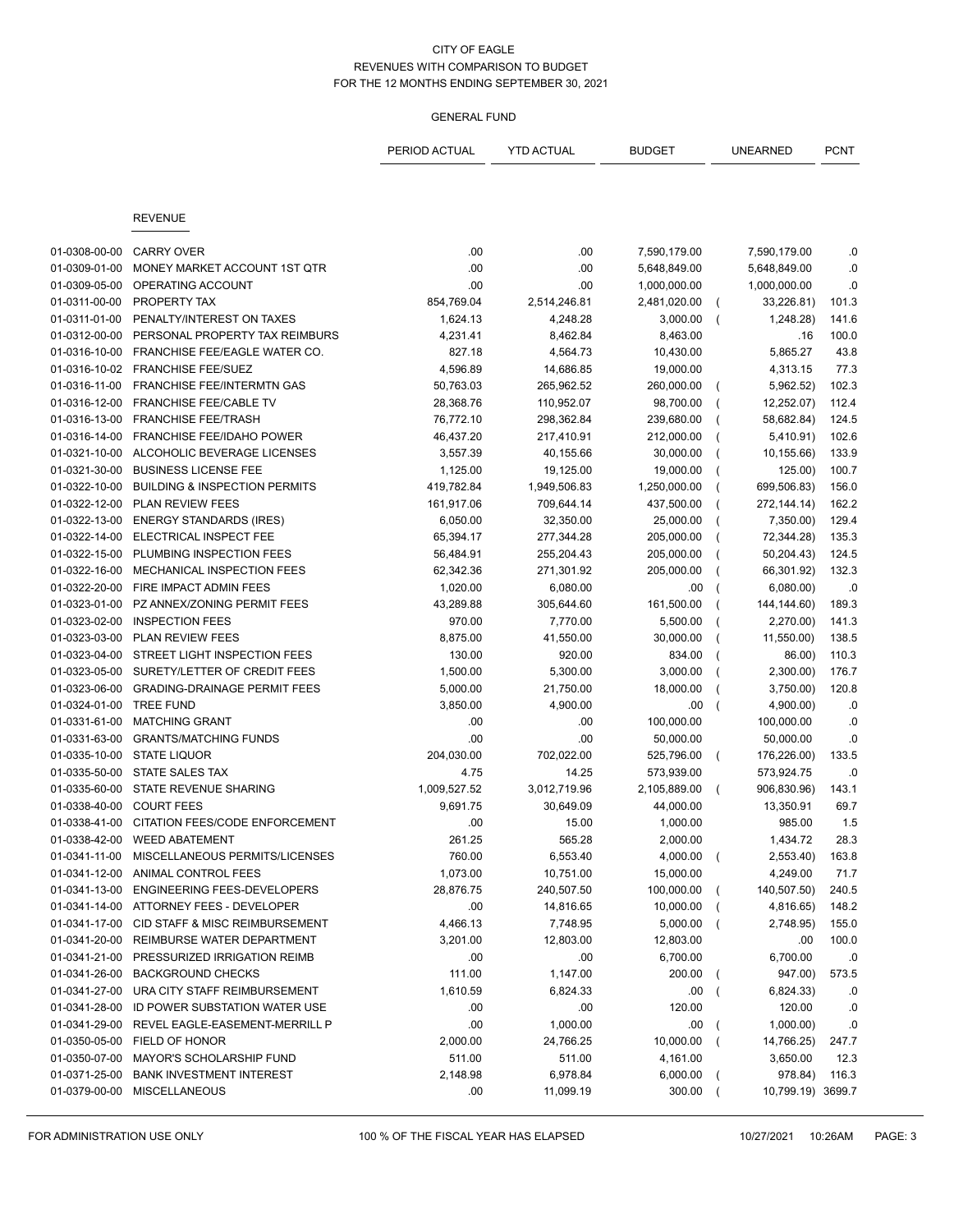|               |                                | PERIOD ACTUAL | <b>YTD ACTUAL</b> | <b>BUDGET</b> | UNEARNED            | <b>PCNT</b> |
|---------------|--------------------------------|---------------|-------------------|---------------|---------------------|-------------|
| 01-0379-01-00 | DUPLICATION/PUBLISHING/PRINTNG | 27.48         | 369.93            | 500.00        | 130.07              | 74.0        |
| 01-0383-05-00 | MISCELLANEOUS-REIMBURSEABLES   | 2.253.31      | 6.480.73          | 1.500.00      | 4,980.73)           | 432.1       |
| 01-0383-08-00 | <b>ELECTION REVENUE</b>        | 160.00        | 160.00            | .00           | 160.00              | .0          |
| 01-0383-09-00 | ROOM RESERVATIONS              | 188.00        | 238.00            | 766.00        | 528.00              | 31.1        |
| 01-0383-15-00 | MISCELLANEOUS REVENUE          | 97.17         | 8.832.17          | .00           | 8,832.17)           | .0          |
| 01-0383-17-00 | COVID-19 FACE MASK PROCEEDS    | .00           | 205.80            | .00           | 205.80)             | .0          |
| 01-0383-18-00 | COVID-19 STIMULUS FUNDS        | .00           | 894.654.91        | .00           | 894,654.91)         | $.0 \,$     |
| 01-0385-00-00 | FIRE DEPT IMPACT FEES          | 104.780.16    | 347,156.52        | 10,000.00     | 337, 156.52) 3471.6 |             |
|               |                                |               |                   |               |                     |             |
|               | TOTAL FUND REVENUE             | 3,285,458.19  | 12,737,035.46     | 23,756,329.00 | 11,019,293.54       | 53.6        |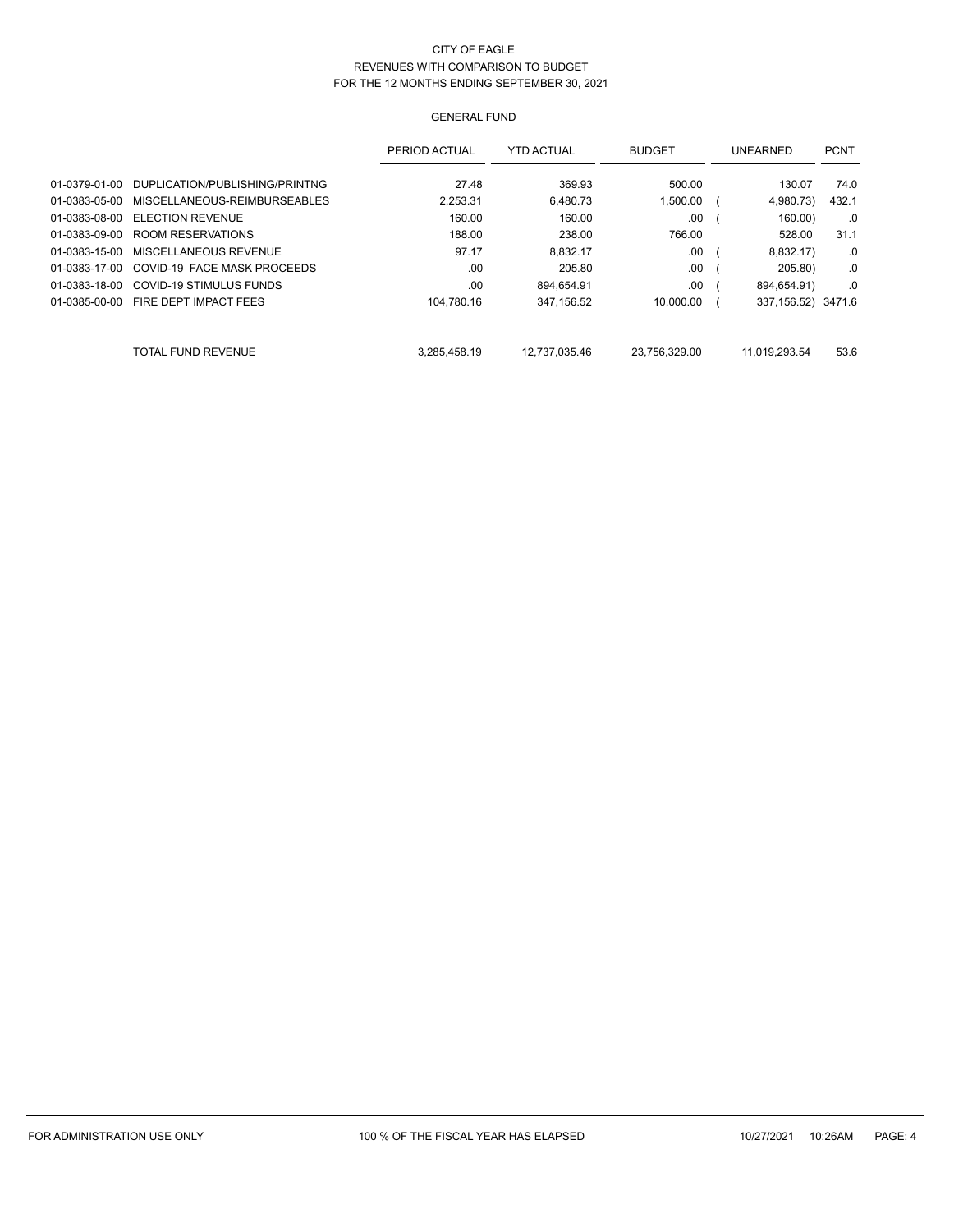|                                                 |                                                                         | PERIOD ACTUAL                      | <b>YTD ACTUAL</b>          | <b>BUDGET</b>                                |                          | UNEXPENDED                                 | <b>PCNT</b>      |
|-------------------------------------------------|-------------------------------------------------------------------------|------------------------------------|----------------------------|----------------------------------------------|--------------------------|--------------------------------------------|------------------|
|                                                 | <b>RESERVE</b>                                                          |                                    |                            |                                              |                          |                                            |                  |
|                                                 |                                                                         |                                    |                            |                                              |                          |                                            |                  |
| 01-0410-01-00<br>01-0410-03-00<br>01-0410-10-00 | MONEY MARKET ACCOUNT<br>MONTHLY TRANSFERS TO DEPTS<br>OPERATING ACCOUNT | .00<br>845,700.11<br>.00           | .00<br>3,299,379.20<br>.00 | 7,966,484.00<br>3,683,064.00<br>1,000,000.00 |                          | 7,966,484.00<br>383,684.80<br>1,000,000.00 | .0<br>89.6<br>.0 |
| 01-0410-19-00                                   | <b>RESERVE, EMERGENCIES</b>                                             | .00                                | 13,526.87                  | 521,430.00                                   |                          | 507,903.13                                 | 2.6              |
|                                                 | <b>TOTAL RESERVE</b>                                                    | 845,700.11                         | 3,312,906.07               | 13,170,978.00                                |                          | 9,858,071.93                               | 25.2             |
|                                                 | <b>ADMINISTRATION</b>                                                   |                                    |                            |                                              |                          |                                            |                  |
| 01-0413-01-00                                   | P&Z COMMISSIONERS COMPENSATION                                          | 1,380.00                           | 4,370.00                   | 4,200.00                                     | $\overline{ }$           | 170.00)                                    | 104.1            |
| 01-0413-02-00                                   | DESIGN REVIEW BRD COMPENSATION                                          | 1,720.00                           | 5,720.00                   | 5,000.00                                     |                          | 720.00)                                    | 114.4            |
| 01-0413-05-00                                   | <b>OFFICE EXPENSES</b>                                                  | 5,016.78                           | 20,946.46                  | 15,000.00                                    | $\overline{ }$           | 5,946.46)                                  | 139.6            |
| 01-0413-06-00                                   | PRINTING & DISTRIBUTION                                                 | 94.17                              | 201.49                     | 2,500.00                                     |                          | 2,298.51                                   | 8.1              |
| 01-0413-07-00                                   | <b>POSTAGE</b>                                                          | 1,821.55                           | 9,585.20                   | 5,800.00                                     | $\overline{ }$           | 3,785.20)                                  | 165.3            |
| 01-0413-08-00                                   | LEGAL ADVERTISING/PUBLICATION                                           | 2,211.17                           | 5,258.40                   | 2,000.00                                     | $\overline{ }$           | 3,258.40                                   | 262.9            |
| 01-0413-10-00                                   | <b>INSURANCE - PROPERTY</b>                                             | .00                                | 48,191.00                  | 52,391.00                                    |                          | 4,200.00                                   | 92.0             |
| 01-0413-12-00                                   | PERSONNEL TRAINING                                                      | .00                                | 395.00                     | 6,000.00                                     |                          | 5.605.00                                   | 6.6              |
| 01-0413-13-00                                   | TRAVEL & PER DIEM                                                       | .00                                | .00                        | 4,000.00                                     |                          | 4,000.00                                   | .0               |
| 01-0413-14-00                                   | PROFESSIONAL DUES                                                       | 7,007.75                           | 63,325.90                  | 171,587.00                                   |                          | 108,261.10                                 | 36.9             |
| 01-0413-25-00                                   | <b>MISCELLANEOUS</b>                                                    | 102.22                             | 7,284.60                   | 2,500.00                                     |                          | 4,784.60)                                  | 291.4            |
| 01-0413-28-00                                   | <b>RESOURCE MATERIALS</b>                                               | 764.74                             | 4,634.63                   | 1,500.00                                     |                          | 3,134.63)                                  | 309.0            |
| 01-0413-29-00                                   | REAL PROPERTY TAXES/CITY                                                | .00                                | 233.00                     | 225.00                                       | $\overline{ }$           | 8.00)                                      | 103.6            |
| 01-0413-31-00                                   | ENGINEERING FEE/DEVELOPER CHGS                                          | 78,284.02                          | 271,783.52                 | 100,000.00                                   | $\overline{ }$           | 171,783.52)                                | 271.8            |
| 01-0413-33-00                                   | ATTORNEY FEE-CHARGE DEVELOPERS                                          | 4,223.04                           | 11,071.54                  | 20,000.00                                    |                          | 8,928.46                                   | 55.4             |
| 01-0413-37-00                                   | BACKGROUND CHECK-PERMITS/LIC                                            | 714.35                             | 1,745.10                   | 1,000.00                                     | $\overline{ }$           | 745.10)                                    | 174.5            |
| 01-0413-44-00                                   | PHOTOS - MAYOR/CITY COUNCIL                                             | .00                                | 75.00                      | .00                                          | $\overline{ }$           | 75.00)                                     | .0               |
| 01-0413-46-00                                   | PROPERTY TAX EXP -3%                                                    | .00                                | .00                        | 250.00                                       |                          | 250.00                                     | .0               |
| 01-0413-50-00                                   | <b>JOB POSTINGS</b>                                                     | 1,047.13                           | 5,177.36                   | 1,500.00                                     | $\overline{\mathcal{L}}$ | 3,677.36)                                  | 345.2            |
| 01-0413-51-00                                   | BACKGROUND CHK, PRE-EMPLOYMENT                                          | .00                                | 979.25                     | 1,000.00                                     |                          | 20.75                                      | 97.9             |
| 01-0413-52-00                                   | DRUG TESTING, PRE-EMPLOYMENT                                            | 320.00                             | 1,737.74                   | 1,000.00                                     | $\overline{ }$           | 737.74)                                    | 173.8            |
| 01-0413-54-00                                   | COVID-19 FACE MASK PURCHASES                                            | 30.00)<br>$\overline{\phantom{a}}$ | 19,970.00                  | .00                                          | $\overline{ }$           | 19,970.00)                                 | .0               |
| 01-0413-55-00                                   | COVID-19 EXPENDITURES                                                   | .00                                | 793,101.71                 | .00                                          | $\overline{ }$           | 793,101.71)                                | .0               |
|                                                 | <b>TOTAL ADMINISTRATION</b>                                             | 104,676.92                         | 1,275,786.90               | 397,453.00                                   | $\overline{ }$           | 878,333.90)                                | 321.0            |
|                                                 | <b>PERSONNEL</b>                                                        |                                    |                            |                                              |                          |                                            |                  |
| 01-0415-11-00                                   | SALARIES-COUNCIL                                                        | 12,720.00                          | 49,820.00                  | 50,880.00                                    |                          | 1,060.00                                   | 97.9             |
| 01-0415-21-00                                   | <b>FICA</b>                                                             | 973.08                             | 3,811.23                   | 15,717.00                                    |                          | 11,905.77                                  | 24.3             |
| 01-0415-22-00                                   | <b>PERSI</b>                                                            | 1,518.72                           | 5,948.32                   | 24,531.00                                    |                          | 18,582.68                                  | 24.3             |
| 01-0415-23-00                                   | <b>HRA BUY-DOWN</b>                                                     | .00                                | .00                        | 804.00                                       |                          | 804.00                                     | .0               |
| 01-0415-23-01                                   | <b>HRA/COBRA ADMIN FEES</b>                                             | 377.39                             | 822.82                     | .00.                                         | $\overline{ }$           | 822.82)                                    | .0               |
| 01-0415-24-00                                   | <b>WORKERS' COMPENSATION</b>                                            | 17.76                              | 42,643.60                  | 389.00                                       | $\overline{ }$           | 42,254.60) 10962.                          |                  |
| 01-0415-24-01                                   | WORK COMP/BOARDS-COMMISSIONS                                            | .00                                | 71.18                      | 100.00                                       |                          | 28.82                                      | 71.2             |
| 01-0415-25-00                                   | <b>INSURANCE</b>                                                        | .00                                | .00                        | 24,000.00                                    |                          | 24,000.00                                  | .0               |
|                                                 | TOTAL PERSONNEL                                                         | 15,606.95                          | 103,117.15                 | 116,421.00                                   |                          | 13,303.85                                  | 88.6             |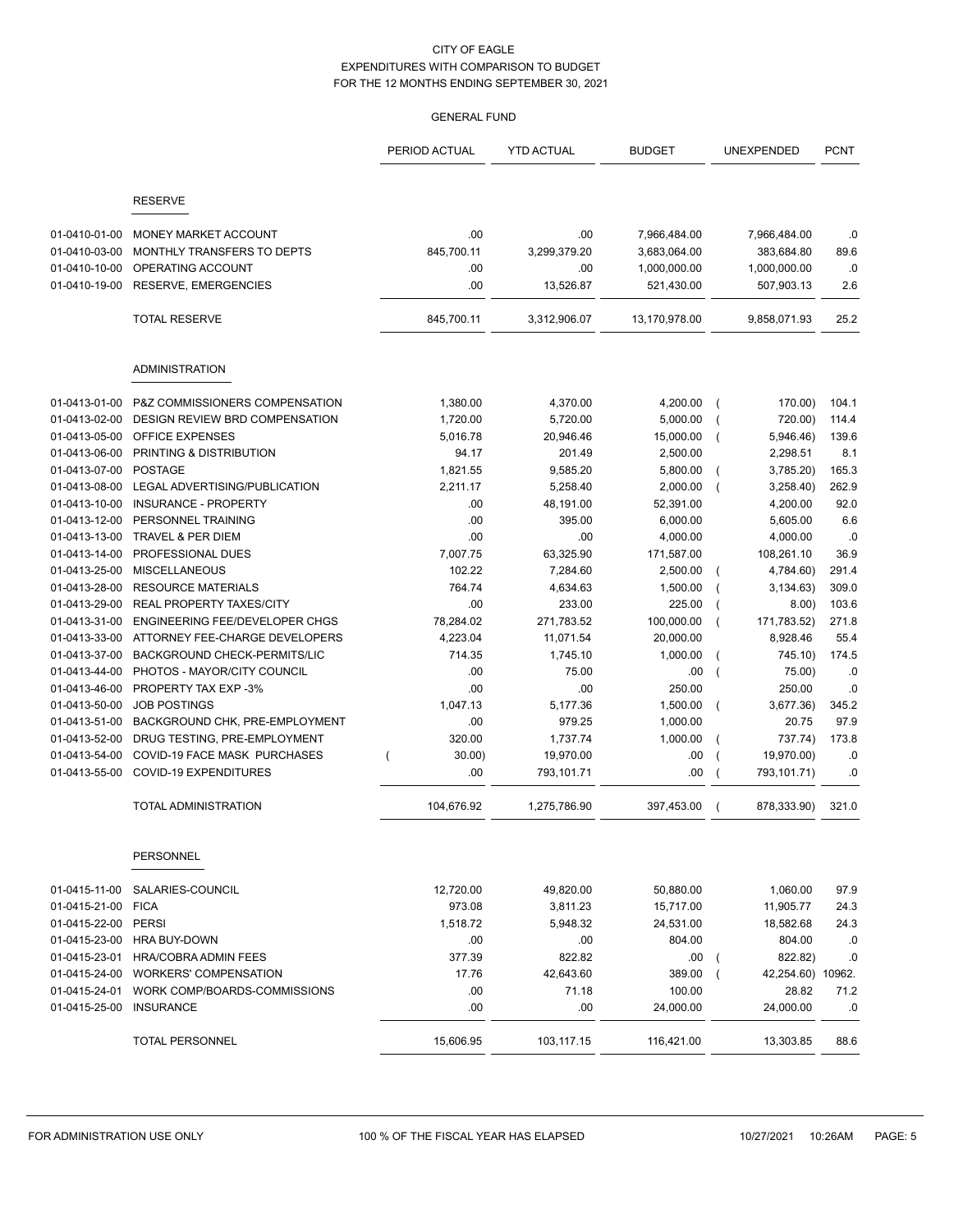|               |                                                     | PERIOD ACTUAL      | <b>YTD ACTUAL</b> | <b>BUDGET</b> | UNEXPENDED                   | <b>PCNT</b> |
|---------------|-----------------------------------------------------|--------------------|-------------------|---------------|------------------------------|-------------|
|               | <b>CONTRACTS &amp; AGREEMENTS</b>                   |                    |                   |               |                              |             |
| 01-0416-02-00 | <b>CITY ATTORNEY</b>                                | 44,314.21          | 277,253.37        | 250,000.00    | 27,253.37)<br>$\overline{ }$ | 110.9       |
| 01-0416-02-02 | <b>LITIGATION ATTORNEYS FEES</b>                    | 5,842.00           | 7,930.00          | 50,000.00     | 42,070.00                    | 15.9        |
| 01-0416-05-00 | <b>PROSECUTOR</b>                                   | 15,999.00          | 64,000.00         | 64,000.00     | .00                          | 100.0       |
| 01-0416-06-00 | <b>IDAHO HUMANE SOCIETY</b>                         | 34,421.01          | 137,684.04        | 137,684.00    | .04)<br>$\overline{ }$       | 100.0       |
| 01-0416-07-00 | <b>CITY ENGINEERING</b>                             | 395.00             | 2,161.25          | 50,000.00     | 47,838.75                    | 4.3         |
| 01-0416-07-04 | PARK/REC ENGINEERING FEES                           | .00                | .00               | 20,000.00     | 20,000.00                    | .0          |
| 01-0416-08-00 | <b>CITY AUDITOR SERVICES</b>                        | .00                | 12,500.00         | 20,000.00     | 7,500.00                     | 62.5        |
| 01-0416-09-00 | LAW ENFORCEMENT DEPARTMENT                          | 803,457.00         | 3,213,833.63      | 3,213,834.00  | .37                          | 100.0       |
| 01-0416-23-00 | <b>GRANT WRITER</b>                                 | .00                | .00               | 15,000.00     | 15,000.00                    | .0          |
| 01-0416-31-00 | <b>MANLEY SERVICES</b>                              | .00                | .00               | 300.00        | 300.00                       | .0          |
| 01-0416-35-00 | ADMINISTRATIVE RESERVE                              | 48,300.50          | 53,800.50         | 200,000.00    | 146,199.50                   | 26.9        |
| 01-0416-46-00 | ALLUMBAUGH HOUSE                                    |                    |                   |               | .00                          | 100.0       |
| 01-0416-49-00 | DRUGFREE IDAHO                                      | 4,437.25<br>431.43 | 17,749.00         | 17,749.00     |                              |             |
|               |                                                     |                    | 1,427.78          | 1,093.00      | 334.78)                      | 130.6       |
| 01-0416-54-00 | <b>IDAHO SUICIDE PREVENTION</b>                     | .00<br>25,000.00   | 10,000.00         | 10,000.00     | .00                          | 100.0       |
| 01-0416-55-00 | <b>EAGLE SENIOR CENTER</b><br><b>CRIME STOPPERS</b> |                    | 100,000.00        | 100,000.00    | .00                          | 100.0       |
| 01-0416-56-00 |                                                     | .00                | 3,500.00          | 3,500.00      | .00                          | 100.0       |
|               | TOTAL CONTRACTS & AGREEMENTS                        | 982,597.40         | 3,901,839.57      | 4,153,160.00  | 251,320.43                   | 94.0        |
|               | <b>CODE ENFORCEMENT</b>                             |                    |                   |               |                              |             |
| 01-0417-00-00 | <b>WEED ABATEMENT</b>                               | .00                | .00               | 12,000.00     | 12,000.00                    | .0          |
|               | TOTAL CODE ENFORCEMENT                              | .00                | .00               | 12,000.00     | 12,000.00                    | .0          |
|               | <b>GRANTS</b>                                       |                    |                   |               |                              |             |
|               |                                                     |                    |                   |               |                              |             |
| 01-0421-01-00 | <b>GRANTS/MATCHING FUNDS</b>                        | .00                | .00               | 100,000.00    | 100,000.00                   | .0          |
| 01-0421-03-00 | <b>MATCHING GRANT</b>                               | .00                | .00               | 50,000.00     | 50,000.00                    | .0          |
|               | <b>TOTAL GRANTS</b>                                 | .00                | .00               | 150,000.00    | 150,000.00                   | .0          |
|               | <b>RESTRICTED FUNDS</b>                             |                    |                   |               |                              |             |
|               |                                                     |                    |                   |               |                              |             |
|               | 01-0422-06-00 FIELD OF HONOR                        | 17,850.64          | 18,824.69         | 10,000.00     | 8,824.69)<br>$\sqrt{ }$      | 188.3       |
|               | 01-0422-15-00 MAYOR'S SCHOLARSHIP FUND              | .00                | .00               | 4,161.00      | 4,161.00                     | .0          |
|               | TOTAL RESTRICTED FUNDS                              | 17,850.64          | 18,824.69         | 14,161.00     | 4,663.69)<br>$\sqrt{ }$      | 132.9       |
|               | CONTINUING EDUCATION                                |                    |                   |               |                              |             |
|               | 01-0461-01-00 CONTINUING EDUCATION                  | .00                | .00               | 3,600.00      | 3,600.00                     | .0          |
|               |                                                     |                    |                   |               |                              |             |
|               | TOTAL CONTINUING EDUCATION                          | .00                | .00               | 3,600.00      | 3,600.00                     | .0          |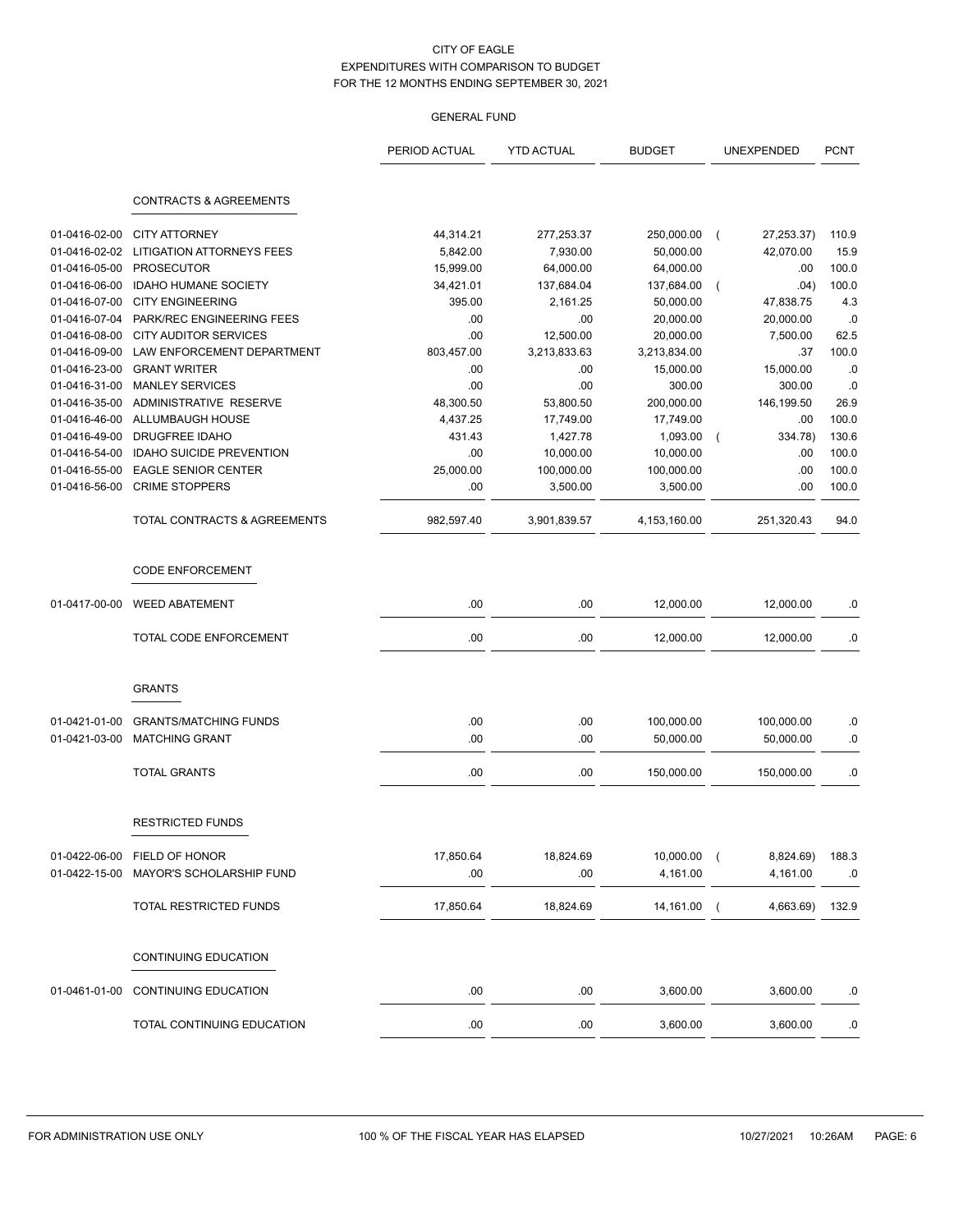## GENERAL FUND

|                                                 |                                                                        | PERIOD ACTUAL            | <b>YTD ACTUAL</b>         | <b>BUDGET</b>                    | UNEXPENDED                                 | <b>PCNT</b>         |
|-------------------------------------------------|------------------------------------------------------------------------|--------------------------|---------------------------|----------------------------------|--------------------------------------------|---------------------|
|                                                 | PUBLIC AFFAIRS/COMM RELATIONS                                          |                          |                           |                                  |                                            |                     |
| 01-0462-01-00<br>01-0462-02-00<br>01-0462-03-00 | <b>PUBLIC RELATIONS</b><br>AWARDS & RECOGNITIONS<br>CITY BRANDING/LOGO | 1,833.99<br>19.95<br>.00 | 5,836.00<br>952.92<br>.00 | 5,000.00<br>1,000.00<br>5,000.00 | 836.00)<br>$\sqrt{2}$<br>47.08<br>5,000.00 | 116.7<br>95.3<br>.0 |
|                                                 | TOTAL PUBLIC AFFAIRS/COMM RELATIONS                                    | 1,853.94                 | 6,788.92                  | 11,000.00                        | 4,211.08                                   | 61.7                |
|                                                 | <b>GENERAL FUND TRANSFERS</b>                                          |                          |                           |                                  |                                            |                     |
| 01-0463-01-00                                   | <b>MUSEUM DEPT TRANSFER</b>                                            | .00                      | 151,263.00                | 151,263.00                       | .00                                        | 100.0               |
| 01-0463-02-00                                   | ARTS COMMISSION TRANSFER                                               | .00                      | 44,901.00                 | 44,901.00                        | .00                                        | 100.0               |
| 01-0463-04-00                                   | <b>HISTORICAL COMMISSION TRANSFER</b>                                  | .00                      | 7,016.00                  | 7,016.00                         | .00                                        | 100.0               |
| 01-0463-05-00                                   | SPECIAL EVENTS TRANSFER                                                | .00                      | 136,613.00                | 136,613.00                       | .00                                        | 100.0               |
| 01-0463-06-00                                   | <b>RECREATION PARKS-REC TRANSFER</b>                                   | .00                      | 313,674.00                | 313,674.00                       | .00                                        | 100.0               |
| 01-0463-07-00                                   | CAPITAL PROJECTS TRANSFER                                              | .00                      | 1,219,751.00              | 2,869,751.00                     | 1,650,000.00                               | 42.5                |
| 01-0463-08-00                                   | <b>EAGLE FUN DAYS TRANSFER</b>                                         | .00                      | 37,277.00                 | 37,277.00                        | .00                                        | 100.0               |
| 01-0463-11-00                                   | PUBLIC WORKS TRANSFER                                                  | .00                      | 2,009,789.00              | 2,009,789.00                     | .00                                        | 100.0               |
| 01-0463-12-00                                   | CITY HALL BOND FUND TRANSFER                                           | .00                      | 101,700.00                | 101,700.00                       | .00                                        | 100.0               |
|                                                 | TOTAL GENERAL FUND TRANSFERS                                           | .00                      | 4,021,984.00              | 5,671,984.00                     | 1,650,000.00                               | 70.9                |
|                                                 | COMMUNITY PROJECTS-CAP OUTLAY                                          |                          |                           |                                  |                                            |                     |
| 01-0468-10-00                                   | VRT HWY 44 EXPRESS SRV ENHANC                                          | .00                      | 45,808.00                 | 45,834.00                        | 26.00                                      | 99.9                |
| 01-0468-10-01                                   | VRT EAGLE SENIOR CITIZENS                                              | .00                      | 9,738.00                  | 9,738.00                         | .00                                        | 100.0               |
|                                                 | TOTAL COMMUNITY PROJECTS-CAP OUTLA                                     | .00                      | 55,546.00                 | 55,572.00                        | 26.00                                      | 100.0               |
|                                                 | FIRE DEPARTMENT IMPACT FEES                                            |                          |                           |                                  |                                            |                     |
| 01-0469-00-00                                   | FIRE DEPT IMPACT FEES                                                  | 146,042.16               | 347,156.52                | .00.                             | 347,156.52)<br>$\sqrt{2}$                  | .0                  |
|                                                 | TOTAL FIRE DEPARTMENT IMPACT FEES                                      | 146,042.16               | 347,156.52                | .00                              | 347, 156.52)<br>$\left($                   | .0                  |
|                                                 | TOTAL FUND EXPENDITURES                                                | 2,114,328.12             | 13,043,949.82             | 23,756,329.00                    | 10,712,379.18                              | 54.9                |
|                                                 | NET REVENUE OVER EXPENDITURES                                          | 1,171,130.07             | 306,914.36)               | .00                              | 306,914.36                                 | .0                  |

 $=$   $=$ 

 $=$   $=$ 

 $=$   $=$ 

 $=$   $=$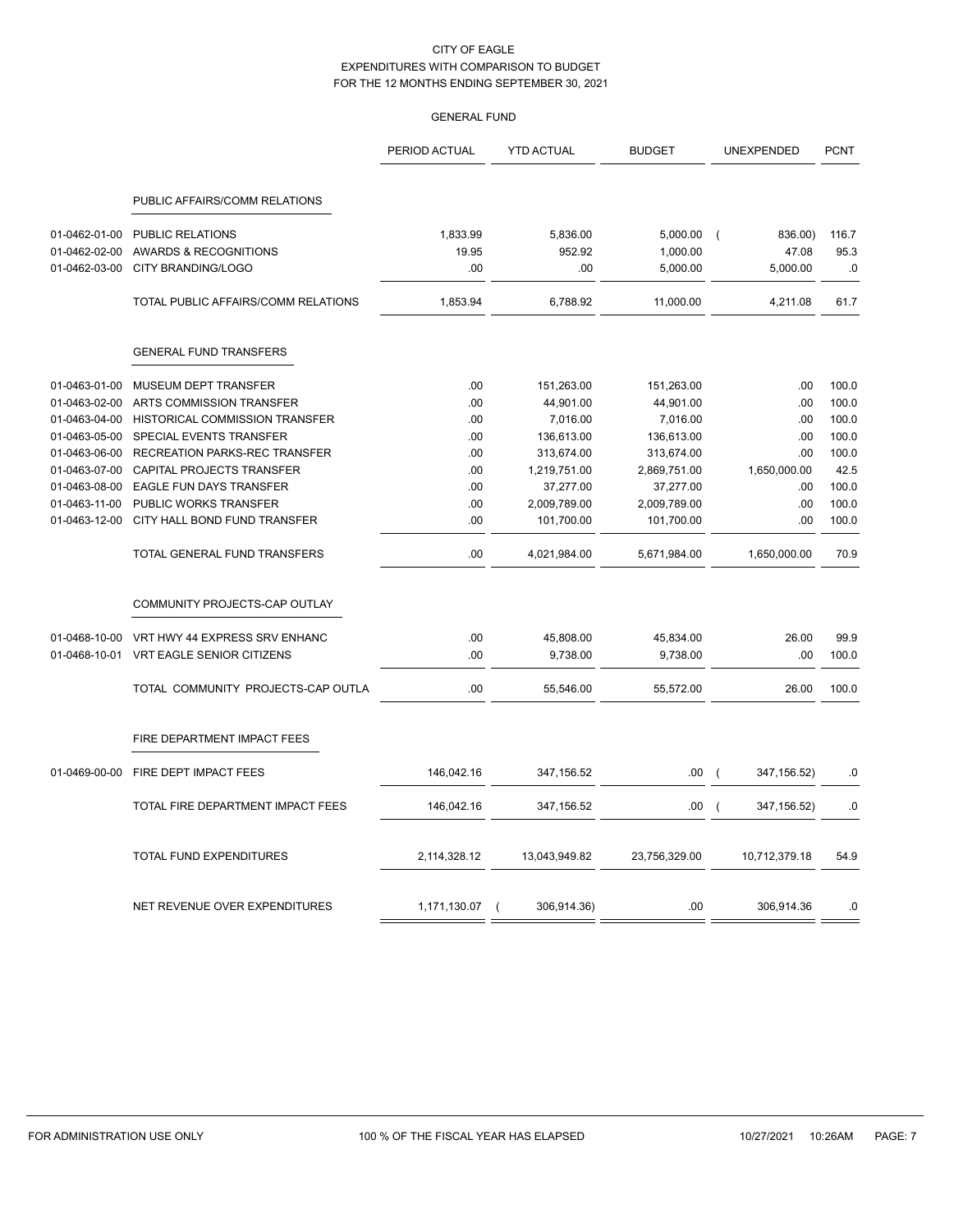## LIBRARY FUND

#### ASSETS  $=$

|               | 06-0101-00-00 LIBRARY/CASH<br>06-0103-00-00 LIBRARY/PETTY CASH<br>06-0104-00-00 PETTY CASH-CHILDRENS PROGRAMS<br>06-0107-00-00 LIBRARY/TAXES RECEIVABLE<br>06-0151-25-00 FIRST INTERSTATE INVESTMENT<br>06-0170-00-00 HRA 10% DEPOSIT                                                                                                             |            | ( | 43,479.61)<br>300.00<br>300.00<br>14,690.40<br>917,915.38<br>1,872.00                           |            |
|---------------|---------------------------------------------------------------------------------------------------------------------------------------------------------------------------------------------------------------------------------------------------------------------------------------------------------------------------------------------------|------------|---|-------------------------------------------------------------------------------------------------|------------|
|               | <b>TOTAL ASSETS</b>                                                                                                                                                                                                                                                                                                                               |            |   |                                                                                                 | 891,598.17 |
|               | <b>LIABILITIES AND EQUITY</b>                                                                                                                                                                                                                                                                                                                     |            |   |                                                                                                 |            |
|               | <b>LIABILITIES</b>                                                                                                                                                                                                                                                                                                                                |            |   |                                                                                                 |            |
| 06-0202-00-00 | LIBRARY/VOUCHERS PAYABLE<br>06-0216-00-00 LIBRARY/ACCRUED PAYROLL<br>06-0217-03-00 LIBRARY/FICA<br>06-0217-04-00 LIBRARY/PUBLIC RETIREMENT<br>06-0217-07-00 LIBRARY HEALTH INSURANCE<br>06-0217-09-00 WORKERS' COMPENSATION<br>06-0217-10-00 HSA CONTRIBUTION<br>06-0226-00-00 DEFERRED REVENUE<br><b>TOTAL LIABILITIES</b><br><b>FUND EQUITY</b> |            |   | 1,527.01<br>19,220.15<br>3,039.93<br>3,284.67<br>3,811.76<br>12,382.66<br>2,454.00<br>11,773.27 | 57,493.45  |
| 06-0271-00-00 | LIBRARY/FUND BALANCE                                                                                                                                                                                                                                                                                                                              |            |   | 659,973.11                                                                                      |            |
|               | UNAPPROPRIATED FUND BALANCE:<br>REVENUE OVER EXPENDITURES - YTD                                                                                                                                                                                                                                                                                   | 174,131.61 |   |                                                                                                 |            |
|               | <b>BALANCE - CURRENT DATE</b>                                                                                                                                                                                                                                                                                                                     |            |   | 174,131.61                                                                                      |            |
|               | <b>TOTAL FUND EQUITY</b>                                                                                                                                                                                                                                                                                                                          |            |   |                                                                                                 | 834,104.72 |
|               | TOTAL LIABILITIES AND EQUITY                                                                                                                                                                                                                                                                                                                      |            |   |                                                                                                 | 891,598.17 |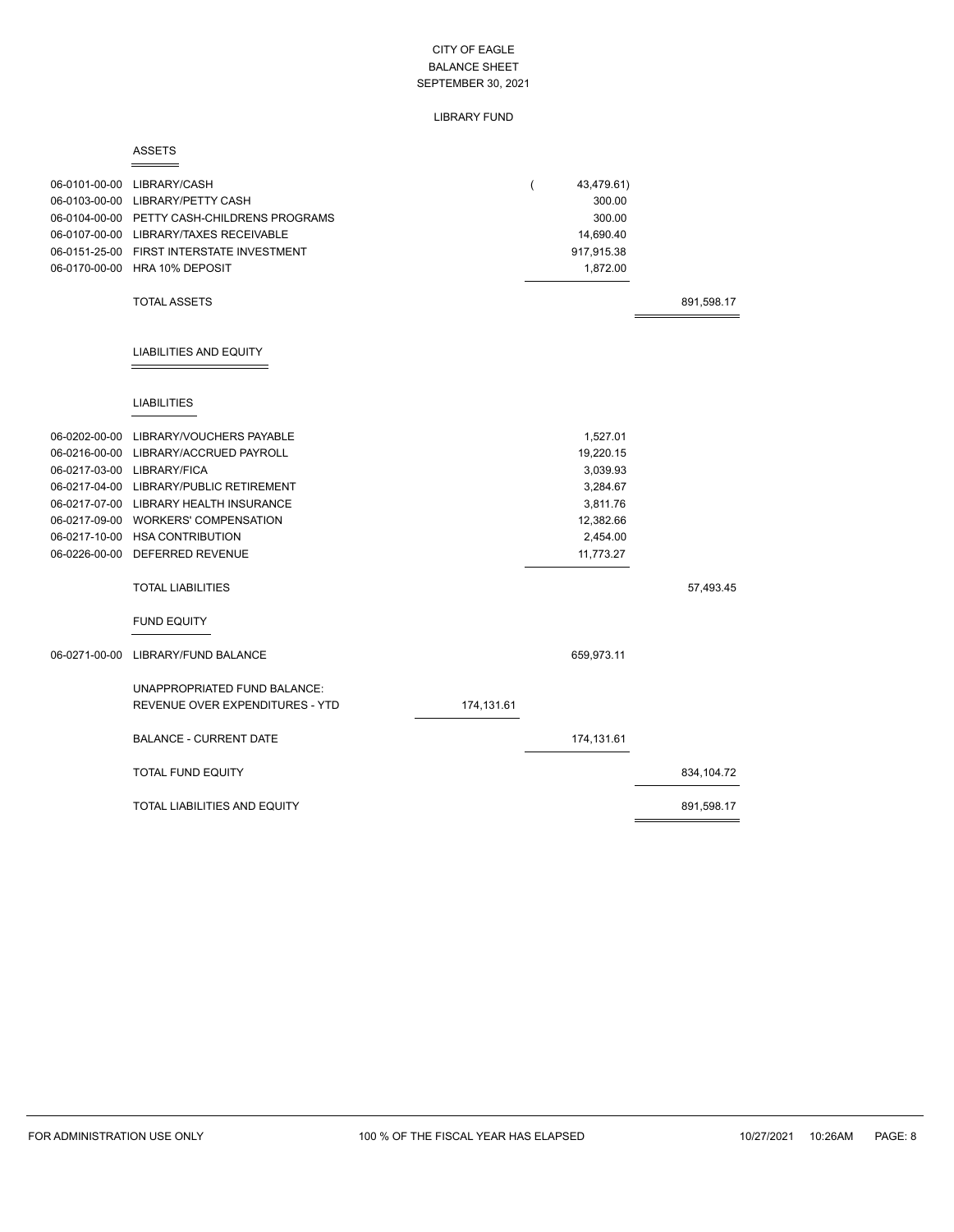## LIBRARY FUND

|                                |                                              | PERIOD ACTUAL         | <b>YTD ACTUAL</b>        | <b>BUDGET</b>         | <b>UNEARNED</b>                   | <b>PCNT</b>    |
|--------------------------------|----------------------------------------------|-----------------------|--------------------------|-----------------------|-----------------------------------|----------------|
|                                | <b>REVENUE</b>                               |                       |                          |                       |                                   |                |
| 06-0356-00-00                  | LIBRARY/PROPERTY TAX REVENUE                 | 523,890.72            |                          | 1,511,079.00          |                                   |                |
| 06-0356-01-00                  | LIBRARY/PENALTY & INT PROP TXS               | 995.44                | 1,541,204.34<br>2,668.19 | 1,000.00              | 30,125.34)<br>1,668.19)           | 102.0<br>266.8 |
| 06-0361-20-00                  | LIBRARY/FINES/FEES                           | 678.89                | 3,309.85                 | .00                   | 3,309.85)                         | .0             |
| 06-0361-20-01                  | <b>LOST ITEMS</b>                            | 373.78                | 2,385.14                 | 2,500.00              | 114.86                            | 95.4           |
| 06-0361-21-00                  | LIBRARY/COPY MACHINE REVENUE                 | 522.39                | 745.29                   | 3,600.00              | 2,854.71                          | 20.7           |
| 06-0361-21-01                  | 3 D PRINTING                                 | 4.40                  | 98.58                    | 400.00                | 301.42                            | 24.7           |
| 06-0371-25-00                  | <b>BANK INTEREST</b>                         | 412.19                | 1,386.85                 | 700.00                | 686.85)                           | 198.1          |
| 06-0379-00-00                  | <b>MISCELLANEOUS</b>                         | 2,701.67              | 4,711.79                 | 750.00                | 3,961.79)                         | 628.2          |
| 06-0380-02-00                  | <b>GRANTS-GIFTS-MEMORIALS</b>                | 5.00                  | 2,563.00                 | .00                   | 2,563.00)                         | .0             |
| 06-0390-00-00                  | <b>CARRY OVER</b>                            | .00                   | .00                      | 75,000.00             | 75,000.00                         | .0             |
| 06-0390-01-00                  | <b>RESERVE FUND</b>                          | .00                   | .00.                     | 440,000.00            | 440,000.00                        | .0             |
|                                | <b>TOTAL FUND REVENUE</b>                    | 529,584.48            | 1,559,073.03             | 2,035,029.00          | 475,955.97                        | 76.6           |
|                                | <b>EXPENDITURES</b>                          |                       |                          |                       |                                   |                |
|                                | <b>RESERVE</b>                               |                       |                          |                       |                                   |                |
| 06-0410-01-00                  | <b>RESERVE</b>                               | .00                   | .00                      | 450,000.00            | 450,000.00                        | .0             |
|                                | <b>TOTAL RESERVE</b>                         | .00                   | .00                      | 450,000.00            | 450,000.00                        | .0             |
|                                | CONTRACTS/AGREEMENTS                         |                       |                          |                       |                                   |                |
|                                |                                              |                       |                          |                       |                                   |                |
| 06-0416-01-00                  | <b>LEGAL - CITY ATTORNEY</b>                 | 122.50                | 367.50                   | 10,000.00             | 9,632.50                          | 3.7            |
| 06-0416-02-00                  | <b>PHOTOCOPIERS</b>                          | 1,423.18              | 4,898.73                 | 14,570.00             | 9,671.27                          | 33.6           |
|                                | TOTAL CONTRACTS/AGREEMENTS                   | 1,545.68              | 5,266.23                 | 24,570.00             | 19,303.77                         | 21.4           |
|                                | <b>OPERATIONS &amp; MAINTENANCE</b>          |                       |                          |                       |                                   |                |
|                                |                                              |                       |                          |                       |                                   |                |
|                                | 06-0420-01-00 ADMINISTRATION                 | 8,335.59              | 30,967.46                | 7,200.00              | 23,767.46)<br>$\left($            | 430.1          |
| 06-0420-03-00<br>06-0420-04-00 | OPERATIONS SUBSCRIPTIONS<br><b>MARKETING</b> | 3,500.00<br>11,633.74 | 32,361.64                | 42,090.00             | 9,728.36                          | 76.9           |
| 06-0420-04-01                  | OUTREACH                                     | .00                   | 19,998.73<br>179.96      | 11,300.00<br>3,000.00 | 8,698.73)<br>$\left($<br>2,820.04 | 177.0<br>6.0   |
| 06-0420-05-00                  | OFFICE SUPPLIES                              | 2,188.17              | 5,250.61                 | 9,373.00              |                                   | 56.0           |
| 06-0420-05-01                  | MATERIAL PROCESSING SUPPLIES                 |                       |                          |                       | 4,122.39                          | 178.0          |
|                                | <b>UNIFORMS</b>                              | 6,860.99              | 14,236.21                | 8,000.00<br>3,905.00  | 6,236.21)<br>$\left($             |                |
| 06-0420-06-00<br>06-0420-07-00 | SMALL FURNITURE REPLACEMENT                  | 3,459.20<br>4,217.26  | 3,459.20<br>7,528.65     | 1,400.00              | 445.80<br>6,128.65)<br>$\left($   | 88.6<br>537.8  |
| 06-0420-09-00                  | MAINTENANCE AGREEMENTS                       | 3,115.00              | 28,740.30                | 31,194.00             | 2,453.70                          | 92.1           |
| 06-0420-10-00                  | POSTAGE                                      | 3,163.30              | 3,689.91                 | 2,500.00              | 1,189.91)<br>$\left($             | 147.6          |
| 06-0420-11-00                  | <b>SUBSCRIPTIONS &amp; MEMBERSHIPS</b>       |                       |                          |                       | 11,564.99                         |                |
|                                | DEBT COLLECTION                              | .00.<br>.00           | 1,061.01                 | 12,626.00             | 2,340.00                          | 8.4            |
| 06-0420-12-00<br>06-0420-13-00 | PRINTING AND PUBLISHING                      | 455.89                | .00<br>1,263.64          | 2,340.00<br>1,500.00  | 236.36                            | .0<br>84.2     |
|                                | TOTAL OPERATIONS & MAINTENANCE               | 46,929.14             | 148,737.32               | 136,428.00            | 12,309.32)<br>$\overline{ }$      | 109.0          |

FOR ADMINISTRATION USE ONLY **100 % OF THE FISCAL YEAR HAS ELAPSED** 100/27/2021 10:26AM PAGE: 9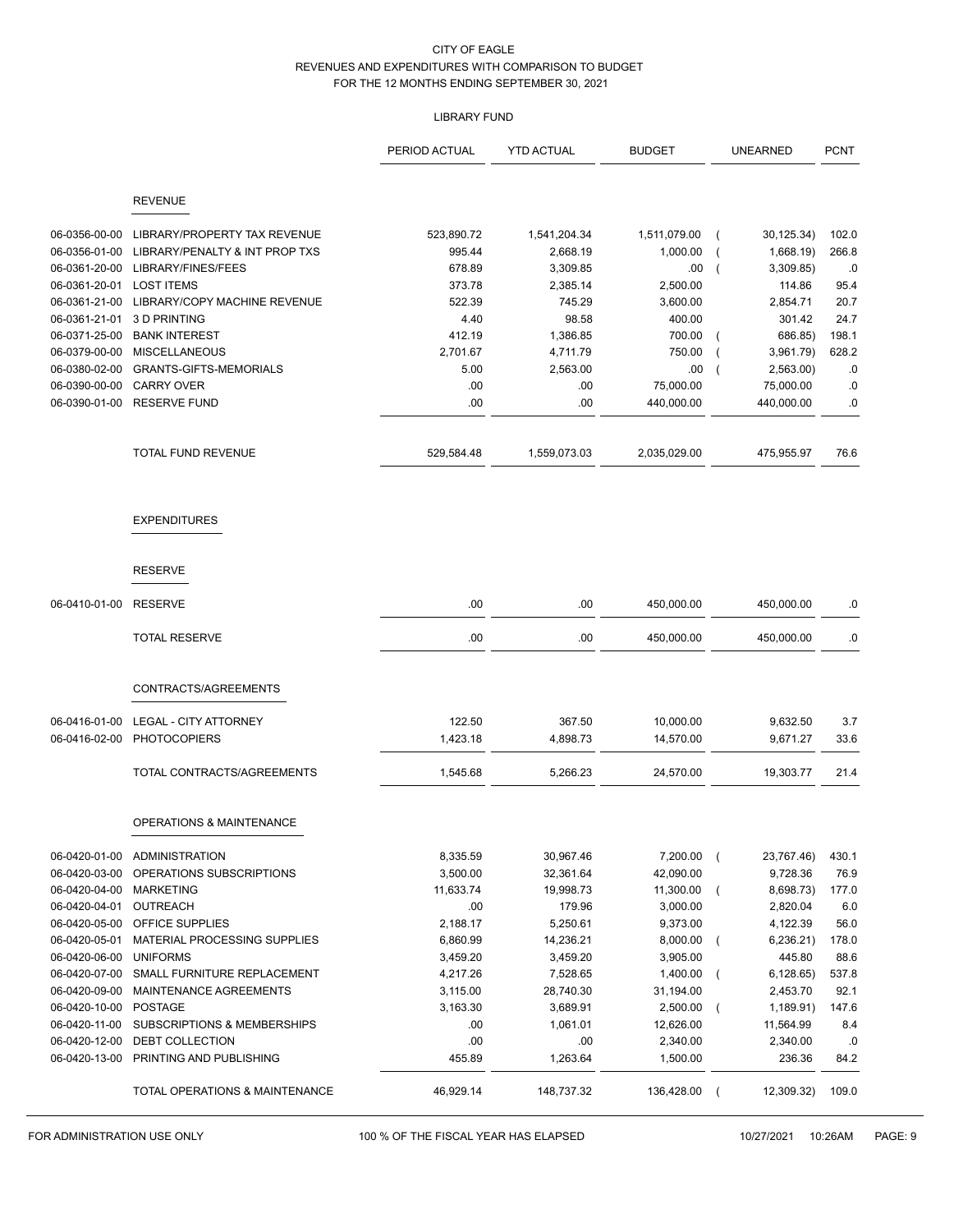## LIBRARY FUND

|                                |                                                 | PERIOD ACTUAL        | <b>YTD ACTUAL</b>     | <b>BUDGET</b>         | UNEXPENDED                    | <b>PCNT</b>  |
|--------------------------------|-------------------------------------------------|----------------------|-----------------------|-----------------------|-------------------------------|--------------|
|                                |                                                 |                      |                       |                       |                               |              |
|                                |                                                 |                      |                       |                       |                               |              |
|                                | LYNX1 CONSORTIUM                                |                      |                       |                       |                               |              |
| 06-0430-00-00                  | LYNK! SYSTEM                                    | 4,206.01             | 17,175.07             | 18,300.00             | 1,124.93                      | 93.9         |
| 06-0430-02-00                  | <b>LYNX! COURIER</b>                            | 2,458.20             | 9,207.51              | 10,580.00             | 1,372.49                      | 87.0         |
|                                | TOTAL LYNX1 CONSORTIUM                          | 6,664.21             | 26,382.58             | 28,880.00             | 2,497.42                      | 91.4         |
|                                | COST RECOVERY OR PASS THRU                      |                      |                       |                       |                               |              |
| 06-0435-00-00                  | CREDIT CARD PROCESSING FEE                      | 1,054.20             | 3,425.16              | 2,700.00              | 725.16)<br>$\overline{ }$     | 126.9        |
| 06-0435-01-00                  | 3D PRINTING                                     | .00                  | 687.16                | 2,600.00              | 1,912.84                      | 26.4         |
| 06-0435-02-00                  | <b>LOST ITEMS REFUNDS</b>                       | 103.28               | 207.27                | 1,700.00              | 1,492.73                      | 12.2         |
| 06-0435-03-00                  | OPEN ACCESS                                     | 374.56               | 1,028.67              | 1,200.00              | 171.33                        | 85.7         |
|                                | TOTAL COST RECOVERY OR PASS THRU                | 1,532.04             | 5,348.26              | 8,200.00              | 2,851.74                      | 65.2         |
|                                | <b>TECHNOLOGY</b>                               |                      |                       |                       |                               |              |
|                                |                                                 |                      |                       |                       |                               |              |
| 06-0440-00-00                  | <b>COMPUTER SOFTWARE</b>                        | .00                  | 5,487.43              | 10,762.00             | 5,274.57                      | 51.0         |
| 06-0440-01-00                  | COMPUTER MAINTENANCE & REPAIR                   | 275.13               | 1,132.58              | 1,250.00              | 117.42                        | 90.6         |
| 06-0440-02-00                  | <b>COMPUTER EQUIPMENT (SMALL)</b>               | 126.73               | 5,267.05              | 3,600.00              | 1,667.05)<br>$\overline{ }$   | 146.3        |
|                                | <b>TOTAL TECHNOLOGY</b>                         | 401.86               | 11,887.06             | 15,612.00             | 3,724.94                      | 76.1         |
|                                | <b>GUEST RESOURCES</b>                          |                      |                       |                       |                               |              |
|                                |                                                 |                      |                       |                       |                               |              |
| 06-0450-00-00                  | <b>BOOKS</b>                                    | 32,550.82            | 83,748.01             | 127,384.00            | 43,635.99                     | 65.7         |
| 06-0450-01-00<br>06-0450-02-00 | PRINT VENDOR PROCESSING<br><b>BOOKS-DIGITAL</b> | 1,474.50<br>1,199.00 | 4,553.04<br>13,543.42 | 8,400.00<br>60,116.00 | 3,846.96<br>46,572.58         | 54.2<br>22.5 |
| 06-0450-03-00                  | <b>MAGAZINES &amp; NEWSPAPERS</b>               | 3,957.76             | 5,036.01              | 6,344.00              | 1,307.99                      | 79.4         |
| 06-0450-03-01                  | MAGAZINES - DIGITAL                             | 2,782.00             | 3,922.00              | 6,000.00              | 2,078.00                      | 65.4         |
| 06-0450-04-00                  | <b>MEDIA</b>                                    | 112,372.08           | 184,490.24            | 51,400.00             | 133,090.24)<br>$\overline{ }$ | 358.9        |
| 06-0450-05-00                  | <b>MEDIA - DIGITAL</b>                          | 16,552.00            | 60,159.20             | 50,315.00             | 9,844.20)                     | 119.6        |
| 06-0450-06-00 DATABASES        |                                                 | 5,585.00             | 14,474.99             | 10,862.00             | 3,612.99)                     | 133.3        |
| 06-0450-07-00 HOTSPOT          |                                                 | 1,434.00             | 4,429.85              | 5,400.00              | 970.15                        | 82.0         |
|                                | TOTAL GUEST RESOURCES                           | 177,907.16           | 374,356.76            | 326,221.00            | 48,135.76)                    | 114.8        |
|                                | <b>GUEST CLASSES &amp; EVENTS</b>               |                      |                       |                       |                               |              |
| 06-0455-00-00                  | <b>CLASSES &amp; EVENTS</b>                     | 3,581.94             | 11,896.77             | 25,000.00             | 13,103.23                     | 47.6         |
|                                |                                                 |                      |                       |                       |                               |              |
|                                | TOTAL GUEST CLASSES & EVENTS                    | 3,581.94             | 11,896.77             | 25,000.00             | 13,103.23                     | 47.6         |
|                                | PERSONNEL                                       |                      |                       |                       |                               |              |
|                                | 06-0461-10-00 SALARIES - FULL TIME              | 96,229.95            | 390,824.22            | 415,153.00            | 24,328.78                     | 94.1         |
| 06-0461-11-00 OVERTIME         |                                                 | 209.10               | 849.57                | 5,065.00              | 4,215.43                      | 16.8         |

FOR ADMINISTRATION USE ONLY **100 % OF THE FISCAL YEAR HAS ELAPSED** 10/27/2021 10:26AM PAGE: 10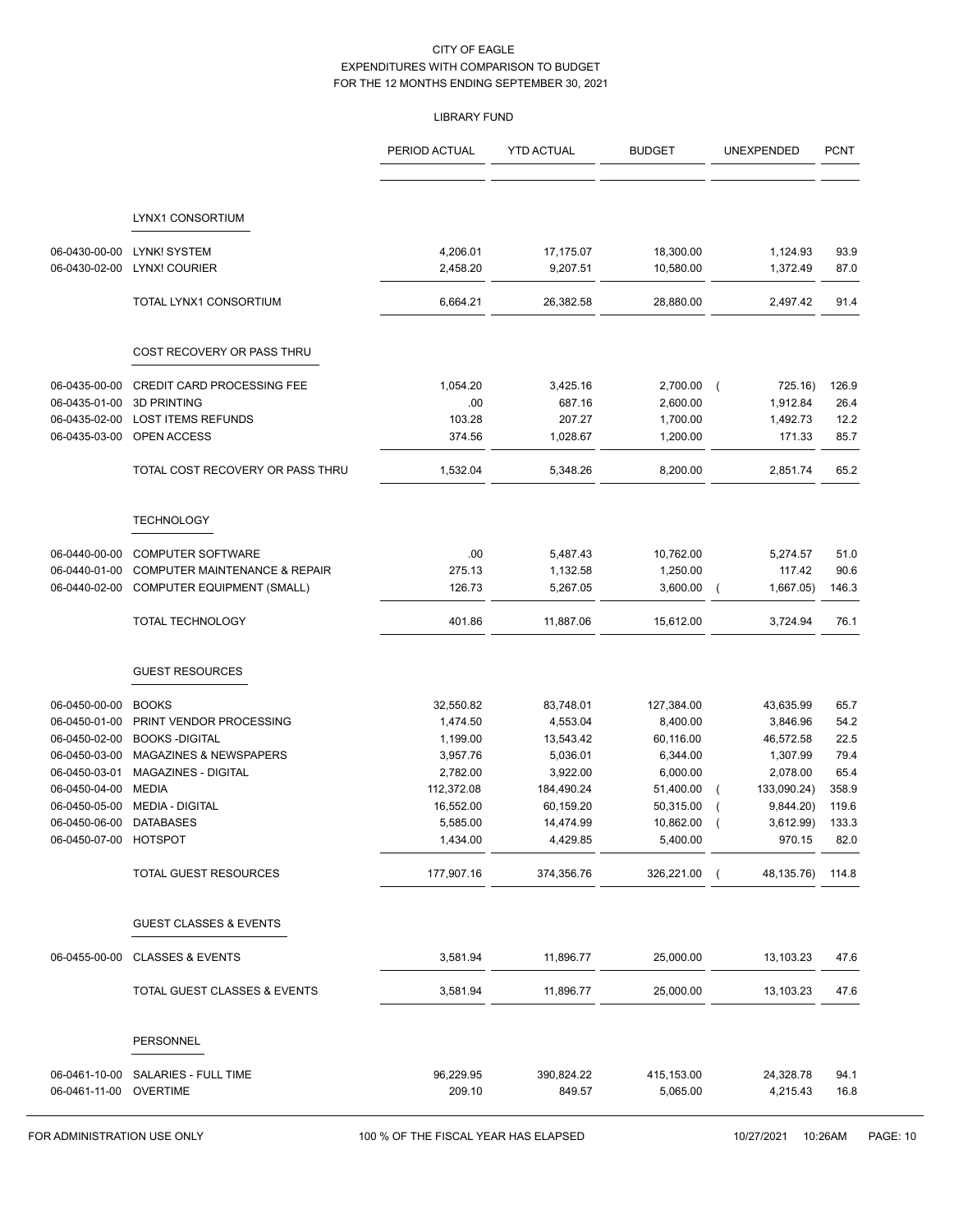## LIBRARY FUND

|                          |                                  | PERIOD ACTUAL | <b>YTD ACTUAL</b> | <b>BUDGET</b> | UNEXPENDED                  | <b>PCNT</b> |
|--------------------------|----------------------------------|---------------|-------------------|---------------|-----------------------------|-------------|
| 06-0461-15-00            | SALARIES - PART TIME             | 52,487.73     | 159,843.77        | 173,551.00    | 13,707.23                   | 92.1        |
| 06-0461-21-00            | <b>FICA</b>                      | 12,796.21     | 42,947.72         | 45,036.00     | 2,088.28                    | 95.4        |
| 06-0461-22-00            | <b>PERSI</b>                     | 13,386.73     | 47,721.28         | 49,569.00     | 1,847.72                    | 96.3        |
| 06-0461-23-00            | <b>HRA BUY-DOWN</b>              | .00           | .00.              | 1,850.00      | 1,850.00                    | .0          |
| 06-0461-23-01            | <b>HRA/COBRA ADMIN FEES</b>      | 289.59        | 1,015.16          | 11,000.00     | 9,984.84                    | 9.2         |
| 06-0461-24-00            | <b>WORKERS' COMPENSATION</b>     | 321.76        | 2,096.09          | 6,472.00      | 4,375.91                    | 32.4        |
| 06-0461-25-00            | <b>INSURANCE</b>                 | 9,600.24      | 45,139.29         | 55,469.00     | 10,329.71                   | 81.4        |
| 06-0461-26-00            | <b>HSA CONTRIBUTION</b>          | 940.00        | 4,700.00          | 5,280.00      | 580.00                      | 89.0        |
| 06-0461-27-00            | PTO CASH OUT                     | .00           | .00               | 52,234.00     | 52,234.00                   | .0          |
| 06-0461-28-00            | UNEMPLOYMENT BENEFITS            | .00           | 175.99            | 18,000.00     | 17,824.01                   | 1.0         |
| 06-0461-29-00            | <b>EMPLOYMENT TESTING</b>        | .00           | .00               | 750.00        | 750.00                      | .0          |
|                          | TOTAL PERSONNEL                  | 186,261.31    | 695,313.09        | 839,429.00    | 144,115.91                  | 82.8        |
|                          | STAFF DEVELOPMENT                |               |                   |               |                             |             |
| 06-0463-00-00            | TRAVEL & PER DIEM                | .00           | .00               | 17,300.00     | 17,300.00                   | .0          |
| 06-0463-01-00            | MILEAGE REIMBURSEMENT            | 22.62         | 320.90            | 1,000.00      | 679.10                      | 32.1        |
| 06-0463-02-00            | <b>TRAINING</b>                  | .00           | 400.00            | 2,375.00      | 1,975.00                    | 16.8        |
| 06-0463-03-00            | <b>CONTINUING EDUCATION</b>      | 1,194.00      | 5,373.00          | 12,500.00     | 7,127.00                    | 43.0        |
| 06-0463-03-05            | <b>TUITION REIMBURSEMENT</b>     | .00           | 8,658.12          | 12,500.00     | 3,841.88                    | 69.3        |
| 06-0463-04-00            | <b>RECRUITMENT</b>               | .00           | .00               | 1,000.00      | 1,000.00                    | .0          |
| 06-0463-05-00            | <b>RELOCATION EXPENSE</b>        | .00           | .00               | 5,000.00      | 5,000.00                    | .0          |
| 06-0463-06-00            | TRUSTEE-TRAVEL/MEETINGS          | .00           | .00               | 5,600.00      | 5,600.00                    | .0          |
| 06-0463-08-00            | <b>VIRTUAL TRAINING</b>          | .00           | 1,856.78          | 1,500.00      | 356.78)                     | 123.8       |
|                          | TOTAL STAFF DEVELOPMENT          | 1,216.62      | 16,608.80         | 58,775.00     | 42,166.20                   | 28.3        |
|                          | FACILITY (BLDGS & GROUNDS)       |               |                   |               |                             |             |
| 06-0464-00-00            | <b>BUILDING</b>                  | .00           | 4,934.91          | 1,500.00      | 3,434.91)<br>$\overline{ }$ | 329.0       |
| 06-0464-01-00            | <b>BUILDING SUPPLIES</b>         | .00           | .00.              | 1,500.00      | 1,500.00                    | .0          |
| 06-0464-02-00            | <b>UTILITIES</b>                 | 5,867.94      | 21,315.26         | 27,000.00     | 5,684.74                    | 79.0        |
| 06-0464-03-00            | <b>TELEPHONE</b>                 | 2,391.53      | 2,391.53          | 2,465.00      | 73.47                       | 97.0        |
| 06-0464-04-00            | <b>SECURITY SYSEM</b>            | 675.00        | 1,194.36          | 3,000.00      | 1,805.64                    | 39.8        |
| 06-0464-05-00            | <b>CUSTODIAL</b>                 | 50.61         | 517.13            | 46,649.00     | 46,131.87                   | 1.1         |
| 06-0464-06-00 GROUNDS    |                                  | .00           | .00.              | 1,000.00      | 1,000.00                    | .0          |
| 06-0464-07-00 FLOOR MATS |                                  | 354.27        | 680.45            | 1,500.00      | 819.55                      | 45.4        |
|                          | TOTAL FACILITY (BLDGS & GROUNDS) | 9,339.35      | 31,033.64         | 84,614.00     | 53,580.36                   | 36.7        |
|                          | CAPITAL IMPROVEMENT              |               |                   |               |                             |             |
| 06-0466-00-00            | <b>CAPITAL BUILDING</b>          | 10,488.32     | 10,488.32         | .00           | 10,488.32)                  | .0          |
| 06-0466-01-00            | <b>CAPITAL FURNISHING</b>        | 25,690.74     | 29,024.74         | .00           | 29,024.74)                  | .0          |
| 06-0466-02-00            | <b>CAPITAL EQUIPMENT</b>         | .00           | 4,193.08          | .00           | 4,193.08)                   | .0          |
| 06-0466-03-00            | CAPITAL TECHNOLOGY               | 14,404.77     | 14,404.77         | 37,300.00     | 22,895.23                   | 38.6        |
|                          | TOTAL CAPITAL IMPROVEMENT        | 50,583.83     | 58,110.91         | 37,300.00     | 20,810.91)<br>$\left($      | 155.8       |
|                          | TOTAL FUND EXPENDITURES          | 485,963.14    | 1,384,941.42      | 2,035,029.00  | 650,087.58                  | 68.1        |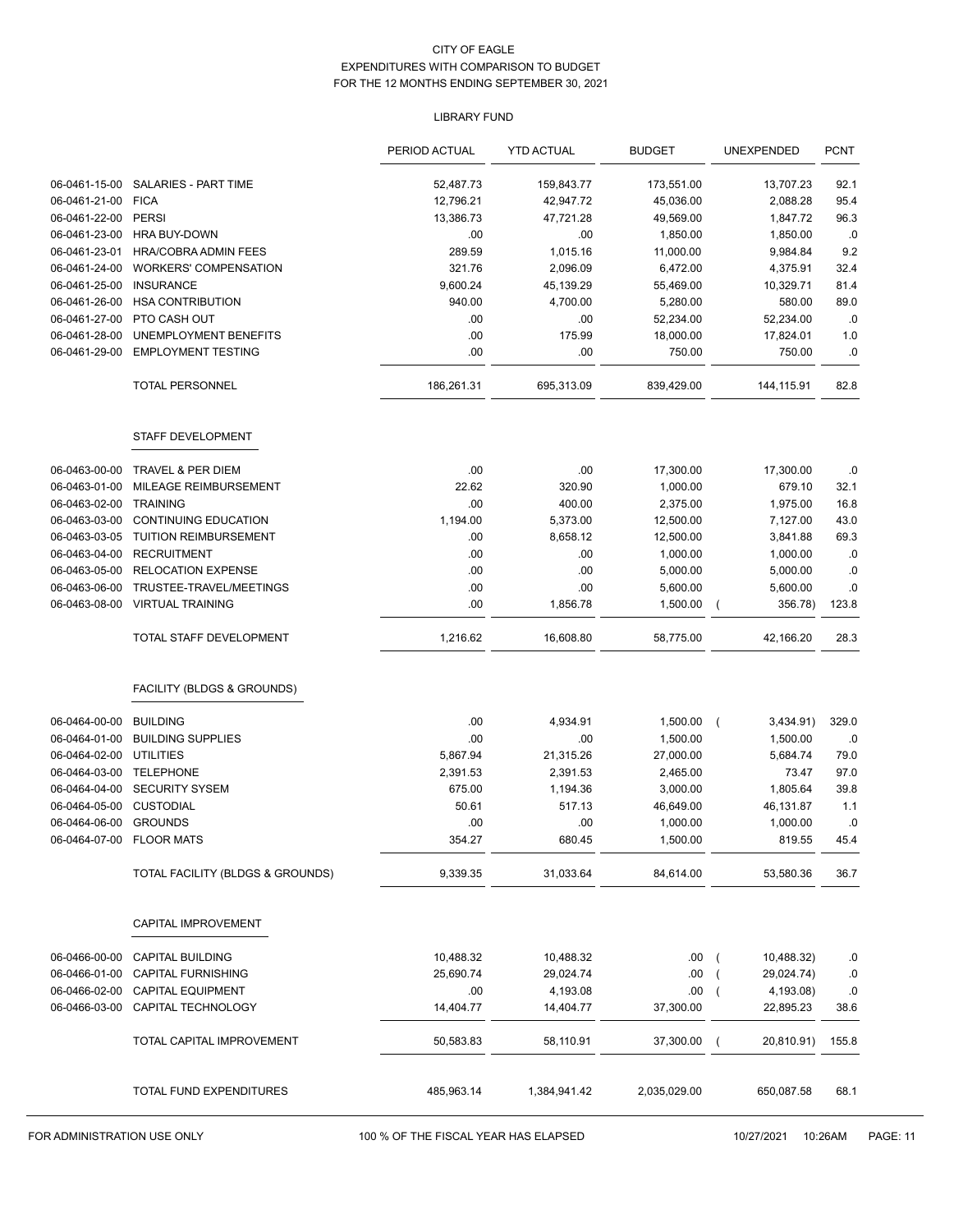### LIBRARY FUND

|                               | PERIOD ACTUAL | <b>YTD ACTUAL</b> | <b>BUDGET</b> | <b>UNEXPENDED</b> | <b>PCNT</b> |
|-------------------------------|---------------|-------------------|---------------|-------------------|-------------|
|                               |               |                   |               |                   |             |
| NET REVENUE OVER EXPENDITURES | 43.621.34     | 174.131.61        | .00           | 174,131.61)       |             |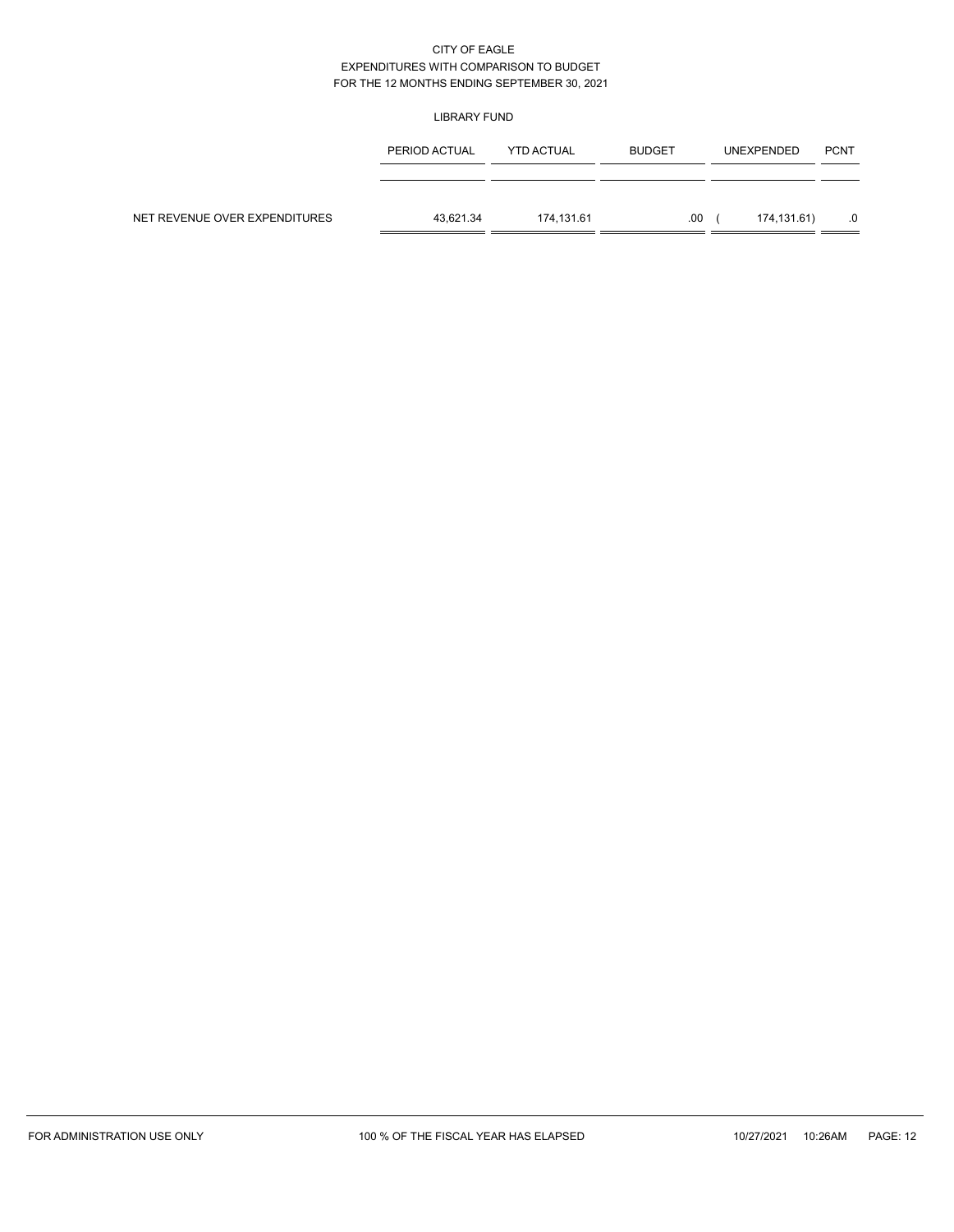### MUSEUM FUND

#### ASSETS ÷

|                                     | 07-0101-00-00 MUSEUM/CASH<br>07-0103-00-00 MUSEUM/PETTY CASH |           | 46,900.01<br>75.00 |           |
|-------------------------------------|--------------------------------------------------------------|-----------|--------------------|-----------|
|                                     | <b>TOTAL ASSETS</b>                                          |           |                    | 46,975.01 |
|                                     | <b>LIABILITIES AND EQUITY</b>                                |           |                    |           |
|                                     | <b>LIABILITIES</b>                                           |           |                    |           |
| 07-0202-00-00<br>07-0217-03-00 FICA | <b>VOUCHERS PAYABLE</b>                                      |           | 492.93<br>246.54   |           |
|                                     | 07-0217-04-00 MUSEUM/PERSI RETIREMENT                        |           | 240.94             |           |
|                                     | 07-0217-07-00 MUSEUM HEALTH INSURANCE                        |           | 923.56             |           |
|                                     | 07-0217-09-00 WORKERS' COMPENSATION                          |           | 1,325.56           |           |
|                                     |                                                              |           |                    |           |
|                                     | <b>TOTAL LIABILITIES</b>                                     |           |                    | 3,229.53  |
|                                     | <b>FUND EQUITY</b>                                           |           |                    |           |
| 07-0271-00-00                       | MUSEUM FUND BALANCE                                          |           | 13,325.87          |           |
|                                     | UNAPPROPRIATED FUND BALANCE:                                 |           |                    |           |
|                                     | REVENUE OVER EXPENDITURES - YTD                              | 30,419.61 |                    |           |
|                                     |                                                              |           |                    |           |
|                                     | <b>BALANCE - CURRENT DATE</b>                                |           | 30,419.61          |           |
|                                     | <b>TOTAL FUND EQUITY</b>                                     |           |                    | 43,745.48 |
|                                     | <b>TOTAL LIABILITIES AND EQUITY</b>                          |           |                    | 46,975.01 |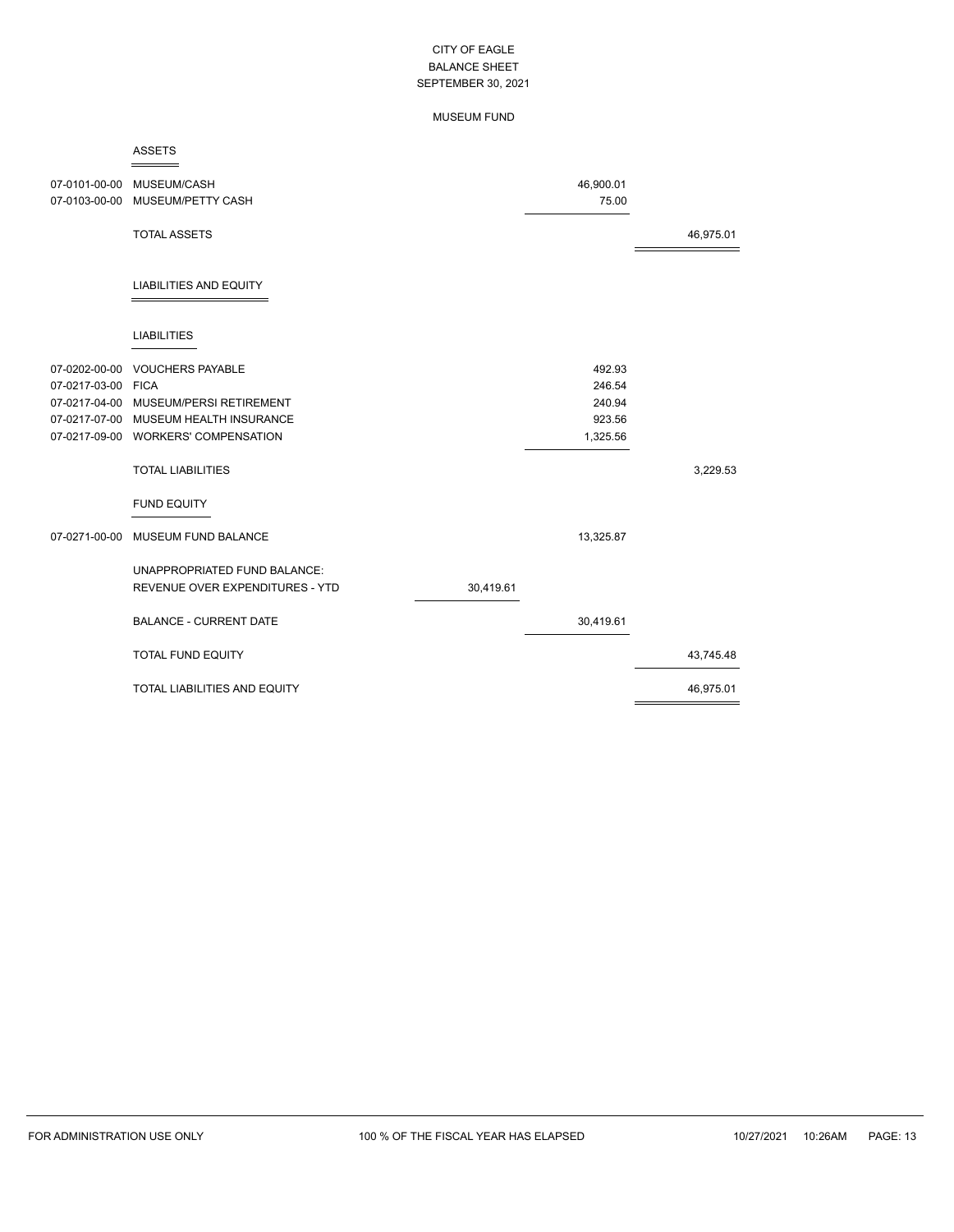## MUSEUM FUND

|                          |                                                      | PERIOD ACTUAL | <b>YTD ACTUAL</b> | <b>BUDGET</b> | <b>UNEARNED</b>                     | <b>PCNT</b> |
|--------------------------|------------------------------------------------------|---------------|-------------------|---------------|-------------------------------------|-------------|
|                          | <b>REVENUE</b>                                       |               |                   |               |                                     |             |
|                          |                                                      |               |                   |               |                                     |             |
| 07-0316-12-00            | FUNDING FROM GENERAL FUND                            | .00           | 151,263.00        | 151,263.00    | .00                                 | 100.0       |
| 07-0376-00-00            | MUSEUM CONTRIBUTIONS/DONATE                          | .00           | .00               | 300.00        | 300.00                              | .0          |
| 07-0379-02-00            | ARCADIA BOOKS SALES/ROYALTIES                        | .00           | 343.19            | 153.00        | 190.19)<br>$\left($                 | 224.3       |
| 07-0380-00-00            | <b>GIFT SHOP REVENUE</b><br><b>MUSEUM CARRY OVER</b> | .00           | 23.30             | 15.00         | 8.30)<br>$\left($                   | 155.3       |
| 07-0390-00-00            |                                                      | .00           | .00               | 5,638.00      | 5,638.00                            | .0          |
|                          | <b>TOTAL FUND REVENUE</b>                            | .00           | 151,629.49        | 157,369.00    | 5,739.51                            | 96.4        |
|                          | <b>EXPENDITURES</b>                                  |               |                   |               |                                     |             |
|                          | <b>PERSONNEL</b>                                     |               |                   |               |                                     |             |
|                          |                                                      |               |                   |               |                                     |             |
| 07-0420-10-00            | SALARIES-FULL TIME                                   | 14,125.72     | 52,333.05         | 51,433.00     | 900.05)<br>$\sqrt{ }$               | 101.8       |
| 07-0420-15-00            | SALARIES - PART TIME                                 | 7,747.66      | 28,889.60         | 45,716.00     | 16,826.40                           | 63.2        |
| 07-0420-21-00 FICA       |                                                      | 1,931.01      | 6,459.83          | 7,432.00      | 972.17                              | 86.9        |
| 07-0420-22-00            | PERSI                                                | 1,927.52      | 6,489.40          | 6,141.00      | 348.40)<br>$\left($                 | 105.7       |
| 07-0420-24-00            | <b>WORKERS' COMPENSATION</b>                         | 47.93         | 164.96            | 243.00        | 78.04                               | 67.9        |
| 07-0420-25-00            | <b>INSURANCE</b>                                     | 1,718.37      | 6,673.86          | 628.00        | 6,045.86) 1062.7<br>$\left($        |             |
| 07-0420-27-00            | <b>HRA BUY DOWN</b>                                  | .00           | .00               | 1,540.00      | 1,540.00                            | .0          |
|                          | <b>TOTAL PERSONNEL</b>                               | 27,498.21     | 101,010.70        | 113,133.00    | 12,122.30                           | 89.3        |
|                          | <b>EDUCATION</b>                                     |               |                   |               |                                     |             |
| 07-0461-02-00            | ASSOCIATION MEMBERSHIP                               | .00           | 324.50            | 300.00        | 24.50)<br>$\left($                  | 108.2       |
| 07-0461-03-00            | <b>CONFERENCES &amp; SEMINARS</b>                    | 560.32        | 719.64            | 2,000.00      | 1,280.36                            | 36.0        |
| 07-0461-04-00            | TRAVEL & PER DIEM                                    | 1,542.30      | 1,542.30          | 4,000.00      | 2,457.70                            | 38.6        |
|                          | <b>TOTAL EDUCATION</b>                               | 2,102.62      | 2,586.44          | 6,300.00      | 3,713.56                            | 41.1        |
|                          | <b>ADMINISTRATION</b>                                |               |                   |               |                                     |             |
| 07-0462-30-00            | CONSERVATION/PRESERVATION                            | .00           | 51.20             | 3,500.00      | 3,448.80                            | 1.5         |
| 07-0462-31-00            | OFFICE SUPPLIES                                      | 1,852.12      | 2,016.07          | 1,500.00      | 516.07)<br>$\overline{ }$           | 134.4       |
|                          | 07-0462-32-00 ARCHIVAL SUPPLIES                      | 473.61        | 1,399.03          | 2,000.00      | 600.97                              | 70.0        |
| 07-0462-33-00            | PUBLICITY-PRINTING                                   | .00           | 1,125.92          | 2,000.00      | 874.08                              | 56.3        |
| 07-0462-34-00            | <b>RESEARCH MATERIAL</b>                             | 208.90        | 208.90            | 100.00        | 108.90)<br>$\overline{ }$           | 208.9       |
| 07-0462-35-00            | <b>UNIFORMS</b>                                      | 305.76        | 305.76            | 300.00        | 5.76)<br>$\overline{ }$             | 101.9       |
| 07-0462-36-00            | <b>MUSEUM SHRED-IT</b>                               | 138.44        | 1,300.85          | 736.00        | 564.85)<br>$\overline{ }$           | 176.8       |
| 07-0462-37-00 SHRED - IT |                                                      | 418.95        | 418.95            | .00           | 418.95)<br>$\overline{\phantom{a}}$ | .0          |
| 07-0462-68-00            | <b>MUSEUM PROGRAMS</b>                               | 135.97        | 344.87            | 2,500.00      | 2,155.13                            | 13.8        |
| 07-0462-69-00            | <b>MISCELLANEOUS</b>                                 | 280.93        | 280.93            | 200.00        | 80.93)<br>$\overline{ }$            | 140.5       |
| 07-0462-73-00            | EAGLE BOOK-ARCADIA PUBLISHING                        | .00           | 291.89            | 300.00        | 8.11                                | 97.3        |
|                          | TOTAL ADMINISTRATION                                 | 3,814.68      | 7,744.37          | 13,136.00     | 5,391.63                            | 59.0        |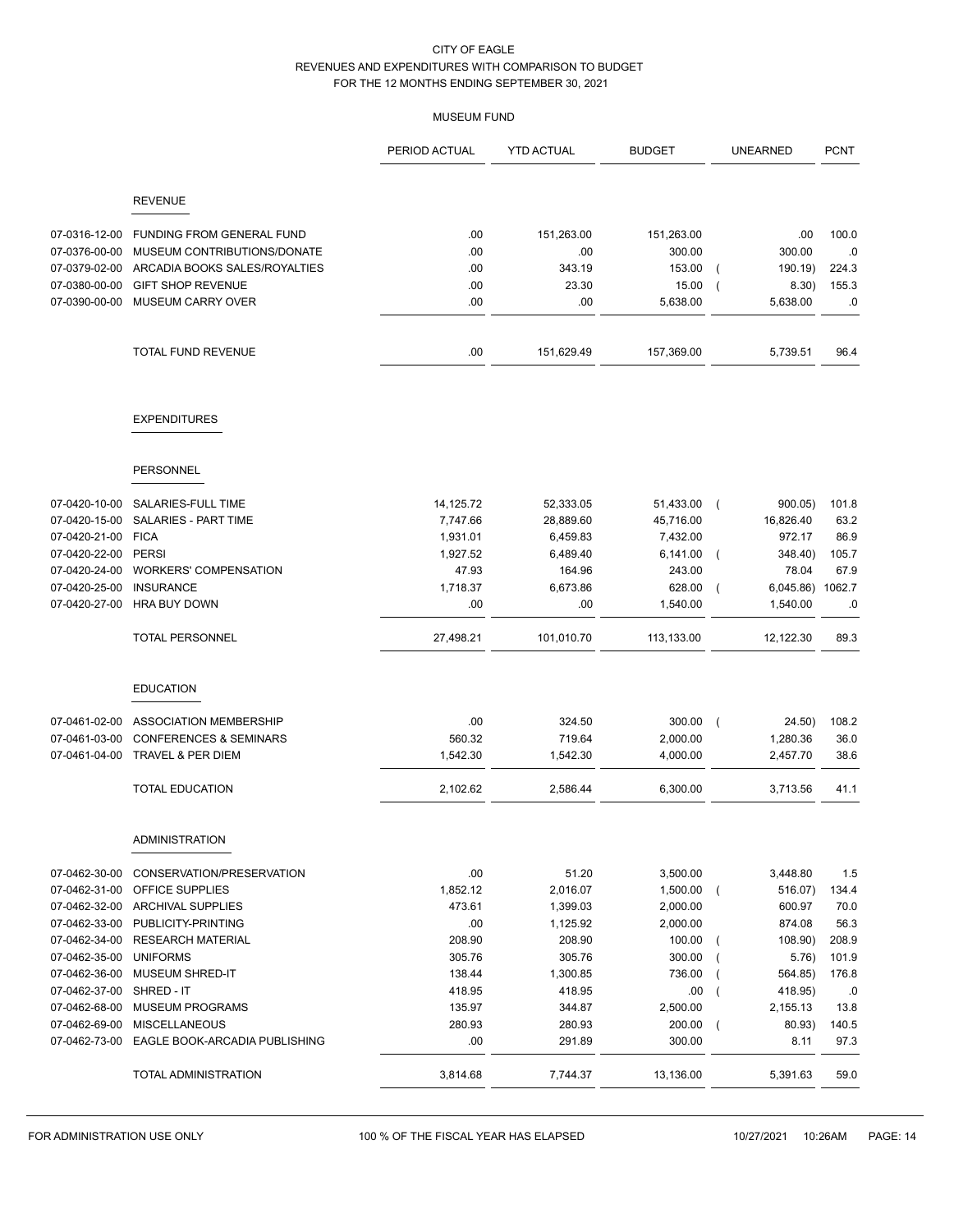## MUSEUM FUND

|               |                               | PERIOD ACTUAL |            | <b>YTD ACTUAL</b> | <b>BUDGET</b> | UNEXPENDED                   | <b>PCNT</b> |
|---------------|-------------------------------|---------------|------------|-------------------|---------------|------------------------------|-------------|
|               | <b>EXHIBITS</b>               |               |            |                   |               |                              |             |
| 07-0463-01-00 | <b>DISPLAY SUPPLIES</b>       |               | 1,108.20   | 1,211.18          | 1,000.00      | 211.18)<br>$\sqrt{ }$        | 121.1       |
| 07-0463-02-00 | <b>EXHIBIT ITEMS</b>          |               | 39.95      | 39.95             | 500.00        | 460.05                       | 8.0         |
| 07-0463-03-00 | <b>EXHIBIT CONSTRUCTION</b>   |               | 3,090.28   | 3,090.28          | 6,000.00      | 2,909.72                     | 51.5        |
| 07-0463-04-00 | ANNUAL EXHIBIT                |               | .00        | .00.              | 10,000.00     | 10,000.00                    | .0          |
|               | <b>TOTAL EXHIBITS</b>         |               | 4,238.43   | 4,341.41          | 17,500.00     | 13,158.59                    | 24.8        |
|               | <b>PROGRAMS</b>               |               |            |                   |               |                              |             |
| 07-0464-08-00 | <b>GIFT SHOP SUPPLIES</b>     |               | .00        | .00.              | 300.00        | 300.00                       | .0          |
|               | <b>TOTAL PROGRAMS</b>         |               | .00        | .00               | 300.00        | 300.00                       | .0          |
|               | CAPITAL EXPENDITURES          |               |            |                   |               |                              |             |
| 07-0466-74-01 | CAPITAL EXP FURNITURE         |               | 261.98     | 5,526.96          | 7,000.00      | 1,473.04                     | 79.0        |
|               | TOTAL CAPITAL EXPENDITURES    |               | 261.98     | 5,526.96          | 7,000.00      | 1,473.04                     | 79.0        |
|               | TOTAL FUND EXPENDITURES       |               | 37,915.92  | 121,209.88        | 157,369.00    | 36,159.12                    | 77.0        |
|               | NET REVENUE OVER EXPENDITURES |               | 37,915.92) | 30,419.61         | .00           | 30,419.61)<br>$\overline{ }$ | .0          |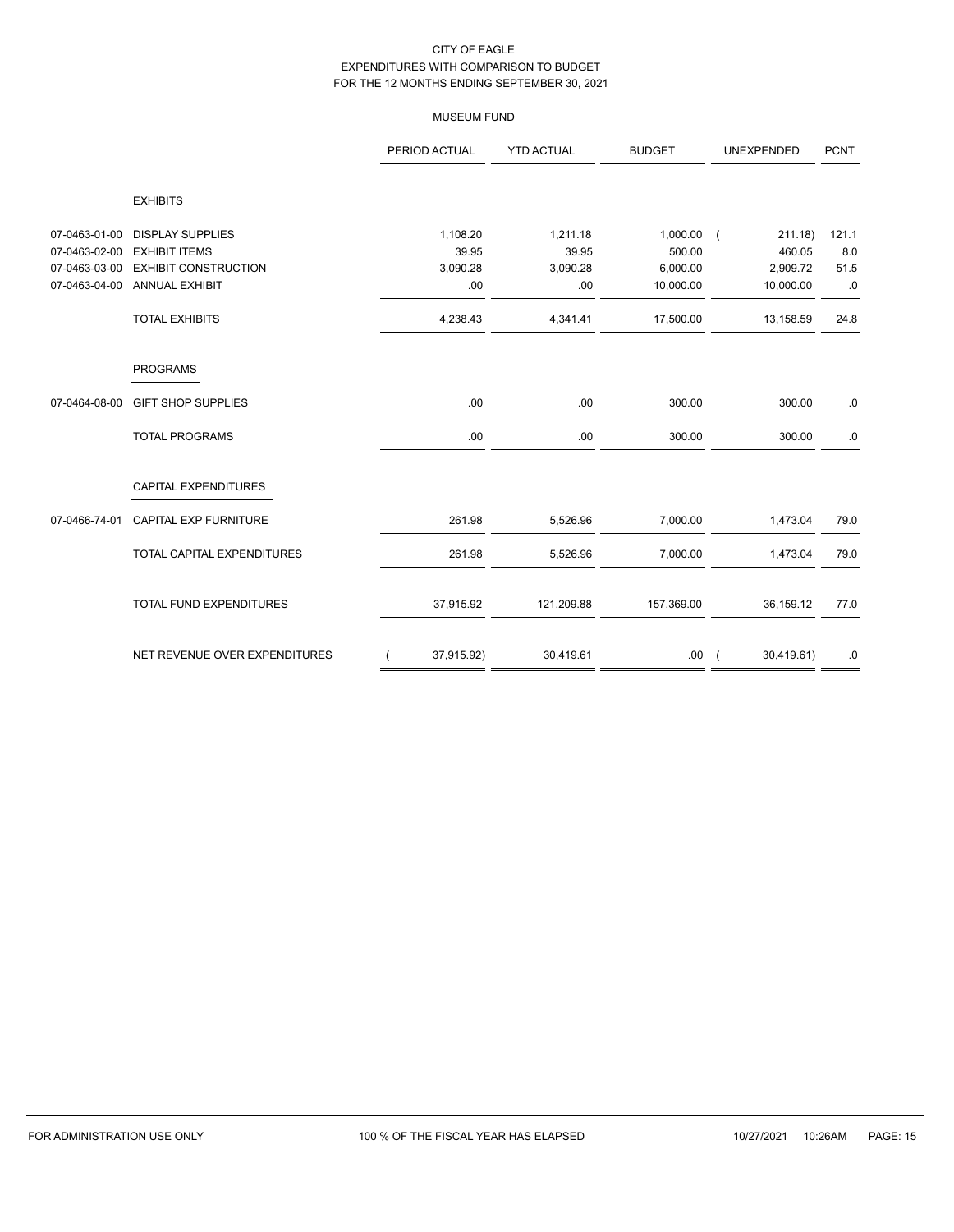## PARK IMPACT FEE FUND

#### ASSETS  $=$

| 08-0101-00-00 | PARK FUND/CASH<br>08-0151-25-00 FIRST INTERSTATE INVESTMENT     |              | 212,713.17<br>3,488,029.73 |              |
|---------------|-----------------------------------------------------------------|--------------|----------------------------|--------------|
|               | <b>TOTAL ASSETS</b>                                             |              |                            | 3,700,742.90 |
|               | <b>LIABILITIES AND EQUITY</b>                                   |              |                            |              |
|               | <b>FUND EQUITY</b>                                              |              |                            |              |
|               | 08-0271-00-00 PARK FUND/FUND BALANCE                            |              | 2,419,683.92               |              |
|               | UNAPPROPRIATED FUND BALANCE:<br>REVENUE OVER EXPENDITURES - YTD | 1,281,058.98 |                            |              |
|               | <b>BALANCE - CURRENT DATE</b>                                   |              | 1,281,058.98               |              |
|               | <b>TOTAL FUND EQUITY</b>                                        |              |                            | 3,700,742.90 |
|               | TOTAL LIABILITIES AND EQUITY                                    |              |                            | 3,700,742.90 |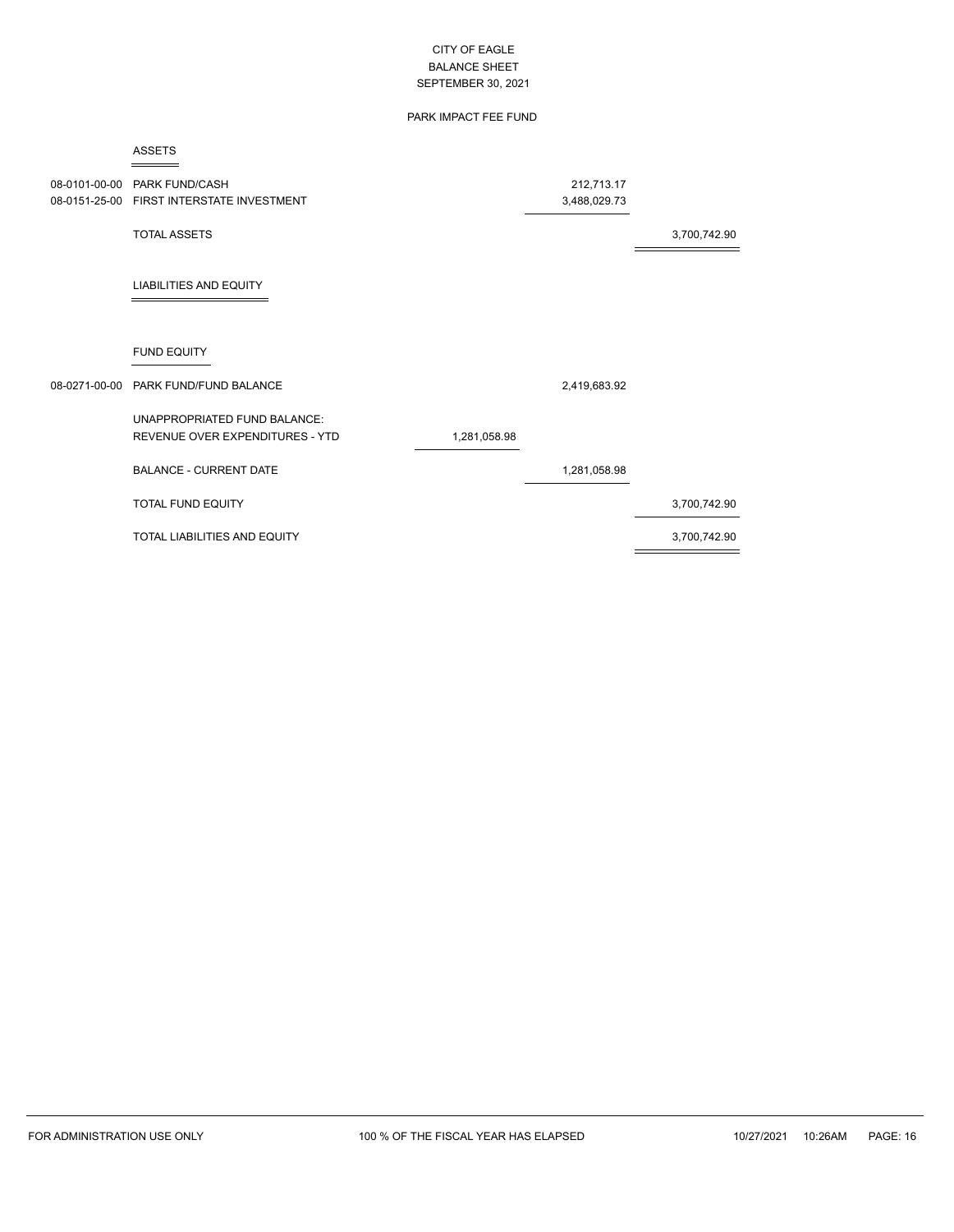## PARK IMPACT FEE FUND

|               |                               | PERIOD ACTUAL | <b>YTD ACTUAL</b> | <b>BUDGET</b> | <b>UNEARNED</b> | <b>PCNT</b> |
|---------------|-------------------------------|---------------|-------------------|---------------|-----------------|-------------|
|               | <b>REVENUE</b>                |               |                   |               |                 |             |
| 08-0322-19-00 | PARKS DEVELOPMENT IMPACT FEES | 117,150.60    | 641,539.00        | 675,885.00    | 34,346.00       | 94.9        |
| 08-0371-25-00 | <b>BANK INTEREST</b>          | 1,582.03      | 5,065.13          | 2,500.00      | 2,565.13        | 202.6       |
| 08-0381-00-00 | INTERFUND TRANSFERS, IN       | .00.          | 1,016,818.00      | .00           | 1,016,818.00)   | .0          |
| 08-0390-00-00 | PARK FUND / CARRY OVER        | .00.          | .00.              | 2,497,671.00  | 2,497,671.00    | .0          |
|               | TOTAL FUND REVENUE            | 118,732.63    | 1,663,422.13      | 3,176,056.00  | 1,512,633.87    | 52.4        |
|               | <b>EXPENDITURES</b>           |               |                   |               |                 |             |
|               | CAPITAL IMPROVEMENTS          |               |                   |               |                 |             |
| 08-0438-37-00 | CAPITAL IMPROVEMENTS          | 65,696.11     | 382,363.15        | 3,176,056.00  | 2,793,692.85    | 12.0        |
|               | TOTAL CAPITAL IMPROVEMENTS    | 65,696.11     | 382,363.15        | 3,176,056.00  | 2,793,692.85    | 12.0        |
|               | TOTAL FUND EXPENDITURES       | 65,696.11     | 382,363.15        | 3,176,056.00  | 2,793,692.85    | 12.0        |
|               | NET REVENUE OVER EXPENDITURES | 53,036.52     | 1,281,058.98      | .00.          | 1,281,058.98)   | .0          |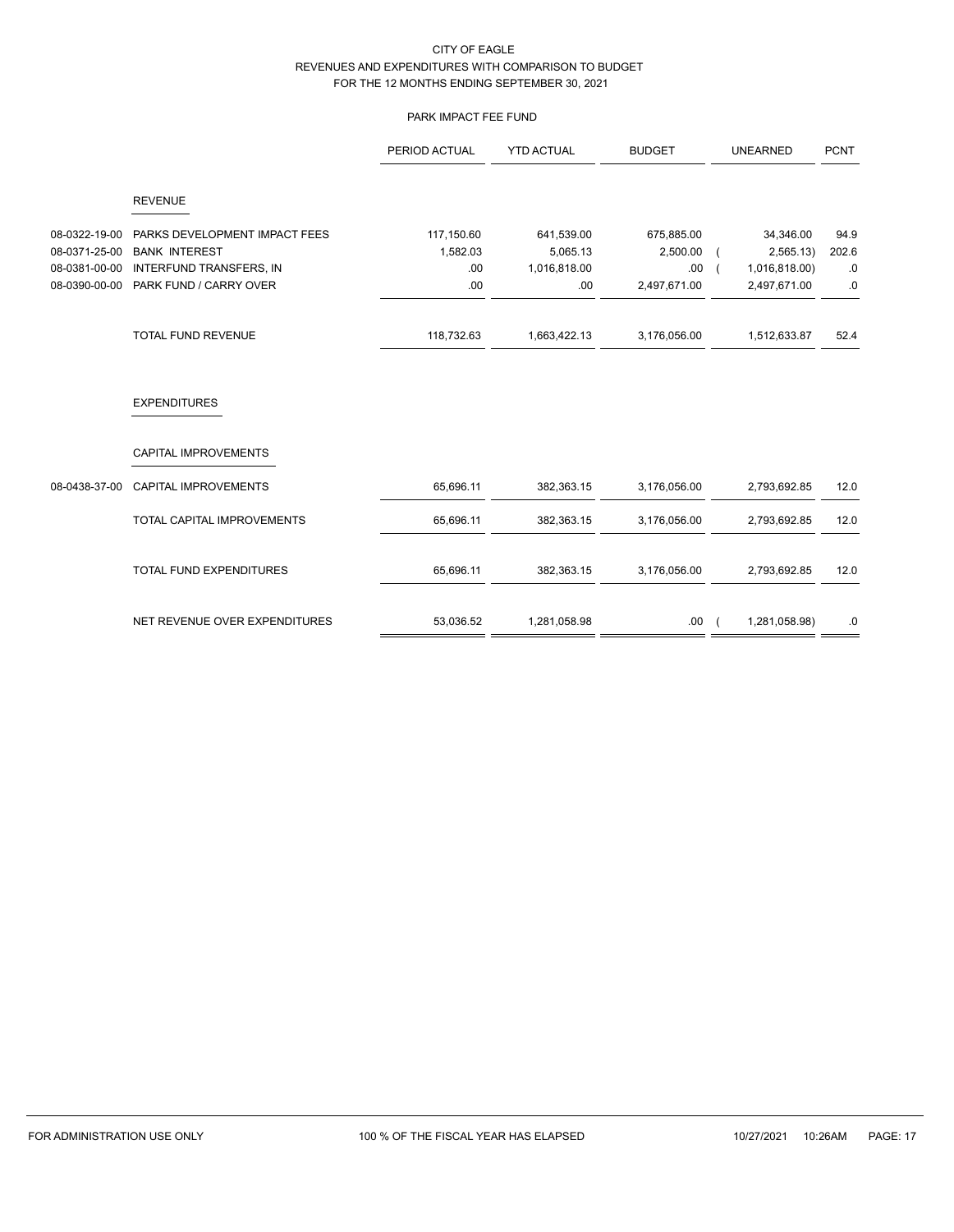## RECREATION - SPECIAL EVENTS

|                    | <b>ASSETS</b>                   |           |            |            |
|--------------------|---------------------------------|-----------|------------|------------|
| 09-0101-00-00 CASH |                                 |           | 152,178.59 |            |
|                    | <b>TOTAL ASSETS</b>             |           |            | 152,178.59 |
|                    | <b>LIABILITIES AND EQUITY</b>   |           |            |            |
|                    | <b>LIABILITIES</b>              |           |            |            |
| 09-0202-00-00      | <b>VOUCHERS PAYABLE</b>         |           | 700.00     |            |
| 09-0217-03-00 FICA |                                 |           | 235.22     |            |
|                    | 09-0217-04-00 PUBLIC RETIREMENT |           | 337.51     |            |
|                    | 09-0217-07-00 HEALTH INSURANCE  |           | 8,514.68   |            |
| 09-0217-09-00      | <b>WORKERS' COMPENSATION</b>    |           | 12,192.53  |            |
|                    | 09-0217-10-00 HSA CONTRIBUTION  |           | 3,319.35   |            |
|                    | <b>TOTAL LIABILITIES</b>        |           |            | 25,299.29  |
|                    | <b>FUND EQUITY</b>              |           |            |            |
|                    | 09-0271-00-00 FUND BALANCE      |           | 95,822.85  |            |
|                    | UNAPPROPRIATED FUND BALANCE:    |           |            |            |
|                    | REVENUE OVER EXPENDITURES - YTD | 31,056.45 |            |            |
|                    | <b>BALANCE - CURRENT DATE</b>   |           | 31,056.45  |            |
|                    | <b>TOTAL FUND EQUITY</b>        |           |            | 126,879.30 |
|                    | TOTAL LIABILITIES AND EQUITY    |           |            | 152,178.59 |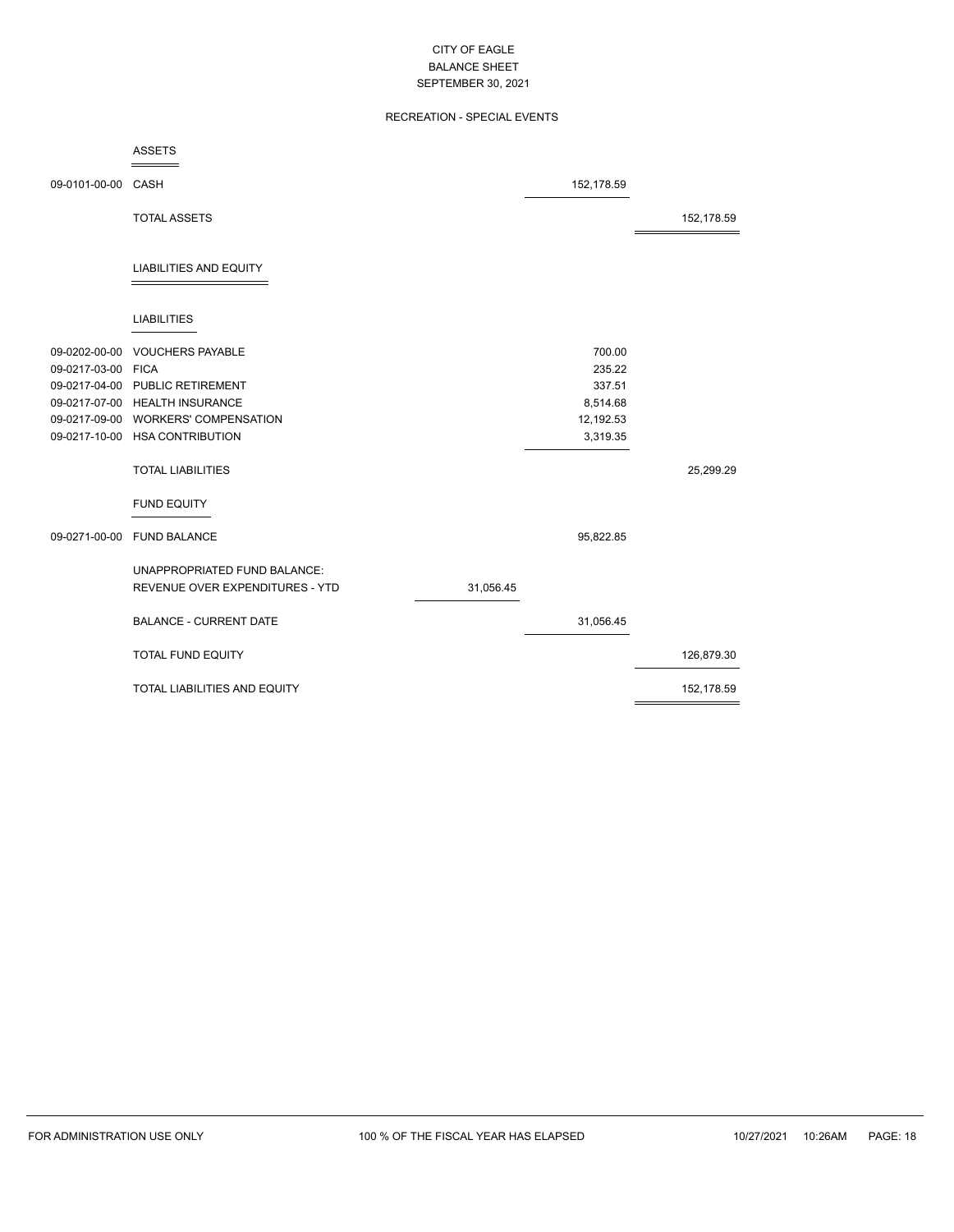## RECREATION - SPECIAL EVENTS

|                                |                                                      | PERIOD ACTUAL | <b>YTD ACTUAL</b>     | <b>BUDGET</b>         | <b>UNEARNED</b>             | <b>PCNT</b>    |
|--------------------------------|------------------------------------------------------|---------------|-----------------------|-----------------------|-----------------------------|----------------|
|                                | <b>REVENUE</b>                                       |               |                       |                       |                             |                |
|                                |                                                      |               |                       |                       |                             |                |
| 09-0301-00-00<br>09-0347-06-00 | FUNDING FROM GENERAL FUND<br><b>CHRISTMAS MARKET</b> | .00<br>.00    | 136,613.00            | 136,613.00            | .00                         | 100.0<br>107.5 |
| 09-0347-08-00                  | <b>SATURDAY MARKET</b>                               | 13,584.79     | 1,505.00<br>25,072.36 | 1,400.00<br>19,800.00 | 105.00)<br>5,272.36)        | 126.6          |
| 09-0347-10-00                  | <b>GAZEBO CONCERT SERIES</b>                         | 45.00         | 75.00                 | 225.00                | 150.00                      | 33.3           |
| 09-0347-11-00                  | <b>HARVEST FEST MARKET</b>                           | 110.00        | 285.00                | 2,450.00              | 2,165.00                    | 11.6           |
| 09-0376-12-00                  | MISCELLANEOUS REVENUE                                | .00           | .00                   | 500.00                | 500.00                      | .0             |
| 09-0376-13-00                  | <b>SPONSORSHIPS</b>                                  | .00           | 3,500.00              | 20,000.00             | 16,500.00                   | 17.5           |
| 09-0376-15-00                  | <b>EVENT APPLICATION FEES</b>                        | 400.00        | 1,400.00              | 3,000.00              | 1,600.00                    | 46.7           |
| 09-0376-17-00                  | <b>SECURITY DEPOSIT</b>                              | .00           | .00                   | 1,200.00              | 1,200.00                    | .0             |
|                                | TOTAL FUND REVENUE                                   | 14,139.79     | 168,450.36            | 185,188.00            | 16,737.64                   | 91.0           |
|                                | <b>EXPENDITURES</b>                                  |               |                       |                       |                             |                |
|                                | <b>PERSONNEL</b>                                     |               |                       |                       |                             |                |
| 09-0420-10-00                  | SALARIES-FULL TIME                                   | 19,786.62     | 73,242.31             | 73,493.00             | 250.69                      | 99.7           |
| 09-0420-11-00                  | <b>OVERTIME</b>                                      | 779.58        | 1,183.27              | 1,300.00              | 116.73                      | 91.0           |
| 09-0420-15-00                  | SALARIES-PART TIME                                   | 2,520.08      | 4,192.52              | 16,157.00             | 11,964.48                   | 26.0           |
| 09-0420-21-00                  | <b>FICA</b>                                          | 1,981.04      | 6,171.00              | 7,130.00              | 959.00                      | 86.6           |
| 09-0420-22-00                  | <b>PERSI</b>                                         | 2,793.15      | 9,224.07              | 9,199.00              | 25.07)<br>$\overline{ }$    | 100.3          |
| 09-0420-24-00                  | <b>WORKERS' COMPENSATION</b>                         | 837.09        | 2,537.78              | 2,265.00              | 272.78)                     | 112.0          |
| 09-0420-25-00                  | <b>INSURANCE</b>                                     | 2,138.75      | 8,368.21              | 9,364.00              | 995.79                      | 89.4           |
| 09-0420-26-00                  | <b>HSA CONTRIBUTION</b>                              | 450.00        | 1,800.00              | 1,800.00              | .00                         | 100.0          |
| 09-0420-29-00                  | PTO CASH OUT                                         | .00           | .00                   | 2,250.00              | 2,250.00                    | .0             |
|                                | <b>TOTAL PERSONNEL</b>                               | 31,286.31     | 106,719.16            | 122,958.00            | 16,238.84                   | 86.8           |
|                                | <b>ADMINISTRATION</b>                                |               |                       |                       |                             |                |
| 09-0463-11-00                  | <b>OFFICE SUPPLIES</b>                               | .00           | 444.10                | 800.00                | 355.90                      | 55.5           |
| 09-0463-12-00                  | <b>PROMOTIONS</b>                                    | .00           | 1,195.88              | 14,000.00             | 12,804.12                   | 8.5            |
| 09-0463-19-00                  | <b>TRAINING</b>                                      | 595.00        | 595.00                | 1,200.00              | 605.00                      | 49.6           |
| 09-0463-20-00                  | <b>TRAVEL/PER DIEM</b>                               | 2,027.22      | 2,486.02              | 1,400.00              | 1,086.02)<br>$\overline{ }$ | 177.6          |
| 09-0463-21-00                  | PROFESSIONAL DUES                                    | 50.00         | 1,935.20              | 2,030.00              | 94.80                       | 95.3           |
| 09-0463-22-00                  | <b>UNIFORMS</b>                                      | 335.34        | 418.34                | 500.00                | 81.66                       | 83.7           |
| 09-0463-23-00                  | GAS/MILEAGE                                          | .00           | .00                   | 150.00                | 150.00                      | .0             |
| 09-0463-25-00                  | SECURITY DEPOSIT REFUND                              | .00           | .00                   | 1,200.00              | 1,200.00                    | $.0\,$         |
| 09-0463-26-00                  | <b>MEMBERSHIPS</b>                                   | .00           | 304.90                | 700.00                | 395.10                      | 43.6           |
| 09-0463-27-00                  | <b>EQUIPMENT</b>                                     | 108.98        | 698.96                | 8,000.00              | 7,301.04                    | 8.7            |
|                                | TOTAL ADMINISTRATION                                 | 3,116.54      | 8,078.40              | 29,980.00             | 21,901.60                   | 27.0           |
|                                | <b>ACTIVITIES</b>                                    |               |                       |                       |                             |                |
|                                | 09-0467-02-00 EAGLE SATURDAY MARKET                  | 3,934.32      | 6,886.33              | 8,000.00              | 1,113.67                    | 86.1           |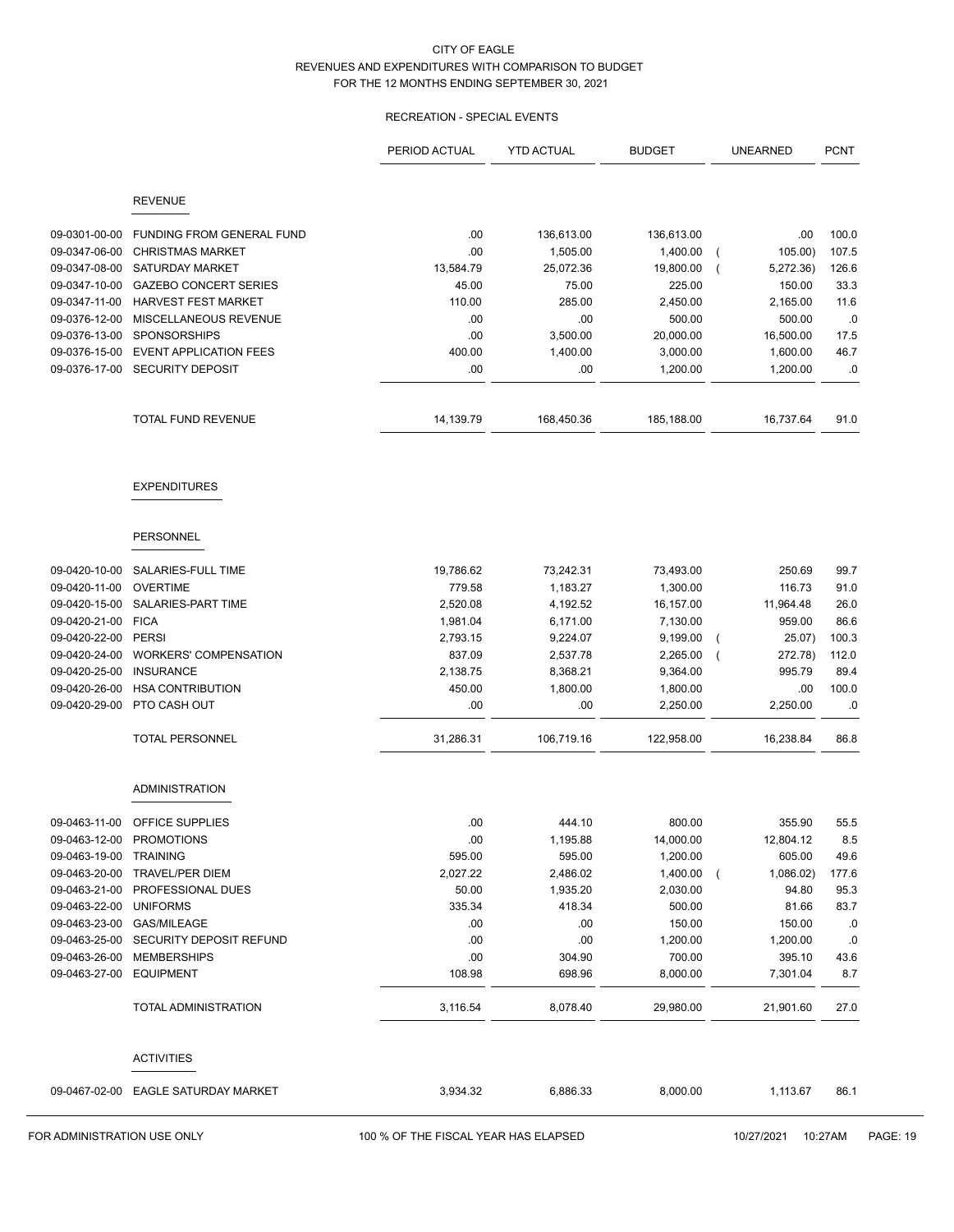## RECREATION - SPECIAL EVENTS

|               |                                | PERIOD ACTUAL | <b>YTD ACTUAL</b> | <b>BUDGET</b> | <b>UNEXPENDED</b> | <b>PCNT</b> |
|---------------|--------------------------------|---------------|-------------------|---------------|-------------------|-------------|
| 09-0467-03-00 | <b>CHRISTMAS MARKET</b>        | .00           | 1,909.84          | 4,500.00      | 2,590.16          | 42.4        |
| 09-0467-04-00 | <b>GAZEBO CONCERT SERIES</b>   | 4,945.00      | 6,104.99          | 8,750.00      | 2,645.01          | 69.8        |
| 09-0467-05-00 | <b>GENERAL EVENTS</b>          | 227.90        | 1,327.90          | 7,000.00      | 5,672.10          | 19.0        |
| 09-0467-06-00 | <b>EAGLE HARVEST FEST</b>      | 797.05        | 2,648.74          | 4,000.00      | 1,351.26          | 66.2        |
| 09-0467-08-00 | <b>EVENTS EQUIPMENT RENTAL</b> | .00.          | 2,048.55          | .00.          | 2,048.55          | .0          |
|               | <b>TOTAL ACTIVITIES</b>        | 9,904.27      | 20,926.35         | 32,250.00     | 11,323.65         | 64.9        |
|               | <b>EVENT REFUNDS</b>           |               |                   |               |                   |             |
| 09-0468-01-00 | <b>EVENT REFUNDS</b>           | $15.00)$ (    | 15.00)            | .00.          | 15.00             | .0          |
| 09-0468-02-00 | <b>CHRISTMAS MARKET REFUND</b> | .00.          | 1,505.00          | .00.          | 1,505.00)         | 0.          |
| 09-0468-03-00 | SATURDAY MARKET REFUND         | 120.00        | 180.00            | .00.          | 180.00)           | 0.          |
|               | <b>TOTAL EVENT REFUNDS</b>     | 105.00        | 1,670.00          | .00           | 1,670.00          | .0          |
|               | <b>TOTAL FUND EXPENDITURES</b> | 44,412.12     | 137,393.91        | 185,188.00    | 47.794.09         | 74.2        |
|               | NET REVENUE OVER EXPENDITURES  | 30,272.33)    | 31,056.45         | .00.          | 31,056.45)        | .0          |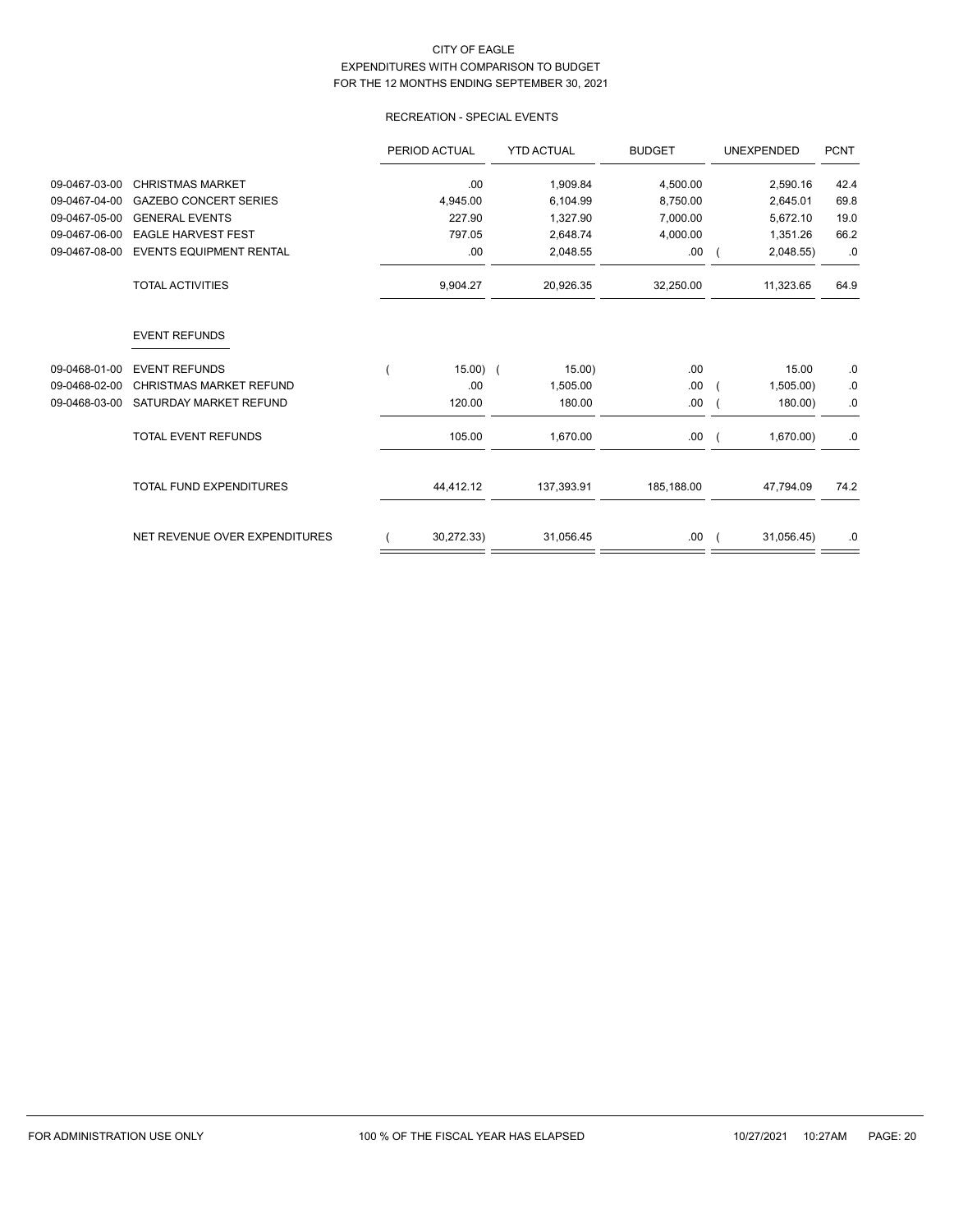## EAGLE HISTORICAL COMMISSION

|                    | ASSETS                                                          |          |             |           |
|--------------------|-----------------------------------------------------------------|----------|-------------|-----------|
| 10-0101-00-00 CASH |                                                                 |          | 19,283.33   |           |
|                    | <b>TOTAL ASSETS</b>                                             |          |             | 19,283.33 |
|                    | <b>LIABILITIES AND EQUITY</b>                                   |          |             |           |
|                    | <b>FUND EQUITY</b>                                              |          |             |           |
|                    | 10-0271-00-00 FUND BALANCE                                      |          | 15, 152. 16 |           |
|                    | UNAPPROPRIATED FUND BALANCE:<br>REVENUE OVER EXPENDITURES - YTD | 4,131.17 |             |           |
|                    | <b>BALANCE - CURRENT DATE</b>                                   |          | 4,131.17    |           |
|                    | TOTAL FUND EQUITY                                               |          |             | 19,283.33 |
|                    | TOTAL LIABILITIES AND EQUITY                                    |          |             | 19,283.33 |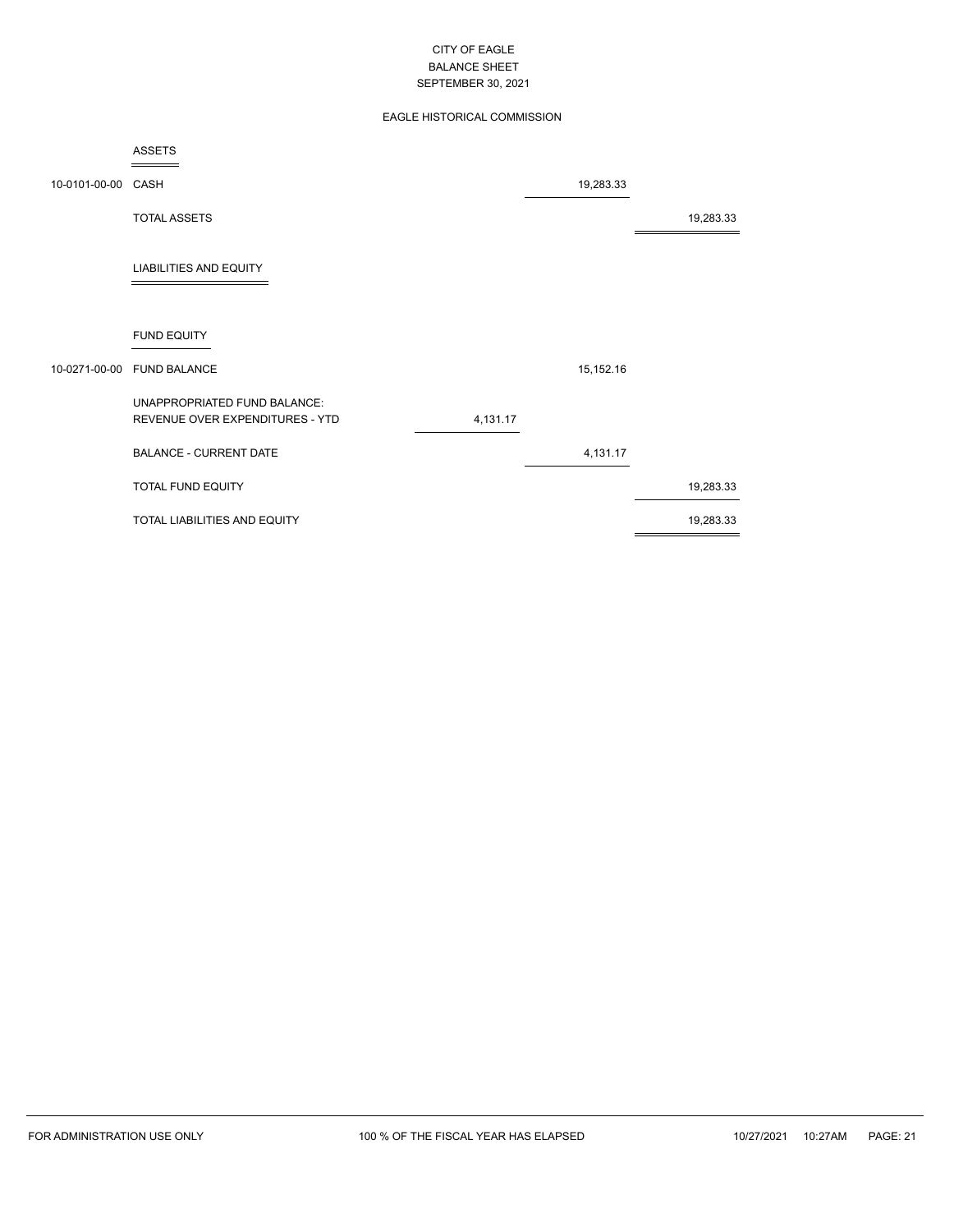## EAGLE HISTORICAL COMMISSION

|                                                 |                                                               | PERIOD ACTUAL             | <b>YTD ACTUAL</b>    | <b>BUDGET</b>                | <b>UNEARNED</b>             | <b>PCNT</b>      |
|-------------------------------------------------|---------------------------------------------------------------|---------------------------|----------------------|------------------------------|-----------------------------|------------------|
|                                                 | <b>REVENUE</b>                                                |                           |                      |                              |                             |                  |
| 10-0316-12-00<br>10-0390-00-00                  | FUNDING FROM GENERAL FUND<br><b>CARRY OVER</b>                | .00<br>.00                | 7,016.00<br>.00      | 7,016.00<br>2,734.00         | .00<br>2,734.00             | 100.0<br>.0      |
|                                                 | TOTAL FUND REVENUE                                            | .00                       | 7,016.00             | 9,750.00                     | 2,734.00                    | 72.0             |
|                                                 | <b>EXPENDITURES</b>                                           |                           |                      |                              |                             |                  |
|                                                 | <b>ADMINISTRATION</b>                                         |                           |                      |                              |                             |                  |
| 10-0462-01-00<br>10-0462-02-00<br>10-0462-05-00 | OFFICE SUPPLIES<br>PUBLICITY - PRINTING<br>EDUCATION/TRAINING | .00<br>.00<br>.00         | .00<br>490.00<br>.00 | 250.00<br>1,000.00<br>500.00 | 250.00<br>510.00<br>500.00  | .0<br>49.0<br>.0 |
|                                                 | TOTAL ADMINISTRATION                                          | .00                       | 490.00               | 1,750.00                     | 1,260.00                    | 28.0             |
|                                                 | <b>PROGRAMS</b>                                               |                           |                      |                              |                             |                  |
| 10-0464-07-00<br>10-0464-08-00                  | <b>PRESERVATION</b><br>COMM ENGAGEMENT/SPECIAL EVENTS         | .00<br>227.33             | .00<br>227.33        | 1,000.00<br>1,000.00         | 1,000.00<br>772.67          | .0<br>22.7       |
|                                                 | <b>TOTAL PROGRAMS</b>                                         | 227.33                    | 227.33               | 2,000.00                     | 1,772.67                    | 11.4             |
|                                                 | <b>GRANTS</b>                                                 |                           |                      |                              |                             |                  |
| 10-0465-02-00                                   | MUNICIPAL GRANT FUNDS                                         | .00                       | 2,167.50             | 6,000.00                     | 3,832.50                    | 36.1             |
|                                                 | <b>TOTAL GRANTS</b>                                           | .00                       | 2,167.50             | 6,000.00                     | 3,832.50                    | 36.1             |
|                                                 | TOTAL FUND EXPENDITURES                                       | 227.33                    | 2,884.83             | 9,750.00                     | 6,865.17                    | 29.6             |
|                                                 | NET REVENUE OVER EXPENDITURES                                 | 227.33)<br>$\overline{(}$ | 4,131.17             | .00                          | 4,131.17)<br>$\overline{ }$ | .0               |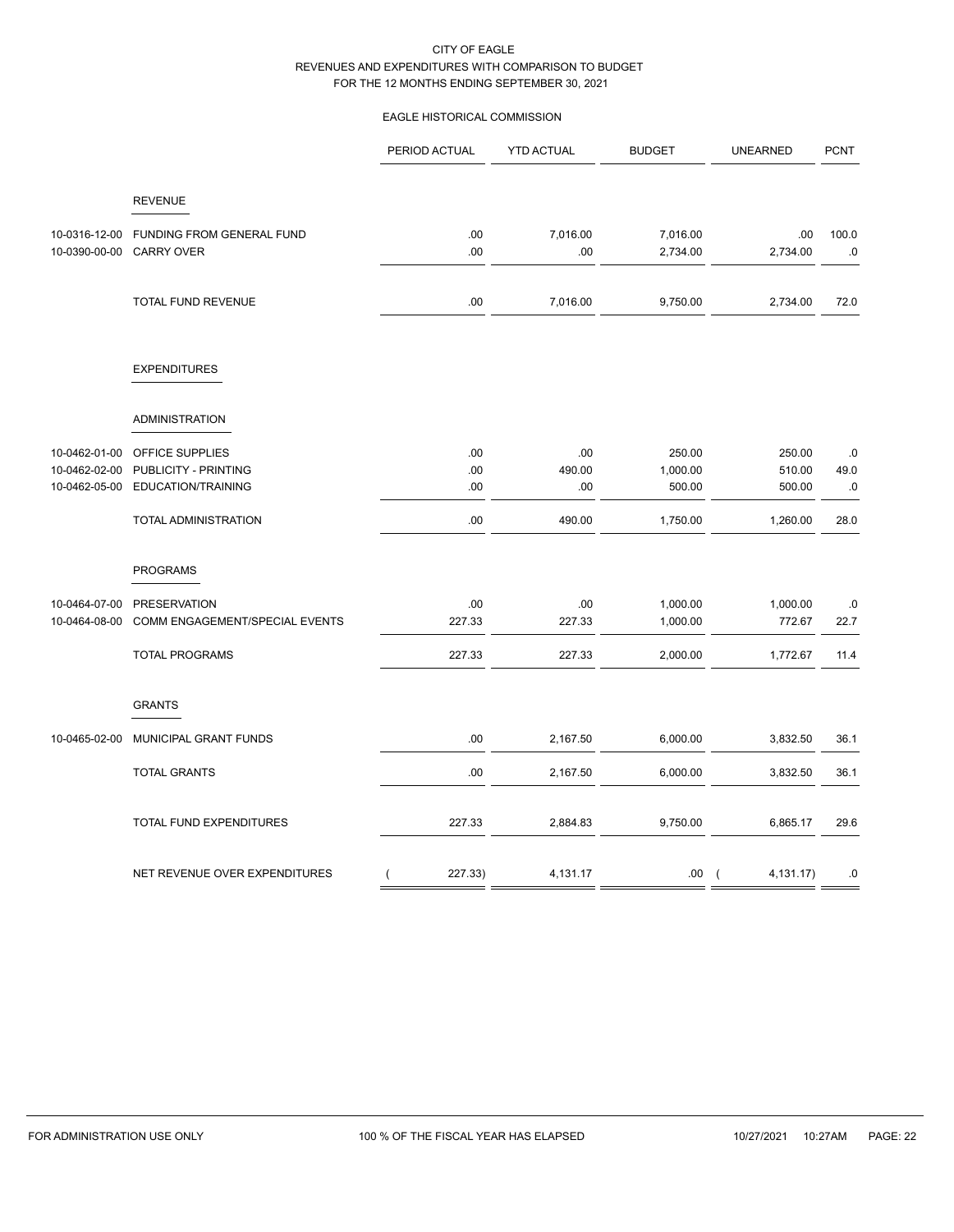## EXECUTIVE DEPARTMENT

#### LIABILITIES AND EQUITY

#### LIABILITIES

| 11-0216-00-00 | <b>ACCRUED PAYROLL</b>              |        | 1,750.00  |           |
|---------------|-------------------------------------|--------|-----------|-----------|
| 11-0217-03-00 | <b>FICA</b>                         |        | 452.83    |           |
|               |                                     |        |           |           |
| 11-0217-04-00 | <b>EXEC DEPT/PUBLIC RETIREMENT</b>  |        | 675.73    |           |
| 11-0217-07-00 | <b>EXEC DEPT HEALTH INSURANCE</b>   |        | 1,608.07  |           |
| 11-0217-09-00 | <b>WORKERS' COMPENSATION</b>        |        | 1,811.11  |           |
| 11-0217-10-00 | <b>HSA CONTRIBUTION</b>             |        | 224.00)   |           |
|               | <b>TOTAL LIABILITIES</b>            |        |           | 6,073.74  |
|               | <b>FUND EQUITY</b>                  |        |           |           |
| 11-0271-00-00 | <b>FUND BALANCE</b>                 |        | 6,607.49) |           |
|               | UNAPPROPRIATED FUND BALANCE:        |        |           |           |
|               | REVENUE OVER EXPENDITURES - YTD     | 533.75 |           |           |
|               | <b>BALANCE - CURRENT DATE</b>       |        | 533.75    |           |
|               | TOTAL FUND EQUITY                   |        |           | 6,073.74) |
|               | <b>TOTAL LIABILITIES AND EQUITY</b> |        |           | .00       |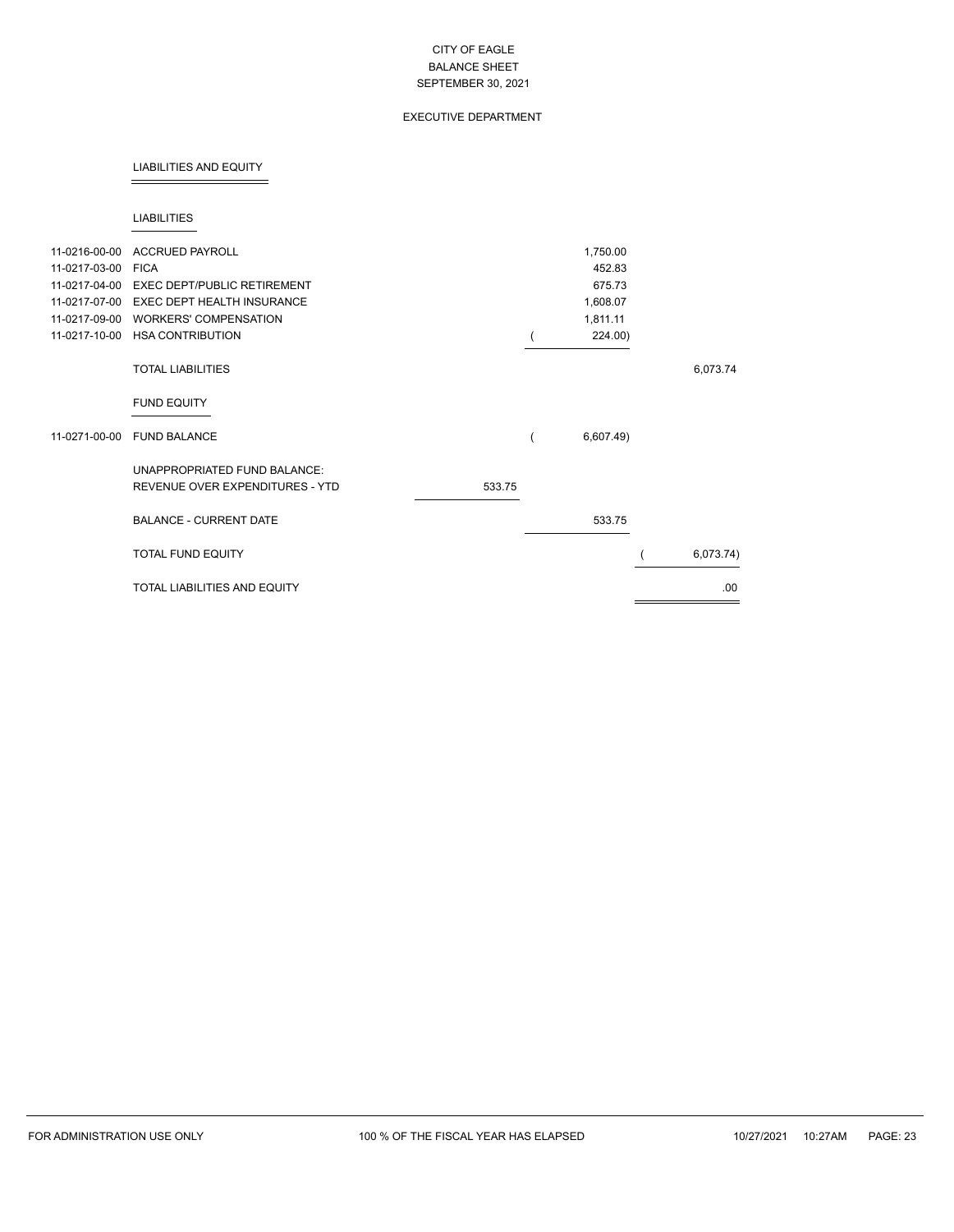## EXECUTIVE DEPARTMENT

|                                |                                                     | PERIOD ACTUAL        | <b>YTD ACTUAL</b>    | <b>BUDGET</b>    | <b>UNEARNED</b>                         | <b>PCNT</b> |
|--------------------------------|-----------------------------------------------------|----------------------|----------------------|------------------|-----------------------------------------|-------------|
|                                | <b>REVENUE</b>                                      |                      |                      |                  |                                         |             |
| 11-0301-00-00                  | MONTHLY TRANSFER TO DEPTS                           | 37,232.70            | 145,437.59           | 170,206.00       | 24,768.41                               | 85.5        |
|                                | TOTAL FUND REVENUE                                  | 37,232.70            | 145,437.59           | 170,206.00       | 24,768.41                               | 85.5        |
|                                | <b>EXPENDITURES</b>                                 |                      |                      |                  |                                         |             |
|                                | <b>ADMINISTRATION</b>                               |                      |                      |                  |                                         |             |
|                                |                                                     |                      |                      |                  | 59.22                                   | 70.4        |
| 11-0413-04-00<br>11-0413-05-00 | <b>UNIFORMS</b><br><b>OFFICE EXPENSES</b>           | .00<br>.00           | 140.78<br>38.42      | 200.00<br>200.00 | 161.58                                  | 19.2        |
| 11-0413-12-00                  | PERSONNEL TRAINING                                  | .00                  | 355.00               | 5,000.00         | 4,645.00                                | 7.1         |
| 11-0413-13-00                  | <b>TRAVEL &amp; PER DIEM</b>                        | 32.00                | 33.00                | 1,600.00         | 1,567.00                                | 2.1         |
|                                | TOTAL ADMINISTRATION                                | 32.00                | 567.20               | 7,000.00         | 6,432.80                                | 8.1         |
|                                | PERSONNEL                                           |                      |                      |                  |                                         |             |
| 11-0415-10-00                  | SALARIES-FULL TIME                                  | 28,955.78            | 111,782.33           | 128,370.00       | 16,587.67                               | 87.1        |
| 11-0415-11-00                  | <b>OVERTIME</b>                                     | .00.                 | .00                  | 500.00           | 500.00                                  | .0          |
| 11-0415-21-00                  | <b>FICA</b>                                         | 2,524.16             | 8,837.34             | 9,973.00         | 1,135.66                                | 88.6        |
| 11-0415-22-00                  | <b>PERSI</b>                                        | 3,951.20             | 13,840.62            | 15,396.00        | 1,555.38                                | 89.9        |
| 11-0415-24-00                  | <b>WORKERS' COMPENSATION</b>                        | 51.12                | 184.82               | 217.00           | 32.18                                   | 85.2        |
| 11-0415-25-00                  | <b>INSURANCE</b>                                    | 739.21               | 3,501.80             | .00              | 3,501.80)<br>$\sqrt{2}$                 | .0          |
| 11-0415-26-00                  | <b>HSA CONTRIBUTION</b>                             | 180.00               | 880.00               | 1,200.00         | 320.00                                  | 73.3        |
| 11-0415-27-00                  | PTO CASH OUT                                        | .00                  | .00.                 | 1,500.00         | 1,500.00                                | .0          |
|                                | <b>TOTAL PERSONNEL</b>                              | 36,401.47            | 139,026.91           | 157,156.00       | 18,129.09                               | 88.5        |
|                                | STATE OF THE CITY                                   |                      |                      |                  |                                         |             |
|                                | 11-0417-01-00 STATE OF THE CITY                     | .00                  | .00                  | 1,500.00         | 1,500.00                                | .0          |
| 11-0417-02-00                  | PROGRAM PRINTING                                    | .00                  | .00                  | 250.00           | 250.00                                  | .0          |
| 11-0417-03-00                  | SWAG BAGS-TAKEAWAYS                                 | 1,176.28             | 2,279.18             | 250.00           | 2,029.18<br>$\sqrt{ }$                  | 911.7       |
| 11-0417-04-00                  | <b>DECORATIONS</b>                                  | .00                  | .00                  | 250.00           | 250.00                                  | .0          |
|                                | TOTAL STATE OF THE CITY                             | 1,176.28             | 2,279.18             | 2,250.00         | 29.18)<br>$\sqrt{ }$                    | 101.3       |
|                                | COMMUNITY & STAFF RELATIONS                         |                      |                      |                  |                                         |             |
|                                |                                                     |                      |                      |                  |                                         |             |
| 11-0422-01-00<br>11-0422-02-00 | COMMUNITY/STAFF RELATIONS<br><b>STAFF RELATIONS</b> | 1,239.37<br>1,005.00 | 1,984.74<br>1,045.81 | 3,800.00<br>.00  | 1,815.26<br>1,045.81)<br>$\overline{ }$ | 52.2<br>.0  |
|                                |                                                     |                      |                      |                  |                                         |             |
|                                | TOTAL COMMUNITY & STAFF RELATIONS                   | 2,244.37             | 3,030.55             | 3,800.00         | 769.45                                  | 79.8        |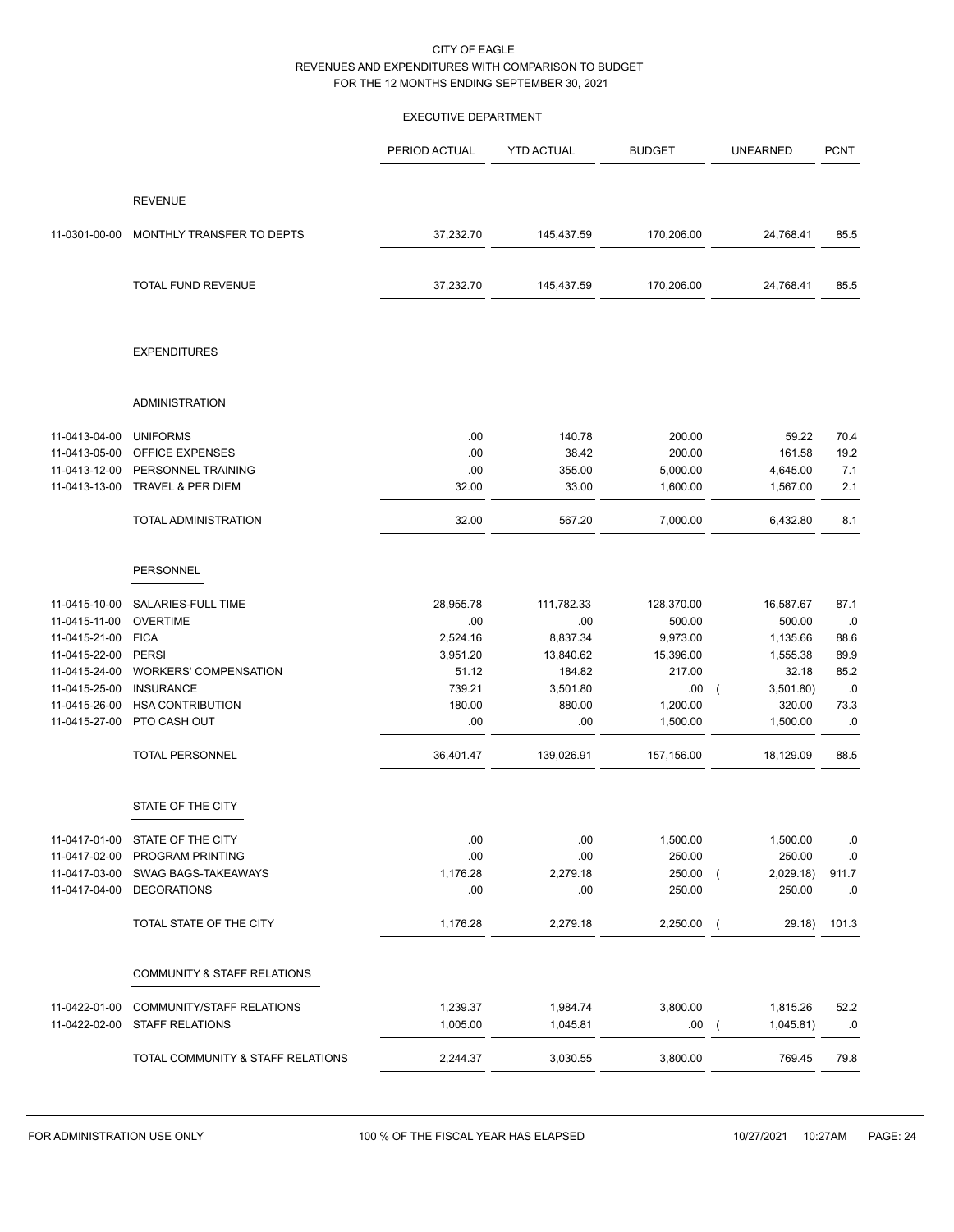## EXECUTIVE DEPARTMENT

|                               | PERIOD ACTUAL | <b>YTD ACTUAL</b> | <b>BUDGET</b> | <b>UNEXPENDED</b> | <b>PCNT</b> |
|-------------------------------|---------------|-------------------|---------------|-------------------|-------------|
| TOTAL FUND EXPENDITURES       | 39,854.12     | 144.903.84        | 170,206.00    | 25,302.16         | 85.1        |
| NET REVENUE OVER EXPENDITURES | 2,621.42)     | 533.75            | .00           | 533.75)           | .0          |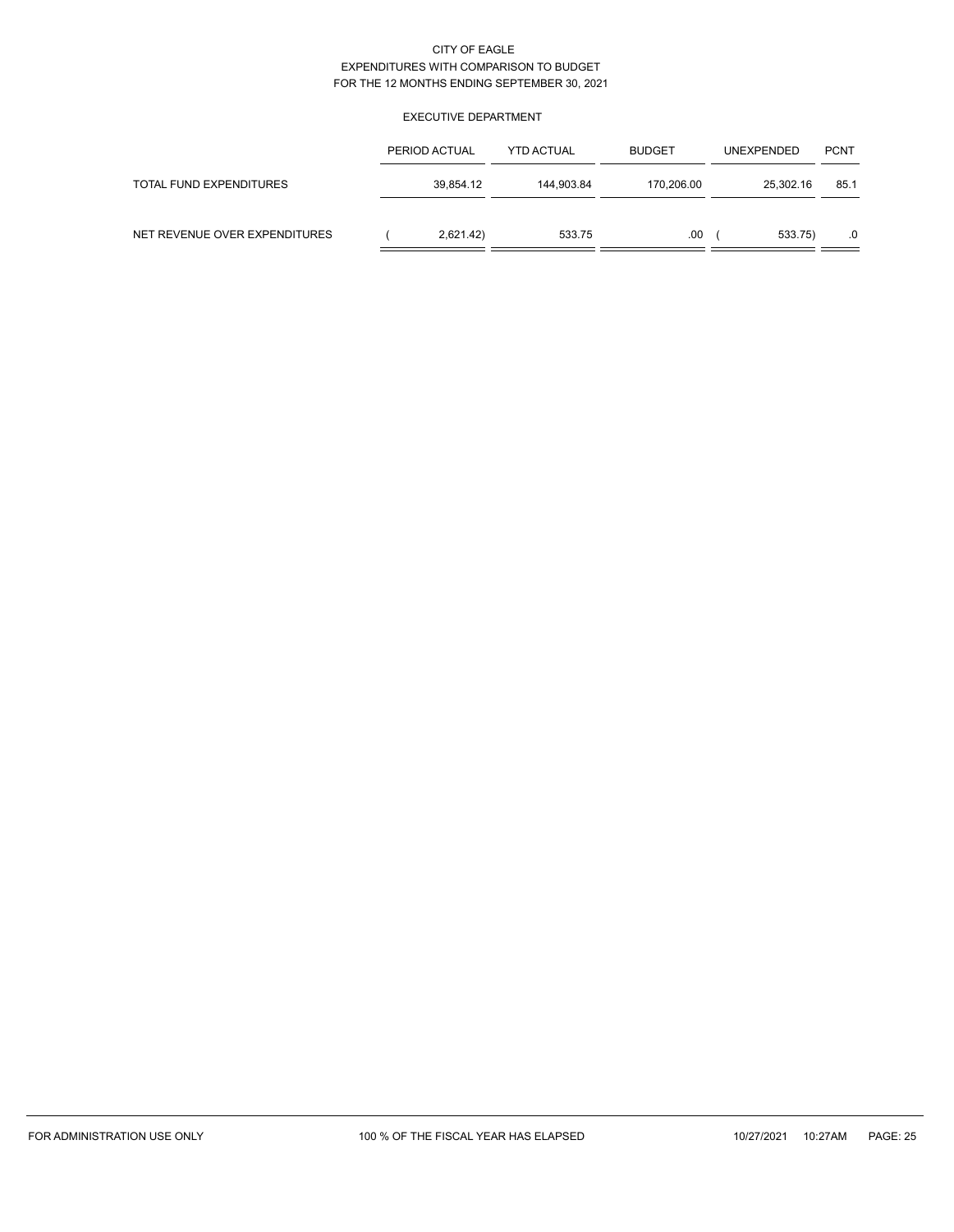## CITY CLERK/TREAS DEPARTMENT

#### LIABILITIES AND EQUITY

#### LIABILITIES

| 12-0202-00-00<br>12-0216-00-00<br>12-0217-02-00<br>12-0217-03-00<br>12-0217-04-00<br>12-0217-07-00<br>12-0217-09-00 | <b>VOUCHERS PAYABLE</b><br><b>ACCRUED PAYROLL</b><br>FEDERAL WITHHOLDING TAX<br><b>FICA</b><br><b>CLERKS DEPT/PUBLIC RETIREMENT</b><br>CLERK DEPT HEALTH INSURANCE<br><b>WORKERS' COMPENSATION</b> |           | $10.00$ )<br>7,001.54<br>.02<br>1,420.86<br>2,212.17<br>7,882.17<br>6,506.83 |            |
|---------------------------------------------------------------------------------------------------------------------|----------------------------------------------------------------------------------------------------------------------------------------------------------------------------------------------------|-----------|------------------------------------------------------------------------------|------------|
|                                                                                                                     | <b>TOTAL LIABILITIES</b>                                                                                                                                                                           |           |                                                                              | 25,013.59  |
|                                                                                                                     | <b>FUND EQUITY</b>                                                                                                                                                                                 |           |                                                                              |            |
| 12-0271-00-00                                                                                                       | <b>FUND BALANCE</b>                                                                                                                                                                                |           | 20,308.88)                                                                   |            |
|                                                                                                                     | UNAPPROPRIATED FUND BALANCE:<br>REVENUE OVER EXPENDITURES - YTD                                                                                                                                    | 4,704.71) |                                                                              |            |
|                                                                                                                     | <b>BALANCE - CURRENT DATE</b>                                                                                                                                                                      |           | 4,704.71)                                                                    |            |
|                                                                                                                     | TOTAL FUND EQUITY                                                                                                                                                                                  |           |                                                                              | 25,013.59) |
|                                                                                                                     | <b>TOTAL LIABILITIES AND EQUITY</b>                                                                                                                                                                |           |                                                                              | .00        |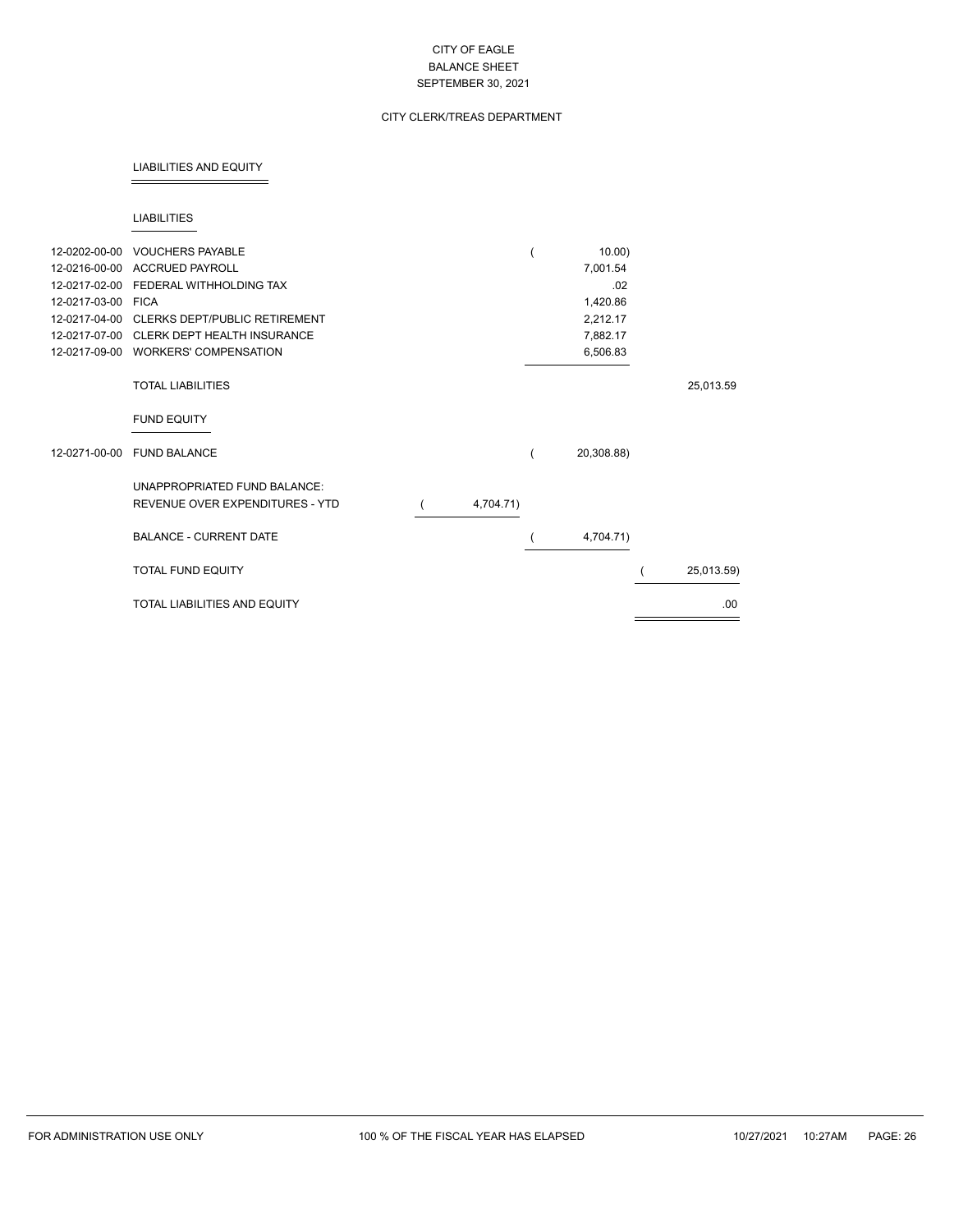## CITY CLERK/TREAS DEPARTMENT

|               |                                | PERIOD ACTUAL     | <b>YTD ACTUAL</b> | <b>BUDGET</b> | <b>UNEARNED</b>       | <b>PCNT</b> |
|---------------|--------------------------------|-------------------|-------------------|---------------|-----------------------|-------------|
|               |                                |                   |                   |               |                       |             |
|               | <b>REVENUE</b>                 |                   |                   |               |                       |             |
| 12-0301-00-00 | MONTHLY TRANSFER TO DEPTS      | 111,003.90        | 473,386.43        | 568,890.00    | 95,503.57             | 83.2        |
|               | <b>TOTAL FUND REVENUE</b>      | 111,003.90        | 473,386.43        | 568,890.00    | 95,503.57             | 83.2        |
|               | <b>EXPENDITURES</b>            |                   |                   |               |                       |             |
|               |                                |                   |                   |               |                       |             |
|               | <b>ADMINISTRATION</b>          |                   |                   |               |                       |             |
| 12-0413-05-00 | <b>OFFICE EXPENSES</b>         | 111.82            | 455.36            | 5,000.00      | 4,544.64              | 9.1         |
| 12-0413-06-00 | DUPLICATION/PUBLISHING/PRINTIG | 90.00             | 90.00             | 100.00        | 10.00                 | 90.0        |
| 12-0413-12-00 | PERSONNEL TRAINING & RESOURCES | 1,320.34          | 2,226.34          | 12,200.00     | 9,973.66              | 18.3        |
| 12-0413-13-00 | TRAVEL & PER DIEM              | 87.52             | 215.48            | 11,200.00     | 10,984.52             | 1.9         |
| 12-0413-14-00 | PROFESSIONAL DUES              | 180.00            | 650.00            | 990.00        | 340.00                | 65.7        |
| 12-0413-29-00 | <b>UNIFORMS</b>                | $10.00$ )         | 432.70            | 750.00        | 317.30                | 57.7        |
|               | <b>TOTAL ADMINISTRATION</b>    | 1,779.68          | 4,069.88          | 30,240.00     | 26,170.12             | 13.5        |
|               | <b>PERSONNEL</b>               |                   |                   |               |                       |             |
| 12-0415-10-00 | SALARIES- FULL TIME            | 89,795.66         | 346,434.59        | 377,655.00    | 31,220.41             | 91.7        |
| 12-0415-11-00 | <b>OVERTIME</b>                | 559.94            | 980.81            | 1,000.00      | 19.19                 | 98.1        |
| 12-0415-15-00 | SALARIES-PART TIME             | .00               | .00               | 16,500.00     | 16,500.00             | $.0\,$      |
| 12-0415-21-00 | <b>FICA</b>                    | 7,474.33          | 26,273.38         | 30,229.00     | 3,955.62              | 86.9        |
| 12-0415-22-00 | PERSI                          | 12,273.14         | 42,841.57         | 45,211.00     | 2,369.43              | 94.8        |
| 12-0415-23-00 | HRA BUY- DOWN                  | .00               | 2,543.76          | .00           | 2,543.76)<br>$\left($ | $.0\,$      |
| 12-0415-24-00 | <b>WORKERS' COMPENSATION</b>   | 194.98            | 703.26            | 988.00        | 284.74                | 71.2        |
| 12-0415-25-00 | <b>INSURANCE</b>               | 13,710.72         | 54,243.89         | 59,567.00     | 5,323.11              | 91.1        |
| 12-0415-26-00 | PTO CASH OUT                   | .00               | .00               | 7,500.00      | 7,500.00              | .0          |
|               | <b>TOTAL PERSONNEL</b>         | 124,008.77        | 474,021.26        | 538,650.00    | 64,628.74             | 88.0        |
|               | TOTAL FUND EXPENDITURES        | 125,788.45        | 478,091.14        | 568,890.00    | 90,798.86             | 84.0        |
|               | NET REVENUE OVER EXPENDITURES  | 14,784.55) (<br>( | 4,704.71)         | .00           | 4,704.71              | .0          |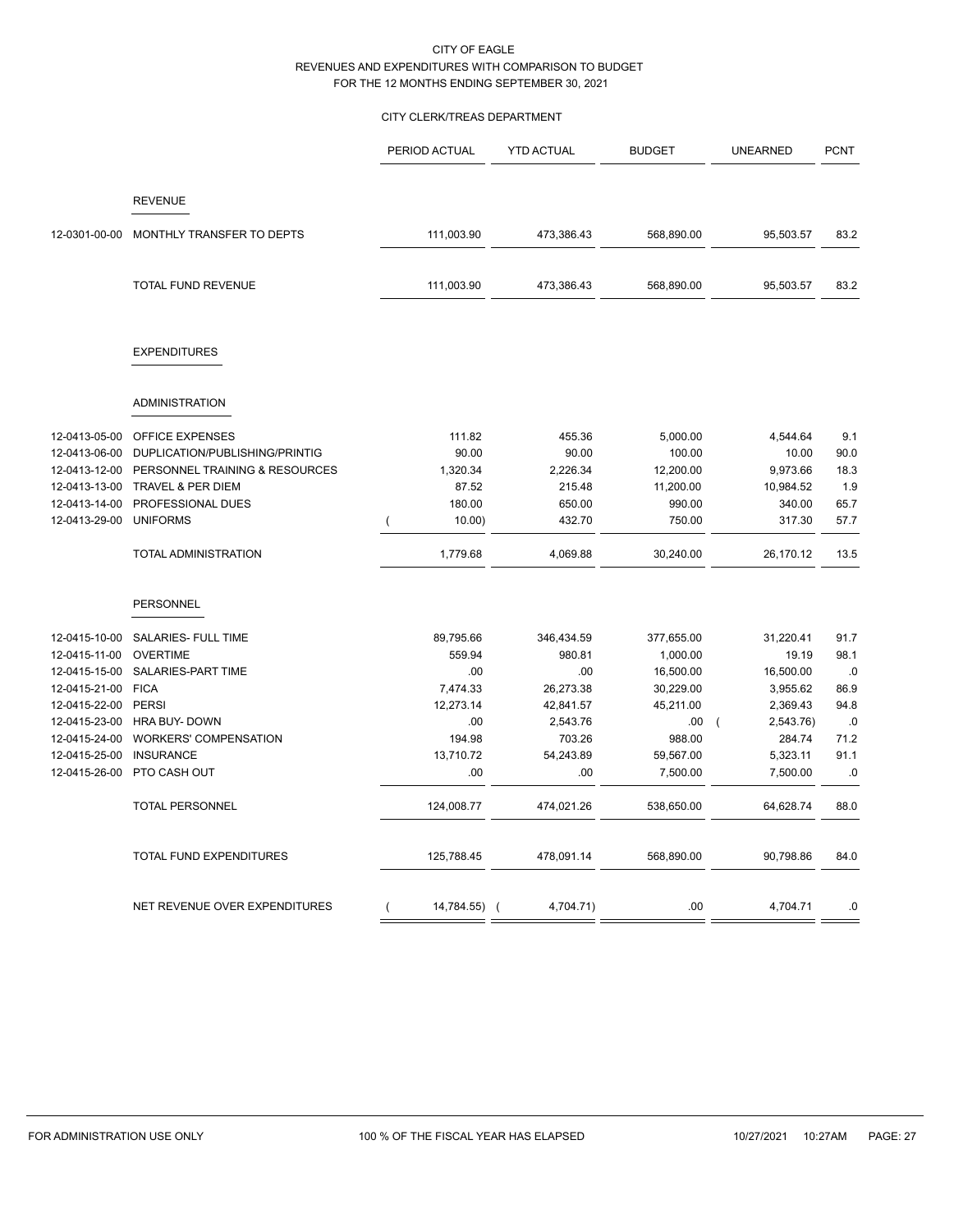## BUILDING DEPARTMENT

### ASSETS

| 13-0103-00-00      | PETTY CASH                                |           |                | 100.00     |            |
|--------------------|-------------------------------------------|-----------|----------------|------------|------------|
|                    | <b>TOTAL ASSETS</b>                       |           |                |            | 100.00     |
|                    | <b>LIABILITIES AND EQUITY</b>             |           |                |            |            |
|                    | <b>LIABILITIES</b>                        |           |                |            |            |
| 13-0202-00-00      | <b>VOUCHERS PAYABLE</b>                   |           |                | 40,822.18  |            |
| 13-0216-00-00      | <b>ACCRUED PAYROLL</b>                    |           |                | 5,067.00   |            |
| 13-0217-03-00 FICA |                                           |           |                | 1,396.51   |            |
|                    | 13-0217-04-00 BLDG DEPT/PUBLIC RETIREMENT |           |                | 2,022.42   |            |
|                    | 13-0217-07-00 BLDG DEPT HEALTH INSURANCE  |           |                | 7,254.37   |            |
|                    | 13-0217-09-00 WORKERS' COMPENSATION       |           |                | 37,031.03  |            |
|                    | 13-0217-10-00 HSA CONTRIBUTION            |           |                | 1,900.00)  |            |
|                    | <b>TOTAL LIABILITIES</b>                  |           |                |            | 91,693.51  |
|                    | <b>FUND EQUITY</b>                        |           |                |            |            |
| 13-0271-00-00      | <b>FUND BALANCE</b>                       |           | $\overline{(}$ | 82,887.52) |            |
|                    | UNAPPROPRIATED FUND BALANCE:              |           |                |            |            |
|                    | REVENUE OVER EXPENDITURES - YTD           | 8,705.99) |                |            |            |
|                    |                                           |           |                |            |            |
|                    | <b>BALANCE - CURRENT DATE</b>             |           |                | 8,705.99)  |            |
|                    | <b>TOTAL FUND EQUITY</b>                  |           |                |            | 91,593.51) |
|                    | <b>TOTAL LIABILITIES AND EQUITY</b>       |           |                |            | 100.00     |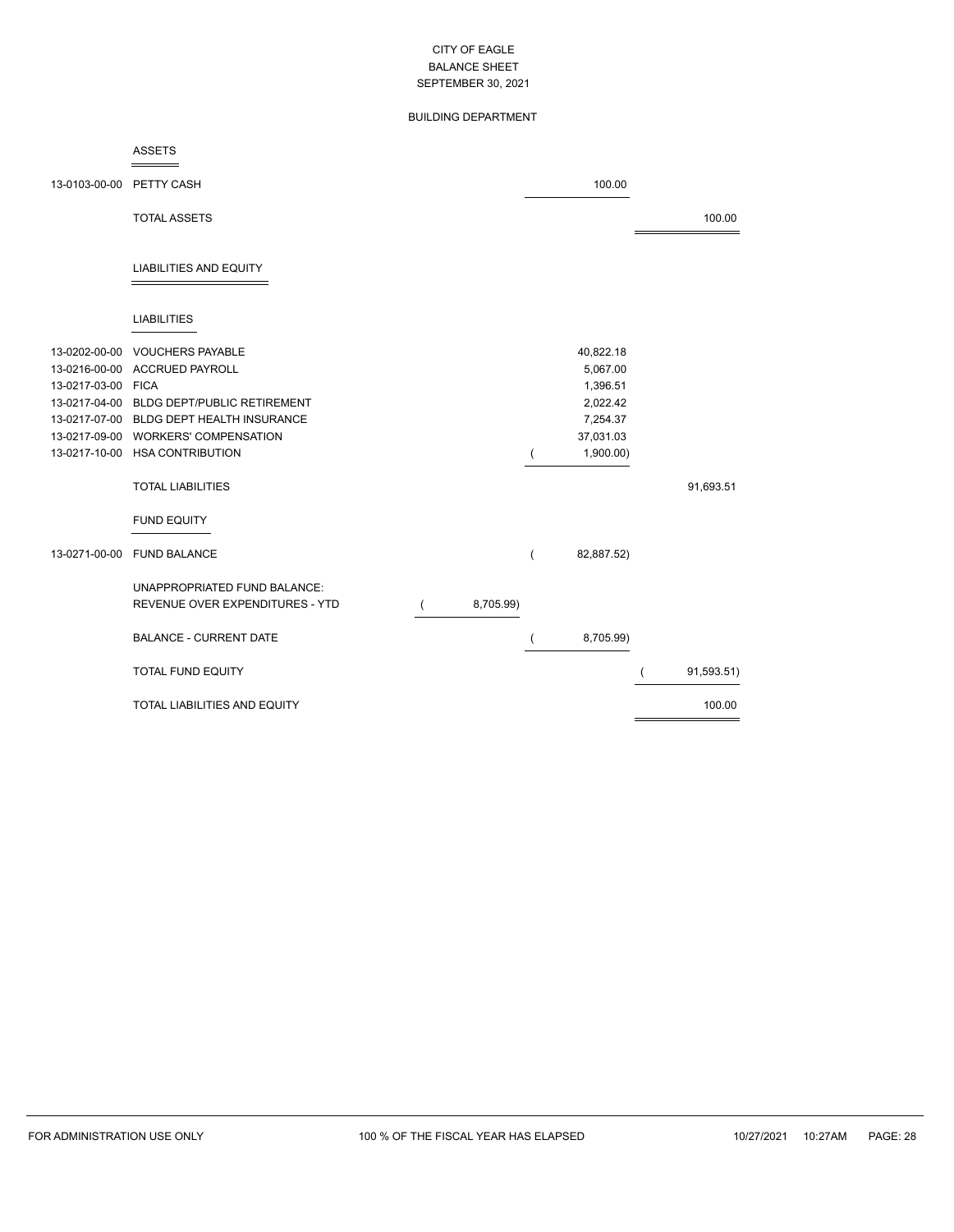### BUILDING DEPARTMENT

|                                |                                                  | PERIOD ACTUAL         | <b>YTD ACTUAL</b>     | <b>BUDGET</b>         |                | <b>UNEARNED</b>        | <b>PCNT</b>    |
|--------------------------------|--------------------------------------------------|-----------------------|-----------------------|-----------------------|----------------|------------------------|----------------|
|                                | <b>REVENUE</b>                                   |                       |                       |                       |                |                        |                |
|                                |                                                  |                       |                       |                       |                |                        |                |
| 13-0301-00-00                  | MONTHLY TRANSFER TO DEPTS                        | 232,982.77            | 974,465.90            | 863,892.00            |                | 110,573.90)            | 112.8          |
|                                | <b>TOTAL FUND REVENUE</b>                        | 232,982.77            | 974,465.90            | 863,892.00            | $\overline{ }$ | 110,573.90)            | 112.8          |
|                                | <b>EXPENDITURES</b>                              |                       |                       |                       |                |                        |                |
|                                | <b>ADMINISTRATION</b>                            |                       |                       |                       |                |                        |                |
| 13-0413-05-00                  | <b>OFFICE EXPENSES</b>                           | 348.80                | 5,555.62              | 6,000.00              |                | 444.38                 | 92.6           |
| 13-0413-08-00                  | LEGAL ADS & PUBLICATIONS                         | .00.                  | 118.88                | 300.00                |                | 181.12                 | 39.6           |
| 13-0413-09-00                  | <b>COMMERCIAL PLAN REVIEW</b>                    | 1,560.00              | 5,340.00              | 6,000.00              |                | 660.00                 | 89.0           |
| 13-0413-12-00                  | <b>TRAINING &amp; CERTIFICATION RENEW</b>        | .00                   | 915.00                | 4,400.00              |                | 3,485.00               | 20.8           |
| 13-0413-13-00                  | <b>TRAVEL &amp; PER DIEM</b>                     | .00                   | .00.                  | 4,895.00              |                | 4,895.00               | .0             |
| 13-0413-14-00                  | PROFESSIONAL DUES                                | .00                   | 535.00                | 505.00                | $\overline{ }$ | 30.00                  | 105.9          |
| 13-0413-25-00                  | <b>MISCELLANEOUS</b>                             | .00                   | 122.75                | 300.00                |                | 177.25                 | 40.9           |
| 13-0413-28-00                  | <b>RESOURCE MATERIALS</b>                        | .00                   | 1,082.40              | 1,500.00              |                | 417.60                 | 72.2           |
| 13-0413-29-03                  | MECHANICAL FEE REFUND                            | 240.00                | 6,682.78              | 200.00                |                | 6,482.78) 3341.4       |                |
| 13-0413-29-04                  | PLUMBING PERMIT REFUND                           | 1,165.00              | 5,245.00              | 200.00                |                | 5,045.00)              | 2622.5         |
| 13-0413-29-05                  | ELECTRICAL PERMIT REFUND                         | 1,376.00              | 3,745.44              | 200.00                |                | 3,545.44) 1872.7       |                |
| 13-0413-30-00                  | <b>UNIFORMS</b>                                  | 875.66                | 875.66                | 1,000.00              |                | 124.34                 | 87.6           |
|                                | TOTAL ADMINISTRATION                             | 5,565.46              | 30,218.53             | 25,500.00             |                | 4,718.53)              | 118.5          |
|                                | <b>PERSONNEL</b>                                 |                       |                       |                       |                |                        |                |
|                                |                                                  |                       |                       |                       |                |                        |                |
| 13-0415-10-00                  | SALARIES-FULL TIME                               | 83,170.20             | 282,486.94            | 248,800.00            | $\overline{ }$ | 33,686.94)             | 113.5          |
| 13-0415-11-00                  | <b>OVERTIME</b>                                  | 156.44                | 5,879.53              | 8,000.00              |                | 2,120.47               | 73.5           |
| 13-0415-21-00                  | <b>FICA</b>                                      | 7,074.74              | 22,425.46             | 20,501.00             |                | 1,924.46)              | 109.4          |
| 13-0415-22-00                  | <b>PERSI</b>                                     | 11,108.93             | 35,151.17             | 31,997.00             |                | 3, 154.17              | 109.9          |
| 13-0415-24-00<br>13-0415-25-00 | <b>WORKERS' COMPENSATION</b><br><b>INSURANCE</b> | 2,741.19<br>14,364.25 | 8,083.23<br>47,456.46 | 3,309.00<br>46,055.00 |                | 4,774.23)<br>1,401.46) | 244.3<br>103.0 |
| 13-0415-26-00                  | <b>HSA CONTRIBUTION</b>                          | 600.00                | 1,700.00              | 1,200.00              | $\left($       | 500.00)                | 141.7          |
| 13-0415-28-00                  | PTO CASH OUT                                     | .00                   | .00.                  | 11,180.00             |                | 11,180.00              | .0             |
|                                |                                                  |                       |                       |                       |                |                        |                |
|                                | TOTAL PERSONNEL                                  | 119,215.75            | 403,182.79            | 371,042.00            |                | 32,140.79)             | 108.7          |
|                                | CONTRACTS & AGREEMENTS                           |                       |                       |                       |                |                        |                |
| 13-0416-09-00                  | PLUMBING INSPECTIONS                             | 43, 145. 35           | 150,629.67            | 129,600.00            |                | 21,029.67)             | 116.2          |
| 13-0416-11-00                  | MECHANICAL INSPECTOR                             | 47,590.90             | 159,389.45            | 129,600.00            |                | 29,789.45)             | 123.0          |
| 13-0416-13-00                  | <b>BLDG INSPECTOR</b>                            | 20,733.00             | 63,223.00             | 58,800.00             |                | 4,423.00)              | 107.5          |
| 13-0416-14-00                  | PLAN REVIEW - CONTRACT                           | 496.94                | 11,478.81             | 15,000.00             |                | 3,521.19               | 76.5           |
|                                | 13-0416-25-00 ELECTRICAL INSPECTOR               | 53,882.50             | 164,993.74            | 129,600.00            | $\left($       | 35,393.74)             | 127.3          |
|                                |                                                  |                       |                       |                       |                |                        |                |
|                                | TOTAL CONTRACTS & AGREEMENTS                     | 165,848.69            | 549,714.67            | 462,600.00            |                | 87,114.67)             | 118.8          |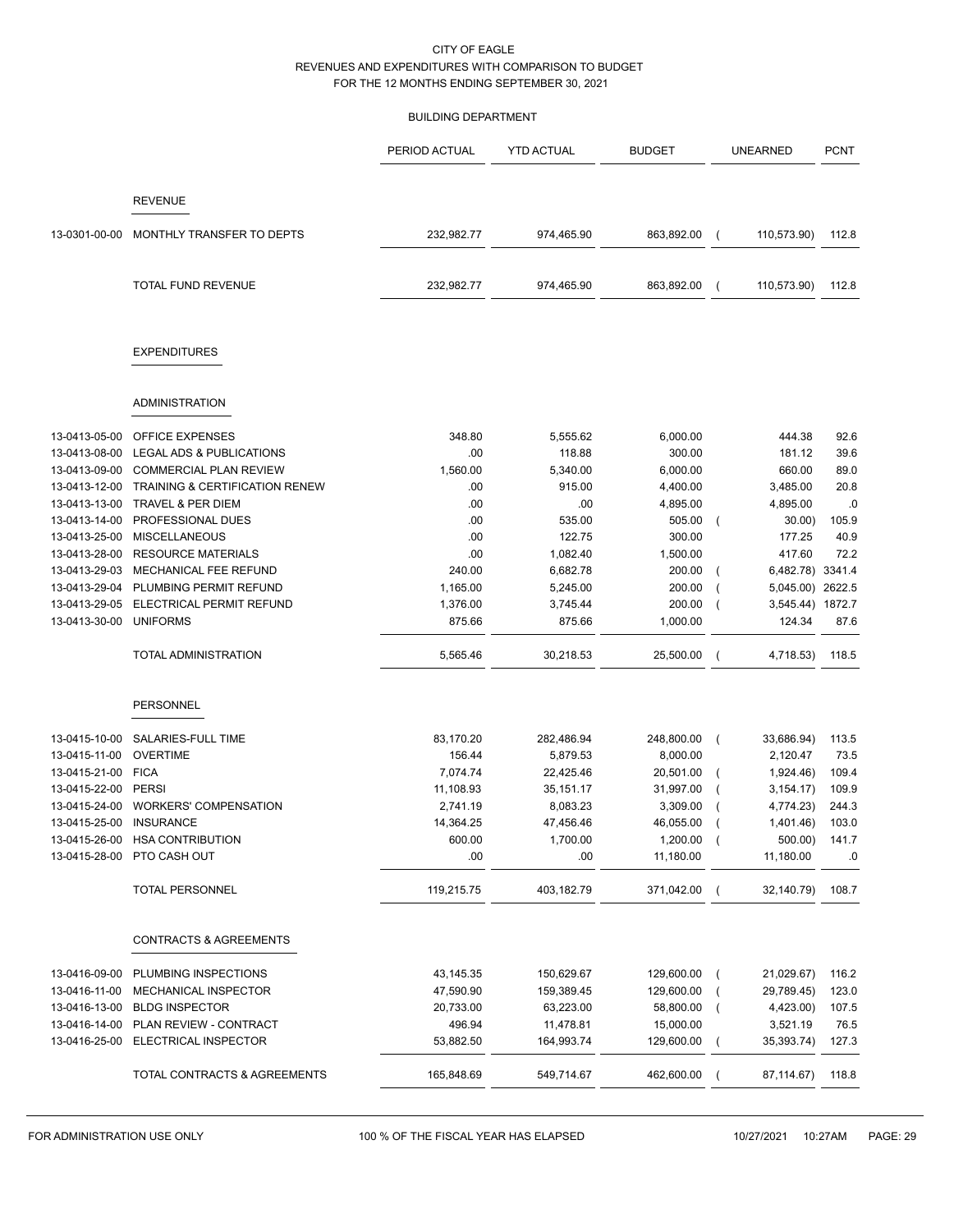## BUILDING DEPARTMENT

|               |                                | PERIOD ACTUAL | <b>YTD ACTUAL</b> |            | <b>BUDGET</b> |     | <b>UNEXPENDED</b> | <b>PCNT</b> |
|---------------|--------------------------------|---------------|-------------------|------------|---------------|-----|-------------------|-------------|
|               | <b>VEHICLE OPERATIONS</b>      |               |                   |            |               |     |                   |             |
| 13-0417-02-00 | <b>FUEL COSTS</b>              | .00           |                   | 55.90      | 750.00        |     | 694.10            | 7.5         |
| 13-0417-03-00 | <b>VEHICLE REPLACEMENT</b>     | .00           |                   | .00.       | 4,000.00      |     | 4,000.00          | .0          |
|               | TOTAL VEHICLE OPERATIONS       | .00           |                   | 55.90      | 4,750.00      |     | 4,694.10          | 1.2         |
|               | <b>TOTAL FUND EXPENDITURES</b> | 290,629.90    |                   | 983,171.89 | 863,892.00    |     | 119,279.89)       | 113.8       |
|               | NET REVENUE OVER EXPENDITURES  | 57,647.13) (  |                   | 8,705.99)  |               | .00 | 8,705.99          | .0          |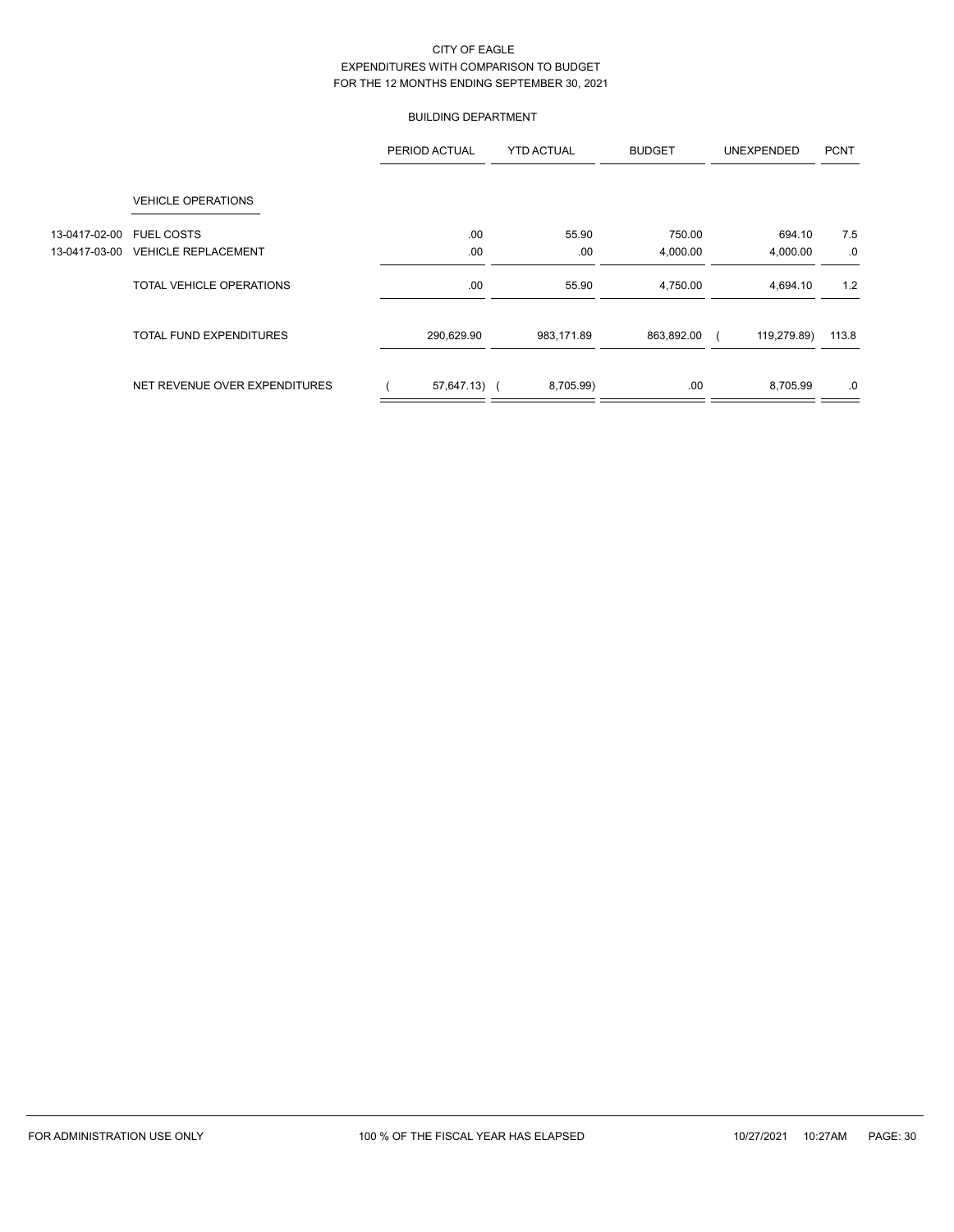## P&Z DEPARTMENT

### ASSETS

| 14-0103-00-00 PETTY CASH |                                          |            |   | 50.00      |            |
|--------------------------|------------------------------------------|------------|---|------------|------------|
|                          | <b>TOTAL ASSETS</b>                      |            |   |            | 50.00      |
|                          | <b>LIABILITIES AND EQUITY</b>            |            |   |            |            |
|                          | <b>LIABILITIES</b>                       |            |   |            |            |
| 14-0202-00-00            | <b>VOUCHERS PAYABLE</b>                  |            |   | 3,705.00   |            |
| 14-0216-00-00            | ACCRUED PAYROLL                          |            |   | 9,808.33   |            |
| 14-0217-03-00 FICA       |                                          |            |   | 3,391.86   |            |
|                          | 14-0217-04-00 P&Z DEPT/PUBLIC RETIREMENT |            |   | 5,215.16   |            |
|                          | 14-0217-07-00 P&Z DEPT HEALTH INSURANCE  |            | ( | 26,891.47) |            |
|                          | 14-0217-08-00 P&Z DEPT/GARNISHMENTS      |            |   | 203.34     |            |
|                          | 14-0217-09-00 WORKERS' COMPENSATION      |            |   | 64,161.81  |            |
|                          | <b>TOTAL LIABILITIES</b>                 |            |   |            | 59,594.03  |
|                          | <b>FUND EQUITY</b>                       |            |   |            |            |
| 14-0271-00-00            | <b>FUND BALANCE</b>                      |            | ( | 39,825.40) |            |
|                          | UNAPPROPRIATED FUND BALANCE:             |            |   |            |            |
|                          | REVENUE OVER EXPENDITURES - YTD          | 19,718.63) |   |            |            |
|                          | <b>BALANCE - CURRENT DATE</b>            |            |   | 19,718.63) |            |
|                          | <b>TOTAL FUND EQUITY</b>                 |            |   |            | 59,544.03) |
|                          | <b>TOTAL LIABILITIES AND EQUITY</b>      |            |   |            | 50.00      |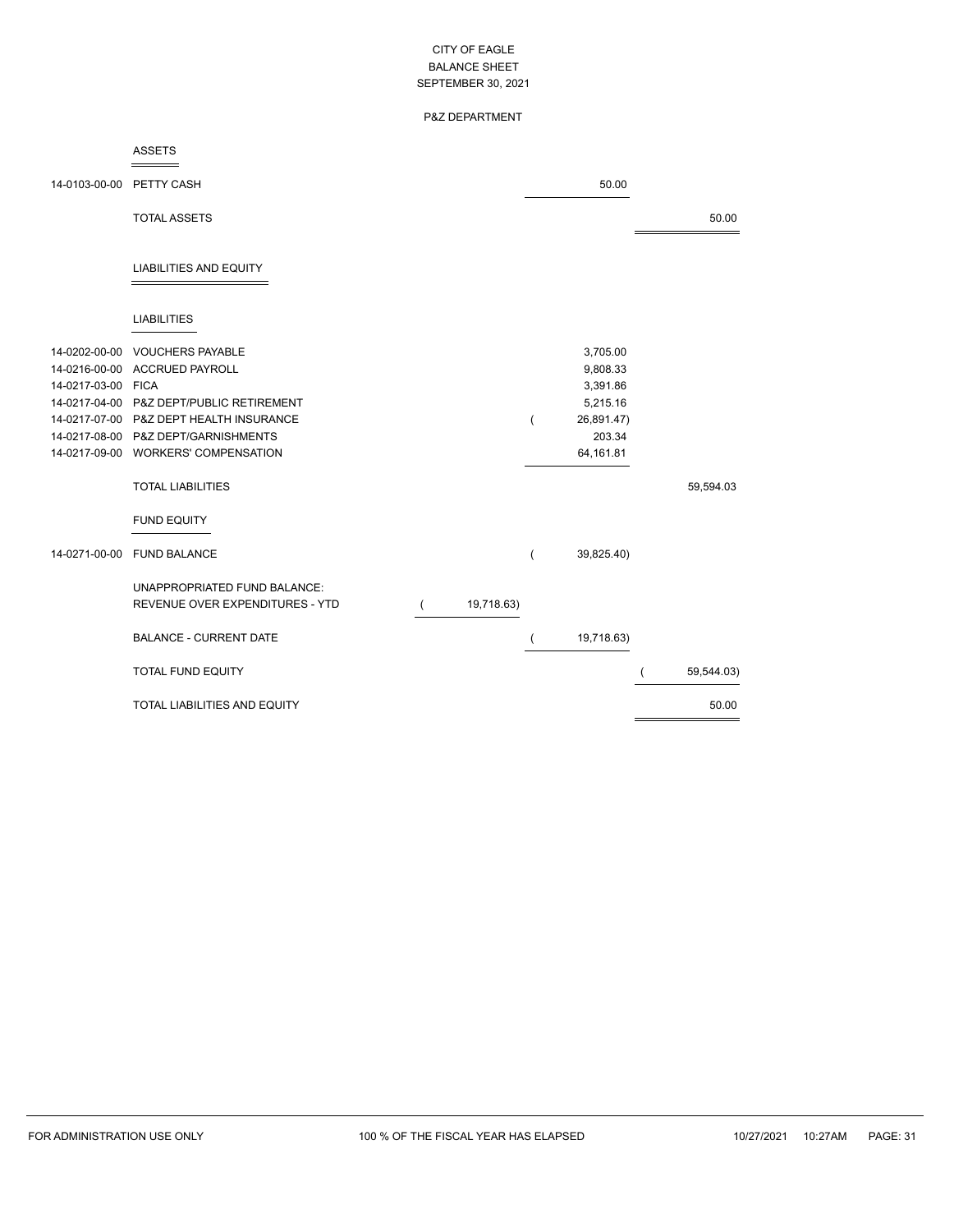## P&Z DEPARTMENT

|                                |                                                              | PERIOD ACTUAL   | <b>YTD ACTUAL</b> | <b>BUDGET</b>     |                | <b>UNEARNED</b>         | <b>PCNT</b>      |
|--------------------------------|--------------------------------------------------------------|-----------------|-------------------|-------------------|----------------|-------------------------|------------------|
|                                | <b>REVENUE</b>                                               |                 |                   |                   |                |                         |                  |
|                                |                                                              |                 |                   |                   |                |                         |                  |
| 14-0301-00-00                  | MONTHLY TRANSFER TO DEPTS                                    | 255,601.21      | 957,160.80        | 1,104,183.00      |                | 147,022.20              | 86.7             |
|                                | <b>TOTAL FUND REVENUE</b>                                    | 255,601.21      | 957,160.80        | 1,104,183.00      |                | 147,022.20              | 86.7             |
|                                | <b>EXPENDITURES</b>                                          |                 |                   |                   |                |                         |                  |
|                                | <b>ADMINISTRATION</b>                                        |                 |                   |                   |                |                         |                  |
| 14-0413-05-00                  | <b>OFFICE EXPENSES</b>                                       | 486.80          | 1,232.59          | 1,200.00          | $\overline{ }$ | 32.59)                  | 102.7            |
| 14-0413-06-00                  | DUPLICATION/PUBLISHING/PRNTG                                 | .00             | 76.00             | 1,000.00          |                | 924.00                  | 7.6              |
| 14-0413-08-00                  | LEGAL ADS & PUBLICATIONS                                     | 1,028.63        | 4,295.16          | 8,000.00          |                | 3,704.84                | 53.7             |
| 14-0413-12-00                  | PERSONNEL TRAINING                                           | 325.00          | 1,050.00          | 4,100.00          |                | 3,050.00                | 25.6             |
| 14-0413-13-00                  | <b>TRAVEL &amp; PER DIEM</b>                                 | 1.00            | 1.00              | 12,900.00         |                | 12,899.00               | .0               |
| 14-0413-14-00                  | PROFESSIONAL DUES                                            | 924.00          | 2,413.00          | 2,000.00          |                | 413.00)                 | 120.7            |
| 14-0413-23-01                  | SOFTWARE PURCHASE                                            | .00             | .00               | 400.00            |                | 400.00                  | .0               |
| 14-0413-25-00                  | <b>MISCELLANEOUS</b>                                         | 1,826.92        | 2,548.76          | 500.00            |                | 2,048.76)               | 509.8            |
| 14-0413-26-00                  | REIMBURSE-ANNEX/ZONING/DR FEES                               | .00             | 1,990.00          | 2,000.00          |                | 10.00                   | 99.5             |
| 14-0413-28-00                  | <b>RESOURCE MATERIALS</b>                                    | .00             | .00               | 200.00            |                | 200.00                  | .0               |
| 14-0413-30-01                  | <b>ENVIRONMENTAL REVIEW SERVICES</b>                         | .00             | .00               | 5,000.00          |                | 5,000.00                | .0               |
| 14-0413-37-00                  | ARBORICULTURE                                                | .00             | .00               | 500.00            |                | 500.00                  | .0               |
|                                | <b>TOTAL ADMINISTRATION</b>                                  | 4,592.35        | 13,606.51         | 37,800.00         |                | 24,193.49               | 36.0             |
|                                | PERSONNEL                                                    |                 |                   |                   |                |                         |                  |
| 14-0415-10-00                  | SALARIES-FULL TIME                                           | 205,368.80      | 690,221.64        | 688,654.00        | $\left($       | 1,567.64)               | 100.2            |
| 14-0415-11-00                  | <b>OVERTIME</b>                                              | 2,181.14        | 4,922.85          | 11,300.00         |                | 6,377.15                | 43.6             |
| 14-0415-21-00                  | <b>FICA</b>                                                  | 17,878.56       | 53,623.40         | 64,650.00         |                | 11,026.60               | 82.9             |
| 14-0415-22-00                  | <b>PERSI</b>                                                 | 28,977.57       | 86,602.79         | 85,297.00         |                | 1,305.79)               | 101.5            |
| 14-0415-23-00                  | <b>HRA/COBRA ADMIN FEES</b>                                  | .00             | 33.75             | .00               |                | 33.75)                  | .0               |
| 14-0415-24-00                  | <b>WORKERS' COMPENSATION</b>                                 | 4,178.40        | 14,051.26         | 11,922.00         |                | 2,129.26)               | 117.9            |
| 14-0415-25-00                  | <b>INSURANCE</b>                                             | 25,049.33       | 86,286.73         | 136,528.00        |                | 50,241.27               | 63.2             |
| 14-0415-26-00                  | <b>HSA CONTRIBUTION</b>                                      | 600.00          | 2,400.00          | 5,400.00          |                | 3,000.00                | 44.4             |
| 14-0415-29-00                  | PTO CASH OUT                                                 | .00             | .00               | 14,432.00         |                | 14,432.00               | .0               |
| 14-0415-30-00                  | HRA BUY- DOWN                                                | .00             | .00               | 15,400.00         |                | 15,400.00               | .0               |
|                                | TOTAL PERSONNEL                                              | 284,233.80      | 938,142.42        | 1,033,583.00      |                | 95,440.58               | 90.8             |
|                                | <b>CONTRACTS &amp; AGREEMENTS</b>                            |                 |                   |                   |                |                         |                  |
|                                |                                                              |                 |                   |                   |                |                         |                  |
| 14-0416-02-00<br>14-0416-03-00 | TRAILS CONSULTANTS-STUDIES<br>PROFESSIONAL SERVICE CONTRACTS | .00<br>9,405.00 | .00<br>25,130.50  | 20,000.00<br>.00. | $\left($       | 20,000.00<br>25,130.50) | .0<br>${\bf .0}$ |
|                                | TOTAL CONTRACTS & AGREEMENTS                                 | 9,405.00        | 25,130.50         | 20,000.00         |                | 5,130.50)               | 125.7            |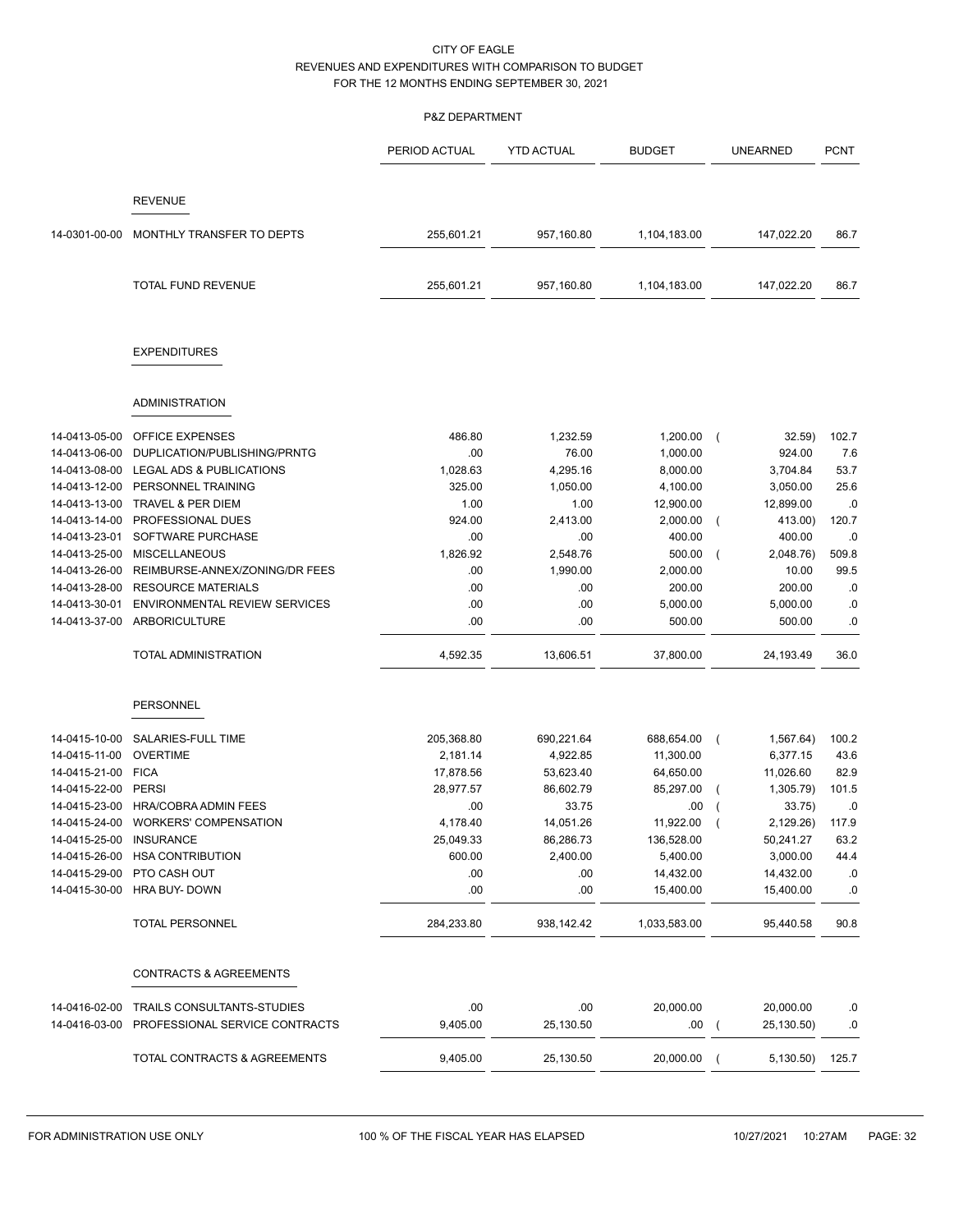## P&Z DEPARTMENT

|               |                                    | PERIOD ACTUAL | <b>YTD ACTUAL</b> | <b>BUDGET</b> | <b>UNEXPENDED</b> | <b>PCNT</b> |
|---------------|------------------------------------|---------------|-------------------|---------------|-------------------|-------------|
|               | <b>PUBLIC RELATIONS</b>            |               |                   |               |                   |             |
| 14-0422-01-00 | <b>PUBLIC RELATIONS</b>            | .00.          | .00.              | 200.00        | 200.00            | .0          |
|               | TOTAL PUBLIC RELATIONS             | .00.          | .00.              | 200.00        | 200.00            | .0          |
|               | CAPITAL OUTLAY                     |               |                   |               |                   |             |
| 14-0465-03-00 | OFFICE EQUIPMENT                   | .00.          | .00               | 600.00        | 600.00            | .0          |
|               | <b>TOTAL CAPITAL OUTLAY</b>        | .00           | .00               | 600.00        | 600.00            | $.0\,$      |
|               | <b>COMMUNITY PLANNING PROJECTS</b> |               |                   |               |                   |             |
| 14-0468-02-00 | <b>COMPREHENSIVE PLAN REWRITE</b>  | .00.          | .00.              | 2,000.00      | 2,000.00          | $.0\,$      |
| 14-0468-11-00 | <b>OTHER</b>                       | .00.          | .00.              | 10,000.00     | 10,000.00         | .0          |
|               | TOTAL COMMUNITY PLANNING PROJECTS  | .00.          | .00.              | 12,000.00     | 12,000.00         | .0          |
|               | <b>TOTAL FUND EXPENDITURES</b>     | 298,231.15    | 976,879.43        | 1,104,183.00  | 127,303.57        | 88.5        |
|               | NET REVENUE OVER EXPENDITURES      | 42,629.94) (  | 19,718.63)        | .00           | 19,718.63         | .0          |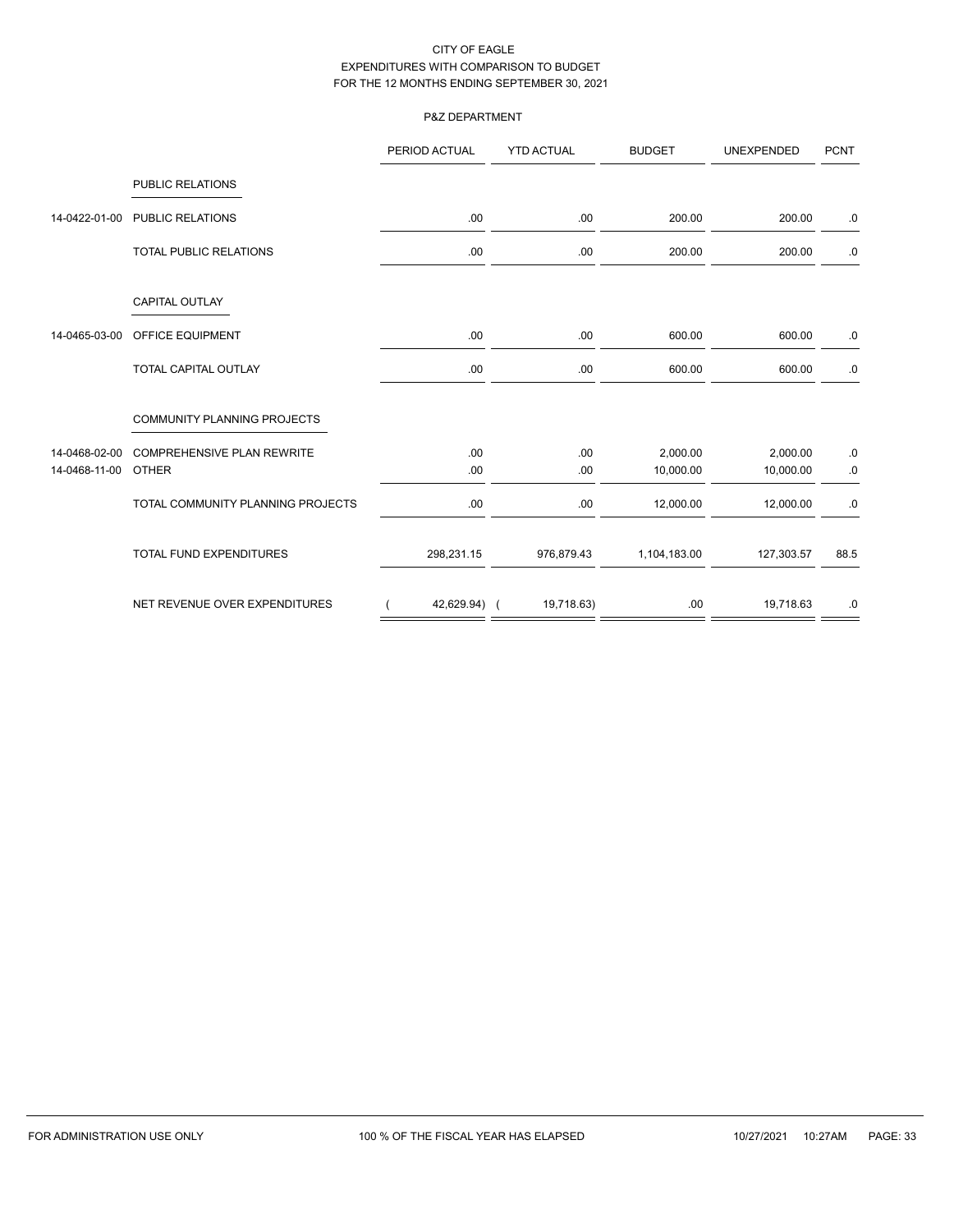## RECREATION - PARKS AND REC

|                                     | <b>ASSETS</b>                       |           |   |                       |            |
|-------------------------------------|-------------------------------------|-----------|---|-----------------------|------------|
| 17-0101-00-00 CASH                  |                                     |           |   | 168,969.85            |            |
|                                     | <b>TOTAL ASSETS</b>                 |           |   |                       | 168,969.85 |
|                                     | <b>LIABILITIES AND EQUITY</b>       |           |   |                       |            |
|                                     | <b>LIABILITIES</b>                  |           |   |                       |            |
| 17-0202-00-00<br>17-0217-03-00 FICA | <b>VOUCHERS PAYABLE</b>             |           |   | 11,695.23<br>1,664.07 |            |
|                                     | 17-0217-04-00 PUBLIC RETIREMENT     |           |   | 1,079.92              |            |
|                                     | 17-0217-07-00 HEALTH INSURANCE      |           | ( | 5,678.18)             |            |
|                                     | 17-0217-09-00 WORKERS' COMPENSATION |           |   | 30,742.63             |            |
|                                     | 17-0217-10-00 HSA CONTRIBUTION      |           |   | 4,225.93)             |            |
|                                     | <b>TOTAL LIABILITIES</b>            |           |   |                       | 35,277.74  |
|                                     | <b>FUND EQUITY</b>                  |           |   |                       |            |
|                                     | 17-0271-00-00 FUND BALANCE          |           |   | 136,764.52            |            |
|                                     | UNAPPROPRIATED FUND BALANCE:        |           |   |                       |            |
|                                     | REVENUE OVER EXPENDITURES - YTD     | 3,072.41) |   |                       |            |
|                                     | <b>BALANCE - CURRENT DATE</b>       |           |   | 3,072.41)             |            |
|                                     | <b>TOTAL FUND EQUITY</b>            |           |   |                       | 133,692.11 |
|                                     | TOTAL LIABILITIES AND EQUITY        |           |   |                       | 168,969.85 |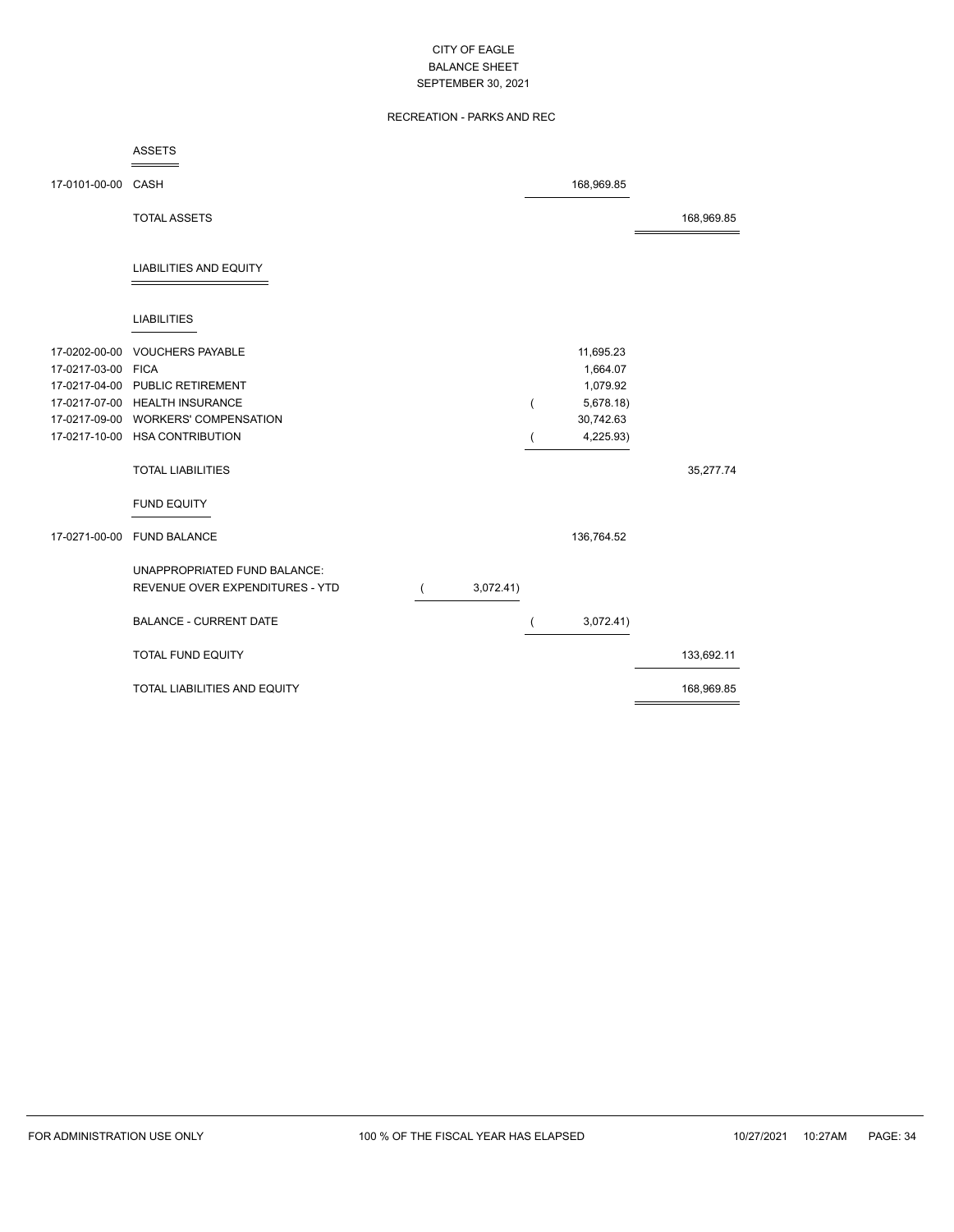# RECREATION - PARKS AND REC

|               |                                             | PERIOD ACTUAL | <b>YTD ACTUAL</b> | <b>BUDGET</b> |                | <b>UNEARNED</b> | <b>PCNT</b> |
|---------------|---------------------------------------------|---------------|-------------------|---------------|----------------|-----------------|-------------|
|               | <b>REVENUE</b>                              |               |                   |               |                |                 |             |
|               |                                             |               |                   |               |                |                 |             |
| 17-0301-00-00 | <b>FUNDING FROM GENERAL FUND</b>            | .00.          | 313,674.00        | 313,674.00    |                | .00             | 100.0       |
| 17-0302-00-00 | <b>REGISTRATION</b>                         | 50,113.66     | 203,471.91        | 115,500.00    | $\overline{ }$ | 87,971.91)      | 176.2       |
| 17-0302-01-00 | <b>SPONSORSHIPS</b>                         | .00           | .00               | 13,000.00     |                | 13,000.00       | .0          |
| 17-0302-03-00 | PARK RESERVATION FEES                       | 15,761.08     | 42,223.76         | 7,000.00      |                | 35,223.76)      | 603.2       |
| 17-0303-00-00 | <b>SCHOLARSHIP FUNDS</b>                    | .00           | 1,000.00          | 1,000.00      |                | .00             | 100.0       |
|               | <b>TOTAL FUND REVENUE</b>                   | 65,874.74     | 560,369.67        | 450,174.00    |                | 110,195.67)     | 124.5       |
|               | <b>EXPENDITURES</b>                         |               |                   |               |                |                 |             |
|               | <b>CONTRACTS</b>                            |               |                   |               |                |                 |             |
|               |                                             |               |                   |               |                |                 |             |
| 17-0416-00-00 | CONTRACT-PERMITS-CAMPS/CLASSES              | 7,363.00      | 24,238.88         | 25,000.00     |                | 761.12          | 97.0        |
| 17-0416-01-00 | CONTRACT-PERMITS TEAM SPORTS                | 4,707.86      | 9,022.87          | 25,000.00     |                | 15,977.13       | 36.1        |
|               | TOTAL CONTRACTS                             | 12,070.86     | 33,261.75         | 50,000.00     |                | 16,738.25       | 66.5        |
|               | <b>PERSONNEL</b>                            |               |                   |               |                |                 |             |
| 17-0420-10-00 | SALARIES-FULL TIME                          | 63,642.86     | 230,847.40        | 165,651.00    | $\overline{ }$ | 65,196.40)      | 139.4       |
| 17-0420-11-00 | SALARIES-SEASONAL                           | 48,417.36     | 54,597.62         | 41,989.00     |                | 12,608.62)      | 130.0       |
| 17-0420-15-00 | SALARIES-PART TIME                          | 5,411.75      | 14,979.66         | 20,275.00     |                | 5,295.34        | 73.9        |
| 17-0420-18-00 | <b>OVERTIME</b>                             | 2,487.64      | 4,120.96          | 2,000.00      |                | 2,120.96)       | 206.1       |
| 17-0420-21-00 | <b>FICA</b>                                 | 10,817.34     | 24,401.62         | 17,761.00     |                | 6,640.62)       | 137.4       |
| 17-0420-22-00 | <b>PERSI</b>                                | 8,981.86      | 28,790.62         | 20,286.00     |                | 8,504.62)       | 141.9       |
| 17-0420-24-00 | <b>WORKERS' COMPENSATION</b>                | 5,499.75      | 12,183.59         | 8,506.00      |                | 3,677.59        | 143.2       |
| 17-0420-25-00 | <b>INSURANCE</b>                            | 7,690.00      | 28,370.83         | 28,006.00     |                | 364.83)         | 101.3       |
| 17-0420-26-00 | <b>HSA CONTRIBUTION</b>                     | 750.00        | 3,400.00          | 3,600.00      |                | 200.00          | 94.4        |
| 17-0420-27-00 | PTO CASH OUT                                | .00           | .00.              | 2,250.00      |                | 2,250.00        | .0          |
|               | <b>TOTAL PERSONNEL</b>                      | 153,698.56    | 401,692.30        | 310,324.00    |                | 91,368.30)      | 129.4       |
|               | <b>RESTRICTED FUNDS</b>                     |               |                   |               |                |                 |             |
|               | 17-0421-00-00 SCHOLARSHIP FUNDS             | .00.          | .00               | 1,000.00      |                | 1,000.00        | .0          |
|               | TOTAL RESTRICTED FUNDS                      | .00.          | .00               | 1,000.00      |                | 1,000.00        | 0.          |
|               | <b>ADMINISTRATION</b>                       |               |                   |               |                |                 |             |
| 17-0422-00-00 | TRAINING-PROFESSIONAL DEVELOP               | 22.80         | 314.77            | 1,000.00      |                | 685.23          | 31.5        |
| 17-0422-01-00 | OFFICE SUPPLIES                             | .00.          | 531.31            | 1,000.00      |                | 468.69          | 53.1        |
|               | 17-0422-02-00 ADVERTISING/MKTING CAMP/CLASS | 1.11          | 184.10            | 4,500.00      |                | 4,315.90        | 4.1         |
|               | 17-0422-02-01 ADVERTISING/MKTNG TEAM SPORTS | 77.40         | 675.32            | .00.          |                | 675.32)         | .0          |
|               | 17-0422-03-00 PRINTING AND PUBLISHING       | 569.83        | 599.83            | .00           |                | 599.83)         | .0          |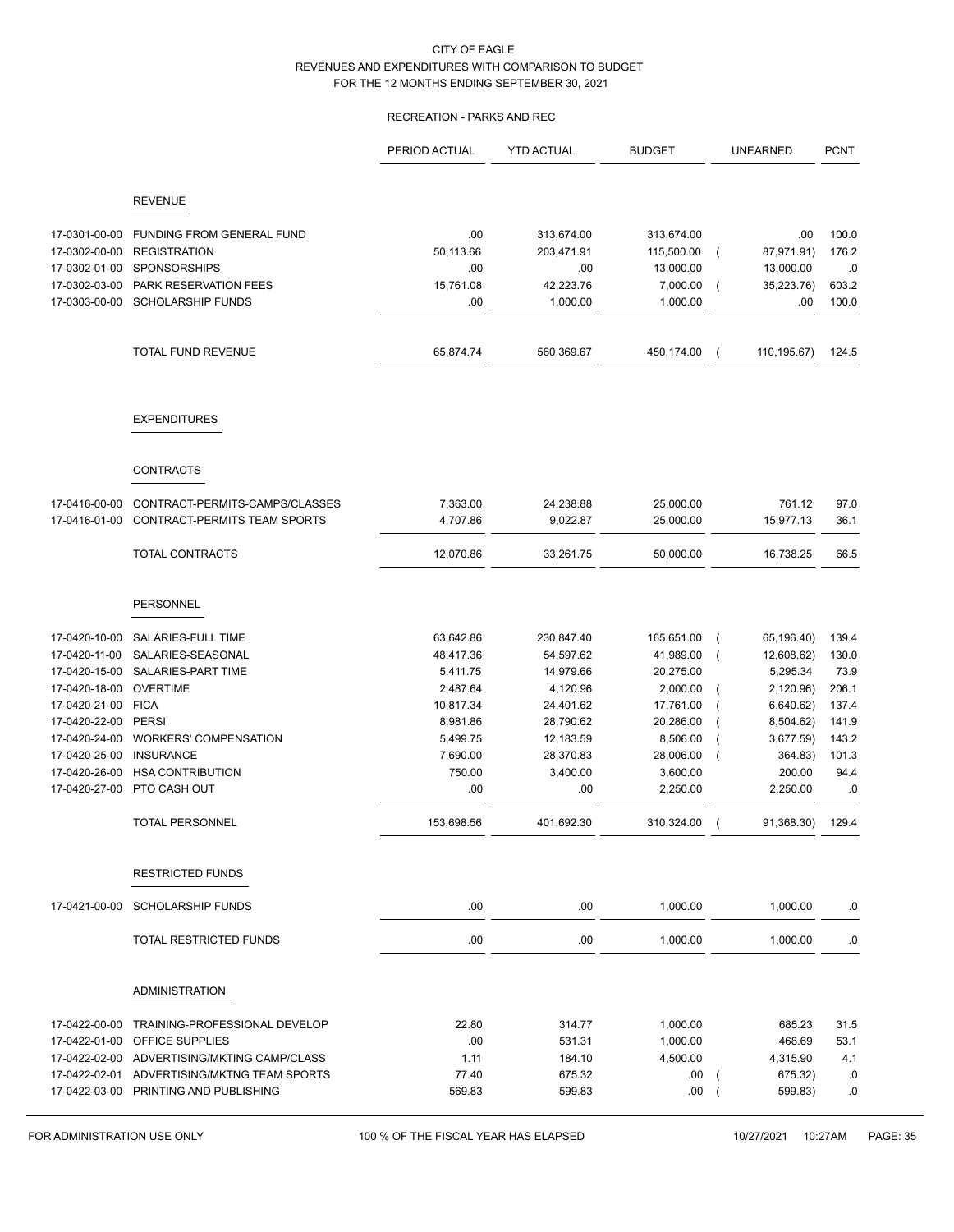## RECREATION - PARKS AND REC

|               |                                | PERIOD ACTUAL | <b>YTD ACTUAL</b> | <b>BUDGET</b> | UNEXPENDED                   | <b>PCNT</b> |
|---------------|--------------------------------|---------------|-------------------|---------------|------------------------------|-------------|
| 17-0422-04-00 | <b>GAS/MILEAGE</b>             | 43.68         | 43.68             | 100.00        | 56.32                        | 43.7        |
| 17-0422-05-00 | <b>COMMUNICATION</b>           | 74.00         | 74.00             | .00           | 74.00)<br>$\left($           | .0          |
| 17-0422-06-00 | PRINTING AND PUBLISHING        | 366.90        | 8,207.32          | 25,000.00     | 16,792.68                    | 32.8        |
| 17-0422-07-00 | PROFESSIONAL DUES              | 1,015.46      | 1,065.46          | 2,000.00      | 934.54                       | 53.3        |
| 17-0422-08-00 | <b>TRAINING</b>                | 598.00        | 598.00            | 2,000.00      | 1,402.00                     | 29.9        |
| 17-0422-09-00 | <b>TRAVEL/PER DIEM</b>         | 2,037.22      | 2,700.96          | 4,000.00      | 1,299.04                     | 67.5        |
| 17-0422-10-00 | <b>BACKGROUND CHECKS</b>       | 1,405.75      | 2,153.10          | 1,500.00      | 653.10)<br>$\sqrt{2}$        | 143.5       |
| 17-0422-11-00 | REFUNDS-PARK REC PROGRAMS      | 2,106.00      | 2,476.00          | 4,000.00      | 1,524.00                     | 61.9        |
|               | TOTAL ADMINISTRATION           | 8,318.15      | 19,623.85         | 45,100.00     | 25,476.15                    | 43.5        |
|               | <b>RECREATION</b>              |               |                   |               |                              |             |
| 17-0423-00-00 | REC SUPPLIES-CAMPS & CLASSES   | 2,626.92      | 7,466.05          | 5,000.00      | 2,466.05)<br>$\overline{ }$  | 149.3       |
| 17-0423-00-01 | REC SUPPLIES-TEAM SPORTS       | 5,327.81      | 15,326.31         | 5,000.00      | 10,326.31)<br>$\overline{ }$ | 306.5       |
| 17-0423-01-00 | <b>UNIFORMS</b>                | 10,144.70     | 25,163.71         | 1,000.00      | 24, 163. 71) 2516. 4         |             |
| 17-0423-02-00 | <b>FIELD TRIPS</b>             | 11,416.48     | 12,550.42         | 3,000.00      | 9,550.42)                    | 418.4       |
| 17-0423-03-00 | <b>FACILITY RENTAL</b>         | 4,225.00      | 20,235.00         | 3,000.00      | 17,235.00)                   | 674.5       |
| 17-0423-04-00 | <b>TRANSPORTATION SERVICES</b> | 14,456.25     | 15,281.25         | 7,000.00      | 8,281.25)                    | 218.3       |
| 17-0423-05-00 | <b>DADDY DAUGHTER DANCE</b>    | .00           | .00               | 1,800.00      | 1,800.00                     | .0          |
| 17-0423-05-01 | <b>EAGLE FUN DAYS</b>          | 357.94)       | .00               | .00           | .00                          | .0          |
| 17-0423-07-00 | <b>GLOW IN THE PARK</b>        | .00           | 3,388.83          | 3,700.00      | 311.17                       | 91.6        |
| 17-0423-08-00 | HALLOWEEN TRICK-OR-TREAT       | .00           | .00               | 450.00        | 450.00                       | .0          |
| 17-0423-09-00 | <b>VETERAN'S BREAKFAST</b>     | .00           | 556.38            | 800.00        | 243.62                       | 69.6        |
| 17-0423-10-00 | <b>NEW PROGRAMS</b>            | .00           | 562.97            | 2,000.00      | 1,437.03                     | 28.2        |
|               | <b>TOTAL RECREATION</b>        | 47,839.22     | 100,530.92        | 32,750.00     | 67,780.92)                   | 307.0       |
|               | <b>VEHICLES</b>                |               |                   |               |                              |             |
| 17-0424-03-00 | GAS                            | 495.42        | 789.41            | 1,000.00      | 210.59                       | 78.9        |
|               | <b>TOTAL VEHICLES</b>          | 495.42        | 789.41            | 1,000.00      | 210.59                       | 78.9        |
|               | <b>CAPITAL EQUIPMENT</b>       |               |                   |               |                              |             |
| 17-0425-00-00 | REC EQUIPMENT-TEAM SPORTS      | 4,360.30      | 7,543.85          | 10,000.00     | 2,456.15                     | 75.4        |
|               | TOTAL CAPITAL EQUIPMENT        | 4,360.30      | 7,543.85          | 10,000.00     | 2,456.15                     | 75.4        |
|               | TOTAL FUND EXPENDITURES        | 226,782.51    | 563,442.08        | 450,174.00 (  | 113,268.08)                  | 125.2       |
|               | NET REVENUE OVER EXPENDITURES  | 160,907.77) ( | 3,072.41)         | .00           | 3,072.41                     | .0          |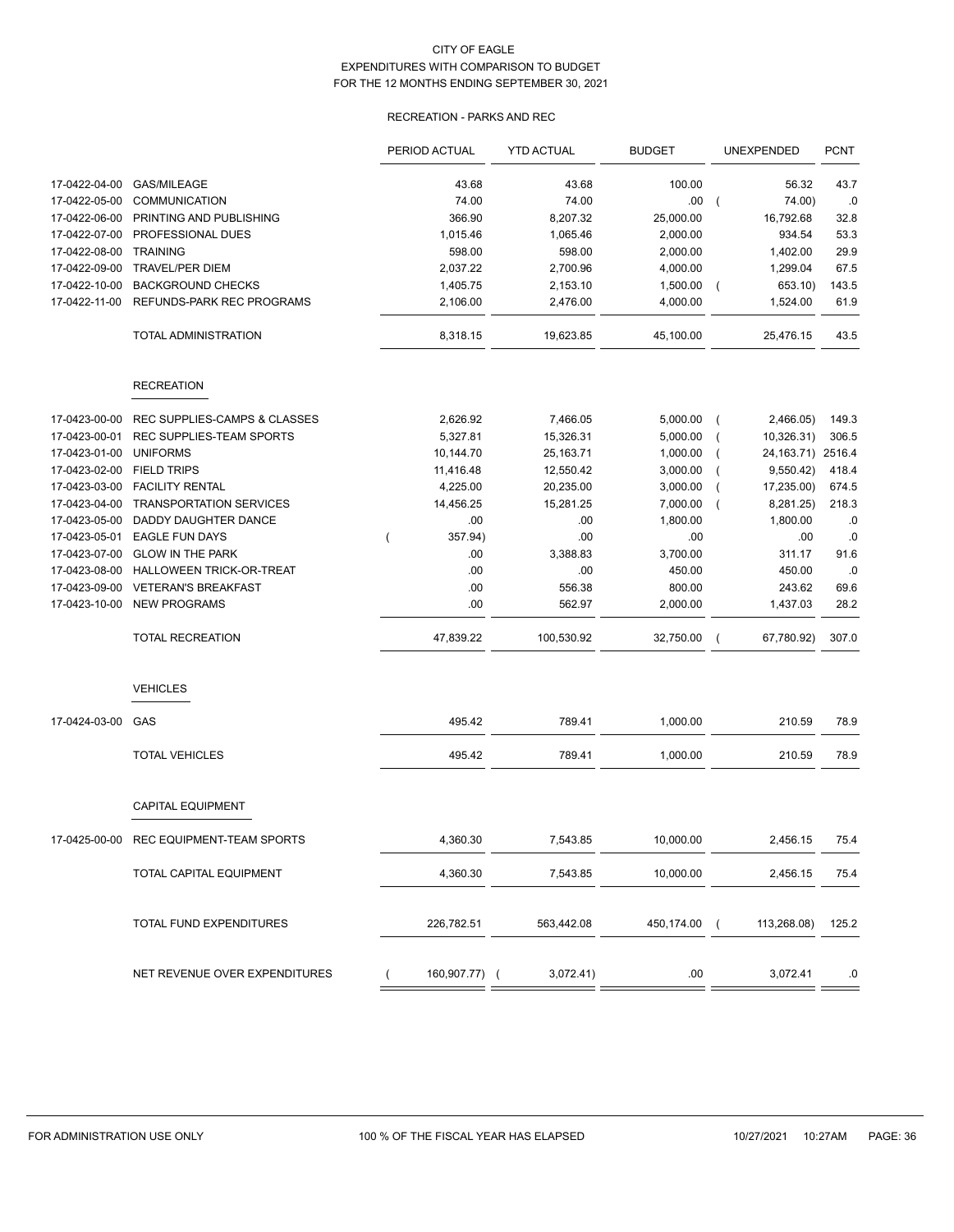## IT DEPARTMENT

#### LIABILITIES AND EQUITY

#### LIABILITIES

| 18-0202-00-00 | <b>VOUCHERS PAYABLE</b>             |          | 22,822.80    |           |
|---------------|-------------------------------------|----------|--------------|-----------|
| 18-0217-03-00 | <b>FICA</b>                         |          | 555.58       |           |
|               | 18-0217-04-00 PUBLIC RETIRMENT      |          | 936.81       |           |
|               | 18-0217-07-00 HEALTH INSURANCE      |          | 24, 159. 15) |           |
| 18-0217-09-00 | <b>WORKERS' COMPENSATION</b>        |          | 1,426.32     |           |
| 18-0217-10-00 | <b>HSA CONTRIBUTION</b>             |          | 820.00       |           |
|               | <b>TOTAL LIABILITIES</b>            |          |              | 2,402.36  |
|               | <b>FUND EQUITY</b>                  |          |              |           |
| 18-0271-00-00 | <b>FUND BALANCE</b>                 |          | 8,379.89)    |           |
|               | UNAPPROPRIATED FUND BALANCE:        |          |              |           |
|               | REVENUE OVER EXPENDITURES - YTD     | 5,977.53 |              |           |
|               | <b>BALANCE - CURRENT DATE</b>       |          | 5,977.53     |           |
|               | TOTAL FUND EQUITY                   |          |              | 2,402.36) |
|               | <b>TOTAL LIABILITIES AND EQUITY</b> |          |              | .00       |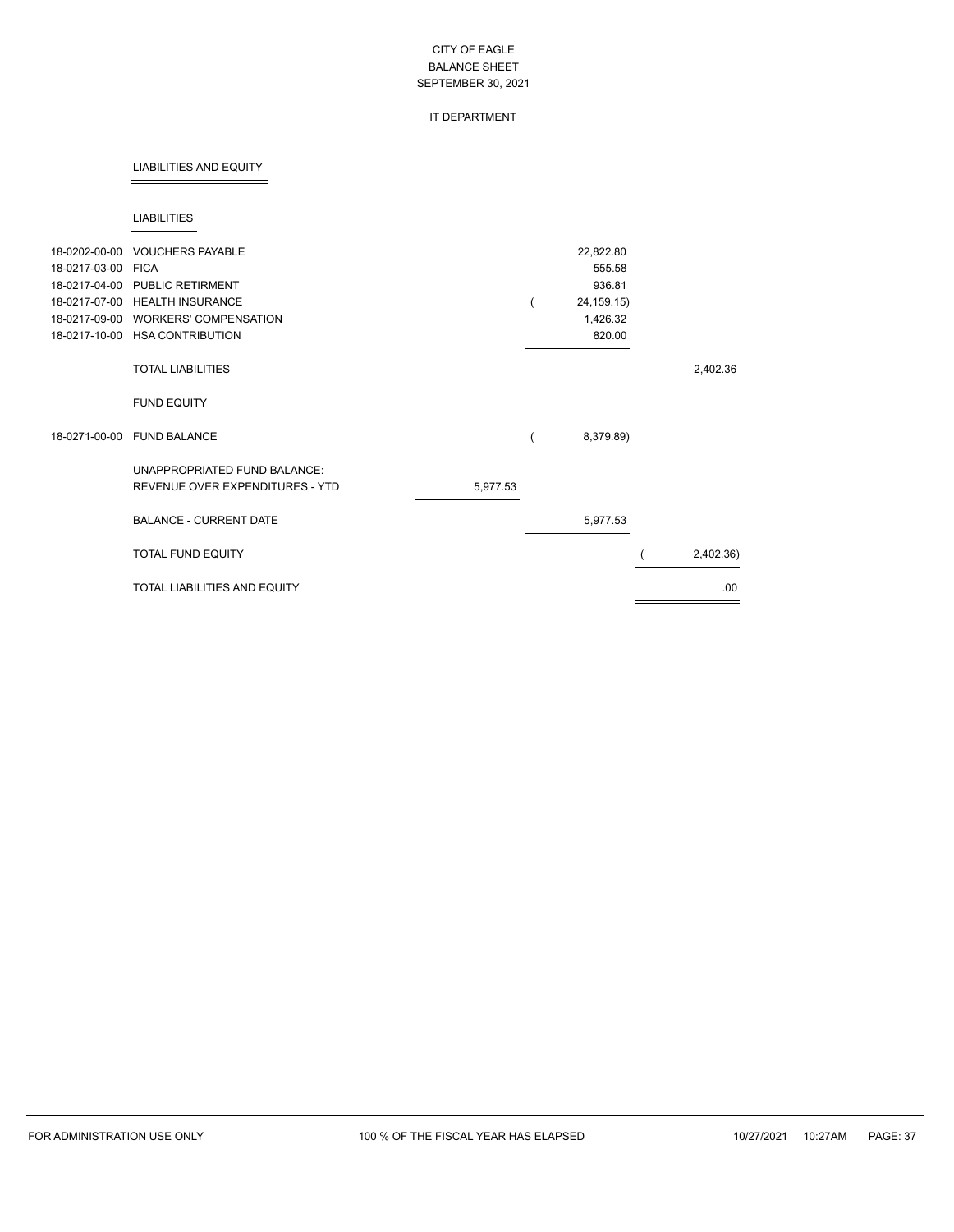### IT DEPARTMENT

|                                |                                      | PERIOD ACTUAL | <b>YTD ACTUAL</b> | <b>BUDGET</b>        | <b>UNEARNED</b>         | <b>PCNT</b> |
|--------------------------------|--------------------------------------|---------------|-------------------|----------------------|-------------------------|-------------|
|                                | <b>REVENUE</b>                       |               |                   |                      |                         |             |
| 18-0301-00-00                  | MONTHLY TRANSFER TO DEPTS            | 164,800.49    | 598,062.82        | 757,014.00           | 158,951.18              | 79.0        |
|                                | TOTAL FUND REVENUE                   | 164,800.49    | 598,062.82        | 757,014.00           | 158,951.18              | 79.0        |
|                                | <b>EXPENDITURES</b>                  |               |                   |                      |                         |             |
|                                | <b>ADMINISTRATION</b>                |               |                   |                      |                         |             |
|                                | <b>OFFICE SUPPLIES</b>               |               |                   |                      |                         |             |
| 18-0413-01-00<br>18-0413-02-00 | <b>SUPPLIES</b>                      | .00<br>.00    | .00<br>23.31      | 1,000.00<br>4,000.00 | 1,000.00<br>3,976.69    | .0<br>.6    |
| 18-0413-03-00 TRAINING         |                                      | 1,199.00      | 2,618.00          | 6,450.00             | 3,832.00                | 40.6        |
| 18-0413-04-00                  | TRAVEL AND PER DIEM                  | .00           | .00               | 6,600.00             | 6,600.00                | .0          |
| 18-0413-05-00                  | PROFESSIONAL DUES                    | .00           | .00               | 600.00               | 600.00                  | 0.0         |
| 18-0413-06-00                  | <b>UNIFORMS</b>                      | 570.46        | 570.46            | 400.00               | 170.46)                 | 142.6       |
|                                | TOTAL ADMINISTRATION                 | 1,769.46      | 3,211.77          | 19,050.00            | 15,838.23               | 16.9        |
|                                | PERSONNEL                            |               |                   |                      |                         |             |
|                                |                                      |               |                   |                      |                         |             |
| 18-0415-10-00                  | SALARIES (FULL TIME)                 | 54,932.65     | 186,499.79        | 215,244.00           | 28,744.21               | 86.7        |
| 18-0415-11-00                  | IT DEPT/OVERTIME                     | 138.11        | 653.20            | 1,000.00             | 346.80                  | 65.3        |
| 18-0415-21-00                  | <b>FICA</b>                          | 4,498.35      | 13,945.87         | 16,612.00            | 2,666.13                | 84.0        |
| 18-0415-22-00                  | <b>PERSI</b>                         | 7,512.25      | 23,282.81         | 16,181.00            | 7,101.81)<br>$\left($   | 143.9       |
| 18-0415-23-00                  | HRA BUY- DOWN                        | .00           | .00               | 6,160.00             | 6,160.00                | .0          |
| 18-0415-24-00                  | <b>WORKERS' COMPENSATION</b>         | 119.49        | 379.04            | 515.00               | 135.96                  | 73.6        |
| 18-0415-25-00                  | <b>INSURANCE</b>                     | 8,905.21      | 31,474.84         | 40,637.00            | 9,162.16                | 77.5        |
| 18-0415-26-00<br>18-0415-27-00 | <b>HSA</b><br>PTO CASH OUT           | 180.00<br>.00 | 720.00<br>.00     | 720.00<br>900.00     | .00<br>900.00           | 100.0<br>.0 |
|                                |                                      |               |                   |                      |                         |             |
|                                | <b>TOTAL PERSONNEL</b>               | 76,286.06     | 256,955.55        | 297,969.00           | 41,013.45               | 86.2        |
|                                | <b>CONTRACT &amp; AGREEMENTS</b>     |               |                   |                      |                         |             |
| 18-0416-01-00                  | CONTRACT AND AGREEMENTS              | 75,615.84     | 187,874.16        | 258,870.00           | 70,995.84               | 72.6        |
| 18-0416-02-00                  | <b>REPAIR &amp; SERVICES</b>         | .00           | 1,417.43          | .00.                 | 1,417.43)<br>$\sqrt{2}$ | .0          |
|                                |                                      |               |                   |                      |                         |             |
|                                | TOTAL CONTRACT & AGREEMENTS          | 75,615.84     | 189,291.59        | 258,870.00           | 69,578.41               | 73.1        |
|                                | INTERNET/PHONE SERVICES              |               |                   |                      |                         |             |
| 18-0417-01-00                  | <b>INTERNET &amp; PHONE SERVICES</b> | 18,329.50     | 65,870.46         | 70,425.00            | 4,554.54                | 93.5        |
|                                | TOTAL INTERNET/PHONE SERVICES        | 18,329.50     | 65,870.46         | 70,425.00            | 4,554.54                | 93.5        |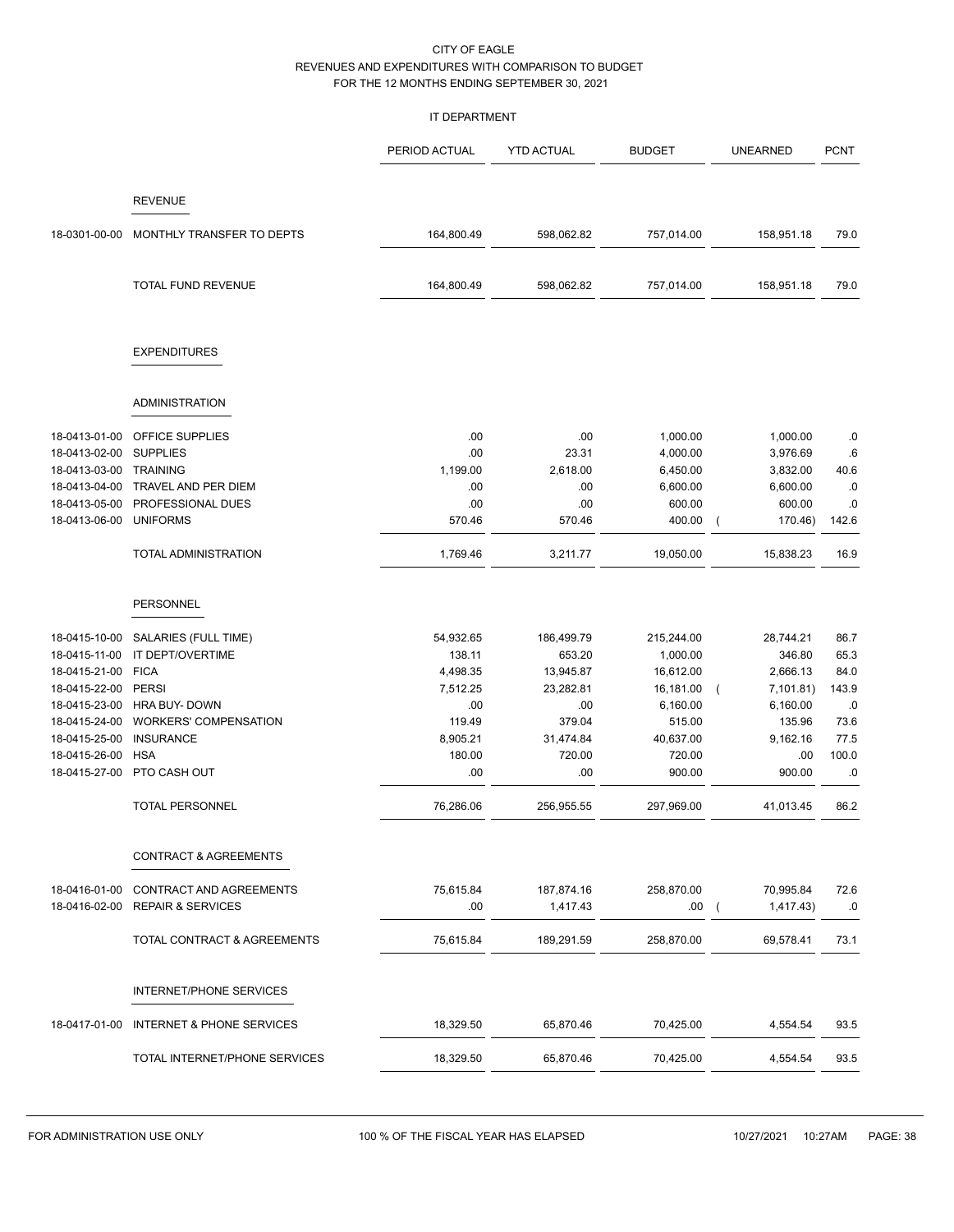## IT DEPARTMENT

|               |                                  | PERIOD ACTUAL | <b>YTD ACTUAL</b> | <b>BUDGET</b> | <b>UNEXPENDED</b> | <b>PCNT</b> |
|---------------|----------------------------------|---------------|-------------------|---------------|-------------------|-------------|
|               | <b>OPERATIONAL RESERVE</b>       |               |                   |               |                   |             |
| 18-0418-01-00 | OPERATIONAL RESV, EQUIP/SOFTWR   | 1,445.01      | 28,887.92         | 30,000.00     | 1,112.08          | 96.3        |
|               | <b>TOTAL OPERATIONAL RESERVE</b> | 1,445.01      | 28,887.92         | 30,000.00     | 1,112.08          | 96.3        |
|               | <b>CAPITAL OUTLAY</b>            |               |                   |               |                   |             |
| 18-0419-01-00 | <b>FURNITURE</b>                 | .00.          | 143.08            | 1,300.00      | 1,156.92          | 11.0        |
| 18-0419-02-00 | <b>EQUIPMENT</b>                 | 14,848.17     | 40,068.92         | 59,150.00     | 19,081.08         | 67.7        |
| 18-0419-03-00 | SOFTWARE PURCHASES               | 7,656.00      | 7,656.00          | 20,000.00     | 12,344.00         | 38.3        |
| 18-0419-05-00 | <b>TOOLS</b>                     | .00           | .00               | 250.00        | 250.00            | .0          |
|               | TOTAL CAPITAL OUTLAY             | 22,504.17     | 47,868.00         | 80,700.00     | 32,832.00         | 59.3        |
|               | <b>TOTAL FUND EXPENDITURES</b>   | 195,950.04    | 592,085.29        | 757,014.00    | 164,928.71        | 78.2        |
|               | NET REVENUE OVER EXPENDITURES    | 31,149.55)    | 5,977.53          | .00.          | 5,977.53)         | .0          |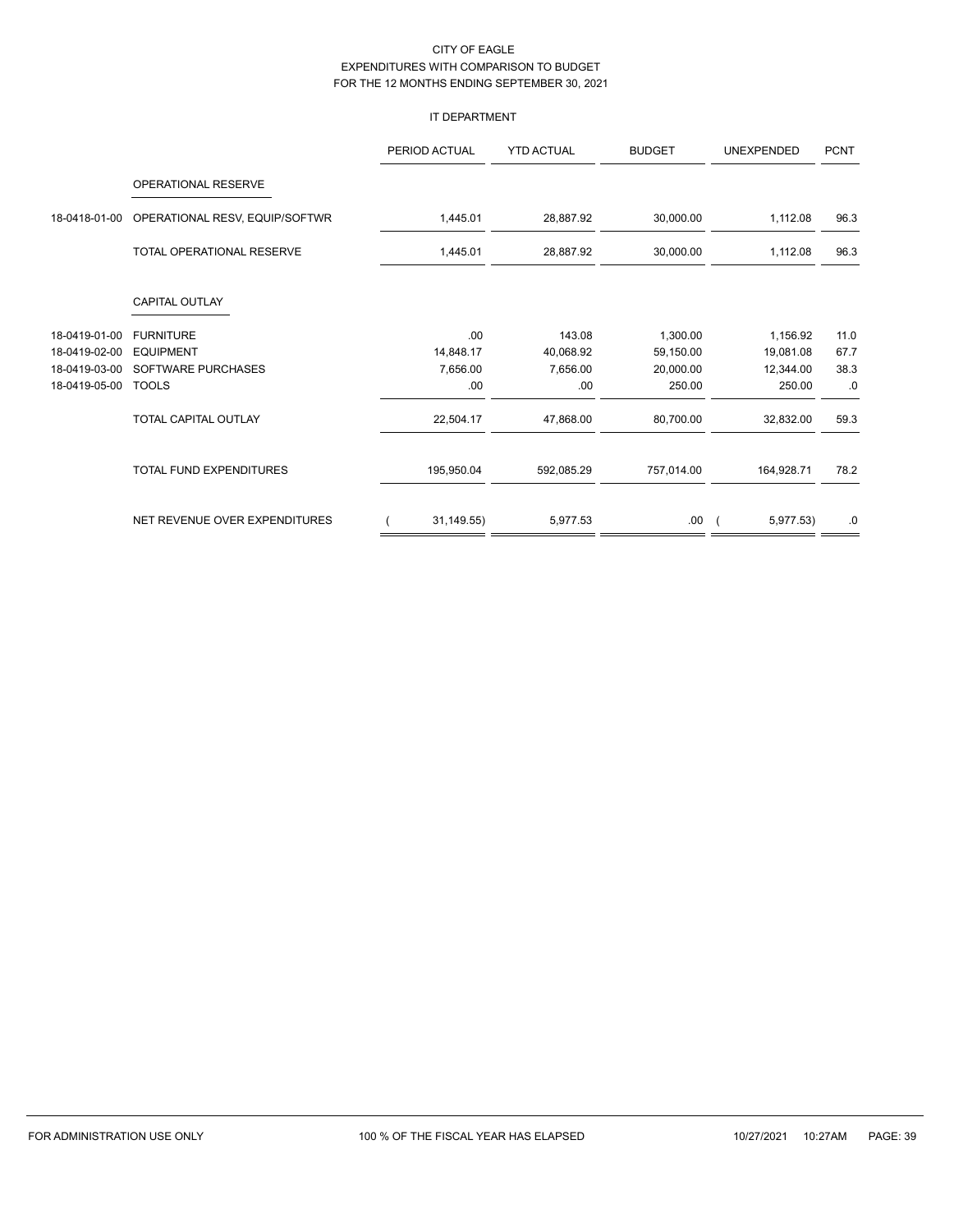## CAPITAL PROJECTS FUND

### ASSETS

| 19-0101-00-00 | CASH                                                            |               | 3,038,014.38  |               |
|---------------|-----------------------------------------------------------------|---------------|---------------|---------------|
|               | 19-0151-25-00 FIRST INTERSTATE INVESTMENT                       |               | 9,345,641.36  |               |
|               | 19-0151-25-01 FIRST INTERSTATE INV CITY HALL                    |               | 822,313.84    |               |
|               | <b>TOTAL ASSETS</b>                                             |               |               | 13,205,969.58 |
|               | <b>LIABILITIES AND EQUITY</b>                                   |               |               |               |
|               | <b>FUND EQUITY</b>                                              |               |               |               |
| 19-0271-00-00 | <b>FUND BALANCE</b>                                             |               | 2,617,313.93  |               |
|               | UNAPPROPRIATED FUND BALANCE:<br>REVENUE OVER EXPENDITURES - YTD | 10,588,655.65 |               |               |
|               | <b>BALANCE - CURRENT DATE</b>                                   |               | 10,588,655.65 |               |
|               | <b>TOTAL FUND EQUITY</b>                                        |               |               | 13,205,969.58 |
|               | <b>TOTAL LIABILITIES AND EQUITY</b>                             |               |               | 13,205,969.58 |
|               |                                                                 |               |               |               |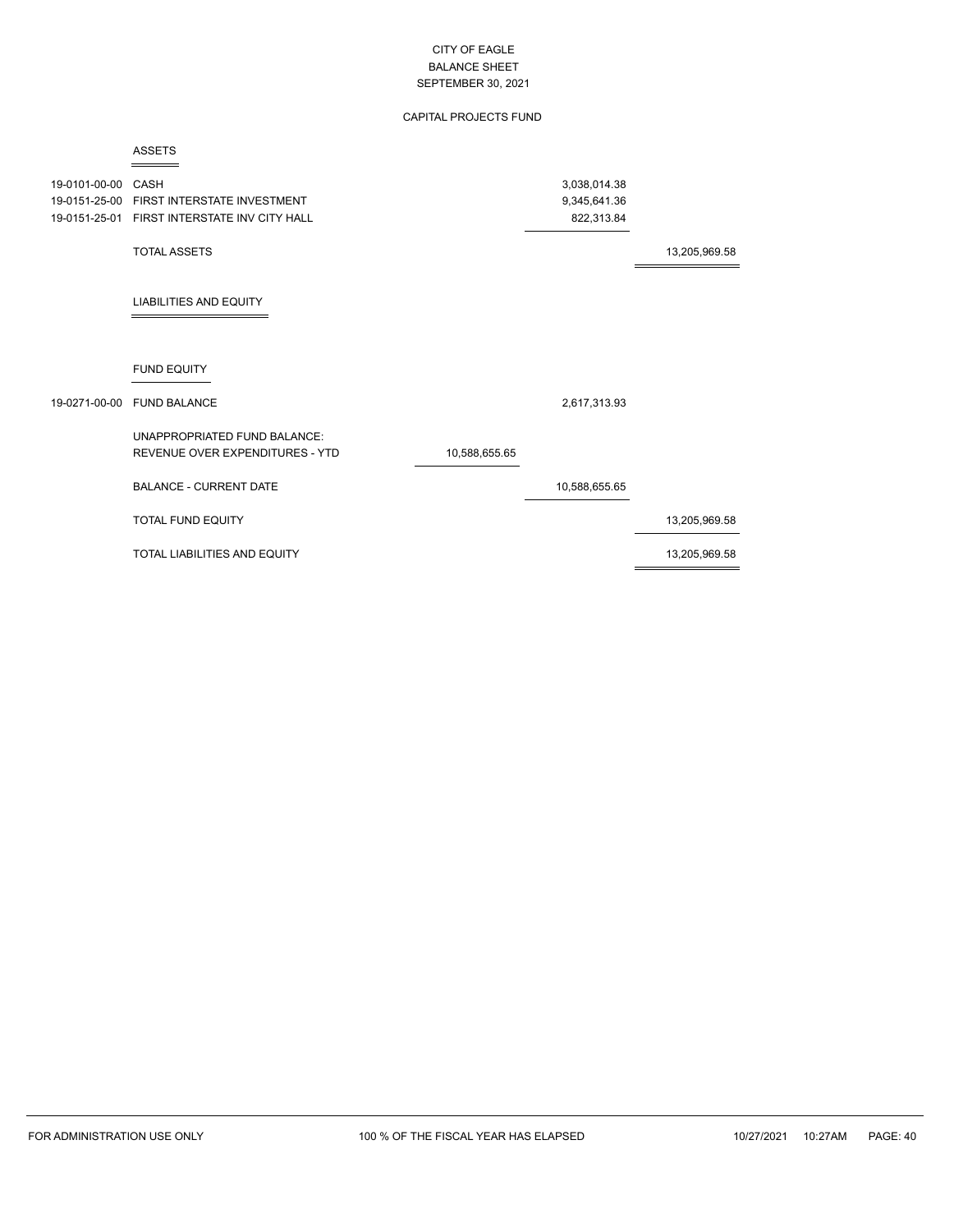## CAPITAL PROJECTS FUND

|               |                                           | PERIOD ACTUAL                | <b>YTD ACTUAL</b> | <b>BUDGET</b> | <b>UNEARNED</b> | <b>PCNT</b>     |
|---------------|-------------------------------------------|------------------------------|-------------------|---------------|-----------------|-----------------|
|               | <b>REVENUE</b>                            |                              |                   |               |                 |                 |
| 19-0301-00-00 | FUNDING FROM GENERAL FUND                 | .00.                         | 1,219,751.00      | 1,219,751.00  | .00             | 100.0           |
| 19-0301-01-00 | <b>BANK INTEREST</b>                      | 244.38                       | 372.40            | 500.00        | 127.60          | 74.5            |
| 19-0301-05-00 | EAGLE RD PED/BIKE BRIDGE                  | 16,251.07                    | 247,301.64        | 370,000.00    | 122,698.36      | 66.8            |
| 19-0301-07-00 | HALF CFI PED/BIKE EDUCATION               | .00.                         | 4,157.74          | .00           | 4, 157.74)      | .0              |
| 19-0301-11-00 | SALE OF REAL PROPERTY                     | 9,100,310.56                 | 9,100,310.56      | 1,650,000.00  | 7,450,310.56)   | 551.5           |
| 19-0301-12-00 | FEMA GENERAL REVENUE                      | .00                          | 337,464.81        | 1,891,403.00  | 1,553,938.19    | 17.8            |
| 19-0301-13-00 | <b>EURA COST SHARE</b>                    | .00.                         | .00               | 424,000.00    | 424,000.00      | .0              |
| 19-0301-20-00 | <b>COMPASS CIM GRANT</b>                  | .00                          | .00               | 25,000.00     | 25,000.00       | .0              |
| 19-0331-01-00 | ARPA, AMERICAN RESCUE PLAN ACT            | .00                          | 3,204,501.48      | .00.          | 3,204,501.48)   | .0              |
| 19-0371-25-01 | <b>BANK INTEREST, EXPANSION</b>           | 40.75                        | 164.20            | .00.          | 164.20)         | .0              |
|               | 19-0390-00-00 CARRY OVER                  | .00                          | .00               | 1,289,462.00  | 1,289,462.00    | .0              |
|               | <b>TOTAL FUND REVENUE</b>                 | 9,116,846.76                 | 14, 114, 023.83   | 6,870,116.00  | 7,243,907.83)   | 205.4           |
|               | <b>EXPENDITURES</b>                       |                              |                   |               |                 |                 |
|               | CAPITAL MAINTENANCE                       |                              |                   |               |                 |                 |
| 19-0462-01-00 | CAPITAL MAINTENANCE SET ASIDE             | .00                          | 31,000.00         | 1,225,392.00  | 1,194,392.00    | 2.5             |
| 19-0462-02-00 | <b>GUERBER PARK BALLFIELDS</b>            | .00.                         | 6,000.00          | 10,000.00     | 4,000.00        | 60.0            |
| 19-0462-03-00 | FEMA TRAIL REPLACEMENT                    | .00                          | 2,402.60          | 1,423,724.00  | 1,421,321.40    | $.2\phantom{0}$ |
|               | TOTAL CAPITAL MAINTENANCE                 | .00                          | 39,402.60         | 2,659,116.00  | 2,619,713.40    | 1.5             |
|               | <b>TRANSFERS</b>                          |                              |                   |               |                 |                 |
| 19-0463-00-00 | INTERFUND TRANSFERS, OUT                  | .00                          | 1,016,818.00      | .00           | 1,016,818.00)   | .0              |
|               | <b>TOTAL TRANSFERS</b>                    | .00                          | 1,016,818.00      | .00           | 1,016,818.00)   | .0              |
|               | CITY CAPITAL PROJECTS                     |                              |                   |               |                 |                 |
| 19-0465-05-00 | <b>GENERAL CITY PROJECTS</b>              | 15,417.34)<br>$\overline{(}$ | 4,298.43          | 100,000.00    | 95,701.57       | 4.3             |
| 19-0465-06-00 | <b>EXPANSION OF CITY HALL</b>             | 903,939.31                   | 1,002,172.42      | 1,650,000.00  | 647,827.58      | 60.7            |
| 19-0465-07-00 | <b>LAND PURCHASES</b>                     | 1,104,174.87                 | 1,104,174.87      | .00.          | 1,104,174.87)   | .0              |
|               | <b>TOTAL CITY CAPITAL PROJECTS</b>        | 1,992,696.84                 | 2,110,645.72      | 1,750,000.00  | 360,645.72)     | 120.6           |
|               | PZ CAPITAL PROJECTS                       |                              |                   |               |                 |                 |
|               |                                           |                              |                   |               |                 |                 |
| 19-0466-03-00 | <b>AIKENS EXTENSION</b>                   | .00                          | .00               | 561,000.00    | 561,000.00      | .0              |
| 19-0466-05-00 | EAGLE RD PED/BIKE BRIDGE                  | 78,478.28                    | 327,831.36        | 900,000.00    | 572,168.64      | 36.4            |
| 19-0466-07-00 | TRANSPORTATION/PLANNING GRANT             | 28,814.25                    | 28,814.25         | .00           | 28,814.25)      | .0              |
|               | 19-0466-09-00 EAGLE-STATE ST INTERSECTION | .00.                         | .00               | 670,000.00    | 670,000.00      | .0              |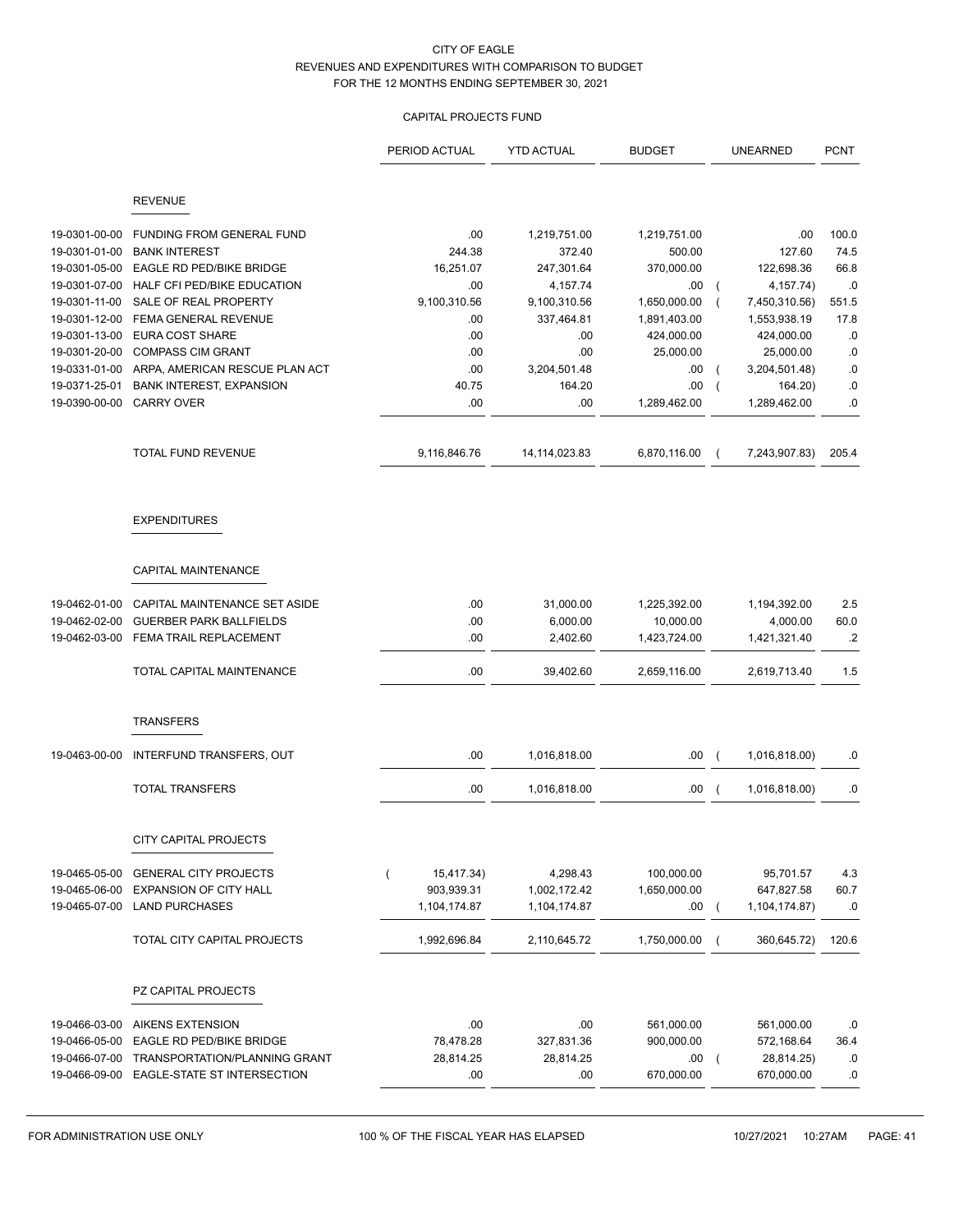## CAPITAL PROJECTS FUND

|               |                                 | PERIOD ACTUAL | <b>YTD ACTUAL</b> | <b>BUDGET</b> | UNEXPENDED     | <b>PCNT</b> |
|---------------|---------------------------------|---------------|-------------------|---------------|----------------|-------------|
|               | TOTAL PZ CAPITAL PROJECTS       | 107,292.53    | 356,645.61        | 2,131,000.00  | 1,774,354.39   | 16.7        |
|               | TRAILS-PATHWAY - FLOODING       |               |                   |               |                |             |
| 19-0471-00-00 | FEMA PA GRANT - FLOODING        | 1,856.25      | 1,856.25          | .00.          | 1,856.25       | .0          |
|               | TOTAL TRAILS-PATHWAY - FLOODING | 1,856.25      | 1,856.25          | .00.          | 1,856.25       | $.0\,$      |
|               | <b>TRAILS &amp; PATHWAYS</b>    |               |                   |               |                |             |
| 19-0473-03-00 | <b>GREENBELT MAINTENANCE</b>    | .00           | .00               | 330,000.00    | 330,000.00     | .0          |
|               | TOTAL TRAILS & PATHWAYS         | .00           | .00               | 330,000.00    | 330,000.00     | .0          |
|               | TOTAL FUND EXPENDITURES         | 2,101,845.62  | 3,525,368.18      | 6,870,116.00  | 3,344,747.82   | 51.3        |
|               | NET REVENUE OVER EXPENDITURES   | 7,015,001.14  | 10,588,655.65     | .00.          | 10,588,655.65) | .0          |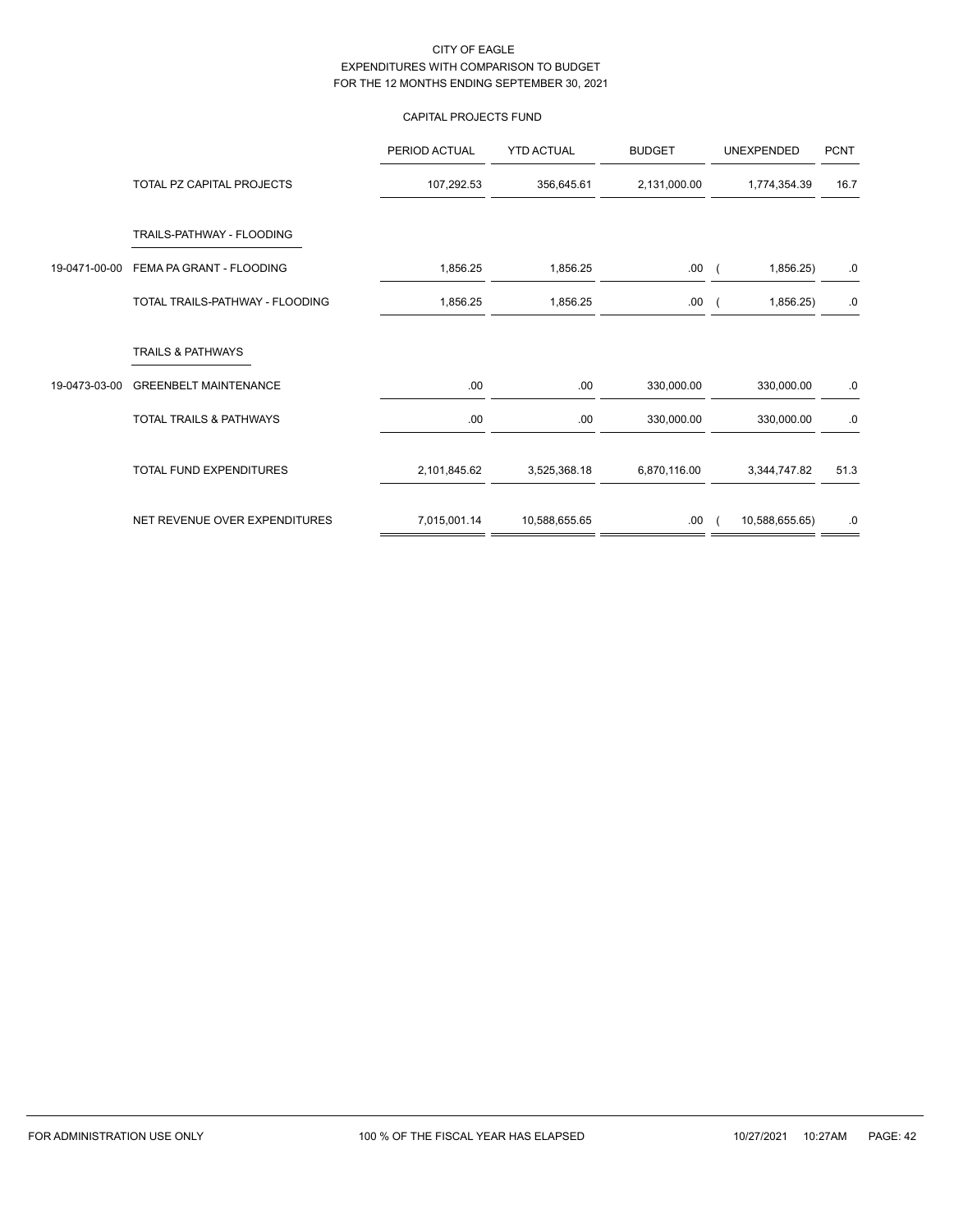## ARTS COMMISSION

### ASSETS

| 21-0101-00-00 CASH |                                                                 |          | 24,558.04 |           |
|--------------------|-----------------------------------------------------------------|----------|-----------|-----------|
|                    | <b>TOTAL ASSETS</b>                                             |          |           | 24,558.04 |
|                    | <b>LIABILITIES AND EQUITY</b>                                   |          |           |           |
|                    | <b>FUND EQUITY</b>                                              |          |           |           |
| 21-0271-00-00      | <b>FUND BALANCE</b>                                             |          | 20,108.92 |           |
|                    | UNAPPROPRIATED FUND BALANCE:<br>REVENUE OVER EXPENDITURES - YTD | 4,449.12 |           |           |
|                    | <b>BALANCE - CURRENT DATE</b>                                   |          | 4,449.12  |           |
|                    | <b>TOTAL FUND EQUITY</b>                                        |          |           | 24,558.04 |
|                    | TOTAL LIABILITIES AND EQUITY                                    |          |           | 24,558.04 |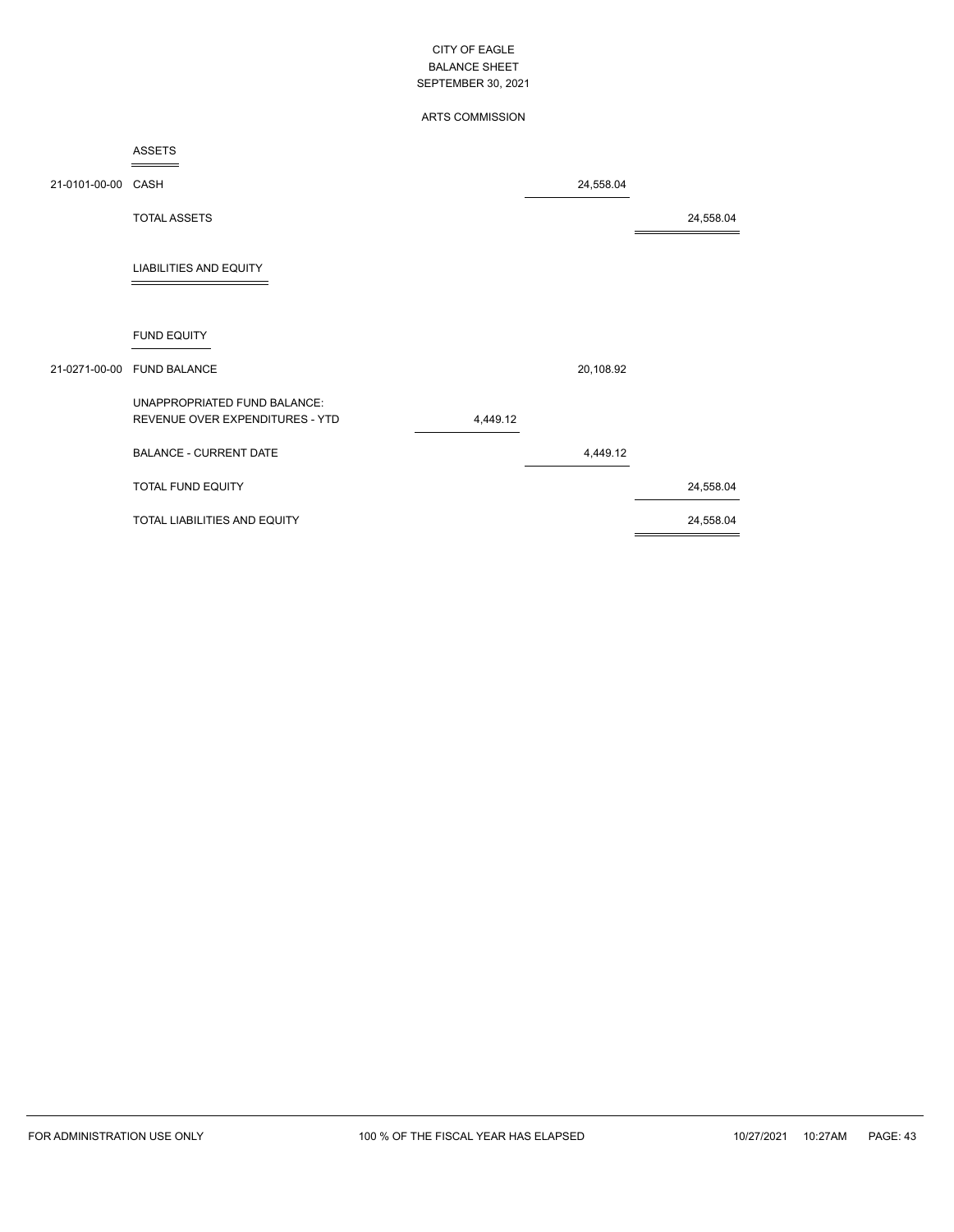## ARTS COMMISSION

|               |                                  | PERIOD ACTUAL | <b>YTD ACTUAL</b> | <b>BUDGET</b> | <b>UNEARNED</b> | <b>PCNT</b> |
|---------------|----------------------------------|---------------|-------------------|---------------|-----------------|-------------|
|               | <b>REVENUE</b>                   |               |                   |               |                 |             |
| 21-0301-00-00 | <b>FUNDING FROM GENERAL FUND</b> | .00           | 44,901.00         | 44,901.00     | .00             | 100.0       |
| 21-0376-07-00 | <b>DONATIONS</b>                 | .00           | .00               | 500.00        | 500.00          | $.0\,$      |
| 21-0376-09-00 | <b>SCHOLARSHIPS</b>              | .00           | .00               | 500.00        | 500.00          | .0          |
| 21-0376-11-00 | <b>GALLERY MAINTENANCE</b>       | .00           | 430.00            | 500.00        | 70.00           | 86.0        |
| 21-0376-12-00 | POSTCARD REVENUE                 | 1.00          | 8.00              | 300.00        | 292.00          | 2.7         |
| 21-0390-00-00 | <b>CARRY OVER</b>                | .00           | .00               | 30,719.00     | 30,719.00       | .0          |
|               | TOTAL FUND REVENUE               | 1.00          | 45,339.00         | 77,420.00     | 32,081.00       | 58.6        |
|               | <b>EXPENDITURES</b>              |               |                   |               |                 |             |
|               | <b>ADMINISTRATION</b>            |               |                   |               |                 |             |
|               |                                  |               |                   |               |                 |             |
| 21-0420-00-00 | <b>ADMINISTRATION</b>            | .00           | 186.32            | 10,000.00     | 9,813.68        | 1.9         |
| 21-0420-01-00 | POSTCARD EXPENDITURES            | .00           | .00               | 300.00        | 300.00          | $.0\,$      |
|               | TOTAL ADMINISTRATION             | .00           | 186.32            | 10,300.00     | 10,113.68       | 1.8         |
|               | ART EDUCATION                    |               |                   |               |                 |             |
| 21-0421-00-00 | ART EDUCATION & ADVOCACY         | 7,000.00      | 11,000.00         | 19,000.00     | 8,000.00        | 57.9        |
|               | TOTAL ART EDUCATION              | 7,000.00      | 11,000.00         | 19,000.00     | 8,000.00        | 57.9        |
|               | ART INSTALLATION                 |               |                   |               |                 |             |
|               |                                  |               |                   |               |                 |             |
| 21-0422-00-00 | ARTS IN PUBLIC SPACES/BEAUTIFY   | 20,778.57     | 26,261.46         | 27,120.00     | 858.54          | 96.8        |
|               | TOTAL ART INSTALLATION           | 20,778.57     | 26,261.46         | 27,120.00     | 858.54          | 96.8        |
|               | <b>ACQUISITION OF ART</b>        |               |                   |               |                 |             |
| 21-0423-00-00 | ACQUISITION OF ART               | .00           | .00               | 1,500.00      | 1,500.00        | .0          |
|               | TOTAL ACQUISITION OF ART         | .00           | .00               | 1,500.00      | 1,500.00        | .0          |
|               | <b>COMMUNITY EVENTS</b>          |               |                   |               |                 |             |
| 21-0425-00-00 | <b>COMMUNITY EVENTS</b>          | 2,287.80      | 3,388.22          | 18,000.00     | 14,611.78       | 18.8        |
|               | TOTAL COMMUNITY EVENTS           | 2,287.80      | 3,388.22          | 18,000.00     | 14,611.78       | 18.8        |
|               |                                  |               |                   |               |                 |             |
|               | CITY BEAUTIFICATION              |               |                   |               |                 |             |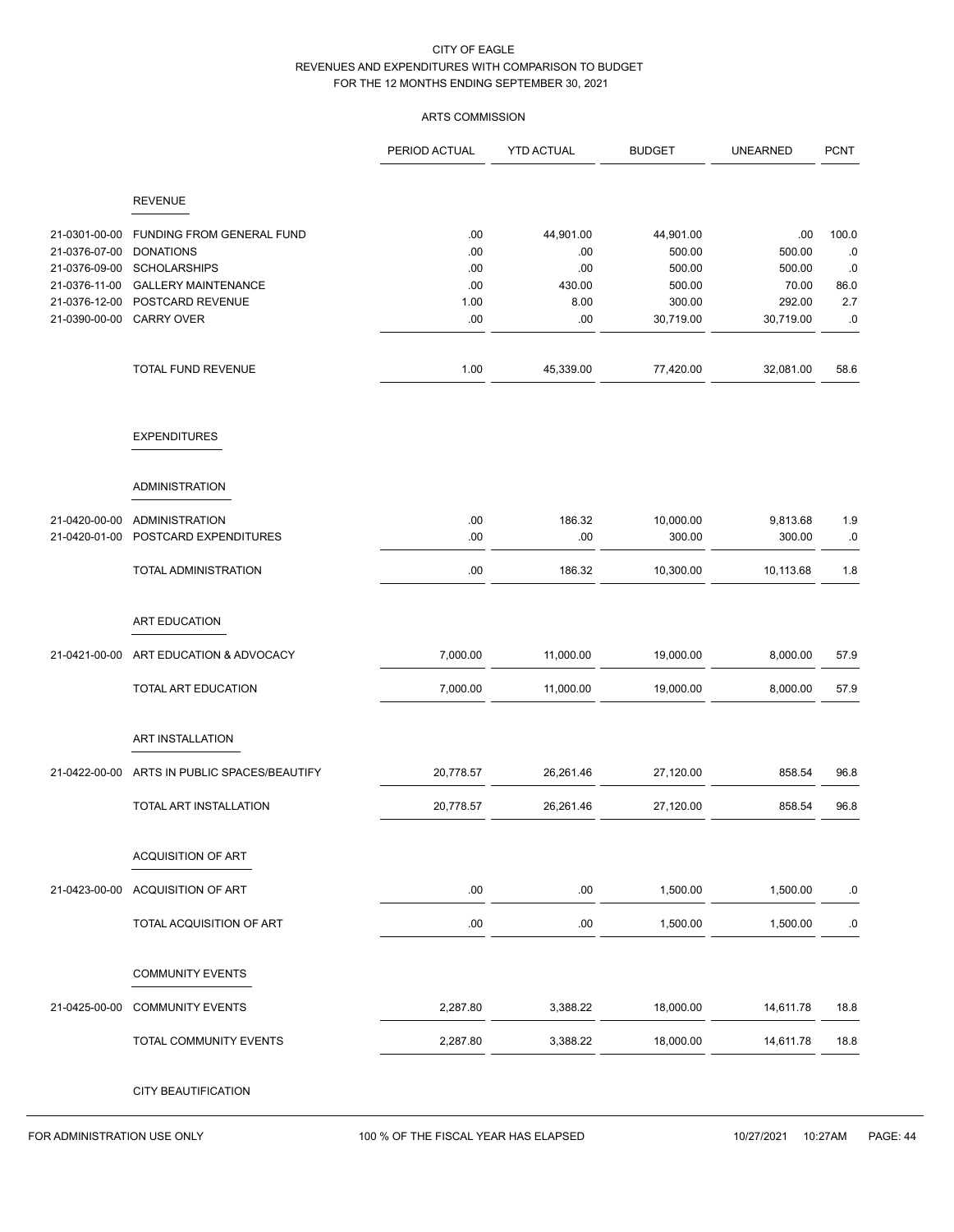## ARTS COMMISSION

|               |                                    | PERIOD ACTUAL | <b>YTD ACTUAL</b> | <b>BUDGET</b> | UNEXPENDED | <b>PCNT</b> |
|---------------|------------------------------------|---------------|-------------------|---------------|------------|-------------|
| 21-0426-00-00 | <b>CITY BEAUTIFICATION</b>         | .00.          | 53.88             | .00.          | 53.88)     | .0          |
|               | TOTAL CITY BEAUTIFICATION          | .00.          | 53.88             | .00.          | 53.88)     | .0          |
|               | <b>GALLERY MTNC/SUPPLIES</b>       |               |                   |               |            |             |
| 21-0427-00-00 | <b>GALLERY MTNC/SLUPPLIES</b>      | .00           | .00               | 1,500.00      | 1,500.00   | .0          |
|               | <b>TOTAL GALLERY MTNC/SUPPLIES</b> | .00.          | .00               | 1,500.00      | 1,500.00   | .0          |
|               | <b>TOTAL FUND EXPENDITURES</b>     | 30,066.37     | 40,889.88         | 77,420.00     | 36,530.12  | 52.8        |
|               | NET REVENUE OVER EXPENDITURES      | 30,065.37)    | 4,449.12          | .00.          | 4,449.12)  | .0          |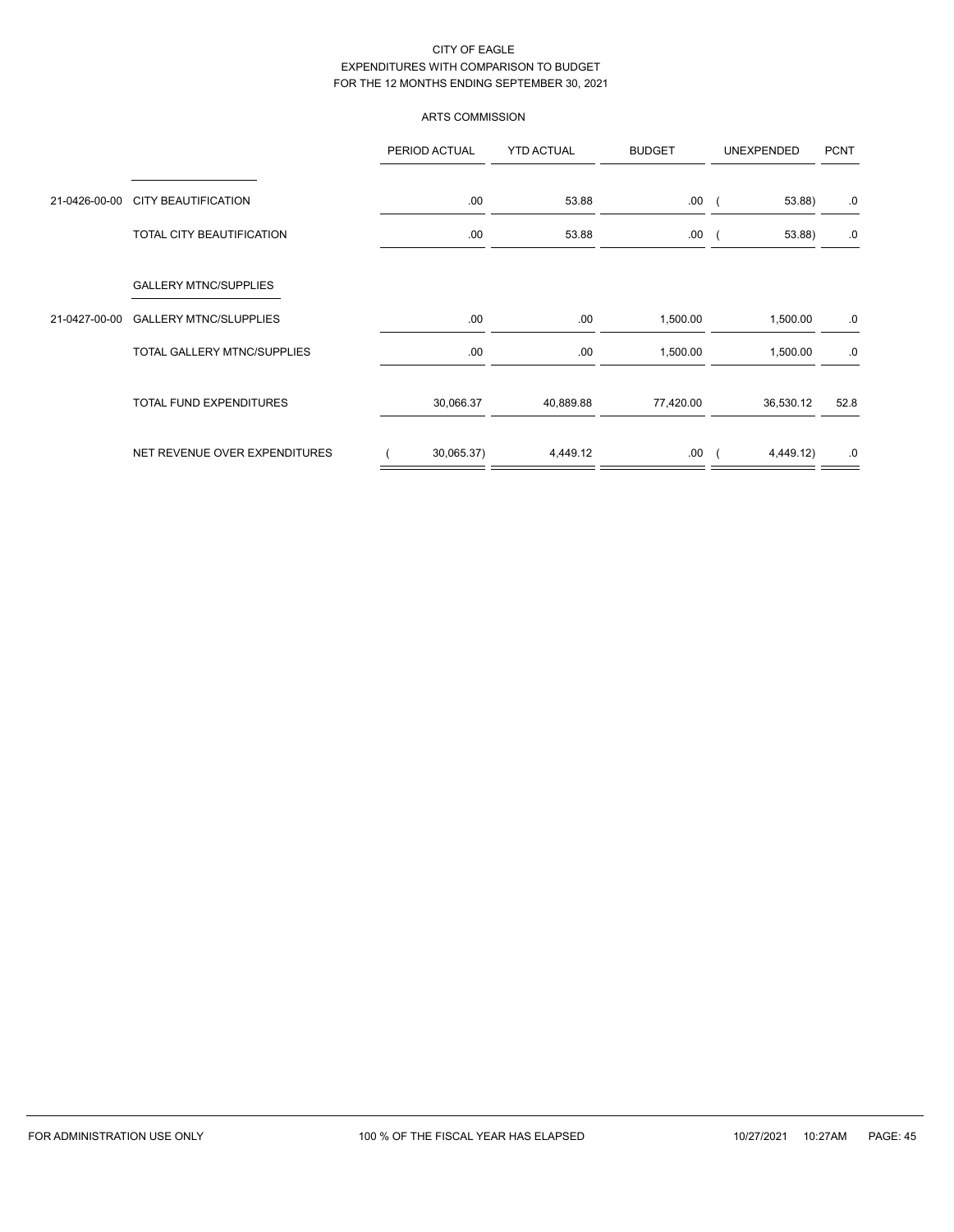### PUBLIC WORKS

#### ASSETS  $=$

|                    | 23-0151-00-00 INVESTMENTS             |            |                | 780,473.65 |            |
|--------------------|---------------------------------------|------------|----------------|------------|------------|
|                    | <b>TOTAL ASSETS</b>                   |            |                |            | 780,473.65 |
|                    | <b>LIABILITIES AND EQUITY</b>         |            |                |            |            |
|                    | <b>LIABILITIES</b>                    |            |                |            |            |
|                    | 23-0202-00-00 VOUCHERS PAYABLE        |            |                | 75,536.96  |            |
|                    | 23-0216-00-00 ACCRUED PAYROLL         |            |                | 9,200.85   |            |
|                    | 23-0217-02-00 FEDERAL WITHHOLDING     |            |                | 25.57      |            |
| 23-0217-03-00 FICA |                                       |            |                | 3,569.98   |            |
|                    | 23-0217-04-00 PUBLIC RETIREMENT       |            |                | 2,814.49   |            |
|                    | 23-0217-05-00 PW DEPT MISC DEDUCTIONS |            | $\overline{(}$ | 14,386.03) |            |
|                    | 23-0217-07-00 HEALTH INSURANCE        |            |                | 28,349.11  |            |
|                    | 23-0217-08-00 GARNISHMENT             |            | $\overline{(}$ | 1,162.50)  |            |
|                    | 23-0217-09-00 WORKERS' COMPENSATION   |            |                | 89,958.51  |            |
|                    | 23-0217-10-00 HSA CONTRIBUTION        |            |                | 1,160.00   |            |
|                    | <b>TOTAL LIABILITIES</b>              |            |                |            | 192,746.94 |
|                    | <b>FUND EQUITY</b>                    |            |                |            |            |
|                    | 23-0271-00-00 FUND BALANCE            |            |                | 222,391.44 |            |
|                    | UNAPPROPRIATED FUND BALANCE:          |            |                |            |            |
|                    | REVENUE OVER EXPENDITURES - YTD       | 365,335.27 |                |            |            |
|                    | <b>BALANCE - CURRENT DATE</b>         |            |                | 365,335.27 |            |
|                    | <b>TOTAL FUND EQUITY</b>              |            |                |            | 587,726.71 |
|                    | <b>TOTAL LIABILITIES AND EQUITY</b>   |            |                |            | 780,473.65 |

 $\equiv$ 

L,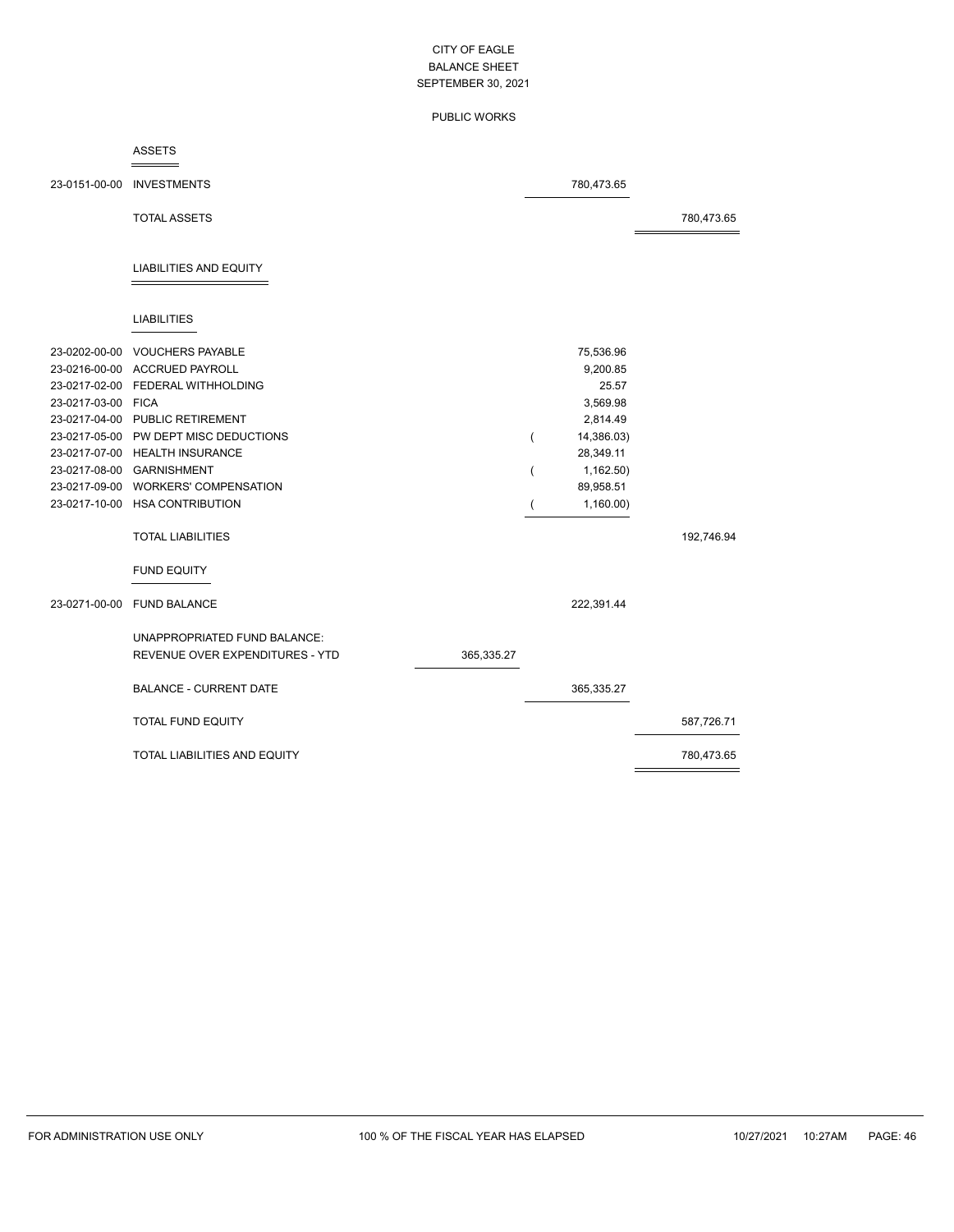## PUBLIC WORKS

|                                |                                                | PERIOD ACTUAL | <b>YTD ACTUAL</b> | <b>BUDGET</b>          | <b>UNEARNED</b>             | <b>PCNT</b>     |
|--------------------------------|------------------------------------------------|---------------|-------------------|------------------------|-----------------------------|-----------------|
|                                | <b>REVENUE</b>                                 |               |                   |                        |                             |                 |
|                                |                                                |               |                   |                        |                             |                 |
| 23-0302-00-00                  | <b>FUNDING FROM GENERAL FUND</b>               | .00           | 2,009,789.00      | 2,009,789.00           | .00                         | 100.0           |
| 23-0303-00-00                  | VENDOR LEASE PAYMENTS, PARKS                   | 4,819.10      | 9,772.18          | 1,300.00               | 8,472.18)                   | 751.7           |
| 23-0314-00-00                  | <b>VEHICLE REPLACEMENT</b>                     | .00           | .00.              | 63,700.00              | 63,700.00                   | .0              |
| 23-0315-01-00                  | SANITATION SERVICES                            | 13,079.50     | 70,707.82         | 13,000.00              | 57,707.82)                  | 543.9           |
| 23-0315-02-00                  | SIDEWALKS, LTS, TREES, STR-REP                 | .00           | .00               | 150,000.00             | 150,000.00                  | .0              |
| 23-0315-06-00                  | <b>TREE FUNDS</b><br>LIBRARY FLOORING, SAVINGS | .00           | .00.<br>.00       | 30,795.00              | 30,795.00                   | .0<br>.0        |
| 23-0315-08-00<br>23-0315-09-00 | <b>WYCLIFF PUMP STATION</b>                    | .00<br>.00    | 8,985.03          | 290,000.00<br>6,690.00 | 290,000.00                  | 134.3           |
| 23-0316-00-00                  | ARBOR DAY, TREE CITY USA GRANT                 | .00           | 300.00            | 300.00                 | 2,295.03)<br>.00            | 100.0           |
| 23-0316-01-00                  | <b>MEMORIAL DONATIONS</b>                      | 2,657.72      | 7,112.43          | 6,000.00               | 1,112.43)<br>$\overline{ }$ | 118.5           |
|                                |                                                |               |                   |                        |                             |                 |
|                                | TOTAL FUND REVENUE                             | 20,556.32     | 2,106,666.46      | 2,571,574.00           | 464,907.54                  | 81.9            |
|                                | <b>EXPENDITURES</b>                            |               |                   |                        |                             |                 |
|                                | <b>ADMINISTRATION</b>                          |               |                   |                        |                             |                 |
| 23-0413-01-00                  | OFFICE SUPPLIES                                | .00           | 412.78            | 750.00                 | 337.22                      | 55.0            |
| 23-0413-02-00                  | PRINTING AND PUBLISHING                        | .00           | 46.35             | 500.00                 | 453.65                      | 9.3             |
| 23-0413-03-00                  | LEGAL, ADV, PUBLICATION                        | .00           | 460.66            | 500.00                 | 39.34                       | 92.1            |
| 23-0413-04-00                  | <b>TRAINING</b>                                | 653.96        | 2,777.71          | 15,500.00              | 12,722.29                   | 17.9            |
| 23-0413-05-00                  | TRAVEL & PER DIEM                              | .00           | 11.48             | 6,725.00               | 6,713.52                    | $.2\phantom{0}$ |
| 23-0413-06-00                  | PROFESSIONAL DUES                              | .00           | .00               | 1,000.00               | 1,000.00                    | .0              |
| 23-0413-07-00                  | TELEPHONE AND COMMUNICATIONS                   | .00           | 714.12            | .00                    | 714.12)<br>$\overline{ }$   | .0              |
| 23-0413-09-00                  | <b>UNIFORMS</b>                                | 200.00        | 2,915.71          | 4,800.00               | 1,884.29                    | 60.7            |
| 23-0413-10-00                  | PUBLIC RELATIONS                               | 46.48         | 335.43            | 1,000.00               | 664.57                      | 33.5            |
|                                | TOTAL ADMINISTRATION                           | 900.44        | 7,674.24          | 30,775.00              | 23,100.76                   | 24.9            |
|                                | <b>GEN MAINTENANCE &amp; REPAIR</b>            |               |                   |                        |                             |                 |
| 23-0414-02-00                  | MISC MTNC & REPAIR GROUNDS                     | 20,647.27     | 32,237.98         | 40,000.00              | 7,762.02                    | 80.6            |
| 23-0414-03-00                  | MATERIALS AND SUPPLIES                         | 26,195.45     | 46,266.33         | 47,000.00              | 733.67                      | 98.4            |
| 23-0414-04-00                  | <b>HOLIDAY LIGHTING</b>                        | 5,965.31      | 10,130.30         | 3,500.00               | 6,630.30)                   | 289.4           |
| 23-0414-05-00                  | PAPER PRODUCTS                                 | 5,443.35      | 40,644.64         | 30,000.00              | 10,644.64)                  | 135.5           |
| 23-0414-06-00                  | <b>BACK FLOW PARTS REPLACEMENT</b>             | .00           | 96.47             | 5,000.00               | 4,903.53                    | 1.9             |
| 23-0414-07-01                  | MTNC/RPR SNOW EQUIPMENT                        | .00           | .00               | 1,500.00               | 1,500.00                    | .0              |
| 23-0414-08-00                  | SIGNS & SIGN REPLACEMENT                       | 3,461.62      | 6,135.51          | 5,000.00               | 1,135.51)<br>$\overline{ }$ | 122.7           |
| 23-0414-10-00                  | ROOF MAINTENANCE                               | .00           | .00               | 3,000.00               | 3,000.00                    | .0              |
| 23-0414-11-00                  | <b>HVAC MAINTENANCE</b>                        | .00           | 917.15            | 1,500.00               | 582.85                      | 61.1            |
| 23-0414-12-00                  | <b>EMERGENCY REPAIRS</b>                       | .00           | .00               | 25,000.00              | 25,000.00                   | .0              |
|                                | TOTAL GEN MAINTENANCE & REPAIR                 | 61,713.00     | 136,428.38        | 161,500.00             | 25,071.62                   | 84.5            |

PW RESTRICTED FUNDS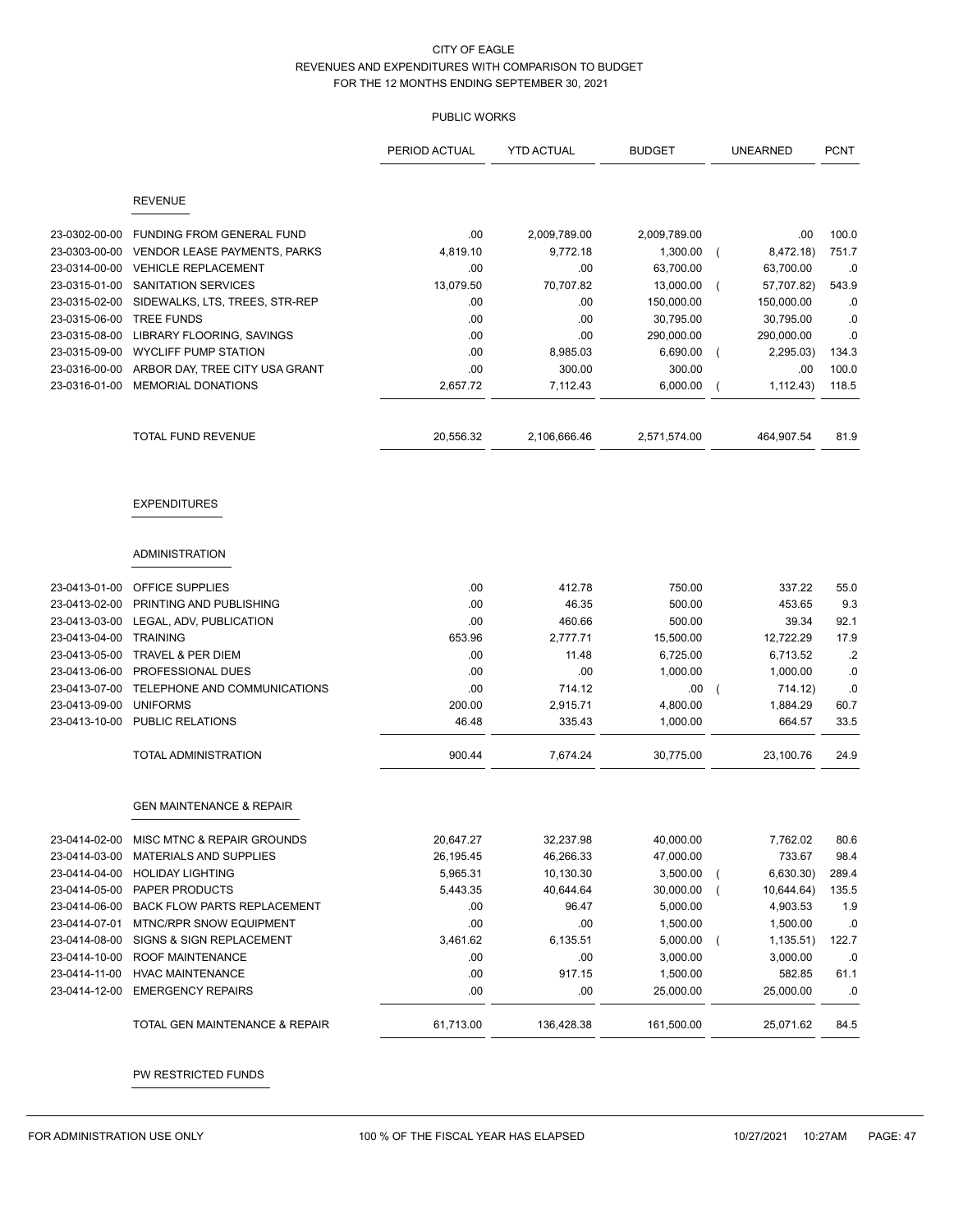|                                |                                                           | PERIOD ACTUAL          | <b>YTD ACTUAL</b>      | <b>BUDGET</b>            |                | UNEXPENDED               | <b>PCNT</b>  |
|--------------------------------|-----------------------------------------------------------|------------------------|------------------------|--------------------------|----------------|--------------------------|--------------|
| 23-0415-02-00<br>23-0415-08-00 | SIDEWALKS, LTS, TREES, STR-REP<br><b>LIBRARY FLOORING</b> | 2,800.00<br>248,112.85 | 2,800.00<br>331,853.90 | 150,000.00<br>290,000.00 | $\overline{ }$ | 147,200.00<br>41,853.90) | 1.9<br>114.4 |
|                                | TOTAL PW RESTRICTED FUNDS                                 | 250,912.85             | 334,653.90             | 440,000.00               |                | 105,346.10               | 76.1         |
|                                | <b>CONTRACTS &amp; AGREEMENTS</b>                         |                        |                        |                          |                |                          |              |
| 23-0416-00-00                  | <b>WYCLIFFE PUMP STATION</b>                              | 3,567.15               | 6,174.57               | 6,690.00                 |                | 515.43                   | 92.3         |
| 23-0416-01-00                  | <b>FARMERS UNION</b>                                      | .00                    | 1,153.03               | 960.00                   | $\left($       | 193.03)                  | 120.1        |
| 23-0416-02-00                  | <b>EAST ENTRY SIGN</b>                                    | .00                    | 342.77                 | 1,000.00                 |                | 657.23                   | 34.3         |
| 23-0416-03-00                  | <b>SCENIC BYWAY</b>                                       | .00                    | .00                    | 154.00                   |                | 154.00                   | $.0$         |
| 23-0416-07-00                  | CHAUMONT LEASE AGREEMENT                                  | .00                    | 1.00                   | 1.00                     |                | .00                      | 100.0        |
| 23-0416-08-00                  | BASELINE MANAGER AGREEMENT                                | .00                    | 3,383.00               | 2,000.00                 | $\overline{ }$ | 1,383.00)                | 169.2        |
| 23-0416-09-00                  | NEW DRY CREEK DITCH CO                                    | .00                    | 991.00                 | 700.00                   | $\overline{ }$ | 291.00)                  | 141.6        |
| 23-0416-10-00<br>23-0416-11-00 | BALLANTYNE/BOISE VALLEY DITCH<br><b>LEGAL SERVICES</b>    | .00<br>.00             | 1,680.00<br>.00        | 1,100.00<br>2,000.00     | $\overline{ }$ | 580.00)<br>2,000.00      | 152.7<br>.0  |
|                                | TOTAL CONTRACTS & AGREEMENTS                              | 3,567.15               | 13,725.37              | 14,605.00                |                | 879.63                   | 94.0         |
|                                |                                                           |                        |                        |                          |                |                          |              |
|                                | <b>VEHICLES</b>                                           |                        |                        |                          |                |                          |              |
| 23-0417-01-00                  | <b>VEHICLE MTNC &amp; REPAIR</b>                          | 6,993.80               | 13,313.89              | 15,000.00                |                | 1,686.11                 | 88.8         |
| 23-0417-02-00                  | GAS AND OIL                                               | 9,939.02               | 22,002.78              | 21,500.00                | $\left($       | 502.78)                  | 102.3        |
| 23-0417-03-00                  | <b>VEHICLE REPLACEMENT</b>                                | .00                    | .00                    | 51,000.00                |                | 51,000.00                | .0           |
|                                | 23-0417-05-00 VEHICLE CAR WASH                            | 40.00                  | 85.00                  | 660.00                   |                | 575.00                   | 12.9         |
|                                | <b>TOTAL VEHICLES</b>                                     | 16,972.82              | 35,401.67              | 88,160.00                |                | 52,758.33                | 40.2         |
|                                | <b>PROGRAMS</b>                                           |                        |                        |                          |                |                          |              |
| 23-0418-03-00                  | MEMORIALS, MTNC/REPAIR                                    | 3,847.05               | 3,981.15               | 6,000.00                 |                | 2,018.85                 | 66.4         |
|                                | <b>TOTAL PROGRAMS</b>                                     | 3,847.05               | 3,981.15               | 6,000.00                 |                | 2,018.85                 | 66.4         |
|                                |                                                           |                        |                        |                          |                |                          |              |
|                                | <b>FLOWER BASKETS</b>                                     |                        |                        |                          |                |                          |              |
|                                | 23-0419-01-00 MATERIALS & SUPPLIES                        | .00                    | 759.00                 | 2,000.00                 |                | 1,241.00                 | 38.0         |
| 23-0419-02-00 FLOWERS          |                                                           | .00                    | 15,000.00              | 15,000.00                |                | .00                      | 100.0        |
|                                | TOTAL FLOWER BASKETS                                      | .00                    | 15,759.00              | 17,000.00                |                | 1,241.00                 | 92.7         |
|                                | <b>EQUIPMENT MTNC &amp; REPAIR</b>                        |                        |                        |                          |                |                          |              |
|                                |                                                           |                        |                        |                          |                |                          |              |
| 23-0420-00-00                  | <b>MTNC/REPAIR EQUIPMENT</b>                              | 5,096.30               | 10,663.10              | 10,000.00                | $\sqrt{2}$     | 663.10)                  | 106.6        |
|                                | TOTAL EQUIPMENT MTNC & REPAIR                             | 5,096.30               | 10,663.10              | 10,000.00                |                | 663.10)                  | 106.6        |
|                                | SUSTAINABILITY-CONSERVATION                               |                        |                        |                          |                |                          |              |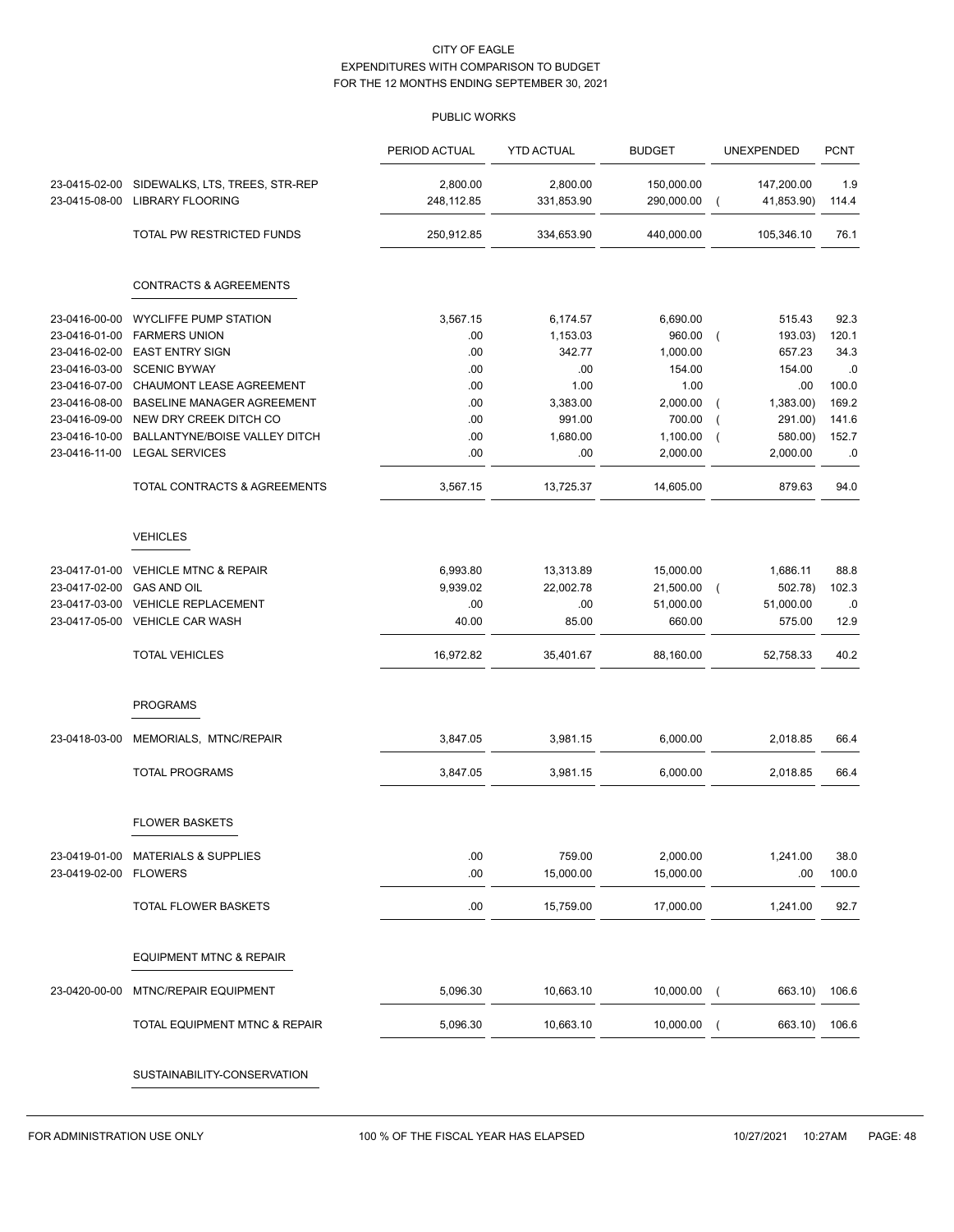|                        |                                      | PERIOD ACTUAL | <b>YTD ACTUAL</b> | <b>BUDGET</b> | <b>UNEXPENDED</b>         | <b>PCNT</b> |
|------------------------|--------------------------------------|---------------|-------------------|---------------|---------------------------|-------------|
| 23-0421-01-00          | <b>SANITATION SERVICES</b>           | 4,643.57      | 20,328.97         | 54,000.00     | 33,671.03                 | 37.7        |
| 23-0421-02-00          | <b>TREE FUNDS</b>                    | .00           | .00               | 29,511.00     | 29,511.00                 | .0          |
| 23-0421-03-00          | TREE VOUCHER PROGRAM                 | 95.39         | 14,877.18         | 15,000.00     | 122.82                    | 99.2        |
| 23-0421-04-00          | ARBOR DAY, TREE CITY USA GRANT       | .00           | .00               | 300.00        | 300.00                    | .0          |
| 23-0421-05-00          | FACILITY AUTOMATION UPGRADE          | .00           | .00               | 77,000.00     | 77,000.00                 | .0          |
| 23-0421-06-00          | LED FACILITY BULB CONVERSION         | .00           | .00               | 15,000.00     | 15,000.00                 | .0          |
| 23-0421-07-00          | LEAF RECYCLING PROGRAM               | .00           | 853.20            | 25,000.00     | 24,146.80                 | 3.4         |
| 23-0421-08-00          | TREE RECYCLING PROGRAM               | .00           | .00               | 13,000.00     | 13,000.00                 | 0.0         |
|                        | TOTAL SUSTAINABILITY-CONSERVATION    | 4,738.96      | 36,059.35         | 228,811.00    | 192,751.65                | 15.8        |
|                        | <b>FLEET MANAGEMENT</b>              |               |                   |               |                           |             |
| 23-0423-00-00          | <b>VEHICLE REPLACEMENT</b>           | 8,569.00      | 22,649.00         | 83,700.00     | 61,051.00                 | 27.1        |
|                        | TOTAL FLEET MANAGEMENT               | 8,569.00      | 22,649.00         | 83,700.00     | 61,051.00                 | 27.1        |
|                        | <b>PERSONNEL</b>                     |               |                   |               |                           |             |
| 23-0433-10-00          | SALARIES-FULL TIME                   | 125,134.29    | 487,347.86        | 477,675.00    | 9,672.86)<br>$\sqrt{ }$   | 102.0       |
| 23-0433-11-00          | <b>OVERTIME</b>                      | 5,255.80      | 9,482.39          | 18,600.00     | 9,117.61                  | 51.0        |
| 23-0433-15-00          | SALARIES-PART TIME                   | .00           | 1,659.16          | 15,640.00     | 13,980.84                 | 10.6        |
| 23-0433-16-00          | SALARIES-SEASONAL                    | 38,236.74     | 68,467.21         | 129,500.00    | 61,032.79                 | 52.9        |
| 23-0433-21-00          | <b>FICA</b>                          | 14,554.46     | 44,224.08         | 50,330.00     | 6,105.92                  | 87.9        |
| 23-0433-22-00          | <b>PERSI</b>                         | 17,776.03     | 61,683.75         | 61,225.00     | 458.75)<br>$\sqrt{2}$     | 100.8       |
| 23-0433-24-00          | <b>WORKERS' COMPENSATION</b>         | 7,703.21      | 23,377.75         | 25,015.00     | 1,637.25                  | 93.5        |
| 23-0433-25-00          | <b>INSURANCE</b>                     | 15,288.72     | 65,081.74         | 89,813.00     | 24,731.26                 | 72.5        |
| 23-0433-26-00          | <b>HSA CONTRIBUTION</b>              | 900.00        | 4,100.00          | 16,500.00     | 12,400.00                 | 24.9        |
| 23-0433-27-00          | HRA BUY-DOWN                         | .00           | .00               | 7,700.00      | 7,700.00                  | .0          |
|                        | <b>TOTAL PERSONNEL</b>               | 224,849.25    | 765,423.94        | 891,998.00    | 126,574.06                | 85.8        |
|                        | <b>SHOP</b>                          |               |                   |               |                           |             |
| 23-0440-00-00          | <b>SHOP LEASE</b>                    | 3,947.08      | 23,264.91         | 23,000.00     | 264.91)<br>$\overline{ }$ | 101.2       |
| 23-0440-01-00          | <b>BLDG MAINTENANCE &amp; REPAIR</b> | 40.21         | 40.21             | .00           | 40.21)<br>$\overline{ }$  | .0          |
| 23-0440-02-00 UTILTIES |                                      | 341.52        | 2,860.56          | 3.500.00      | 639.44                    | 81.7        |
|                        | 23-0440-03-00 CUSTODIAL SERVICES     | .00           | 116.35            | .00(          | 116.35)                   | $\cdot$ 0   |
|                        | <b>TOTAL SHOP</b>                    | 4,328.81      | 26,282.03         | 26,500.00     | 217.97                    | 99.2        |
|                        | <b>STREET LIGHTS</b>                 |               |                   |               |                           |             |
| 23-0441-01-00          | <b>MAINTENANCE &amp; REPAIR</b>      | 6,376.50      | 7,022.87          | 8,000.00      | 977.13                    | 87.8        |
| 23-0441-02-00          | <b>UTILITIES</b>                     | 7,539.80      | 25,650.13         | 50,000.00     | 24,349.87                 | 51.3        |
|                        | TOTAL STREET LIGHTS                  | 13,916.30     | 32,673.00         | 58,000.00     | 25,327.00                 | 56.3        |
|                        |                                      |               |                   |               |                           |             |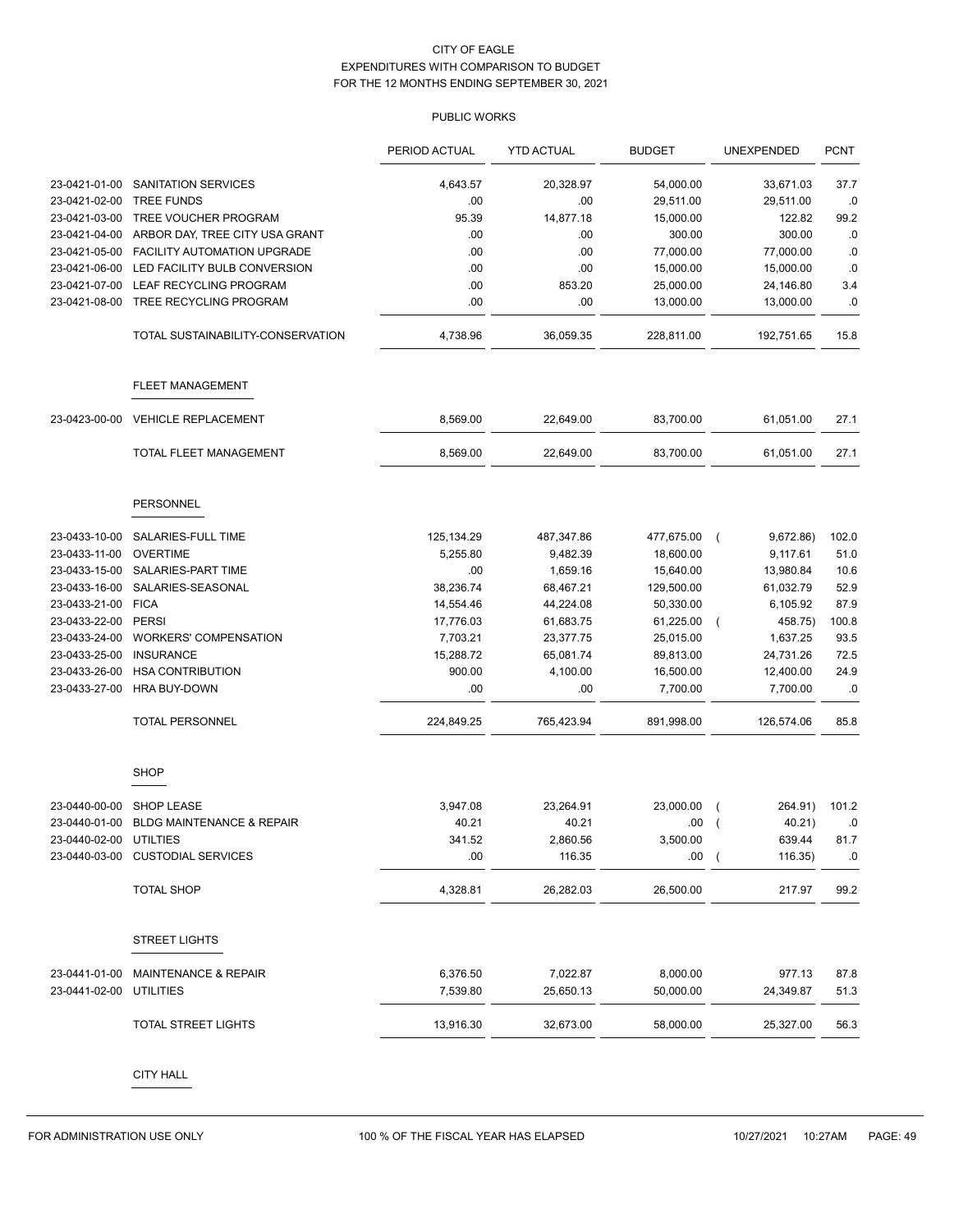|               |                                           | PERIOD ACTUAL | <b>YTD ACTUAL</b> | <b>BUDGET</b> | UNEXPENDED                          | <b>PCNT</b> |
|---------------|-------------------------------------------|---------------|-------------------|---------------|-------------------------------------|-------------|
| 23-0442-01-00 | BLDG MAINTENANCE & REPAIR                 | 542.24        | 1,049.24          | 2,500.00      | 1,450.76                            | 42.0        |
| 23-0442-02-00 | <b>MTNC &amp; REPAIR GROUNDS</b>          | .00.          | 801.00            | 1,500.00      | 699.00                              | 53.4        |
| 23-0442-03-00 | <b>CUSTODIAL SERVICES</b>                 | 95.53         | 312.85            | .00           | 312.85)<br>$\overline{ }$           | .0          |
| 23-0442-04-00 | <b>UTILITIES</b>                          | 8,543.98      | 26,470.89         | 36,000.00     | 9,529.11                            | 73.5        |
|               | TOTAL CITY HALL                           | 9,181.75      | 28,633.98         | 40,000.00     | 11,366.02                           | 71.6        |
|               | <b>SENIOR CENTER</b>                      |               |                   |               |                                     |             |
| 23-0443-01-00 | BLDG MAINTENANCE & REPAIR                 | 126.80        | 2,199.52          | 2,500.00      | 300.48                              | 88.0        |
| 23-0443-02-00 | <b>MTNC &amp; REPAIR GROUNDS</b>          | .00           | 395.40            | 1,500.00      | 1,104.60                            | 26.4        |
| 23-0443-03-00 | <b>CUSTODIAL SERVICES</b>                 | .00           | 217.32            | .00           | 217.32)<br>$\overline{\phantom{a}}$ | .0          |
|               | TOTAL SENIOR CENTER                       | 126.80        | 2,812.24          | 4,000.00      | 1,187.76                            | 70.3        |
|               | <b>LIBRARY</b>                            |               |                   |               |                                     |             |
| 23-0444-01-00 | BLDG MAINTENANE & REPAIR                  | 431.30        | 3,383.30          | 5,000.00      | 1,616.70                            | 67.7        |
| 23-0444-02-00 | <b>MTNC &amp; REPAIR GROUNDS</b>          | .00.          | .00               | 2,000.00      | 2,000.00                            | .0          |
|               | <b>TOTAL LIBRARY</b>                      | 431.30        | 3,383.30          | 7,000.00      | 3,616.70                            | 48.3        |
|               | <b>MUSEUM</b>                             |               |                   |               |                                     |             |
| 23-0445-01-00 | <b>BLDG MAINTENANCE &amp; REPAIR</b>      | .00           | 96.16             | .00           | 96.16)<br>$\overline{\phantom{a}}$  | .0          |
|               | <b>TOTAL MUSEUM</b>                       | .00           | 96.16             | .00           | 96.16)<br>$\overline{ }$            | .0          |
|               | ARBORETUM PARK                            |               |                   |               |                                     |             |
| 23-0446-01-00 | <b>BLDG/STRUCTURES MTNC &amp; REPAIR</b>  | .00.          | .00               | 500.00        | 500.00                              | .0          |
| 23-0446-02-00 | <b>EQUIPMENT MTNC &amp; REPAIRS</b>       | .00           | .00               | 500.00        | 500.00                              | .0          |
| 23-0446-03-00 | <b>GROUNDS MTNC &amp; REPAIR</b>          | .00           | .00               | 500.00        | 500.00                              | .0          |
| 23-0446-04-00 | <b>UTILITIES</b>                          | .00           | 72.65             | 500.00        | 427.35                              | 14.5        |
|               | TOTAL ARBORETUM PARK                      | .00           | 72.65             | 2,000.00      | 1,927.35                            | 3.6         |
|               | <b>FLAG PLAZA</b>                         |               |                   |               |                                     |             |
| 23-0447-01-00 | <b>BLDG/STRUCTURES MTNC &amp; REPAIR</b>  | .00.          | .00               | 500.00        | 500.00                              | .0          |
| 23-0447-02-00 | <b>EQUIPMENT MTNC &amp; REPAIR</b>        | .00           | .00               | 500.00        | 500.00                              | .0          |
| 23-0447-03-00 | <b>GROUNDS - MTNC &amp; REPAIR</b>        | .00           | .00               | 500.00        | 500.00                              | .0          |
| 23-0447-04-00 | <b>UTILTIES</b>                           | 39.04         | 75.16             | 225.00        | 149.84                              | 33.4        |
|               | TOTAL FLAG PLAZA                          | 39.04         | 75.16             | 1,725.00      | 1,649.84                            | 4.4         |
|               | <b>FRIENDSHIP PARK</b>                    |               |                   |               |                                     |             |
| 23-0448-01-00 | <b>BLDGS/STRUCTURES MTNC &amp; REPAIR</b> | .00.          | .00               | 500.00        | 500.00                              | .0          |
|               |                                           |               |                   |               |                                     |             |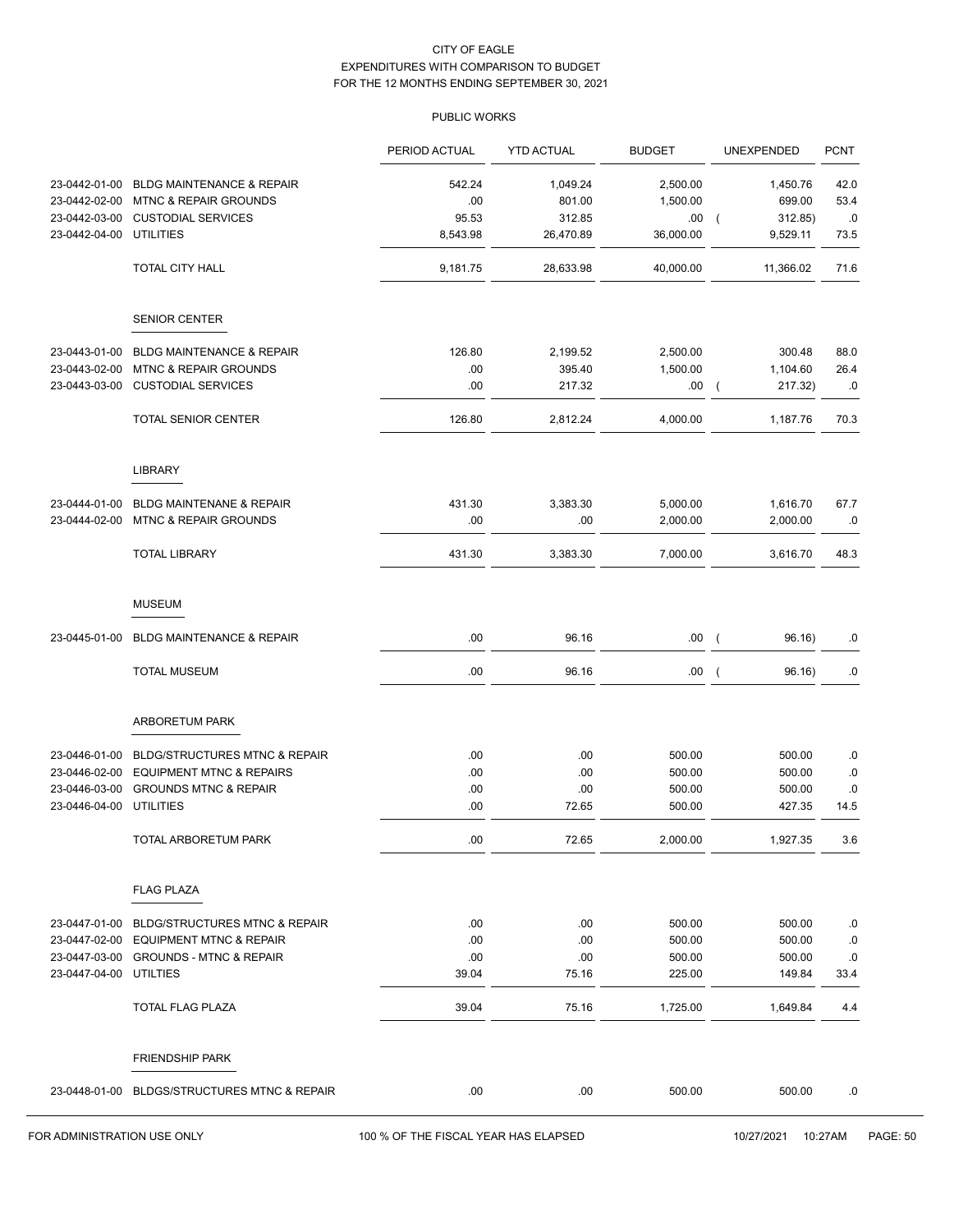|               |                                             | PERIOD ACTUAL | <b>YTD ACTUAL</b> | <b>BUDGET</b> | UNEXPENDED          | <b>PCNT</b> |
|---------------|---------------------------------------------|---------------|-------------------|---------------|---------------------|-------------|
| 23-0448-02-00 | <b>EQUIPMENT MTNC &amp; REPAIR</b>          | .00           | .00               | 500.00        | 500.00              | .0          |
| 23-0448-03-00 | <b>GROUNDS MTNC &amp; REPAIR</b>            | .00           | .00               | 2,500.00      | 2,500.00            | .0          |
| 23-0448-04-00 | <b>UTILITIES</b>                            | 774.81        | 2,148.33          | 2,600.00      | 451.67              | 82.6        |
|               | TOTAL FRIENDSHIP PARK                       | 774.81        | 2,148.33          | 6,100.00      | 3,951.67            | 35.2        |
|               | <b>GUERBER PARK</b>                         |               |                   |               |                     |             |
| 23-0449-01-00 | <b>BLDGS/STRUCTURES MTNC &amp; REPAIR</b>   | 163.94        | 1,783.94          | 2,500.00      | 716.06              | 71.4        |
| 23-0449-02-00 | <b>EQUIPMENT MTNC &amp; REPAIR</b>          | 1,148.58      | 1,148.58          | 1,500.00      | 351.42              | 76.6        |
| 23-0449-03-00 | <b>GROUNDS MTNC &amp; REPAIR</b>            | .00           | 126.29            | 5,000.00      | 4,873.71            | 2.5         |
| 23-0449-04-00 | <b>UTILITIES</b>                            | 4,637.71      | 11,325.67         | 21,000.00     | 9,674.33            | 53.9        |
|               | <b>TOTAL GUERBER PARK</b>                   | 5,950.23      | 14,384.48         | 30,000.00     | 15,615.52           | 48.0        |
|               | <b>HERITAGE PARK</b>                        |               |                   |               |                     |             |
| 23-0450-01-00 | <b>BLDG/STRUCTURES MTNC &amp; REPAIR</b>    | .00           | 366.74            | 2,000.00      | 1,633.26            | 18.3        |
| 23-0450-02-00 | <b>EQUIPMENT MTNC &amp; REPAIR</b>          | 319.20        | 319.20            | 1,500.00      | 1,180.80            | 21.3        |
| 23-0450-03-00 | <b>GROUNDS MTNC &amp; REPAIR</b>            | 49.90         | 363.09            | 500.00        | 136.91              | 72.6        |
| 23-0450-04-00 | <b>UTILTIES</b>                             | 1,337.07      | 3,003.62          | 2,600.00      | 403.62)<br>$\left($ | 115.5       |
|               | TOTAL HERITAGE PARK                         | 1,706.17      | 4,052.65          | 6,600.00      | 2,547.35            | 61.4        |
|               | MCDONALDS PARK/PATHWAY                      |               |                   |               |                     |             |
| 23-0451-01-00 | <b>BLDG/STRUCTURES MTNC &amp; REPAIR</b>    | .00           | .00               | 500.00        | 500.00              | .0          |
| 23-0451-02-00 | <b>EQUIPMENT MTNC &amp; REPAIR</b>          | .00           | .00               | 500.00        | 500.00              | .0          |
| 23-0451-03-00 | <b>GROUNDS MTNC &amp; REPAIR</b>            | .00           | .00               | 1,000.00      | 1,000.00            | 0.0         |
|               | TOTAL MCDONALDS PARK/PATHWAY                | .00           | .00               | 2,000.00      | 2,000.00            | .0          |
|               | <b>MERRILL PARK</b>                         |               |                   |               |                     |             |
|               | 23-0452-01-00 BLDG/STRUCTURES MTNC & REPAIR | 98.43         | 1,718.43          | 2,500.00      | 781.57              | 68.7        |
| 23-0452-02-00 | <b>EQUIPMENT MTNC &amp; REPAIR</b>          | 1,365.60      | 1,500.00          | 1,500.00      | .00                 | 100.0       |
|               | 23-0452-03-00 GROUNDS MTNC & REPAIR         | .00.          | 246.23            | 5,000.00      | 4,753.77            | 4.9         |
| 23-0452-04-00 | <b>UTILITIES</b>                            | 3,936.70      | 10,601.91         | 8,000.00      | 2,601.91)           | 132.5       |
|               | TOTAL MERRILL PARK                          | 5,400.73      | 14,066.57         | 17,000.00     | 2,933.43            | 82.7        |
|               | ORVAL KRASEN PARK                           |               |                   |               |                     |             |
| 23-0453-01-00 | <b>BLDGS/STRUCTURES MTNC &amp; REPAIR</b>   | .00.          | 315.00            | 500.00        | 185.00              | 63.0        |
| 23-0453-02-00 | <b>EQUIPMENT MTNC &amp; REPAIR</b>          | .00.          | .00               | 500.00        | 500.00              | .0          |
| 23-0453-03-00 | <b>GROUNDS MTNC &amp; REPAIR</b>            | .00           | 2.54              | 500.00        | 497.46              | .5          |
| 23-0453-04-00 | <b>UTILITIES</b>                            | 455.44        | 1,518.22          | 1,600.00      | 81.78               | 94.9        |
|               | TOTAL ORVAL KRASEN PARK                     | 455.44        | 1,835.76          | 3,100.00      | 1,264.24            | 59.2        |
|               |                                             |               |                   |               |                     |             |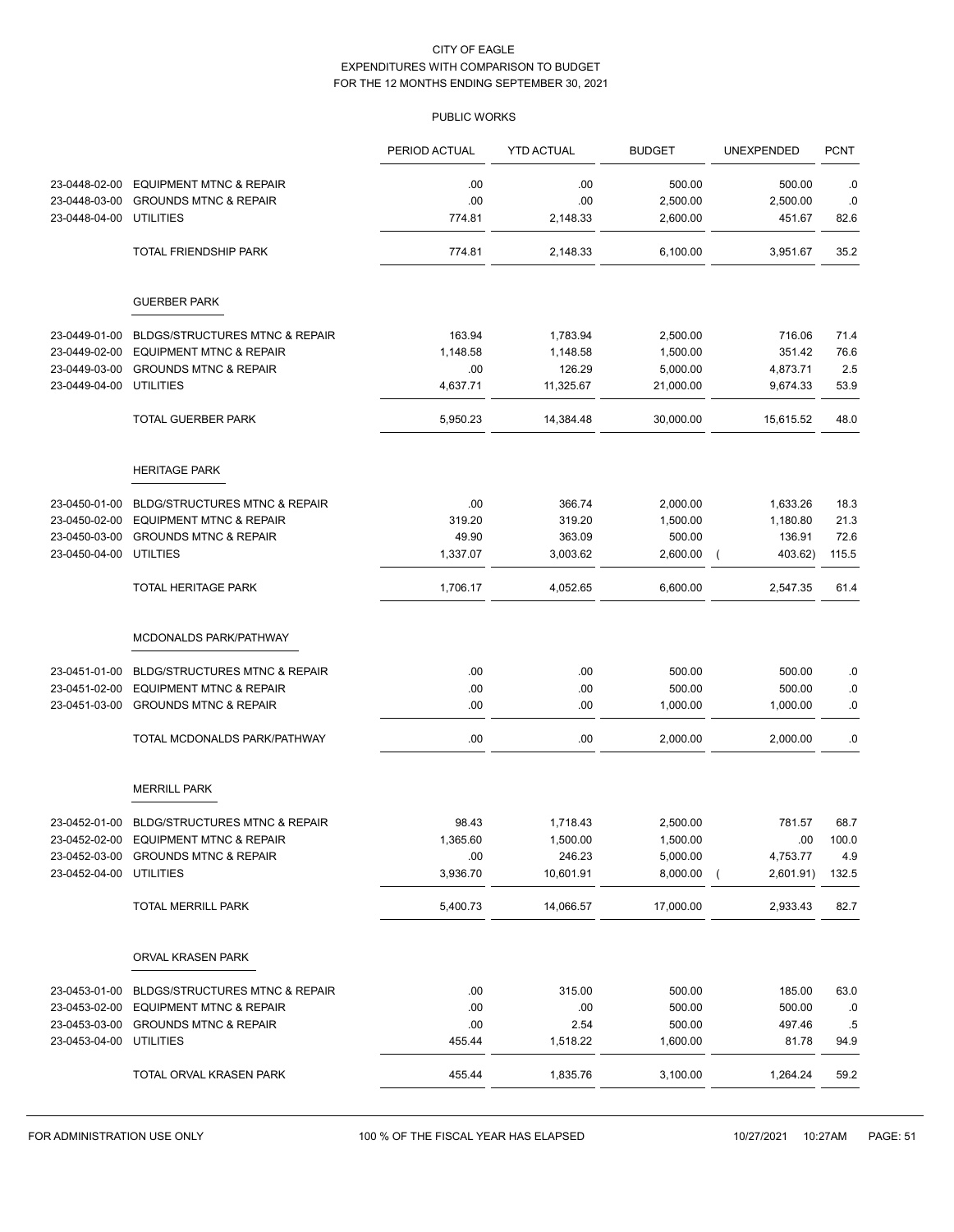|                         |                                           | PERIOD ACTUAL | <b>YTD ACTUAL</b> | <b>BUDGET</b> | UNEXPENDED                    | <b>PCNT</b> |
|-------------------------|-------------------------------------------|---------------|-------------------|---------------|-------------------------------|-------------|
|                         |                                           |               |                   |               |                               |             |
|                         | SPORTS COMPLEX                            |               |                   |               |                               |             |
| 23-0454-01-00           | <b>BLDGS/STRUCTURES MTNC &amp; REPAIR</b> | .00           | 3,433.44          | 2,500.00      | 933.44)<br>$\sqrt{ }$         | 137.3       |
| 23-0454-02-00           | <b>EQUIPMENT MTNC &amp; REPAIR</b>        | 610.00        | 610.00            | 1,000.00      | 390.00                        | 61.0        |
| 23-0454-03-00           | <b>GROUNDS MTNC &amp; REPAIR</b>          | .00           | .00               | 1,000.00      | 1,000.00                      | .0          |
| 23-0454-04-00 UTILITIES |                                           | 10,391.66     | 24,237.59         | 15,500.00     | 8,737.59)<br>$\overline{ }$   | 156.4       |
|                         | TOTAL SPORTS COMPLEX                      | 11,001.66     | 28,281.03         | 20,000.00     | 8,281.03)<br>$\overline{ }$   | 141.4       |
|                         | TOWN ENTRANCE SIGNS                       |               |                   |               |                               |             |
| 23-0455-01-00           | <b>BLDGS/STRUCTURES MTNC &amp; REPAIR</b> | .00           | .00               | 500.00        | 500.00                        | .0          |
|                         | 23-0455-02-00 EQUIPMENT MTNC & REPAIR     | .00           | .00               | 500.00        | 500.00                        | .0          |
| 23-0455-03-00           | <b>GROUNDS MTNC &amp; REPAIR</b>          | .00           | .00               | 500.00        | 500.00                        | .0          |
| 23-0455-04-00 UTILITIES |                                           | 3,221.90      | 7,123.16          | 21,500.00     | 14,376.84                     | 33.1        |
|                         | TOTAL TOWN ENTRANCE SIGNS                 | 3,221.90      | 7,123.16          | 23,000.00     | 15,876.84                     | 31.0        |
|                         | PLAZA DRIVE                               |               |                   |               |                               |             |
| 23-0456-02-00           | <b>EQUIPMENT MTNC &amp; REPAIR</b>        | .00           | .00.              | 500.00        | 500.00                        | .0          |
| 23-0456-03-00           | <b>GROUNDS MTNC &amp; REPAIR</b>          | .00           | 103.50            | 500.00        | 396.50                        | 20.7        |
| 23-0456-04-00           | <b>UTILITIES</b>                          | 231.75        | 655.46            | 1,000.00      | 344.54                        | 65.6        |
|                         | TOTAL PLAZA DRIVE                         | 231.75        | 758.96            | 2,000.00      | 1,241.04                      | 38.0        |
|                         | <b>WEST PARK</b>                          |               |                   |               |                               |             |
| 23-0458-02-00           | <b>GROUNDS MTNC &amp; REPAIR</b>          | .00           | .00               | 1,000.00      | 1,000.00                      | .0          |
|                         | <b>TOTAL WEST PARK</b>                    | .00           | .00.              | 1,000.00      | 1,000.00                      | .0          |
|                         | PAMELA BAKER PARK                         |               |                   |               |                               |             |
| 23-0459-01-00           | <b>BLDG/STRUCTURES MTNC &amp; REPAIR</b>  | .00           | .00               | 500.00        | 500.00                        | $\cdot$ .0  |
|                         | 23-0459-02-00 GROUNDS MTNC & REPAIR       | 1,400.00      | 1,400.00          | $500.00$ (    | 900.00)                       | 280.0       |
|                         | 23-0459-03-00 EQUIPMENT MTNC/REPAIR       | .00.          | .00               | 500.00        | 500.00                        | .0          |
| 23-0459-04-00 UTILITIES |                                           | 1,251.80      | 3,553.30          | $2,000.00$ (  | 1,553.30                      | 177.7       |
|                         | TOTAL PAMELA BAKER PARK                   | 2,651.80      | 4,953.30          | 3,500.00      | 1,453.30) 141.5<br>$\sqrt{2}$ |             |
|                         | <b>CAPITAL EQUIPMENT</b>                  |               |                   |               |                               |             |
|                         |                                           |               |                   |               |                               |             |
| 23-0460-00-00 TOOLS     |                                           | 2,154.59      | 3,249.90          | 11,000.00     | 7,750.10                      | 29.5        |
| 23-0460-01-00 EQUIPMENT |                                           | 3,814.05      | 90,642.00         | 83,000.00     | 7,642.00)<br>$\sqrt{ }$       | 109.2       |
|                         | TOTAL CAPITAL EQUIPMENT                   | 5,968.64      | 93,891.90         | 94,000.00     | 108.10                        | 99.9        |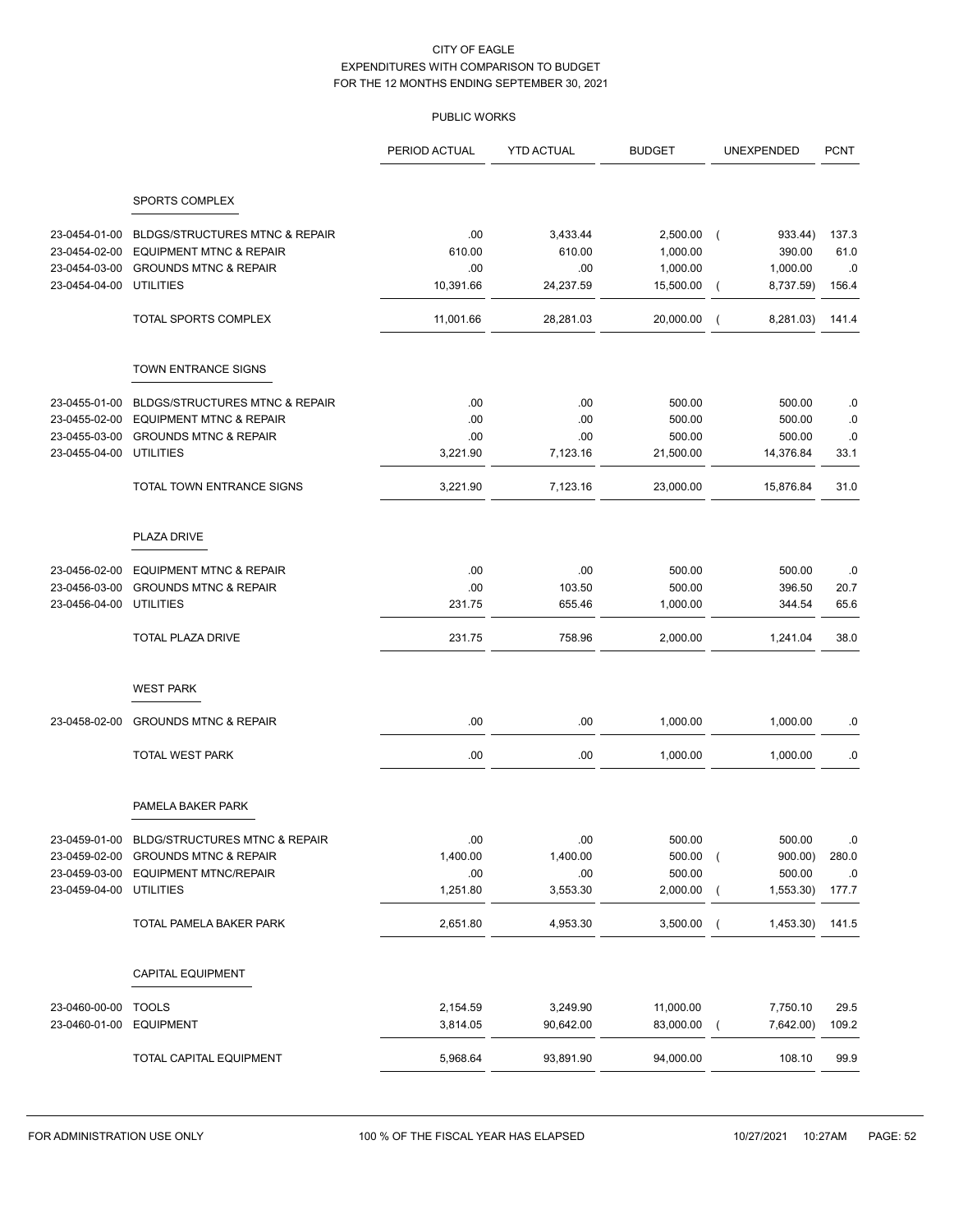|               |                                           | PERIOD ACTUAL                 | <b>YTD ACTUAL</b> | <b>BUDGET</b> | UNEXPENDED                | <b>PCNT</b> |
|---------------|-------------------------------------------|-------------------------------|-------------------|---------------|---------------------------|-------------|
|               | CITY LANDSCAPE MAINTENANCE                |                               |                   |               |                           |             |
| 23-0462-00-00 | <b>EQUIPMENT RENTAL</b>                   | 101.74                        | 3,852.26          | 5,000.00      | 1,147.74                  | 77.1        |
| 23-0462-01-00 | SPRAYING/FERTILIZING                      | 10,511.00                     | 25,092.00         | 48,000.00     | 22,908.00                 | 52.3        |
| 23-0462-02-00 | <b>SAFETY EQUIPMENT</b>                   | .00                           | .00               | 1,000.00      | 1,000.00                  | .0          |
| 23-0462-03-00 | DUMPING-DISPOSAL                          | 353.65                        | 647.20            | 5,000.00      | 4,352.80                  | 12.9        |
|               | TOTAL CITY LANDSCAPE MAINTENANCE          | 10,966.39                     | 29,591.46         | 59,000.00     | 29,408.54                 | 50.2        |
|               | LINDER ROAD RESTROOM                      |                               |                   |               |                           |             |
| 23-0463-01-00 | <b>BLDG/STRUCTURES MTNC REPAIR</b>        | .00                           | 700.00            | 500.00        | 200.00)<br>$\left($       | 140.0       |
| 23-0463-02-00 | <b>EQUIPMENT MTNC-REPAIR</b>              | .00                           | 161.31            | 500.00        | 338.69                    | 32.3        |
| 23-0463-03-00 | <b>GROUNDS MTNC &amp; REPAIR</b>          | .00                           | .00               | 500.00        | 500.00                    | .0          |
| 23-0463-04-00 | <b>UTILITIES</b>                          | 474.22                        | 3,353.06          | 2,500.00      | 853.06)<br>$\overline{ }$ | 134.1       |
|               | TOTAL LINDER ROAD RESTROOM                | 474.22                        | 4,214.37          | 4,000.00      | 214.37)<br>$\overline{ }$ | 105.4       |
|               | <b>TRAILS</b>                             |                               |                   |               |                           |             |
| 23-0464-00-00 | <b>GROUNDS MTNC/REPAIR</b>                | 1,570.12                      | 5,000.00          | 5,000.00      | .00                       | 100.0       |
| 23-0464-01-00 | <b>EQUIPMENT RENTAL</b>                   | 4,000.00                      | 4,000.00          | 4,000.00      | .00                       | 100.0       |
|               | <b>TOTAL TRAILS</b>                       | 5,570.12                      | 9,000.00          | 9,000.00      | .00                       | 100.0       |
|               | FISCAL YEAR CAPITAL PROJECTS              |                               |                   |               |                           |             |
| 23-0480-06-00 | <b>BASELINE FLOW CONTROLS</b>             | .00                           | 3,219.69          | 7,500.00      | 4,280.31                  | 42.9        |
| 23-0480-15-00 | LANDSCAPE UPGRADES - PARKS                | .00                           | 2,184.00          | 25,000.00     | 22,816.00                 | 8.7         |
| 23-0480-21-00 | SECURITY CODE SYSTEM CH                   | .00                           | .00               | 5,000.00      | 5,000.00                  | .0          |
| 23-0480-22-00 | <b>GUERBER PARK PAINTING</b>              | .00                           | 14,125.00         | 30,000.00     | 15,875.00                 | 47.1        |
| 23-0480-23-00 | <b>GUERBER PARK LED LIGHTS</b>            | .00                           | 1,521.87          | 2,000.00      | 478.13                    | 76.1        |
| 23-0480-24-00 | GUERBER PARK, TRAIL FENCING               | .00                           | 7,367.06          | 7,500.00      | 132.94                    | 98.2        |
| 23-0480-25-00 | <b>TRAILS BENCH INSTALL</b>               | 2,402.37                      | 9,515.20          | 7,000.00      | 2,515.20)<br>$\left($     | 135.9       |
| 23-0480-26-00 | PICNIC TABLE BENCH INSTALL                | .00                           | 3,351.68          | 8,000.00      | 4,648.32                  | 41.9        |
|               | 23-0480-27-00 TRASH CANS, BIKE REP, BENCH | .00                           | 2,722.78          | 2,500.00      | 222.78)<br>$\overline{ }$ | 108.9       |
|               | 23-0480-28-00 FLAG POLE INSTALL           | .00                           | 2,924.32          | 5,000.00      | 2,075.68                  | 58.5        |
|               | 23-0480-29-00 FLAG POLE INSTALL           | .00                           | 3,650.00          | 5,000.00      | 1,350.00                  | 73.0        |
|               | 23-0480-30-00 CITY SIGNAGE - UPDATE       | .00                           | .00               | 75,000.00     | 75,000.00                 | $.0\,$      |
|               | TOTAL FISCAL YEAR CAPITAL PROJECTS        | 2,402.37                      | 50,581.60         | 179,500.00    | 128,918.40                | 28.2        |
|               | TOTAL FUND EXPENDITURES                   | 665,967.05                    | 1,741,331.19      | 2,571,574.00  | 830,242.81                | 67.7        |
|               | NET REVENUE OVER EXPENDITURES             | 645,410.73)<br>$\overline{ }$ | 365,335.27        | .00(          | 365,335.27)               | .0          |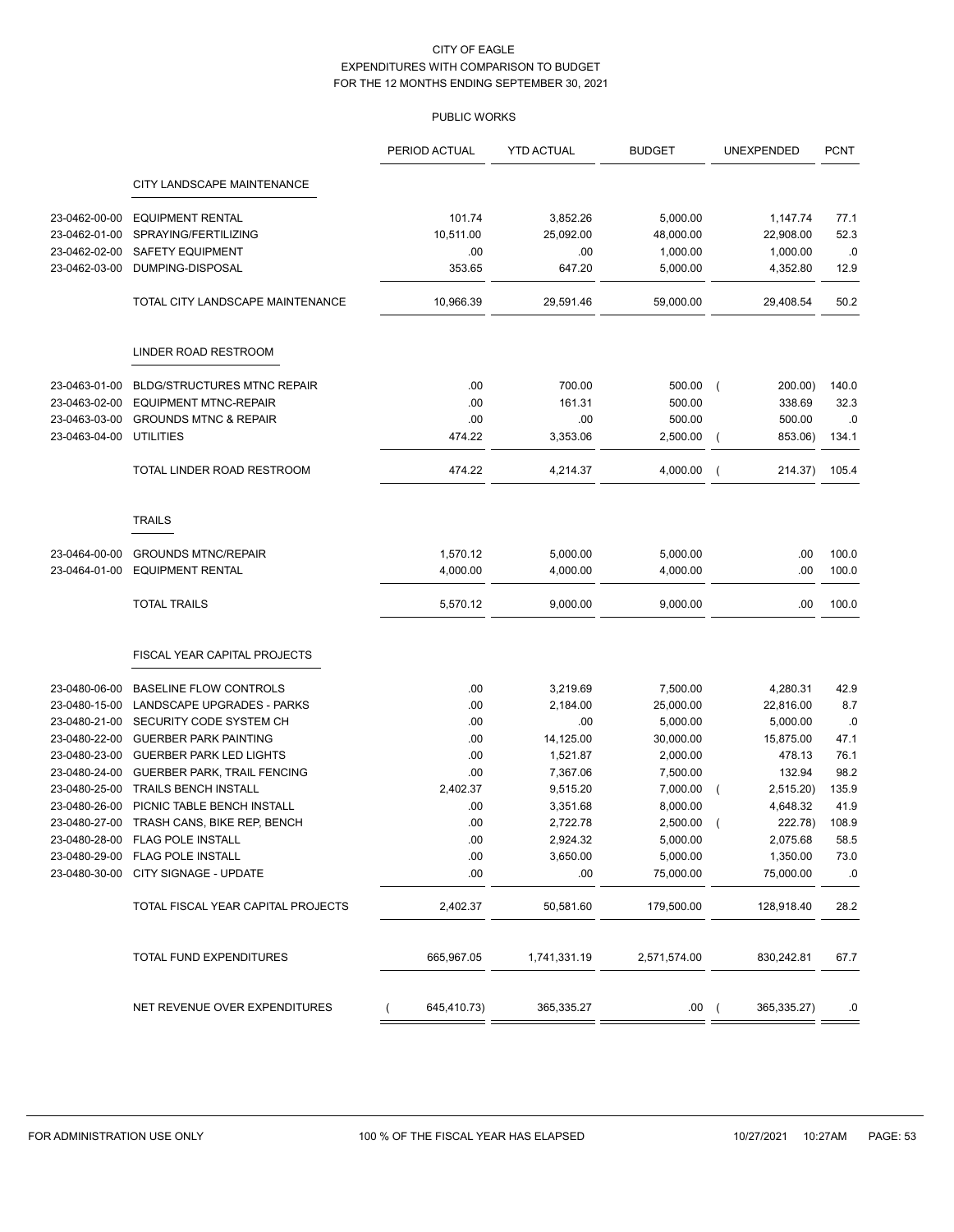## RECREATION - EAGLE FUN DAYS

|                    | ASSETS                                                          |            |            |            |
|--------------------|-----------------------------------------------------------------|------------|------------|------------|
| 24-0101-00-00 CASH |                                                                 |            | 23,706.58) |            |
|                    | <b>TOTAL ASSETS</b>                                             |            |            | 23,706.58) |
|                    | <b>LIABILITIES AND EQUITY</b>                                   |            |            |            |
|                    | <b>LIABILITIES</b>                                              |            |            |            |
|                    | 24-0217-00-00 FUND BALANCE                                      |            | 25,313.33  |            |
|                    | <b>TOTAL LIABILITIES</b>                                        |            |            | 25,313.33  |
|                    | FUND EQUITY                                                     |            |            |            |
|                    | UNAPPROPRIATED FUND BALANCE:<br>REVENUE OVER EXPENDITURES - YTD | 49,019.91) |            |            |
|                    | <b>BALANCE - CURRENT DATE</b>                                   |            | 49,019.91) |            |
|                    | <b>TOTAL FUND EQUITY</b>                                        |            |            | 49,019.91) |
|                    | TOTAL LIABILITIES AND EQUITY                                    |            |            | 23,706.58) |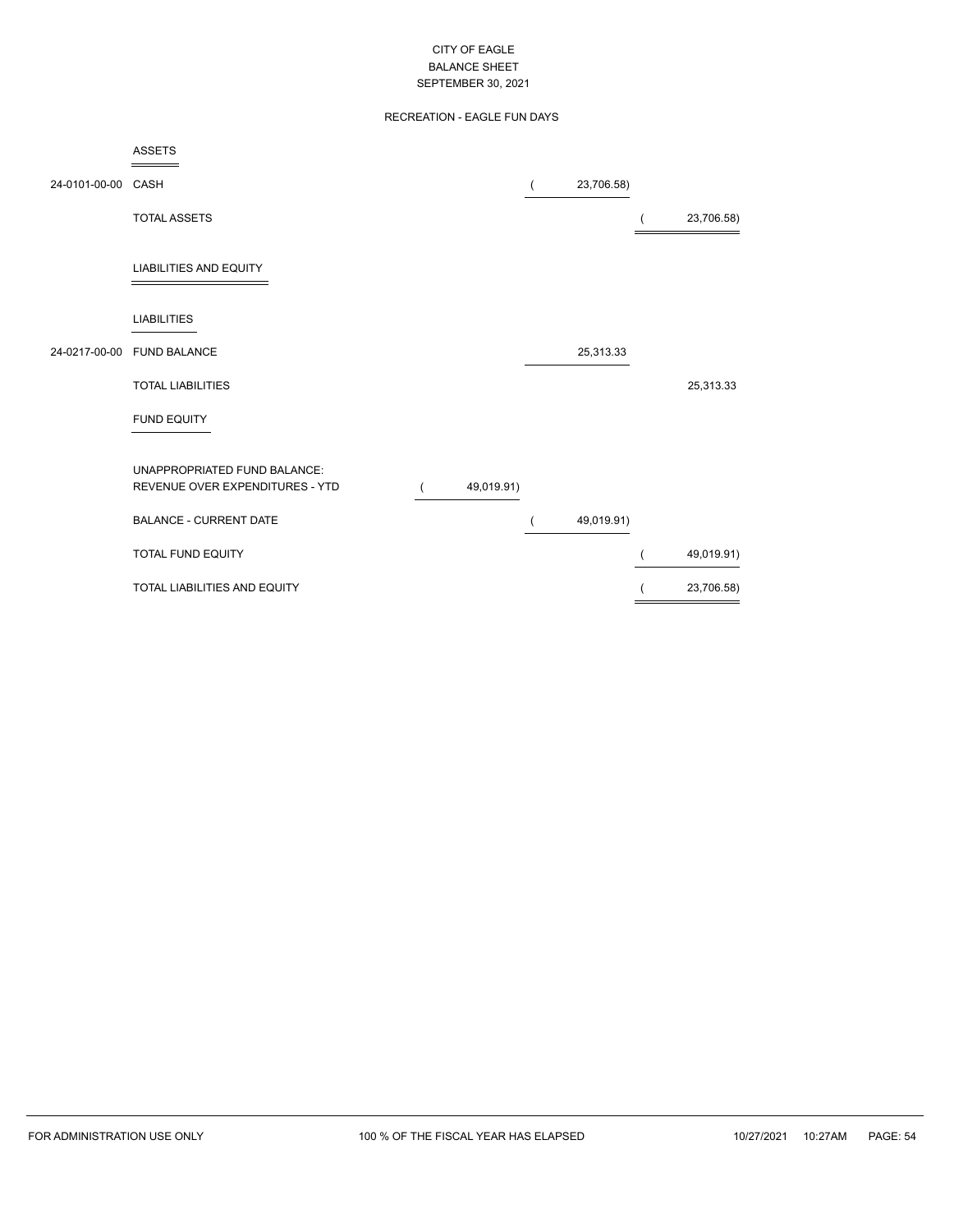# RECREATION - EAGLE FUN DAYS

|                                |                                  | PERIOD ACTUAL | <b>YTD ACTUAL</b> | <b>BUDGET</b> | <b>UNEARNED</b>             | <b>PCNT</b> |
|--------------------------------|----------------------------------|---------------|-------------------|---------------|-----------------------------|-------------|
|                                | <b>REVENUE</b>                   |               |                   |               |                             |             |
|                                |                                  |               |                   |               |                             |             |
| 24-0301-00-00                  | FUNDING FROM GENERAL FUND        | .00           | 37,277.00         | 37,277.00     | .00                         | 100.0       |
| 24-0303-00-00                  | <b>SPONSORSHIPS</b>              | .00           | .00               | 21,000.00     | 21,000.00                   | .0          |
| 24-0303-01-00                  | <b>CAR SHOW</b>                  | 745.29        | 2,376.00          | 3,300.00      | 924.00                      | 72.0        |
| 24-0303-02-00                  | <b>CORNHOLE</b>                  | .00           | .00               | 1,250.00      | 1,250.00                    | .0          |
| 24-0303-03-00                  | <b>FUN RUN</b>                   | 109.00        | 109.00            | 1,500.00      | 1,391.00                    | 7.3         |
| 24-0303-04-00                  | <b>VENDORS</b>                   | .00           | 495.00            | 4,550.00      | 4,055.00                    | 10.9        |
| 24-0303-05-00<br>24-0390-00-00 | ROCKY MOUNTAIN OYSTER FEED       | 10,153.80     | 12,268.80         | .00           | 12,268.80)<br>$\left($      | .0          |
|                                | <b>CARRY OVER</b>                | .00           | .00               | 20,000.00     | 20,000.00                   | .0          |
|                                | TOTAL FUND REVENUE               | 11,008.09     | 52,525.80         | 88,877.00     | 36,351.20                   | 59.1        |
|                                | <b>EXPENDITURES</b>              |               |                   |               |                             |             |
|                                | <b>ADMIN EXPENDITURES</b>        |               |                   |               |                             |             |
| 24-0401-01-00                  | PARADE CONTRACTOR                | 5,000.00      | 10,000.00         | 10,000.00     | .00                         | 100.0       |
| 24-0401-03-00                  | <b>FIREWORKS</b>                 | 15,776.50     | 26,684.28         | 25,000.00     | 1,684.28)                   | 106.7       |
| 24-0401-04-00                  | <b>ADVERTISEMENT</b>             | 3,604.22      | 4,354.22          | 10,100.00     | 5,745.78                    | 43.1        |
| 24-0401-05-00                  | <b>MUSIC &amp; ENTERTAINMENT</b> | 8,925.00      | 8,925.00          | 7,000.00      | 1,925.00)<br>$\overline{ }$ | 127.5       |
| 24-0401-06-00                  | <b>SUPPLIES</b>                  | 2,332.02      | 2,332.02          | .00           | 2,332.02)                   | .0          |
|                                | TOTAL ADMIN EXPENDITURES         | 35,637.74     | 52,295.52         | 52,100.00     | 195.52)<br>$\overline{ }$   | 100.4       |
|                                | <b>LOGISTICS</b>                 |               |                   |               |                             |             |
| 24-0410-00-00                  | PORTA POTTIES                    | 4,523.61      | 4,523.61          | 1,500.00      | 3,023.61)                   | 301.6       |
| 24-0410-01-00                  | <b>SUPPLIES</b>                  | 1,920.25      | 5,358.98          | 2,500.00      | 2,858.98)                   | 214.4       |
| 24-0410-02-00                  | TRAFFIC BARRIERS & CONTROL       | 9,078.00      | 9,078.00          | 8,000.00      | 1,078.00)                   | 113.5       |
| 24-0410-03-00                  | <b>GOLF CART RENTALS</b>         | .00           | .00.              | 500.00        | 500.00                      | .0          |
| 24-0410-04-00                  | POLICE OVERTIME                  | .00           | .00               | 5,000.00      | 5,000.00                    | .0          |
|                                | 24-0410-05-00 STREET CLOSURES    | 350.00        | 350.00            | 4,000.00      | 3,650.00                    | 8.8         |
| 24-0410-06-00                  | SIGNAGE                          | .00           | .00               | 2,500.00      | 2,500.00                    | 0.          |
| 24-0410-07-00                  | SECURITY                         | 3,900.50      | 3,900.50          | 4,000.00      | 99.50                       | 97.5        |
| 24-0410-09-00                  | <b>EQUIPMENT</b>                 | 2,346.77      | 2,346.77          | 1,500.00      | 846.77)<br>$\overline{ }$   | 156.5       |
|                                | <b>TOTAL LOGISTICS</b>           | 22,119.13     | 25,557.86         | 29,500.00     | 3,942.14                    | 86.6        |
|                                | <b>FUN RUN</b>                   |               |                   |               |                             |             |
| 24-0420-01-00                  | <b>PROMOTIONS</b>                | 103.03        | 103.03            | 1,200.00      | 1,096.97                    | 8.6         |
| 24-0420-02-00                  | <b>BIBS</b>                      | 2,792.50      | 2,792.50          | 300.00        | 2,492.50)<br>$\left($       | 930.8       |
| 24-0420-03-00                  | <b>BREAKFAST</b>                 | 89.41         | 89.41             | 300.00        | 210.59                      | 29.8        |
| 24-0420-04-00                  | <b>ADVERTISING</b>               | .00           | .00               | 200.00        | 200.00                      | .0          |
| 24-0420-05-00                  | <b>MISCELLANEOUS</b>             | 531.52        | 531.52            | 400.00        | 131.52)<br>$\overline{ }$   | 132.9       |
|                                | <b>TOTAL FUN RUN</b>             | 3,516.46      | 3,516.46          | 2,400.00      | 1,116.46)<br>$\overline{ }$ | 146.5       |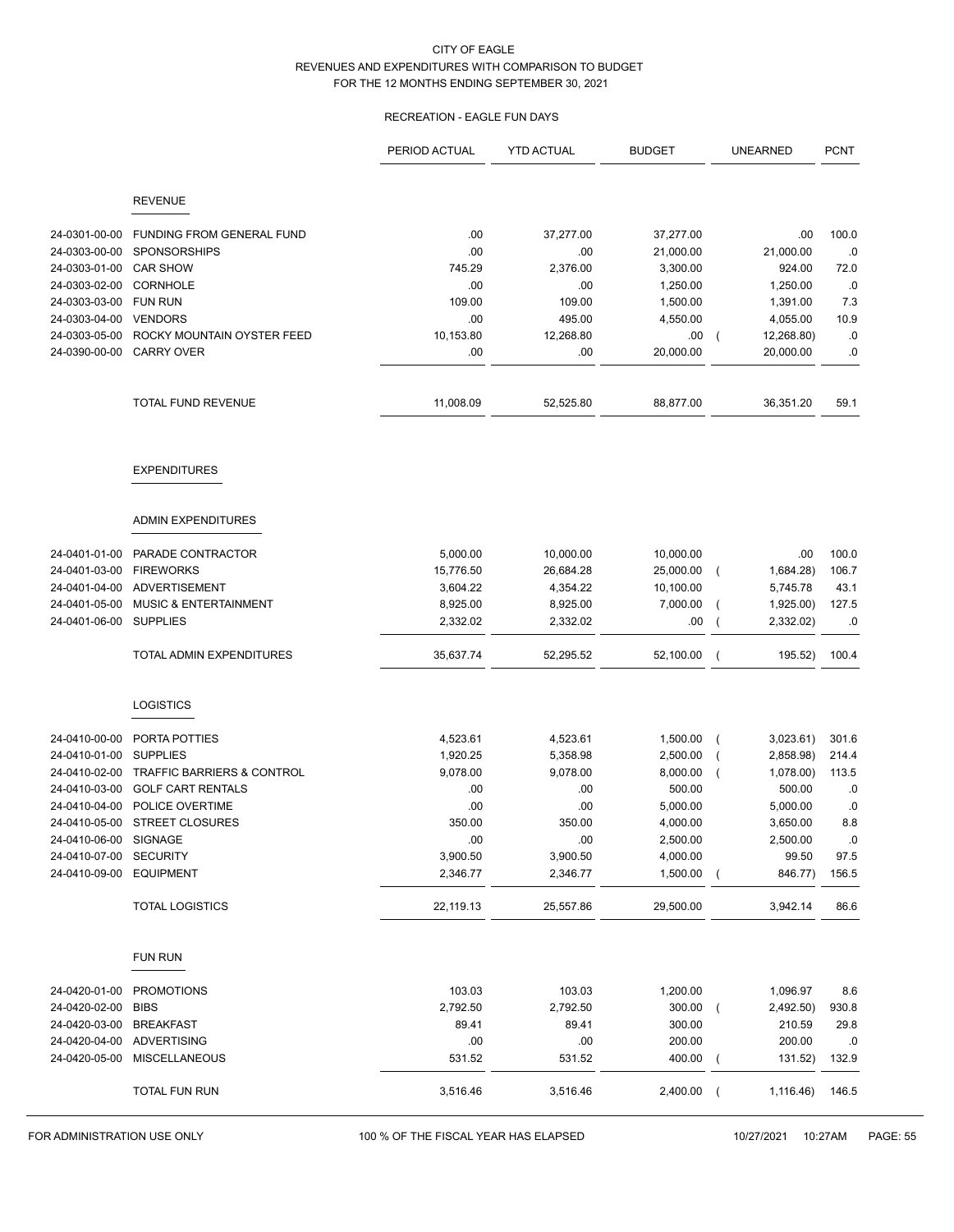## RECREATION - EAGLE FUN DAYS

|               |                                  | PERIOD ACTUAL | <b>YTD ACTUAL</b>        | <b>BUDGET</b> | UNEXPENDED                            | <b>PCNT</b>     |
|---------------|----------------------------------|---------------|--------------------------|---------------|---------------------------------------|-----------------|
|               | <b>CAR SHOW</b>                  |               |                          |               |                                       |                 |
|               |                                  |               |                          |               |                                       |                 |
| 24-0430-00-00 | MARKETING/ADVERTISING            | 284.29        | 344.29                   | 60.00         | 284.29)<br>$\overline{ }$             | 573.8           |
| 24-0430-01-00 | <b>DASH PLAQUES</b>              | 2,492.50      | 2,492.50                 | 250.00        | 2,242.50)<br>$\overline{ }$           | 997.0           |
| 24-0430-02-00 | <b>TROPHIES</b>                  | .00           | .00                      | 2,300.00      | 2,300.00                              | .0              |
| 24-0430-03-00 | <b>SUPPLIES</b>                  | 903.98        | 903.98                   | 300.00        | 603.98)<br>$\overline{ }$             | 301.3           |
| 24-0430-04-00 | <b>PARKING</b>                   | 511.00        | 511.00                   | 317.00        | 194.00)<br>$\overline{ }$             | 161.2           |
| 24-0430-05-00 | <b>MISCELLANEOUS</b>             | 13.62)        | 13.62)<br>$\overline{ }$ | 150.00        | 163.62                                | 9.1)            |
| 24-0430-06-00 | <b>RAFFLE</b>                    | .00           | .00                      | 400.00        | 400.00                                | $.0\,$          |
| 24-0430-08-00 | <b>COMMUNITY GROUP</b>           | .00           | .00                      | 400.00        | 400.00                                | .0              |
|               | <b>TOTAL CAR SHOW</b>            | 4,178.15      | 4,238.15                 | 4,177.00      | $\overline{ }$                        | 61.15)<br>101.5 |
|               | <b>CORNHOLE</b>                  |               |                          |               |                                       |                 |
| 24-0440-00-00 | <b>BUILDING/PAINT SUPPLIES</b>   | 1,357.94      | 1,357.94                 | 200.00        | 1,157.94)<br>$\overline{ }$           | 679.0           |
| 24-0440-01-00 | <b>ARTIST</b>                    | .00.          | 477.25                   | 300.00        | 177.25)<br>$\sqrt{ }$                 | 159.1           |
| 24-0440-02-00 | <b>BEAN BAGS</b>                 | 383.20        | 383.20                   | 200.00        | 183.20)<br>$\overline{\mathcal{L}}$   | 191.6           |
| 24-0440-03-00 | <b>ADVERTISING</b>               | 727.00        | 727.00                   | .00           | 727.00)                               | $.0\,$          |
|               | <b>TOTAL CORNHOLE</b>            | 2,468.14      | 2,945.39                 | 700.00        | 2,245.39)<br>$\overline{ }$           | 420.8           |
|               | ROCKY MOUNTAIN OYSTER FEED       |               |                          |               |                                       |                 |
| 24-0445-01-00 | <b>COMMUNITY BENEFICIARY</b>     | 4,096.00      | 4,096.00                 | .00           | 4,096.00)<br>$\overline{ }$           | .0              |
| 24-0445-03-00 | FOOD AND BEVERAGE                | 8,896.33      | 8,896.33                 | .00           | 8,896.33)<br>$\overline{\mathcal{L}}$ | $.0\,$          |
|               | TOTAL ROCKY MOUNTAIN OYSTER FEED | 12,992.33     | 12,992.33                | .00.          | 12,992.33)<br>$\left($                | .0              |
|               | TOTAL FUND EXPENDITURES          | 80,911.95     | 101,545.71               | 88,877.00     | 12,668.71)<br>$\left($                | 114.3           |
|               | NET REVENUE OVER EXPENDITURES    | 69,903.86) (  | 49,019.91)               | .00           | 49,019.91                             | .0              |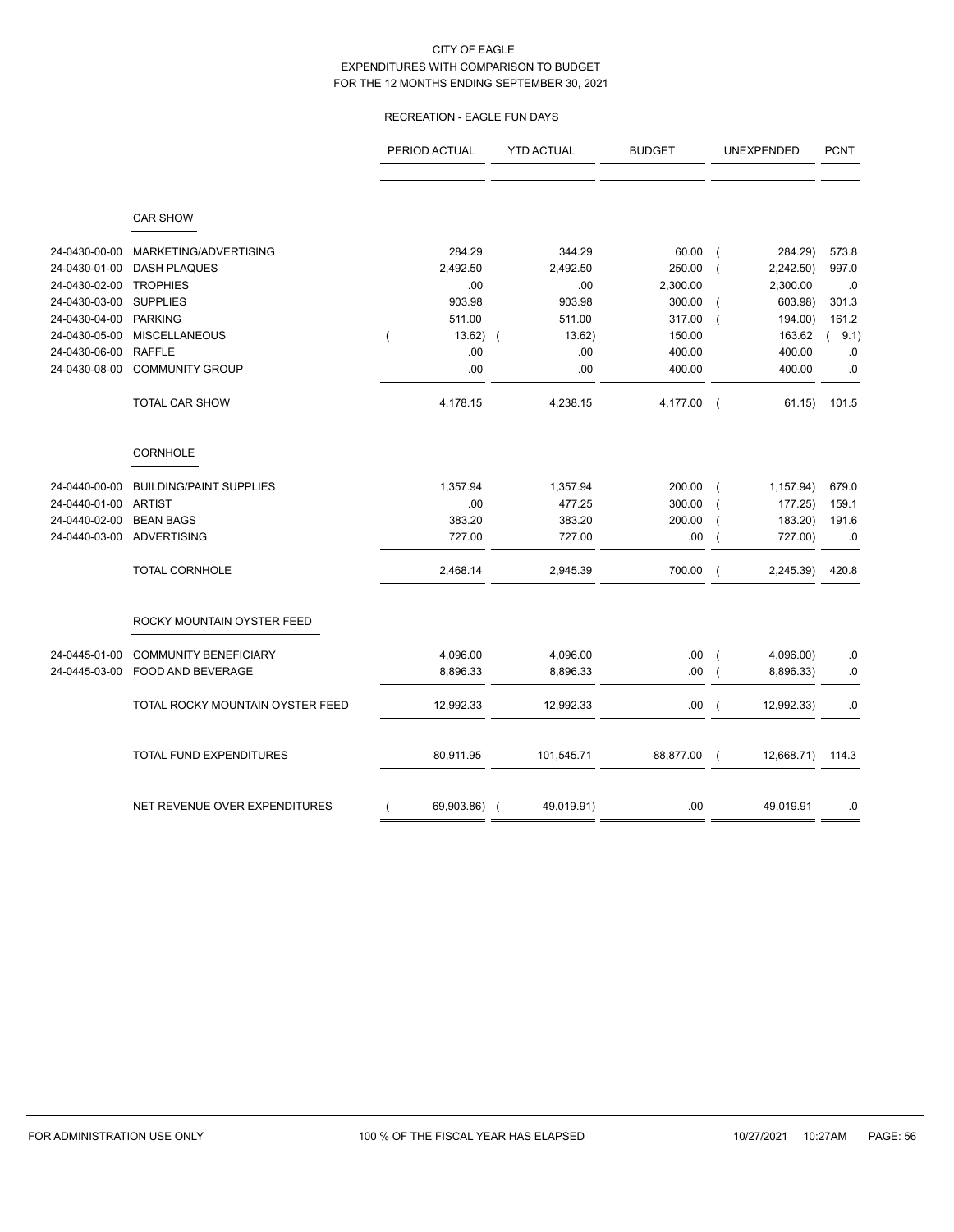## PATHWAY IMPACT FEE FUND

|                    | <b>ASSETS</b>                                                   |           |                          |            |
|--------------------|-----------------------------------------------------------------|-----------|--------------------------|------------|
| 25-0101-00-00 CASH | 25-0151-25-00 FIRST INTERSTATE INVESTMENT                       |           | 102,694.44<br>664,824.15 |            |
|                    | <b>TOTAL ASSETS</b>                                             |           |                          | 767,518.59 |
|                    | <b>LIABILITIES AND EQUITY</b>                                   |           |                          |            |
|                    | <b>LIABILITIES</b>                                              |           |                          |            |
| 25-0202-00-00      | <b>VOUCHERS PAYABLE</b>                                         |           | 3,591.50                 |            |
|                    | <b>TOTAL LIABILITIES</b>                                        |           |                          | 3,591.50   |
|                    | <b>FUND EQUITY</b>                                              |           |                          |            |
|                    | 25-0271-00-00 FUND BALANCE                                      |           | 683,540.13               |            |
|                    | UNAPPROPRIATED FUND BALANCE:<br>REVENUE OVER EXPENDITURES - YTD | 80,386.96 |                          |            |
|                    | <b>BALANCE - CURRENT DATE</b>                                   |           | 80,386.96                |            |
|                    | TOTAL FUND EQUITY                                               |           |                          | 763,927.09 |
|                    | <b>TOTAL LIABILITIES AND EQUITY</b>                             |           |                          | 767,518.59 |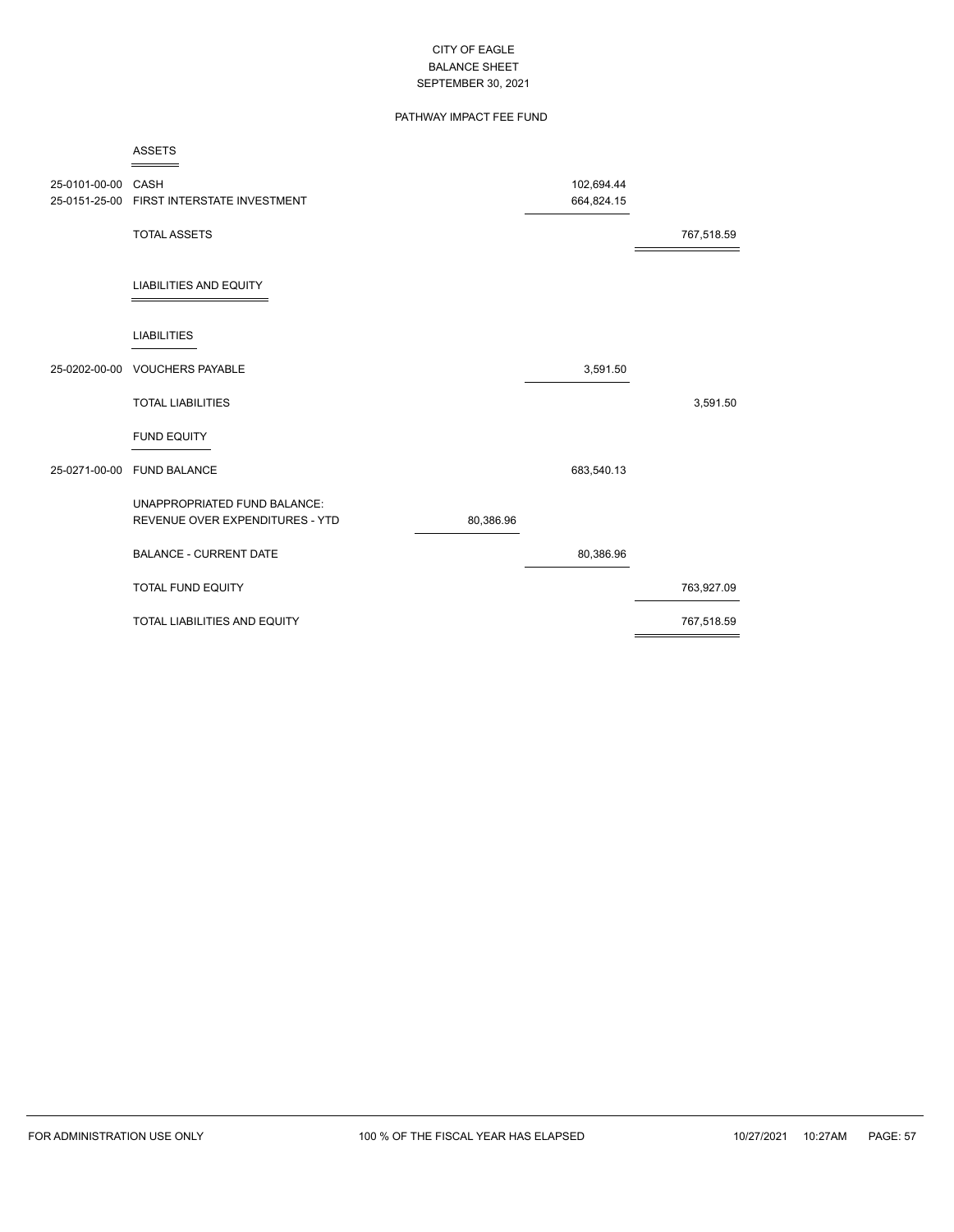## PATHWAY IMPACT FEE FUND

|               |                               | PERIOD ACTUAL | <b>YTD ACTUAL</b> | <b>BUDGET</b> | <b>UNEARNED</b>              | <b>PCNT</b> |
|---------------|-------------------------------|---------------|-------------------|---------------|------------------------------|-------------|
|               | <b>REVENUE</b>                |               |                   |               |                              |             |
| 25-0322-19-00 | DEVELOPMENT IMPACT FEE        | 34,702.50     | 190,037.50        | 165,250.00    | 24,787.50)<br>$\overline{ }$ | 115.0       |
| 25-0325-00-00 | <b>IDPR GRANT</b>             | .00           | .00               | 100,000.00    | 100,000.00                   | .0          |
| 25-0371-25-00 | <b>BANK INTEREST</b>          | 301.53        | 1,147.46          | 800.00        | 347.46)                      | 143.4       |
| 25-0379-00-00 | <b>MISC REVENUE</b>           | .00           | 2,423.00          | .00           | 2,423.00<br>$\overline{ }$   | $.0$        |
| 25-0390-00-00 | <b>CARRY OVER</b>             | .00           | .00               | 403,514.00    | 403,514.00                   | $.0\,$      |
|               | TOTAL FUND REVENUE            | 35,004.03     | 193,607.96        | 669,564.00    | 475,956.04                   | 28.9        |
|               | <b>EXPENDITURES</b>           |               |                   |               |                              |             |
|               | <b>GRANTS</b>                 |               |                   |               |                              |             |
| 25-0415-00-00 | <b>IDPR GRANT</b>             | .00           | .00               | 65,120.00     | 65,120.00                    | .0          |
|               | <b>TOTAL GRANTS</b>           | .00           | .00               | 65,120.00     | 65,120.00                    | $.0\,$      |
|               | CAPITAL IMPROVEMENTS          |               |                   |               |                              |             |
| 25-0438-00-00 | <b>CAPITAL IMPROVEMENTS</b>   | 3,591.50      | 102,600.50        | 504,444.00    | 401,843.50                   | 20.3        |
| 25-0438-01-00 | EAGLE ISLAND ST PK CONNECTION | 483.00        | 10,620.50         | 100,000.00    | 89,379.50                    | 10.6        |
|               | TOTAL CAPITAL IMPROVEMENTS    | 4,074.50      | 113,221.00        | 604,444.00    | 491,223.00                   | 18.7        |
|               | TOTAL FUND EXPENDITURES       | 4,074.50      | 113,221.00        | 669,564.00    | 556,343.00                   | 16.9        |
|               | NET REVENUE OVER EXPENDITURES | 30,929.53     | 80,386.96         | .00           | 80,386.96)<br>$\overline{ }$ | .0          |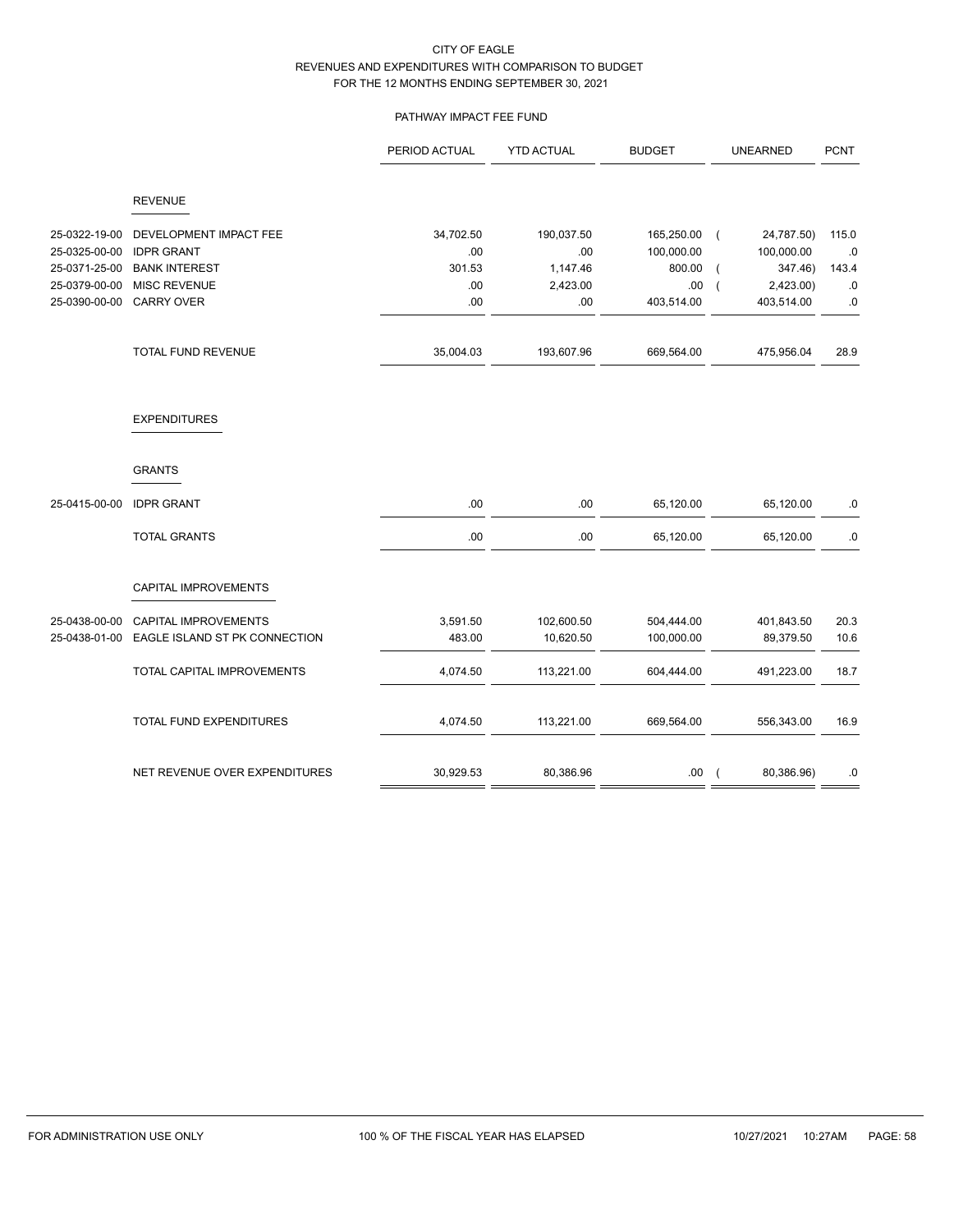## ECONOMIC DEVELOPMENT

#### LIABILITIES AND EQUITY

#### LIABILITIES

| 26-0202-00-00<br>26-0217-03-00<br>26-0217-04-00<br>26-0217-07-00 | <b>VOUCHERS PAYABLE</b><br><b>FICA</b><br><b>PUBLIC RETIREMENT</b><br><b>HEALTH INSURANCE</b><br>26-0217-09-00 WORKERS' COMPENSATION |           | 277.00<br>371.85<br>583.73<br>84.85)<br>599.92 |           |
|------------------------------------------------------------------|--------------------------------------------------------------------------------------------------------------------------------------|-----------|------------------------------------------------|-----------|
|                                                                  | <b>TOTAL LIABILITIES</b>                                                                                                             |           |                                                | 1,747.65  |
|                                                                  | <b>FUND EQUITY</b>                                                                                                                   |           |                                                |           |
| 26-0271-00-00                                                    | <b>FUND BALANCE</b>                                                                                                                  |           | 300.28                                         |           |
|                                                                  | UNAPPROPRIATED FUND BALANCE:<br>REVENUE OVER EXPENDITURES - YTD                                                                      | 1,447.37) |                                                |           |
|                                                                  | <b>BALANCE - CURRENT DATE</b>                                                                                                        |           | 1,447.37)                                      |           |
|                                                                  | <b>TOTAL FUND EQUITY</b>                                                                                                             |           |                                                | 1,747.65) |
|                                                                  | <b>TOTAL LIABILITIES AND EQUITY</b>                                                                                                  |           |                                                | .00.      |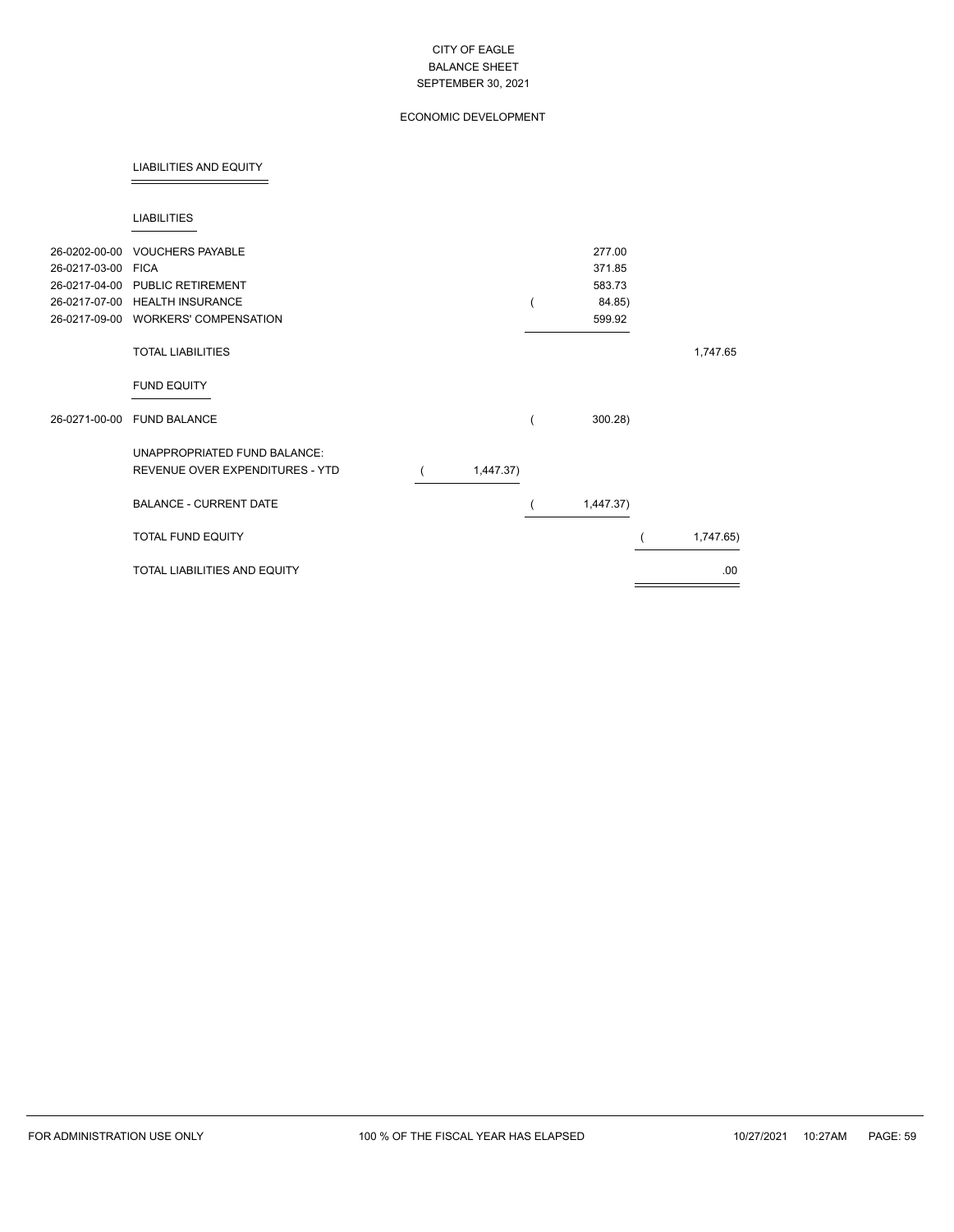### ECONOMIC DEVELOPMENT

|               |                                | PERIOD ACTUAL | <b>YTD ACTUAL</b> | <b>BUDGET</b> | <b>UNEARNED</b>      | <b>PCNT</b> |
|---------------|--------------------------------|---------------|-------------------|---------------|----------------------|-------------|
|               |                                |               |                   |               |                      |             |
|               | <b>REVENUE</b>                 |               |                   |               |                      |             |
| 26-0301-00-00 | MONTHLY TRANSFER TO DEPTS      | 44,079.04     | 150,865.66        | 218,879.00    | 68,013.34            | 68.9        |
|               | <b>TOTAL FUND REVENUE</b>      | 44,079.04     | 150,865.66        | 218,879.00    | 68,013.34            | 68.9        |
|               |                                |               |                   |               |                      |             |
|               | <b>EXPENDITURES</b>            |               |                   |               |                      |             |
|               |                                |               |                   |               |                      |             |
|               | <b>ADMINISTRATION</b>          |               |                   |               |                      |             |
| 26-0413-05-00 | OFFICE SUPPLIES                | .00           | 249.85            | 500.00        | 250.15               | 50.0        |
| 26-0413-06-00 | DUPLICATION/PUBLISHING/PRINTIN | .10           | 97.46             | 1,500.00      | 1,402.54             | 6.5         |
| 26-0413-12-00 | TRAINING                       | 250.00        | 1,485.00          | 6,895.00      | 5,410.00             | 21.5        |
| 26-0413-13-00 | TRAVEL & PER DIEM              | .00           | .00               | 6,400.00      | 6,400.00             | .0          |
| 26-0413-14-00 | PROFESSIONAL DUES              | 455.00        | 2,254.88          | 2,890.00      | 635.12               | 78.0        |
| 26-0413-19-00 | <b>COMMUNICATIONS</b>          | 2,561.66      | 13,691.10         | 10,400.00     | 3,291.10<br>$\left($ | 131.7       |
| 26-0413-29-00 | <b>UNIFORMS</b>                | .00           | .00               | 200.00        | 200.00               | .0          |
|               | <b>TOTAL ADMINISTRATION</b>    | 3,266.76      | 17,778.29         | 28,785.00     | 11,006.71            | 61.8        |
|               | PERSONNEL                      |               |                   |               |                      |             |
| 26-0415-10-00 | SALARIES- FULL TIME            | 34,222.02     | 102,765.18        | 134,639.00    | 31,873.82            | 76.3        |
| 26-0415-21-00 | <b>FICA</b>                    | 2,976.95      | 8,181.75          | 10,529.00     | 2,347.25             | 77.7        |
| 26-0415-22-00 | <b>PERSI</b>                   | 4,669.84      | 12,853.86         | 16,303.00     | 3,449.14             | 78.8        |
| 26-0415-23-00 | <b>HRA BUY-DOWN</b>            | .00           | .00               | 1,540.00      | 1,540.00             | .0          |
| 26-0415-24-00 | <b>WORKERS' COMPENSATION</b>   | 74.32         | 208.76            | 2,417.00      | 2,208.24             | 8.6         |
| 26-0415-25-00 | <b>INSURANCE</b>               | 3,388.05      | 10,525.19         | 21,666.00     | 11,140.81            | 48.6        |
| 26-0415-27-00 | PTO CASH OUT                   | .00           | .00               | 3,000.00      | 3,000.00             | .0          |
|               | <b>TOTAL PERSONNEL</b>         | 45,331.18     | 134,534.74        | 190,094.00    | 55,559.26            | 70.8        |
|               | TOTAL FUND EXPENDITURES        | 48,597.94     | 152,313.03        | 218,879.00    | 66,565.97            | 69.6        |
|               | NET REVENUE OVER EXPENDITURES  | 4,518.90) (   | 1,447.37)         | .00           | 1,447.37             | .0          |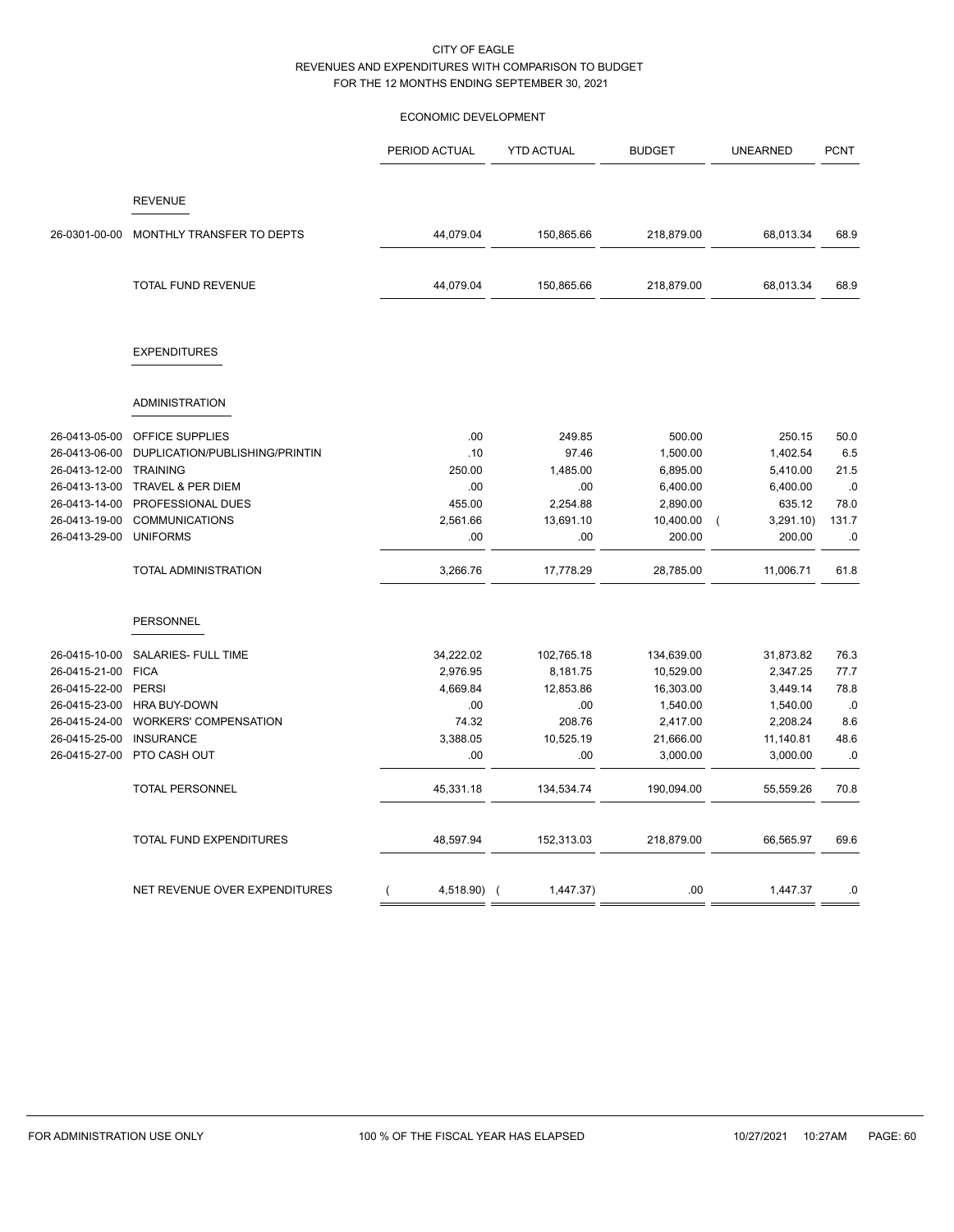## LAW ENF DEV IMPACT FEES

|                    | <b>ASSETS</b>                                                   |           |           |           |
|--------------------|-----------------------------------------------------------------|-----------|-----------|-----------|
| 27-0101-00-00 CASH |                                                                 |           | 8,614.24  |           |
|                    | 27-0151-25-00 FIRST INTERSTATE INVESTMENTS                      |           | 33,915.25 |           |
|                    | <b>TOTAL ASSETS</b>                                             |           |           | 42,529.49 |
|                    | <b>LIABILITIES AND EQUITY</b>                                   |           |           |           |
|                    | <b>FUND EQUITY</b>                                              |           |           |           |
|                    | UNAPPROPRIATED FUND BALANCE:<br>REVENUE OVER EXPENDITURES - YTD | 42,529.49 |           |           |
|                    | <b>BALANCE - CURRENT DATE</b>                                   |           | 42,529.49 |           |
|                    | <b>TOTAL FUND EQUITY</b>                                        |           |           | 42,529.49 |
|                    | TOTAL LIABILITIES AND EQUITY                                    |           |           | 42,529.49 |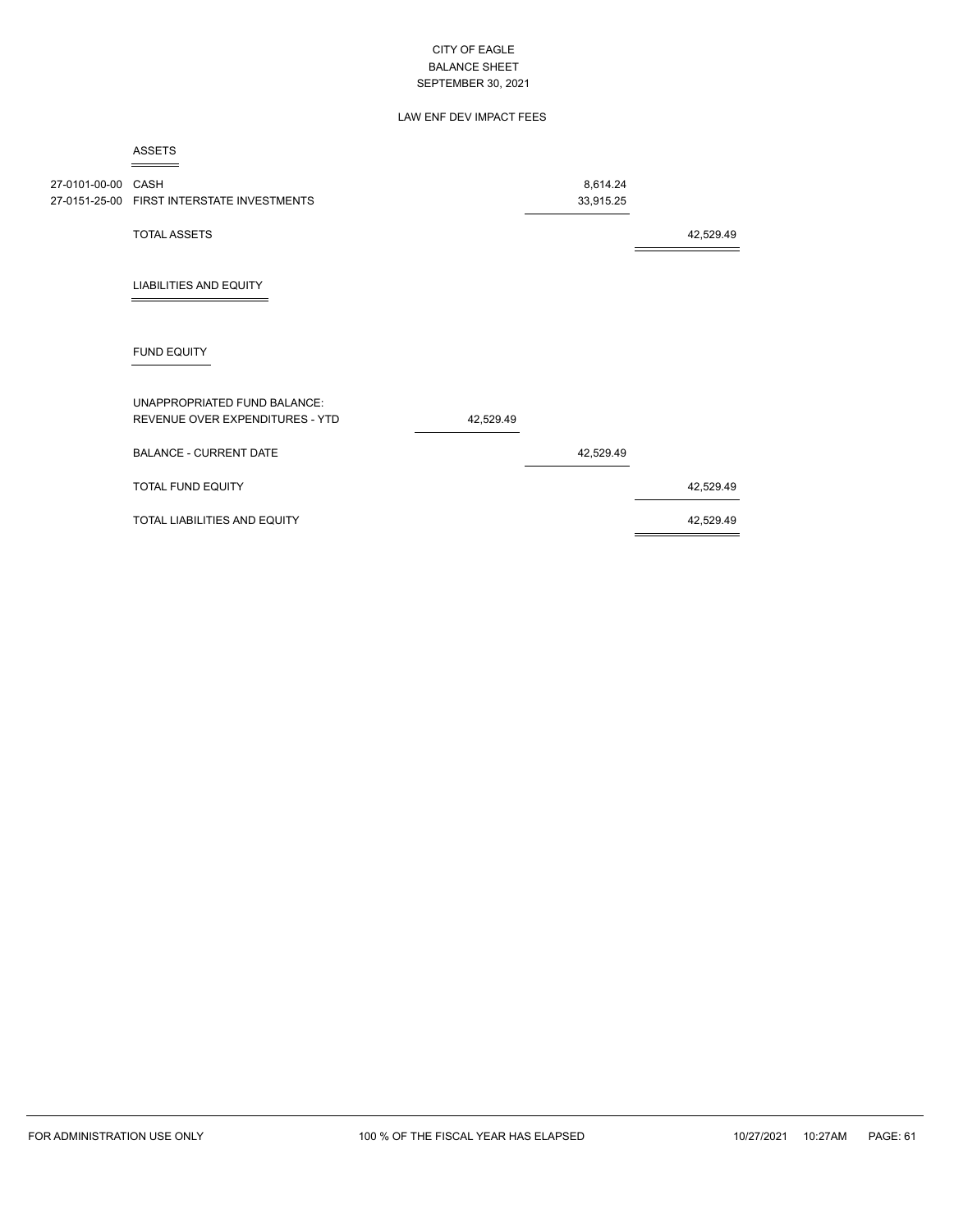## LAW ENF DEV IMPACT FEES

|                                |                                                         | PERIOD ACTUAL | <b>YTD ACTUAL</b> | <b>BUDGET</b>       | <b>UNEARNED</b>          | <b>PCNT</b> |
|--------------------------------|---------------------------------------------------------|---------------|-------------------|---------------------|--------------------------|-------------|
|                                | <b>REVENUE</b>                                          |               |                   |                     |                          |             |
| 27-0322-19-00                  | <b>RESIDENTIAL IMPACT FEES</b>                          | 12,832.24     | 42,528.28         | 55,500.00           | 12,971.72                | 76.6        |
| 27-0322-20-00<br>27-0371-25-00 | <b>COMMERCIAL - IMPACT FEES</b><br><b>BANK INTEREST</b> | .00.<br>.73   | .00<br>1.21       | 57,664.00<br>100.00 | 57,664.00<br>98.79       | $.0$<br>1.2 |
|                                | TOTAL FUND REVENUE                                      | 12,832.97     | 42,529.49         | 113,264.00          | 70,734.51                | 37.6        |
|                                | <b>EXPENDITURES</b>                                     |               |                   |                     |                          |             |
|                                | CAPITAL IMPROVEMENTS                                    |               |                   |                     |                          |             |
| 27-0438-00-00                  | <b>EQUIPMENT</b>                                        | .00.          | .00               | 56,632.00           | 56,632.00                | $.0\,$      |
| 27-0438-01-00                  | <b>CITY FACILITY</b>                                    | .00.          | .00               | 56,632.00           | 56,632.00                | $.0\,$      |
|                                | TOTAL CAPITAL IMPROVEMENTS                              | .00.          | .00               | 113,264.00          | 113,264.00               | .0          |
|                                | <b>TOTAL FUND EXPENDITURES</b>                          | .00.          | .00               | 113,264.00          | 113,264.00               | .0          |
|                                | NET REVENUE OVER EXPENDITURES                           | 12,832.97     | 42,529.49         | .00.                | 42,529.49)<br>$\sqrt{2}$ | .0          |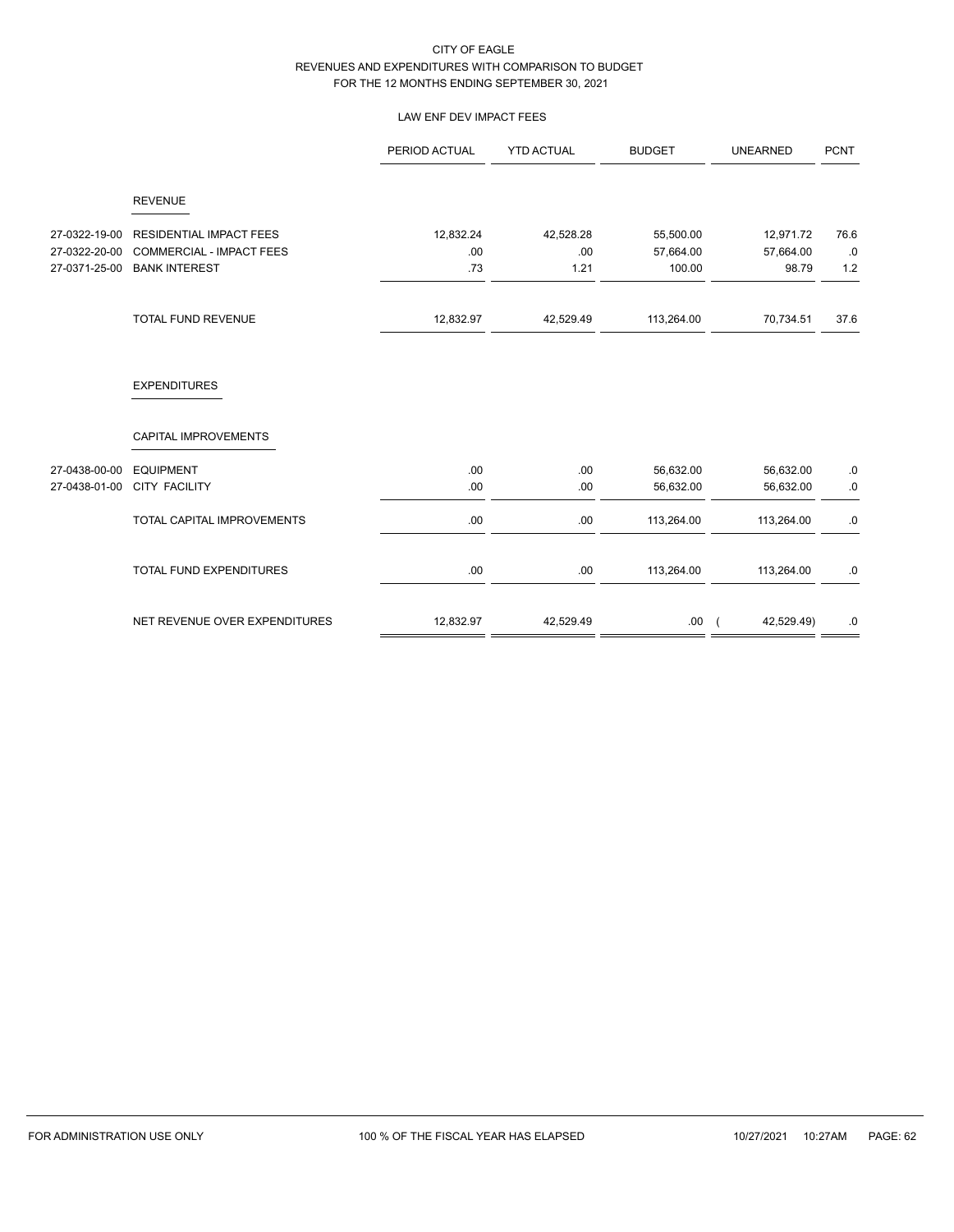## CITY HALL BOND FUND

|                    | ASSETS                                                          |     |          |          |
|--------------------|-----------------------------------------------------------------|-----|----------|----------|
| 54-0101-00-00 CASH |                                                                 |     | 3,405.22 |          |
|                    | <b>TOTAL ASSETS</b>                                             |     |          | 3,405.22 |
|                    | <b>LIABILITIES AND EQUITY</b>                                   |     |          |          |
|                    | <b>FUND EQUITY</b>                                              |     |          |          |
|                    | 54-0271-00-00 FUND BALANCE                                      |     | 3,404.45 |          |
|                    | UNAPPROPRIATED FUND BALANCE:<br>REVENUE OVER EXPENDITURES - YTD | .77 |          |          |
|                    | <b>BALANCE - CURRENT DATE</b>                                   |     | .77      |          |
|                    | <b>TOTAL FUND EQUITY</b>                                        |     |          | 3,405.22 |
|                    | TOTAL LIABILITIES AND EQUITY                                    |     |          | 3,405.22 |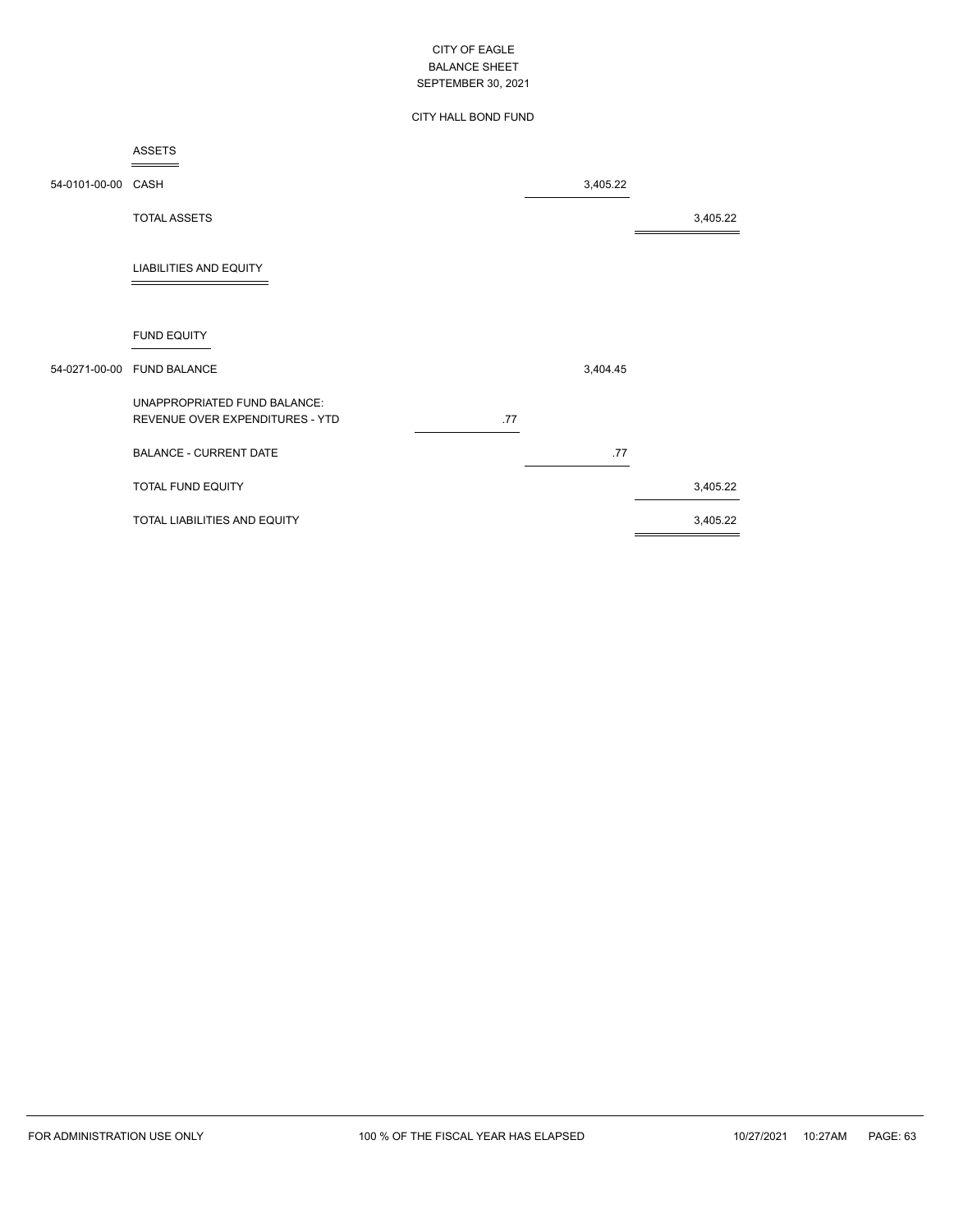# CITY HALL BOND FUND

|               |                               | PERIOD ACTUAL | <b>YTD ACTUAL</b> | <b>BUDGET</b> | <b>UNEARNED</b>    | <b>PCNT</b> |
|---------------|-------------------------------|---------------|-------------------|---------------|--------------------|-------------|
|               | <b>REVENUE</b>                |               |                   |               |                    |             |
| 54-0399-01-00 | FUNDING FROM GENERAL FUND     | .00           | 101,700.00        | 101,700.00    | .00                | 100.0       |
|               | TOTAL FUND REVENUE            | .00           | 101,700.00        | 101,700.00    | .00                | 100.0       |
|               | <b>EXPENDITURES</b>           |               |                   |               |                    |             |
|               | <b>BOND PAYMENTS</b>          |               |                   |               |                    |             |
| 54-0480-81-00 | PRINCIPAL BOND PAYMENT        | 75,000.00     | 75,000.00         | 75,000.00     | .00                | 100.0       |
| 54-0480-82-00 | <b>INTEREST BOND PAYMENT</b>  | 13,124.91     | 26,249.23         | 26,250.00     | .77                | 100.0       |
| 54-0480-84-00 | PAYING AGENT FEE              | .00           | 450.00            | 450.00        | .00                | 100.0       |
|               | TOTAL BOND PAYMENTS           | 88,124.91     | 101,699.23        | 101,700.00    | .77                | 100.0       |
|               | TOTAL FUND EXPENDITURES       | 88,124.91     | 101,699.23        | 101,700.00    | .77                | 100.0       |
|               | NET REVENUE OVER EXPENDITURES | 88,124.91)    | .77               | .00           | .77)<br>$\sqrt{2}$ | .0          |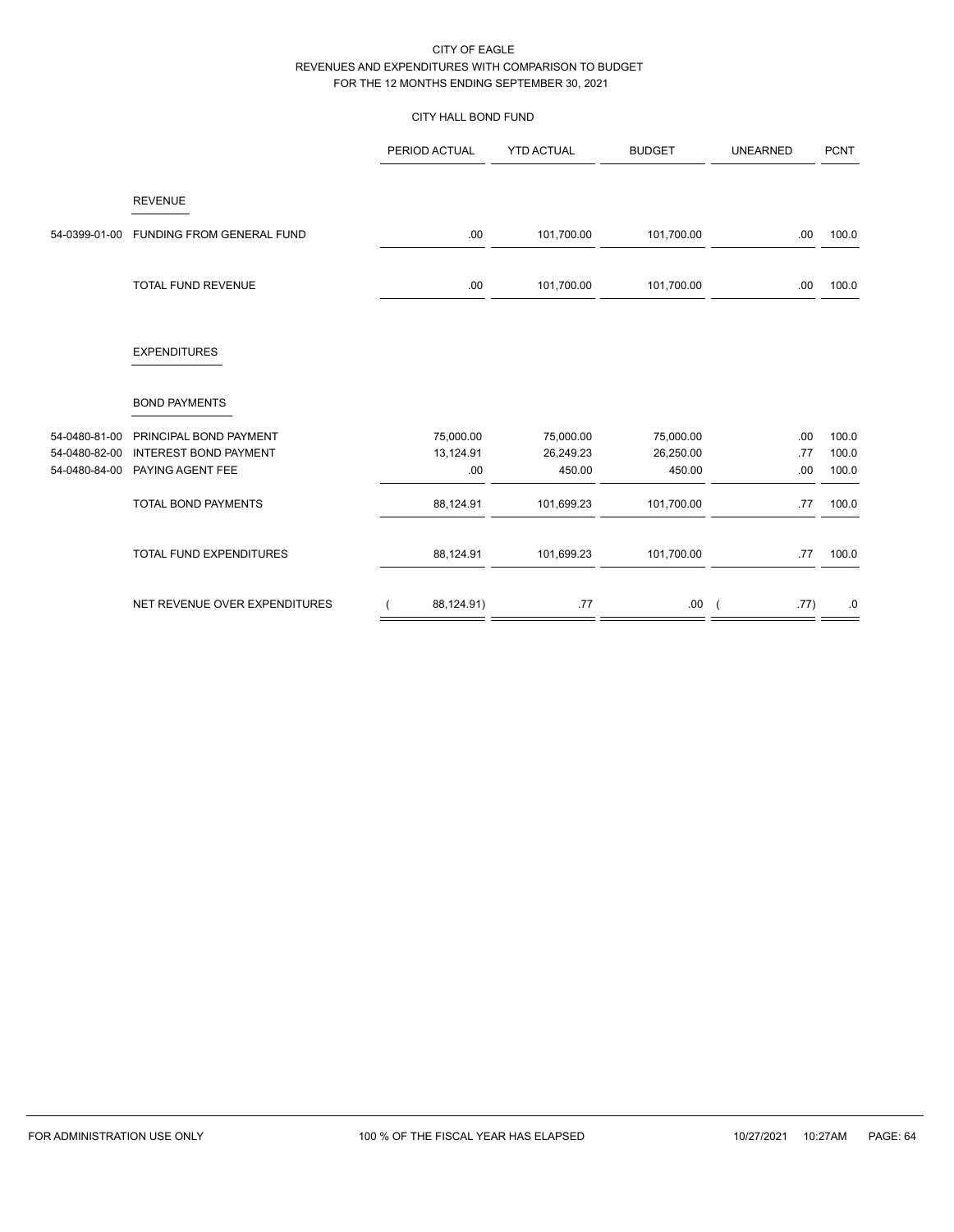## WATER FUND

#### ASSETS

| 60-0101-00-00 | CASH                                   | 945, 182.58   |
|---------------|----------------------------------------|---------------|
| 60-0115-00-00 | <b>WATER/ACCOUNTS RECEIVABLE</b>       | 137,419.91    |
| 60-0151-01-00 | DEQ LOAN INV (COLL/PMTS)               | 674,883.46    |
| 60-0151-02-00 | DEQ RESERVE FUND INV                   | 182,000.00    |
| 60-0151-25-00 | FIRST INTERSTATE INVESTMENT            | 2,634,292.52  |
| 60-0161-00-00 | WATER/LAND                             | 93,250.00     |
| 60-0162-00-00 | WATER/BUILDINGS & STRUCTURES           | 559,285.00    |
| 60-0163-00-00 | WATER/ACCUMULATED DEP-BLDGS.&          | 161,266.00)   |
| 60-0164-00-00 | WATER/IMPROVEMENTS-OTHER THAN          | 10,361,461.00 |
| 60-0165-00-00 | WATER/ACCUM, DEP.-IMPROVEMENTS         | 3,104,612.00) |
| 60-0166-00-00 | <b>WATER/MACHINERY &amp; EQUIPMENT</b> | 1,294,524.00  |
| 60-0167-00-00 | WATER/ACCUMULATED DEPREC-EQUIP         | 816,504.00)   |
| 60-0170-00-00 | <b>HRA 10% DEPOSIT</b>                 | 550.08        |
| 60-0171-00-00 | DEFERRED OUTFLOWS-PENSION              | 57,594.00     |
|               |                                        |               |

TOTAL ASSETS 12,858,060.55

## LIABILITIES AND EQUITY

## LIABILITIES

|                    | 60-0202-00-00 WATER/VOUCHERS PAYABLE      |              | 45,606.62    |               |
|--------------------|-------------------------------------------|--------------|--------------|---------------|
| 60-0204-00-00      | <b>WATER/LEXINGTON - TVV</b>              |              | 1,787.89     |               |
|                    | 60-0215-00-00 INTEREST PAYABLE            |              | 19,418.00    |               |
|                    | 60-0216-00-00 ACCRUED PAYROLL             |              | 6,081.88     |               |
|                    | 60-0217-00-00 COMPENSATED ABSENCE PAYABLE |              | 21,059.36    |               |
| 60-0217-03-00 FICA |                                           |              | 1,542.82     |               |
|                    | 60-0217-04-00 PUBLIC RETIREMENT           |              | 2,618.32     |               |
|                    | 60-0217-07-00 WATER DEPT HEALTH INSURANCE |              | 9,534.59     |               |
|                    | 60-0217-08-00 GARNISHMENTS                |              | 1,162.50     |               |
|                    | 60-0217-09-00 WORKERS' COMPENSATION       |              | 53,056.11    |               |
|                    | 60-0217-10-00 HSA CONTRIBUTION            |              | 100.00       |               |
|                    | 60-0217-11-00 NET PENSION LIABILITY       |              | 227,012.00   |               |
|                    | 60-0217-12-00 DEFERRED INFLOWS-PENSION    |              | 7,412.00     |               |
|                    | 60-0220-00-00 WATER/SERVICE DEPOSITS      |              | 92,400.00    |               |
| 60-0231-00-00      | <b>DEQ LOAN</b>                           |              | 1,433,947.00 |               |
|                    |                                           |              |              |               |
|                    | <b>TOTAL LIABILITIES</b>                  |              |              | 1,922,539.09  |
|                    | <b>FUND EQUITY</b>                        |              |              |               |
| 60-0271-00-00      | <b>WATER/FUND BALANCE</b>                 |              | 9,765,485.67 |               |
|                    | UNAPPROPRIATED FUND BALANCE:              |              |              |               |
|                    | REVENUE OVER EXPENDITURES - YTD           | 1,170,035.79 |              |               |
|                    | <b>BALANCE - CURRENT DATE</b>             |              | 1,170,035.79 |               |
|                    | <b>TOTAL FUND EQUITY</b>                  |              |              | 10,935,521.46 |
|                    | <b>TOTAL LIABILITIES AND EQUITY</b>       |              |              | 12,858,060.55 |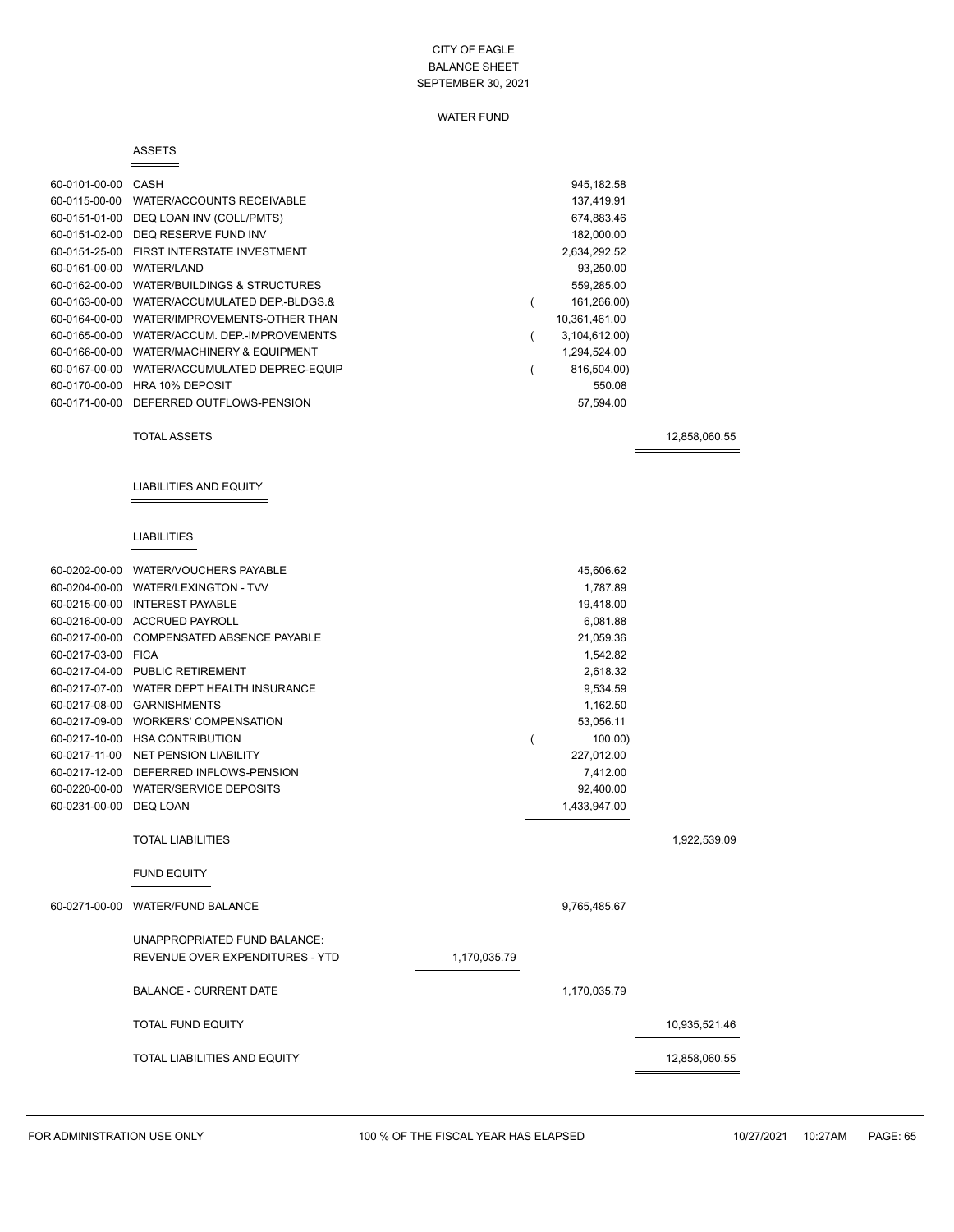## WATER FUND

|                    |                                                           | PERIOD ACTUAL | <b>YTD ACTUAL</b> | <b>BUDGET</b> |                | <b>UNEARNED</b> | <b>PCNT</b> |
|--------------------|-----------------------------------------------------------|---------------|-------------------|---------------|----------------|-----------------|-------------|
|                    | <b>REVENUE</b>                                            |               |                   |               |                |                 |             |
| 60-0346-57-00      | RESERVE, REPAIR/ MAINTENANCE                              | .00           | .00               | 125,000.00    |                | 125,000.00      | .0          |
| 60-0346-58-00      | RESERVE, EQUIP/BLDG REPLCMNT                              | .00           | .00               | 200,000.00    |                | 200,000.00      | 0.0         |
| 60-0346-59-00      | STL-SUPPLY TRUNK LINE FEE                                 | 7,465.50      | 359,659.67        | 105,000.00    | $\left($       | 254,659.67)     | 342.5       |
| 60-0346-59-01      | STL-CARRY FORWARD, PREVIOUS FY                            | .00           | .00               | 498,000.00    |                | 498,000.00      | .0          |
| 60-0346-60-00      | <b>HOOK UP FEES CITY</b>                                  | 101,871.70    | 386,270.50        | 151,500.00    |                | 234,770.50)     | 255.0       |
| 60-0346-65-00      | RESERVE, EMERGENCY REPL ITEMS                             | .00           | .00               | 125,000.00    |                | 125,000.00      | .0          |
| 60-0346-66-00      | RESERVE, VEHICLE REPLACEMENT                              | .00           | .00               | 48,000.00     |                | 48,000.00       | .0          |
| 60-0346-67-00      | <b>RESERVE, FOR BUDGET</b>                                | .00           | .00               | 260,000.00    |                | 260,000.00      | .0          |
| 60-0347-01-00      | <b>BILLING REVENUE</b>                                    | 318,381.87    | 1,144,594.51      | 876,078.00    |                | 268,516.51)     | 130.7       |
| 60-0347-02-00      | OTHER REVENUE                                             | 2,510.00      | 8,120.02          | 6,240.00      |                | 1,880.02)       | 130.1       |
| 60-0347-03-00      | <b>RECONNECT FEES</b>                                     | 100.00        | 275.00            | 600.00        |                | 325.00          | 45.8        |
| 60-0347-04-00      | <b>DELINQUENT FEES</b>                                    | 2,490.00      | 9,263.00          | 11,040.00     |                | 1,777.00        | 83.9        |
| 60-0347-05-00      | MISCELLANEOUS REVENUE                                     | 10,509.05     | 19,725.57         | 7,500.00      |                | 12,225.57)      | 263.0       |
| 60-0347-06-00      | SYSTEM ENHANCEMENT FEE                                    | 106,528.38    | 409,088.96        | 360,000.00    |                | 49,088.96)      | 113.6       |
| 60-0355-01-00      | WCE-WATER CONST EQUIV FEE                                 | 646.60)       | 57,196.00         | 20,000.00     |                | 37,196.00)      | 286.0       |
| 60-0371-25-00      | <b>BANK INTEREST</b>                                      | 1,583.47      | 6,122.06          | 6,000.00      |                | 122.06)         | 102.0       |
| 60-0390-00-00      | WATER FUND CARRY OVER                                     | .00           | .00               | 368,478.00    |                | 368,478.00      | .0          |
|                    | <b>TOTAL FUND REVENUE</b>                                 | 550,793.37    | 2,400,315.29      | 3,168,436.00  |                | 768,120.71      | 75.8        |
|                    | <b>EXPENDITURES</b><br><b>VEHICLE OPERATIONS - LEASES</b> |               |                   |               |                |                 |             |
|                    |                                                           |               |                   |               |                |                 |             |
| 60-0420-01-00      | <b>FUEL &amp; LUBRICANTS</b>                              | 3,014.64      | 8,144.37          | 15,000.00     |                | 6,855.63        | 54.3        |
| 60-0420-03-00      | <b>VEHICLE MTNC &amp; REPAIR</b>                          | 1,135.63      | 3,572.83          | 9,000.00      |                | 5,427.17        | 39.7        |
| 60-0420-04-00      | <b>VEHICLE DETAILING</b>                                  | .00           | .00               | 1,650.00      |                | 1,650.00        | .0          |
|                    | TOTAL VEHICLE OPERATIONS - LEASES                         | 4,150.27      | 11,717.20         | 25,650.00     |                | 13,932.80       | 45.7        |
|                    | <b>PERSONNEL</b>                                          |               |                   |               |                |                 |             |
|                    | 60-0433-10-00 SALARIES-FULL TIME                          | 94,230.05     | 313,844.67        | 335,391.00    |                | 21,546.33       | 93.6        |
|                    | 60-0433-10-02 ON-CALL TIME                                | 1,064.49      | 4,029.49          | 7,500.00      |                | 3,470.51        | 53.7        |
| 60-0433-11-00      | OVERTIME                                                  | 294.48        | 1,178.21          | 4,500.00      |                | 3,321.79        | 26.2        |
| 60-0433-21-00 FICA |                                                           | 8,139.93      | 24,955.21         | 27,264.00     |                | 2,308.79        | 91.5        |
| 60-0433-22-00      | <b>PERSI</b>                                              | 12,945.87     | 39,627.37         | 42,553.00     |                | 2,925.63        | 93.1        |
|                    | 60-0433-23-00 HRA BUY-DOWN                                | 1,540.00      | 1,701.70          | 7,700.00      |                | 5,998.30        | 22.1        |
| 60-0433-23-01      | HRA/COBRA ADMIN FEES                                      | .00           | .00               | 800.00        |                | 800.00          | .0          |
| 60-0433-24-00      | <b>WORKERS' COMPENSATION</b>                              | 2,807.69      | 13,790.74         | 13,419.00     | $\overline{ }$ | 371.74)         | 102.8       |
| 60-0433-25-00      | <b>INSURANCE</b>                                          | 12,636.85     | 42,204.29         | 56,400.00     |                | 14,195.71       | 74.8        |
| 60-0433-26-00      | <b>HSA CONTRIBUTIONS</b>                                  | 600.00        | 1,500.00          | .00.          | $\left($       | 1,500.00)       | .0          |
| 60-0433-29-00      | PTO CASH OUT                                              | .00           | .00               | 9,000.00      |                | 9,000.00        | .0          |
|                    | <b>TOTAL PERSONNEL</b>                                    | 134,259.36    | 442,831.68        | 504,527.00    |                | 61,695.32       | 87.8        |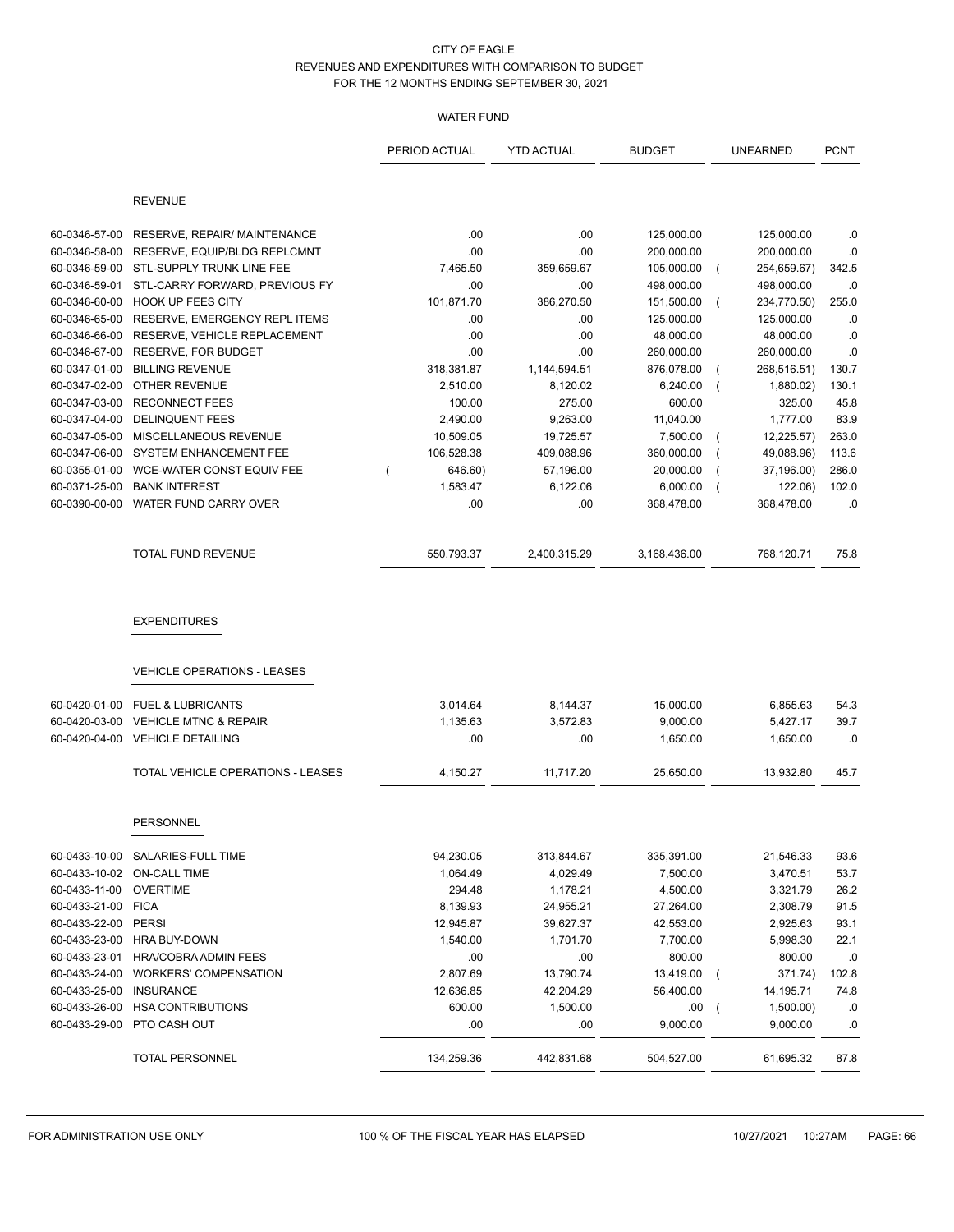## WATER FUND

|               |                                  | PERIOD ACTUAL | <b>YTD ACTUAL</b> | <b>BUDGET</b> | UNEXPENDED | <b>PCNT</b> |
|---------------|----------------------------------|---------------|-------------------|---------------|------------|-------------|
|               | OPERATIONS & MAINTENANCE         |               |                   |               |            |             |
| 60-0434-15-00 | OFFICE SUPPLIES                  | 617.80        | 946.67            | 1,500.00      | 553.33     | 63.1        |
| 60-0434-19-00 | TELECOMMUNICATIONS/SCADA         | 2,429.95      | 8,766.53          | 9,836.00      | 1,069.47   | 89.1        |
| 60-0434-20-00 | ADVERTISING - PUBLICATIONS       | 33.87         | 33.87             | 2,000.00      | 1,966.13   | 1.7         |
| 60-0434-22-00 | TRAVEL-MTNGS-EDUCATION           | .00           | 1,435.00          | 8,000.00      | 6,565.00   | 17.9        |
| 60-0434-23-00 | <b>DUES &amp; SUBSCRIPTIONS</b>  | 711.00        | 1,364.00          | 2,900.00      | 1,536.00   | 47.0        |
| 60-0434-25-00 | MTNC EQUIP-COPIERS/SOFTWARE      | .00           | 1,500.00          | 7,800.00      | 6,300.00   | 19.2        |
| 60-0434-26-00 | TOOLS, EQUIPMENT AND SUPPS       | 1,620.19      | 5,249.79          | 8,000.00      | 2,750.21   | 65.6        |
| 60-0434-27-00 | <b>POSTAGE</b>                   | 29.57         | 29.57             | 1,300.00      | 1,270.43   | 2.3         |
| 60-0434-41-00 | <b>LIABILITY INSURANCE</b>       | .00           | 4,200.00          | 4,200.00      | .00        | 100.0       |
| 60-0434-42-00 | <b>ENGINEERING SERVICES</b>      | 14,176.02     | 20,428.51         | 25,000.00     | 4,571.49   | 81.7        |
| 60-0434-42-01 | <b>LEGAL SERVICES</b>            | 1,575.00      | 1,785.00          | 25,000.00     | 23,215.00  | 7.1         |
| 60-0434-42-02 | MISC LEGAL AND ENG SERVICES      | 3,681.08      | 10,461.12         | 145,920.00    | 135,458.88 | 7.2         |
| 60-0434-43-01 | CONTRACT SERVICES (REPAIR)       | .00           | .00.              | 25,000.00     | 25,000.00  | .0          |
| 60-0434-44-00 | <b>DIG LINE</b>                  | 655.20        | 3,829.28          | 4,500.00      | 670.72     | 85.1        |
| 60-0434-45-00 | <b>CITY AUDITOR SERVICES</b>     | .00           | 2,500.00          | 2,500.00      | .00        | 100.0       |
| 60-0434-47-00 | MAIL SERVICE-CUSTOMER BILLING    | 5,703.23      | 20,809.36         | 27,000.00     | 6,190.64   | 77.1        |
| 60-0434-50-00 | <b>SHOP LEASE</b>                | 1,800.00      | 10,763.33         | 12,600.00     | 1,836.67   | 85.4        |
| 60-0434-50-01 | <b>SHOP UTILITIES</b>            | 112.90        | 1,143.07          | 4,500.00      | 3,356.93   | 25.4        |
| 60-0434-53-01 | PUBLIC WATER DRINKING FEES       | .00           | 11,220.00         | 12,000.00     | 780.00     | 93.5        |
| 60-0434-53-03 | PERMITS AND FEES                 | .00           | .00               | 1,500.00      | 1.500.00   | .0          |
| 60-0434-58-00 | RPR/MTNC-LINES-METERS-ETC        | 342.62        | 6,076.14          | 40,000.00     | 33,923.86  | 15.2        |
| 60-0434-58-01 | RPR/MTNC PUMPS-WELLS-CHEMICAL    | 2,281.07      | 32,893.39         | 40,000.00     | 7,106.61   | 82.2        |
| 60-0434-59-00 | <b>CHEMICALS</b>                 | 5,349.02      | 7,522.72          | 9,000.00      | 1,477.28   | 83.6        |
| 60-0434-60-00 | <b>POWER</b>                     | 11,448.92     | 41,820.47         | 55,000.00     | 13,179.53  | 76.0        |
| 60-0434-68-00 | <b>UNIFORMS</b>                  | 300.00        | 1,342.31          | 2,000.00      | 657.69     | 67.1        |
| 60-0434-83-00 | MAPPING PROFESSIONAL SERVICES    | .00           | .00               | 25,000.00     | 25,000.00  | .0          |
|               | TOTAL OPERATIONS & MAINTENANCE   | 52,867.44     | 196,120.13        | 502,056.00    | 305,935.87 | 39.1        |
|               | TESTING-WK-MO-QTR-ANNUAL         |               |                   |               |            |             |
| 60-0435-56-00 | TESTING-WK-MO-QTR-ANNUAL         | 1,946.00      | 8,888.00          | 11,000.00     | 2,112.00   | 80.8        |
|               | TOTAL TESTING-WK-MO-QTR-ANNUAL   | 1,946.00      | 8,888.00          | 11,000.00     | 2,112.00   | 80.8        |
|               | DEQ REVOLVING LOAN PAYMENT       |               |                   |               |            |             |
| 60-0436-01-00 | DEQ/STATE REVOLVING LOAN PMT     | .00.          | 360,000.00        | 360,000.00    | .00        | 100.0       |
|               | TOTAL DEQ REVOLVING LOAN PAYMENT | .00.          | 360,000.00        | 360,000.00    | .00        | 100.0       |
|               | <b>RESTRICTED FUNDS</b>          |               |                   |               |            |             |
| 60-0437-01-00 | WATER SYS EXPANSION-STL FEES     | .00           | .00               | 60,000.00     | 60,000.00  | .0          |
| 60-0437-03-00 | REFUND OF STL FEES               | .00.          | .00               | 108,800.00    | 108,800.00 | .0          |
|               | TOTAL RESTRICTED FUNDS           | .00           | .00               | 168,800.00    | 168,800.00 | .0          |
|               | CAPITAL EXPENDITURES             |               |                   |               |            |             |